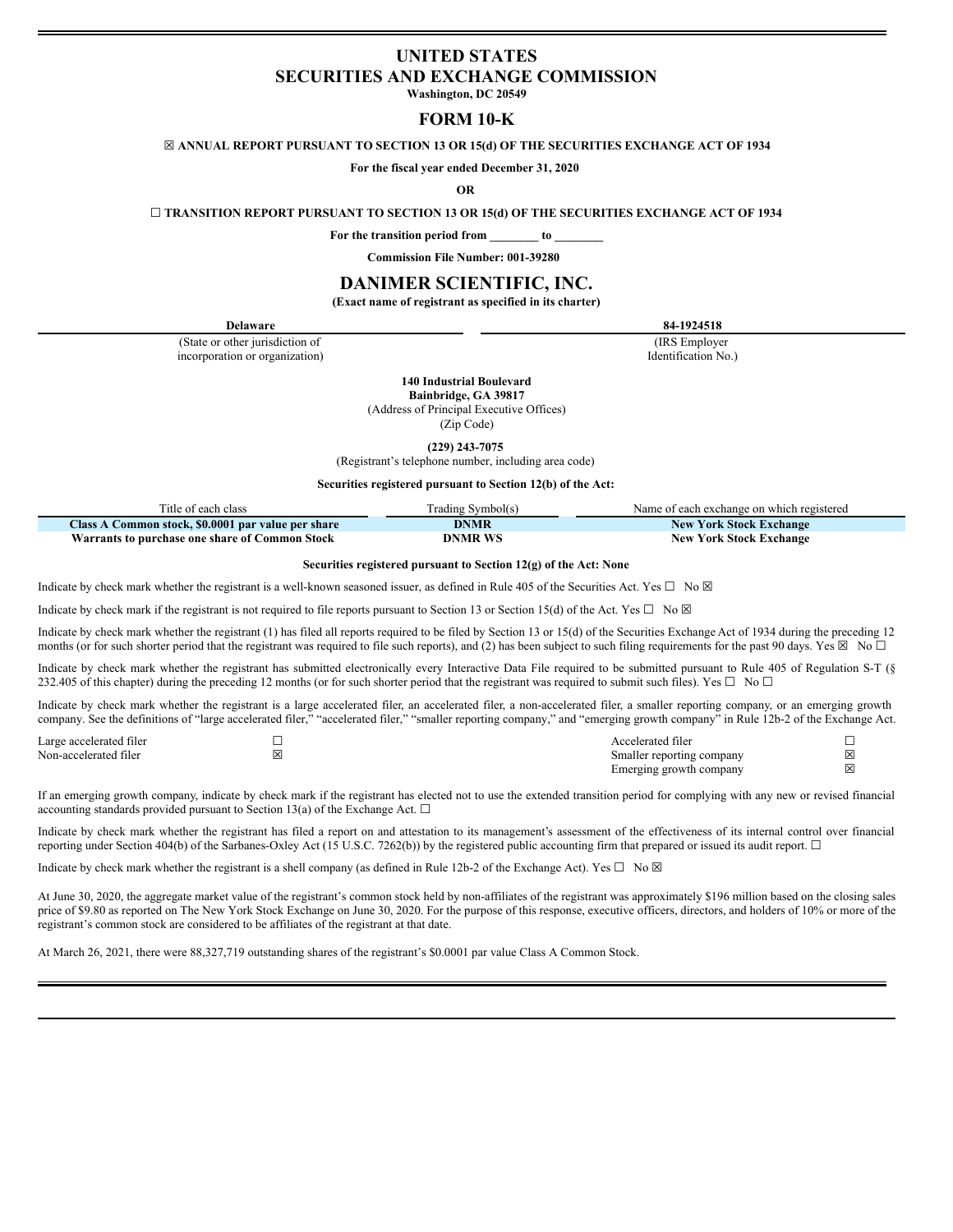#### **Danimer Scientific, Inc. Table of Contents**

|             |                                                                                                              | Page |
|-------------|--------------------------------------------------------------------------------------------------------------|------|
|             | <b>PART I</b>                                                                                                |      |
| Item 1.     | <b>Business</b>                                                                                              | 2    |
| Item 1A.    | <b>Risk Factors</b>                                                                                          | 9    |
| Item 1B.    | <b>Unresolved Staff Comments</b>                                                                             | 24   |
| Item 2.     | Properties                                                                                                   | 24   |
| Item 3.     | <b>Legal Proceedings</b>                                                                                     | 24   |
| Item 4.     | <b>Mine Safety Disclosures</b>                                                                               | 24   |
|             | <b>PART II</b>                                                                                               |      |
| Item 5.     | Market for Registrant's Common Equity, Related Stockholder Matters and Issuer Purchases of Equity Securities | 25   |
| Item 6.     | <b>Selected Financial Data</b>                                                                               | 26   |
| Item 7.     | Management's Discussion and Analysis of Financial Condition and Results of Operations                        | 26   |
| Item 7A.    | <b>Ouantitative and Oualitative Disclosures About Market Risk</b>                                            | 37   |
| Item 8.     | <b>Financial Statements and Supplementary Data</b>                                                           | 37   |
| Item 9.     | Changes in and Disagreements With Accountants on Accounting and Financial Disclosure                         | 37   |
| Item 9A.    | <b>Controls and Procedures</b>                                                                               | 37   |
| Item 9B.    | <b>Other Information</b>                                                                                     | 37   |
|             | <b>PART III</b>                                                                                              |      |
| Item 10.    | Directors, Executive Officers and Corporate Governance                                                       | 38   |
| Item 11.    | <b>Executive Compensation</b>                                                                                | 41   |
| Item 12.    | Security Ownership of Certain Beneficial Owners and Management and Related Stockholder Matters               | 46   |
| Item 13.    | Certain Relationships and Related Transactions, and Director Independence                                    | 48   |
| Item 14.    | <b>Principal Accountant Fees and Services</b>                                                                | 51   |
|             | <b>PART IV</b>                                                                                               |      |
| Item 15.    | <b>Exhibits, Financial Statement Schedules</b>                                                               | 52   |
| Item $16$ . | Form 10-K Summary                                                                                            | 55   |
|             | <b>EXHIBITS INDEX</b>                                                                                        | 52   |
|             | <b>SIGNATURES</b>                                                                                            | 56   |
|             |                                                                                                              |      |

## i

## <span id="page-1-0"></span>**PART I**

## **CAUTIONARY NOTE REGARDING FORWARD-LOOKING STATEMENTS**

This Annual Report on Form 10-K (this "Report") of Danimer Scientific, Inc. contains forward-looking statements. Except where the context otherwise requires or where otherwise indicated, the terms the "Company", "Danimer", "we," "us," and "our," refer to the consolidated business of Danimer Scientific, Inc. (formerly known as Live Oak Acquisition Corp.) and its consolidated subsidiaries. All statements in this Report, other than statements of historical fact, are forward-looking statements These forward-looking statements are based on management's current expectations, assumptions, hopes, beliefs, intentions, and strategies regarding future events and are based on currently available information as to the outcome and timing of future events. Forward-looking statements may contain words such as "believe," "may," "will," "estimate," "continue," "anticipate," "intend," "expect," "should," "would," "could," "plan," "predict," "potential," "seem," "seek," "future," "outlook," the negative of such terms and other similar expressions are intended to identify forward-looking statements, although not all forward-looking statements contain such identifying words. The Company cautions you that these forward-looking statements are subject to all of the risks and uncertainties, most of which are difficult to predict and many of which are beyond the *control of the Company, incident to its business.*

These forward-looking statements are based on information available as of the date of this Report (or, in the case of forward-looking statements incorporated herein by reference, as of the date of the applicable filed document), and any accompanying supplement, and current expectations, forecasts and assumptions, and involve a number of risks and uncertainties. Accordingly, forward-looking statements should not be relied upon as representing the Company's views as of any subsequent date, and the Company does not undertake any obligation to update forward-looking statements to reflect events or circumstances after the date they were made, whether as a result of new *information, future events or otherwise, except as may be required under applicable securities laws.*

As a result of a number of known and unknown risks and uncertainties, our actual results or performance may be materially different from those expressed or implied *by these forward-looking statements. Some factors that could cause actual results to dif er include:*

- our ability to recognize the anticipated benefits of the Business Combination, which may be affected by, among other things, competition, and our ability to grow *and manage growth profitably following the Closing;*
- *● costs related to the Business Combination;*
- *● changes in applicable laws or regulations;*
- *● the outcome of any legal proceedings against us;*
- *● the ef ect of the COVID-19 pandemic on our business;*
- our ability to execute our business model, including, among other things, market acceptance of our planned products and services and construction delays in *connection with the expansion of our facilities;*
- *● our ability to raise capital;*
- the possibility that we may be adversely affected by other economic, business, and/or competitive factors; and,
- other risks and uncertainties set forth in the section entitled "Risk Factors" of this Report, which is incorporated herein by reference.

Any expectations based on these forward-looking statements are subject to risks and uncertainties and other important factors, including those discussed in this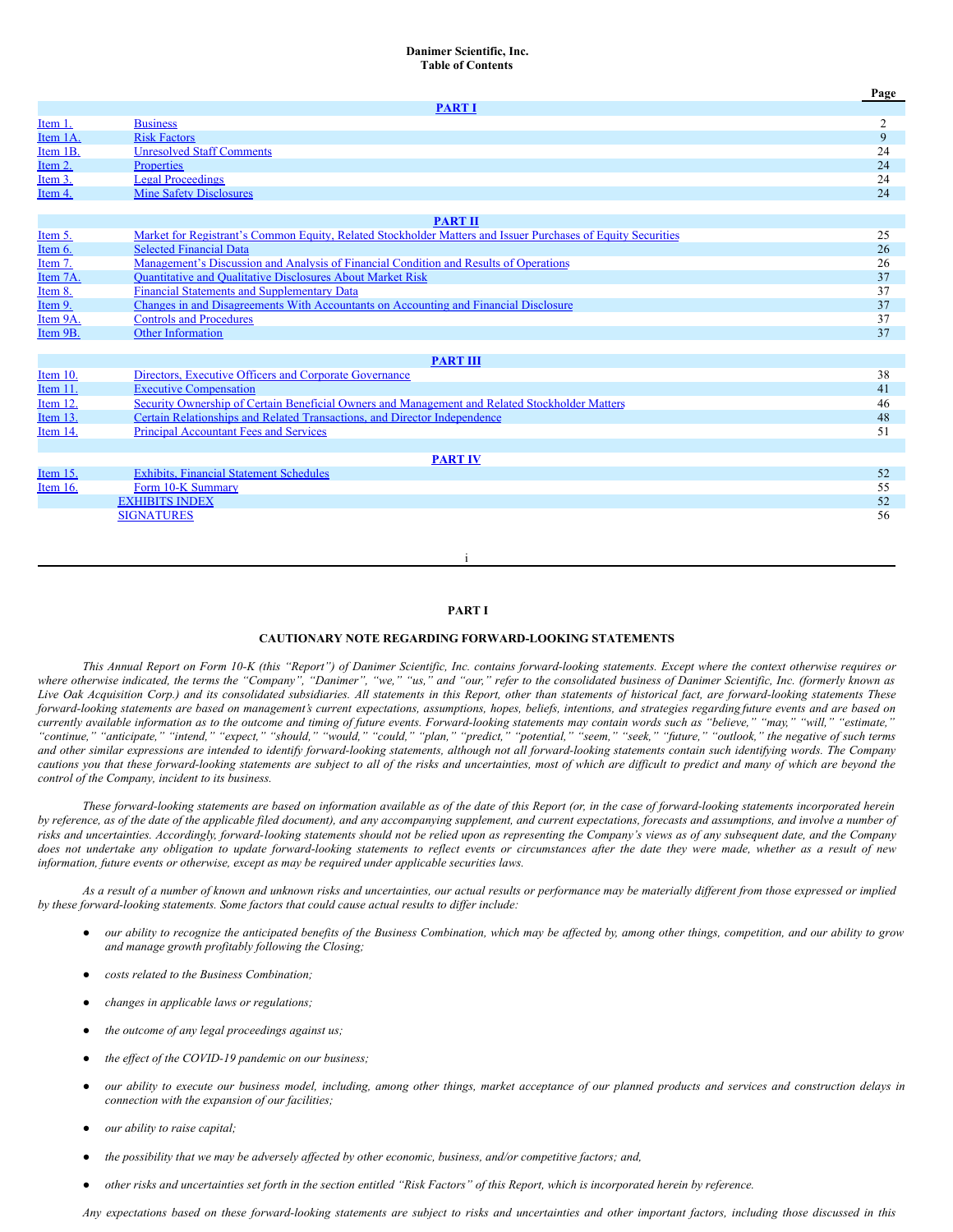Report, specifically the sections titled "Risk Factors" and "Management's Discussion and Analysis of Financial Condition and Results of Operations." Other risks and uncertainties are and will be disclosed in our prior and future filings with the Securities and Exchange Commission ("SEC"). The following information should be read in *conjunction with the Consolidated Financial Statements included in this Report.*

## **AVAILABLE INFORMATION**

We are subject to the reporting and information requirements of the Securities Exchange Act of 1934, as amended, and as a result are obligated to file annual, quarterly, and current reports, proxy statements, and other information with the SEC. We make these filings available free of charge on our website (http://www.danimerscientific.com) as soon as reasonably practicable after we electronically file them with, or furnish them to, the SEC. The foregoing information regarding content on our website is for convenience only and shall not be deemed to be incorporated by reference into this Report nor filed with the SEC. In addition, the SEC maintains a website (http://www.sec.gov) that contains our annual, quarterly, and current reports, proxy and information statements, and other information we electronically file with, or furnish to, the SEC.

## <span id="page-2-0"></span>**ITEM 1. BUSINESS**

The Company (formerly Live Oak Acquisition Corp. and referred to as LOAK when describing the period prior to the consummation of the Business Combination described below) was incorporated in Delaware on May 24, 2019 as a special purpose acquisition company, or SPAC, formed for the purpose of effecting a merger, capital stock exchange, asset acquisition, stock purchase, recapitalization, reorganization, or similar business combination with one or more businesses. Live Oak competed its initial public offering in May 2020. On December 29, 2020 (the "Closing Date"), the Company consummated a business combination (the "Business Combination"), pursuant to which the Company acquired all of the outstanding capital stock of Meredian Holdings Group, Inc., a Delaware corporation ("Meredian Holdings Group" or "MHG") through the exchange of MHG common stock for Live Oak Class A common stock. The Business Combination was effected through the merger of Green Merger Corp., a wholly owned subsidiary of Live Oak, with and into MHG, with MHG surviving the merger as a wholly owned subsidiary of Live Oak.

In connection with the closing of the Business Combination, the Company changed its name from Live Oak Acquisition Corp. to Danimer Scientific, Inc.

The following description of our business describes the business historically operated by Meredian Holdings Group and its subsidiaries under the "Danimer Scientific" name as an independent enterprise prior to the Business Combination ("Legacy Danimer") and which will be operated by the Company after the Business Combination.

#### **Overview**

Danimer is a performance polymer company specializing in developing and producing bioplastic replacements for traditional petrochemical-based plastics. We, through our principal operating subsidiaries, Meredian, Inc., Danimer Scientific, L.L.C. and Danimer Scientific Kentucky, Inc., bring together innovative technologies to deliver renewable, environmentally friendly bioplastic materials to global consumer product companies. We have core competencies in fermentation process engineering, chemical engineering and polymer science. In addition, we have created an extensive intellectual property portfolio to protect our innovations that together with our technology, serves as a valuable foundation for our business and for future industry collaborations. We primarily market our products to consumer packaging brand owners, converters and manufacturers in the plastics industry seeking to address environmental, public health, renewability, certification, composting and biodegradability concerns because of customer perceptions, government regulations, or other reasons.

We believe that we are the only commercial company in the bioplastics market to combine the production of a base polymer along with the reactive extrusion capacity in order to give customers a "drop-in" replacement for a wide variety of petrochemical-based plastics. Our process uses sustainably-sourced canola oil. Our proprietary extraction and extrusion processes are cost competitive and leave almost no carbon footprint. Our customized formulations enable us to team up with other makers of biobased products to create an even wider range of goods. Our scalable production capacity and modular manufacturing model will soon enable us to serve an increasingly large customer base. An industry leader as gauged by our over 16-year history, a patent portfolio of over 150 patents and pending patent applications worldwide, supply agreements with some of the largest consumer packaged goods companies and numerous awards, including PLASTICS Industry Association's 2020 Innovation in Bioplastics award, Danimer is one of the few companies anywhere in the world to achieve this level of sustainability in biopolymer products and processes.

| ×<br>ł |  |  |
|--------|--|--|
|        |  |  |
|        |  |  |

#### **Our Technologies**

## *PHA Technology Platform*

Danimer is a leading producer of polyhydroxyalkanoate ("PHA"), which occurs naturally in living organisms and is chemically similar to polyesters. PHAs serve as a biodegradable alternative to petrochemical-based plastics. Since 2020, Danimer has sold PHAs commercially under our proprietary Nodax® brand name for usage in a wide variety of plastic applications including water bottles, straws, and food containers, among others. Our PHA biopolymers are formulated to meet the biodegradability requirements for ASTM International and European (EN) standards. Our PHA is also U.S. Food and Drug Administration ("FDA") approved for food contact and will biodegrade aerobically or anaerobically in soil, water and industrial or home compost within three to six months depending on conditions.

We originally acquired our PHA technology from Procter & Gamble in 2007. PHAs are made through a fermentation process in which bacteria consume vegetable oil and produce PHA within their cell membranes as energy reserves. We harvest the excess PHA from the bacteria, then purify and filter it before extruding it into pellets, which we sell. We believe PHAs are a complete replacement for petrochemical-based plastics with the added benefit that our customers are not required to purchase new equipment in order to switch to using our bio-plastics products in most cases. Utilizing PHAs as a base resin significantly expands the number of potential applications for bioplastics in the plastics industry and also enables us to produce resin that is not just compostable, but also fully biodegradable.

## *PLA Technology Platform*

Danimer also creates proprietary plastics using the natural plastic polylactic acid ("PLA") as a base resin and has been in this line of business since 2004. Danimer's reactive extrusion technology has allowed many companies to begin to use renewable and compostable plastics to meet their customers' growing sustainability needs. Danimer is a pioneer in bioplastics technology, demonstrated by early successes such as creating a bioplastic suitable for coating disposable paper cups to withstand the temperatures of hot liquids such as coffee. Danimer has expanded its product portfolio and now supplies customers globally. Danimer has two primary manufacturing platforms: reactive extrusion and polymer synthesis. In reactive extrusion, new polymers are made by combining PLA with other plant-based materials or minerals to be able to meet the needs of customers that cannot use non-formulated ("neat") PLA. In polymer synthesis, new proprietary polymers are made in reactors (vertical tanks with ability to control pressure, heat, agitation, pH, etc.) and then pelletized. In addition to developing plastics, we also toll manufacture for customers that need the unique extruder or reactor setup employed by Danimer for new or scale-up production. Our PLA-based biopolymers are formulated to meet the biodegradability requirements for ASTM International and European (EN) standards.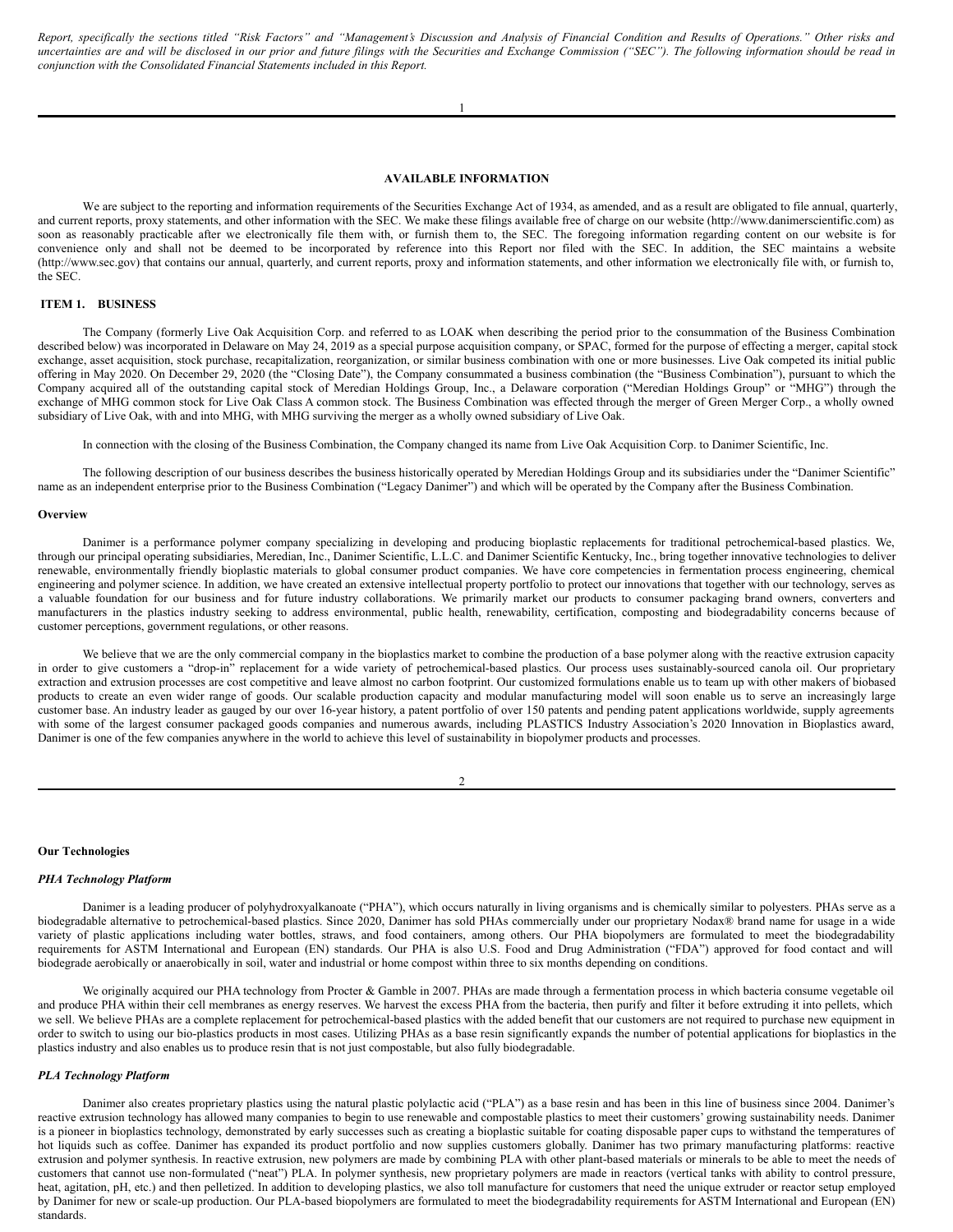#### **The Plastics Market and Competitive Landscape**

The plastics market is large with many established players. The market has grown around the chemical processing of oil and natural gas and is concentrated in the conventional, nonbiodegradable petroleum-based segment.

Established companies in this segment include The Dow Chemical Company, E.I. DuPont de Nemours and Company, BASF Corporation, INEOS USA LLC, LyondellBasell Industries N.V., Saudi Basic Industries Corporation and Mitsubishi Chemical Corporation, among many others. The price of conventional petroleumbased plastic is volatile, as it is dependent on petroleum as a key manufacturing input. In addition, the non-biodegradability of conventional petroleum-based plastics makes them persistent in and harmful to the environment and creates significant waste.

Competitive companies that produce bioplastics include Kaneka Corporation (produces 3-hydroxybutyrate-co-3-hydroxyhexanoate "PHBH") and Novamont S.p.A. (makes polybutylene adipate terephthalate ("PBAT")).

Danimer PHA biopolymers offer a broad range of properties and processing options and can address a large portion of the opportunities for environmentally attractive yet functionally equivalent alternatives to conventional petroleum-based plastics. Unlike PLA and most starch-based composite biodegradables, PHA biopolymers can:

- biodegrade in natural soil and water environments, including the marine environment;
- remain functional through a wide range of temperatures; and
- withstand everyday use without breaking down.

3

## **Market Opportunity**

*General:* Globally, over 800 billion pounds of plastic are produced each year. We believe that both PHA and PLA are excellent replacements for commercial plastics created with synthetic polymers derived from petrochemicals. Danimer believes that PHA is a competitive replacement for polypropylene ("PP"), polyethylene ("PE"), polystyrene ("PS"), and polyethylene terephthalate ("PET") plastics. These plastics represent over 63% of traditional petrochemical-based plastic worldwide, so there is potential for PHAs to replace over 500 billion pounds of plastic applications annually.

The bioplastics industry is diverse and rapidly evolving. As companies continue to innovate new bioplastic products to meet existing and future customer needs, the industry is expected to expand substantially. Bioplastics are used in a wide range of applications, including packaging, adhesives, food additives, food service items and many others. Bioplastics are a key segment of the plastics industry and offer a renewably sourced replacement for traditional petrochemical-based plastics with additional benefits such as compostability, biodegradability and enhanced safety.

*Environmental*: Opportunities arising from the plastics industry's negative environmental impacts include a demand for an alternative of more products and packaging using sustainable, renewable, and non-petroleum resources. Additionally, we believe there is heightened demand for biodegradable and compostable materials, as well as materials that facilitate greater safety for the public and the environment. A 2018 global corporate sustainability report by Nielsen found consumers in global markets are motivated to be more environmentally conscious with their purchases. In light of this sentiment, companies are looking for ways to divert landfill waste and environmental waste with the use of bioplastics. With the "end of life" scenarios that bioplastics provide, these companies are now testing new materials to be more proactive in reducing the global pollution problem.

Public Health: Manufacturers of products that are used for food packaging or food services may place priority on the development of bioplastics that eliminate the potentially negative health effects of petrochemical-based plastics. While not yet conclusive, some scientific research suggests that polystyrene, PVC, polyethylene, and many other traditional plastics may be linked to certain cancers, endocrine disruptions, digestive dysfunctions, impaired immune function, and other serious health issues. We believe that this perception of traditional plastics, especially in food contact applications, is driving numerous product manufacturers toward the use of non-petrochemicalbased plastics.

*Renewability*: Some manufacturers place an even greater emphasis on renewability rather than biodegradability or compostability of materials. In Europe, we believe many manufacturers place higher priority on renewability simply because of consumer perceptions and governmental regulations.

*Certification*: The certification of materials in the bioplastics industry is based upon third-party standards that establish criteria for labeling materials and products. Certifications are important to brand owners and consumers as they give assurance that materials have been rigorously tested and vetted. Once certification has been achieved for our products, we and our customers are authorized to utilize labels indicating the bioplastic meets certification guidelines, which we believe give consumers greater confidence in our products.

## **Business Strategy**

Our goal is to build a commercially successful biopolymers business, with attractive margins, based on the unique properties of our PHA and PLA biopolymers. To achieve this goal, we are developing and commercializing biopolymers in a range of applications. We believe this will provide an attractive base of commercial opportunities for Danimer, creating value for our business and our customers and generating leading intellectual property positions in the field.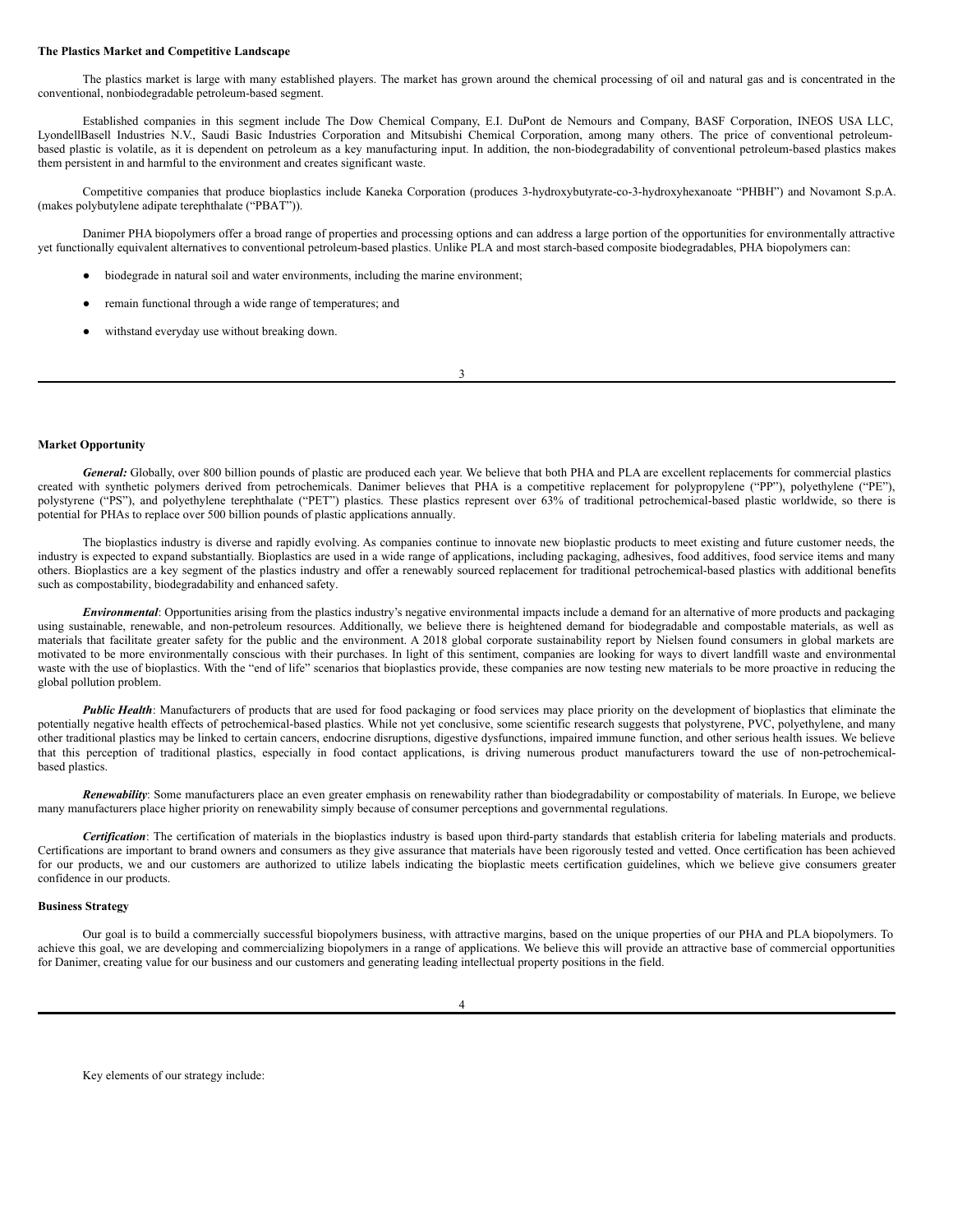- **Expansion of our Kentucky Facility.** In order to meet the increasing demand for PHA, in December 2018 we purchased an idled fermentation facility in Kentucky that was well-suited for the commercial production of PHA (the "Kentucky Facility") and simultaneously entered into a sale and leaseback transaction with a large, diversified commercial property real estate investment trust (the "REIT") with respect to the Kentucky Facility and certain of our facilities located in Bainbridge, Georgia. We have embarked on a two-phase commissioning strategy for the Kentucky Facility. When acquired, the Kentucky Facility included fermentation capacity, some downstream processing equipment and warehouse space. We completed several components of Phase I of the production capacity buildout at the Kentucky Facility in the third quarter of 2020. The Phase I production capacity expansion involved retrofitting the facility to startup the three smaller fermenters, removing existing equipment not needed for our PHA-production process, and adding downstream processing equipment necessary to process PHA from those three fermenters. Phase I also included the necessary extrusion equipment to create the final formulated bioplastic. We commenced scale-up fermentation runs in December 2019. Phase I capacity is approximately 20 million pounds of finished product per year. We plan to expand the capacity of the plant by another 45 million additional pounds of finished product, bringing total plant capacity up to 65 million pounds per year, by investing approximately \$100 million for Phase II production capacity expansion. Phase II construction has commenced, and we expect to complete Phase II by the end of the second quarter of 2022. Phase II will involve retrofitting two more fermenters that already exist in the Kentucky Facility. Phase II will also include constructing three new buildings and expanding an existing building to house the additional downstream processing equipment and extrusion equipment needed to handle the increased output from the two larger fermenters.
- Greenfield Facilities. We have begun exploring construction of new fermentation plants in order to further expand our production capability of PHA. In 2020, we intensified those efforts by engaging with our engineering partner to design an optimal commercial production module for future greenfield PHA plants. Additionally, after undertaking a detailed site selection process, we have selected Bainbridge, Georgia, as the site for our initial greenfield facility.
- *Research and Development.* As part of our long-term growth strategy, we are seeking to expand on the number of PHA research and development ("R&D") contracts we have with global consumer product companies. R&D contracts provide revenue and we expect successful R&D processes to culminate in supply agreements with the customers. As customers' products are moved from R&D to commercialization, new customer R&D contracts can be signed, which we believe will result in a pipeline of future products. As our PHA production capacity expands, through completion of Phase II capacity buildout at the Kentucky Facility and the development of additional PHA plants thereafter, we believe that we will have adequate supply needs in significant part due to the pipeline created by our R&D contracts.
- Strategic Partnerships. As global plastic production increases, we anticipate that we will not be able to supply all bioplastic needs in the foreseeable future. To address this, we are exploring strategic partnerships and licensing opportunities. These opportunities have the potential to greatly expand our product penetration beyond our ability to raise and deploy capital. Even with an aggressive plan to add facilities, we expect that the percent of the market we capture through new plants will still be less than 1% of the global demand for petrochemical replacements during the next decade. Considering the size of the plastics market and the unique properties of our PHA, we will continue to explore innovative ways to partner with world-leading companies to meet what we expect to be a growing demand.

#### 5

#### **Our Products and Services**

We offer the following products and services.

*PHA-based resins*: We produce PHA in a fermentation process where bacteria consume vegetable oil and produce PHA as energy reserves. We harvest this PHA and produce numerous configurations of this polymer, yielding a diverse array of possible properties in the resulting material. PHA is a naturally occurring bioplastic that effectively biodegrades in both anaerobic environments, such as a waste treatment facility, and aerobic environments, such as industrial compost, home compost, soil, fresh water and marine water. PHA will degrade in environments in which microbes or fungi are present, without the presence of additional heat or moisture. This ease of degradation creates numerous options for companies that use plastics as part of their business because industrial composting facilities, which have limited capacity throughout the world, are not required to ensure PHA-based plastics ultimately biodegrade after use.

Our Nodax<sup>®</sup> PHA is 100% bio-based and possesses six TUV AUSTRIA certifications: OK compost INDUSTRIAL, OK compost Home, OK biodegradable SOIL, OK biodegradable Water, OK biodegradable MARINE, and OK biobased. All of Danimer's biopolymers, including Nodax® PHA, and are FDA approved for food contact.

We are responding to unprecedented customer demand for PHA by developing an aggressive long-term plan to add facilities beyond the new fermentation plant in Kentucky in order to further monetize our technology. In 2020, we intensified those efforts by engaging with our engineering partner to design a commercial production module for future greenfield PHA plants. We will continue to improve this modular plant design as we employ the valuable lessons learned by operating our commercial facility in Kentucky and our development plant in Bainbridge.

*PLA-based resins*: PLA is made from dextrose "sugar" that is derived from corn, sugar beets and sugar cane, among others. It is "industrially compostable" as per ASTM D6400 standards, which require a plastic to aerobically compost in a municipal industrial facility within 180 days. PLA requires additional heat and moisture to begin degrading by hydrolysis, which is why it is certified for industrial composting only. While PLA is produced by other companies such as NatureWorks LLC ("NatureWorks") and Total Corbion PLA ("Total Corbion"), PLA in non-formulated ("neat") form has limited functionality.

However, when we combine PLA with other plant-based chemicals and minerals through our reactive extrusion process, we can improve PLA-based products' processability, impact strength, heat tolerance and numerous other attributes to meet customer specifications for a wide range of applications to support petrochemicalbased plastic replacement. Our ability to formulate PLA in this manner enables us to acquire customers that neat PLA producers cannot.

*Research and development*: We have a number of PHA R&D contracts with global consumer products companies, including PepsiCo, Nestlé and Genpak. We collaborate with the R&D staff of each customer on products that are tailored for each customer's specific applications.

*Tolling*: We contract with customers to use our existing production facilities and expertise to help customers meet complex raw material opportunities. In 2015, we started making our production facilities and expertise available to tolling customers. There are many companies that toll manufacture in the U.S. for products that are large volumes at low prices. We consider "Specialty Tolling," which usually means lower volumes at higher margins, to be one of our core competencies. In many cases, we manufacture the tolling products on the same equipment as the PLA-based resins.

## **Customers and Product Applications**

We believe we are well-positioned to capture market share with our streamlined and flexible development process. We possess world-class research and development capabilities for new products. Since the inception and commercialization of our first products, a significant portion of our revenues have been generated from the sale of materials utilized in single-use food service articles. While we expect single-use food service articles to remain a significant component of our revenue, we continue to develop new products for many different applications; therefore, our client base is changing along with our product mix.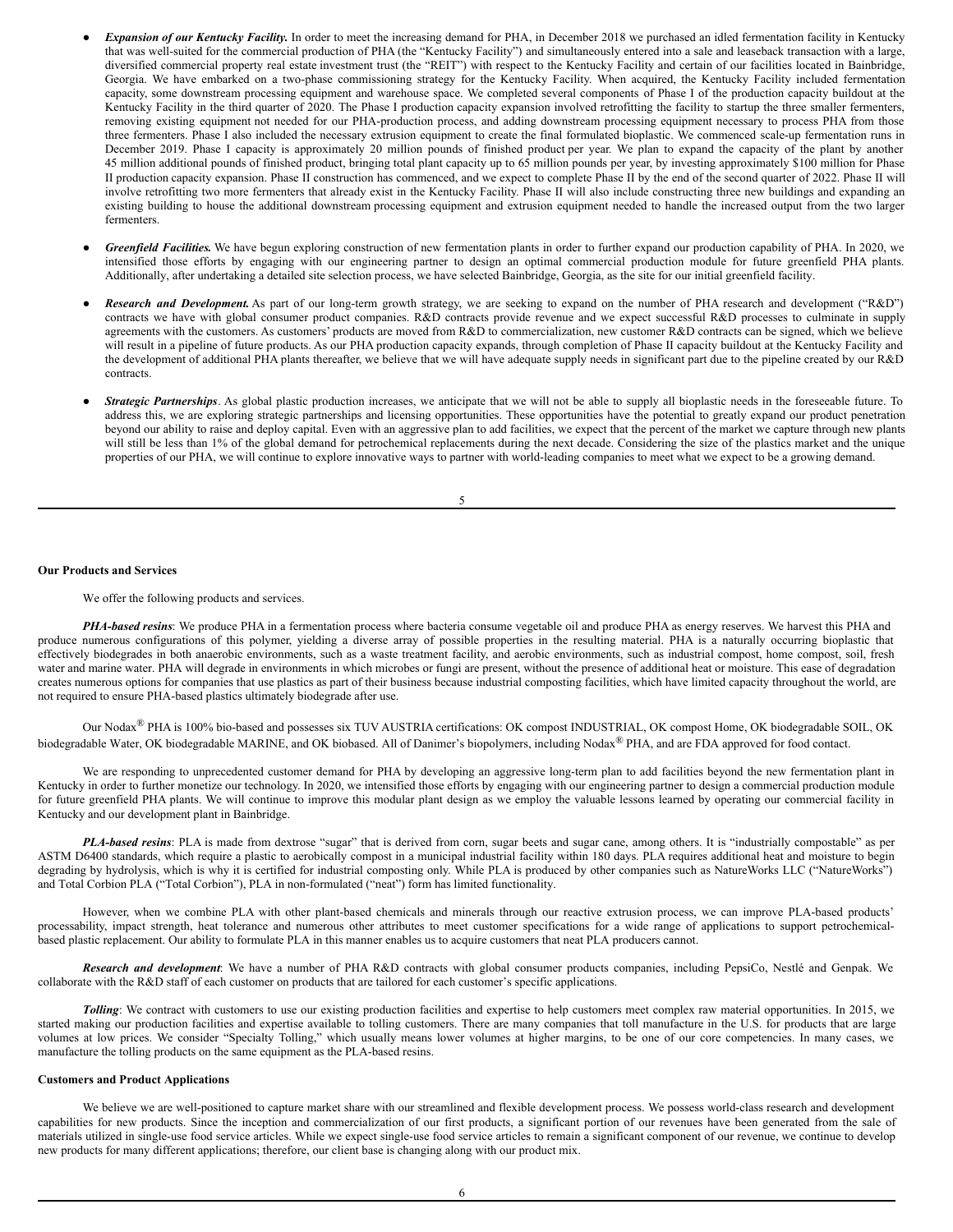For the year ended December 31, 2020, we had three customers that each accounted for more than 10% of revenue and collectively represented 58% of total revenue. For the year ended December 31, 2019, four customers each accounted for more than 10% of revenue and collectively represented 65% of total revenue.

*PHA Products*: We have successfully executed multiple contracts for the development and production of PHA-based resins. Some of our current customers and their product applications using PHA-based resins are below:

- PepsiCo In December 2016, we and PepsiCo, Inc. entered into a joint development agreement that provides for the development of our biodegradable film resins to meet the packaging requirements of PepsiCo's global food and beverage business, including compostable films to be used in Frito Lay chip bags.
- Mars Wrigley In March 2021, we and Mars, Incorporated ("Mars Wrigley") signed an extensive R&D contract to work on films for their candy/food packaging. Mars Wrigley expects to launch a home compostable packaging for their Skittles brand by the end of 2021.
- Bacardi In October 2020, we and Bacardi Limited entered into an agreement to eliminate 3,000 annual tons of plastic currently produced by Bacardi. The new 100% biodegradable bottle will replace 80 million plastic bottles per year with the goal of being plastic free by 2030.
- Genpak In November 2019, we and Genpak, LLC entered into a multi-year agreement under which we will deliver biodegradable resins that Genpak will use exclusively for the manufacture of its new GenZero™ line of food packaging products. Genpak's line of foodservice items are designed for a wide range of applications, including to-go hinged food containers, plates, bowls, and platters, serving trays and two-piece food containers.
- Nestlé In December 2018, we and Nestec Ltd. (a Nestlé affiliate) entered into a global partnership to develop biodegradable water bottles. We and Nestlé are collaborating to design and manufacture bio-based resins for Nestlé's water business using our PHA polymer Nodax®. Once the development of these products is complete, we will enter into negotiations with Nestlé to produce these products commercially.
- UrthPact In October 2019, we and UrthPact, LLC, a long-time customer of ours for PLA-based resins for use in single-serve coffee pods, entered into an agreement providing for our manufacture of Nodax® PHA drinking straws. In addition, UrthPact also signed a contract with us to produce PHA-based resin for single serve coffee pods.
- WinCup In September 2019, WinCup Plastics, Inc., a leading manufacturer of disposable foodservice to-go-ware, announced the launching of phade™, a new line of straws and stirrers made from Nodax® PHA. We and WinCup have entered into a commercial supply contract for PHA to be produced in the Kentucky Facility.

In addition to the customers noted above, we had supply agreements for PHA resins with over six other customers and had contractual commitments for all of our PHA-production capacity through at least the end of the first quarter of 2022.

*PLA Products*: Some of our current product applications using PLA-based resins are below:

- Drinking cups that are coated with our compostable extrusion coating resin.
- Coffee rings for single-serve coffee pods.
- Shrink wrap films for various food packaging.
- Cutlery packaging.

## **Raw Materials and Suppliers**

Our operations depend upon obtaining adequate supplies of raw materials on a timely basis, in particular PLA, polybutylene succinate ("PBS"), polybutylene adipate terephthalate ("PBAT") and canola oil. Although certain of these raw materials have limited sources of supply, we have developed strategic relationships with key suppliers for these products and generally have commitments or contracts from these suppliers to meet current and projected needs. We buy PLA from NatureWorks and Total Corbion, PBS from PTT MCC Biochem Co., Ltd and PBAT from BASF Corporation. Commodities such as canola oil are readily available from numerous suppliers. Accordingly, we believe that we will be able to procure the necessary quantity and quality of raw materials needed to manufacture our products.

## **Intellectual Property and Technology**

Our success depends in part upon our ability to protect our core technology and intellectual property, and we rely on a combination of patents, know-how, trade secrets, non-disclosure agreements and supply chain partnerships to establish and protect our intellectual property. We hold over 150 patents and pending patent applications worldwide (of which more than 80 are patents issued and more than 70 pending applications) in more than 20 countries. Our extensive patent portfolio covers, among other things, the fundamental biotechnology needed to produce our PHA biopolymers as well as biopolymer compositions, processes, derived products, and applications. The terms of such patents are set to expire at various times between 2022 and 2040, and any patents resulting from such pending patent applications are expected to have durations that will expire between 2038 and 2041. We own 23 issued patents and 1 pending application with respect to the fundamental biotechnology needed to produce our PHA biopolymers, the expiration dates (or expected expiration dates) for which range from 2022 to 2039, as well as 69 issued patents and 71 pending applications with respect to biopolymer compositions, processes, derived products and applications, the expiration dates (or expected expiration dates) for which range from 2022 to 2040. Our technology is also protected by maintaining trade secret status for key technology and know-how. In addition, non-disclosure agreements with customers and research partners help to keep our technology proprietary.

We purchased the intellectual property portfolio that formed the original basis of our PHA technology platform from The Procter & Gamble Company ("P&G"). After a global offering of the technology to competent entities, P&G determined that our expertise and demonstrated success offered the highest probability of successful commercialization. P&G has retained a royalty interest equal to \$0.05 per pound of PHA sold up to 500,000,000 pounds and \$0.025 per pound over 500,000,000 pounds. The royalty term continues in effect until September 8, 2027.

Examples of intellectual property we hold include patents addressing the conversion of PHA into articles such as diapers, feminine hygiene products, films, fibers, and molded articles, which protects our technology all the way to the "store shelf". In addition, we hold patents or applications as diverse as production systems, additives for bioplastics and unique specialty applications such as the use of materials in the oil and gas industry.

## **Government Regulation**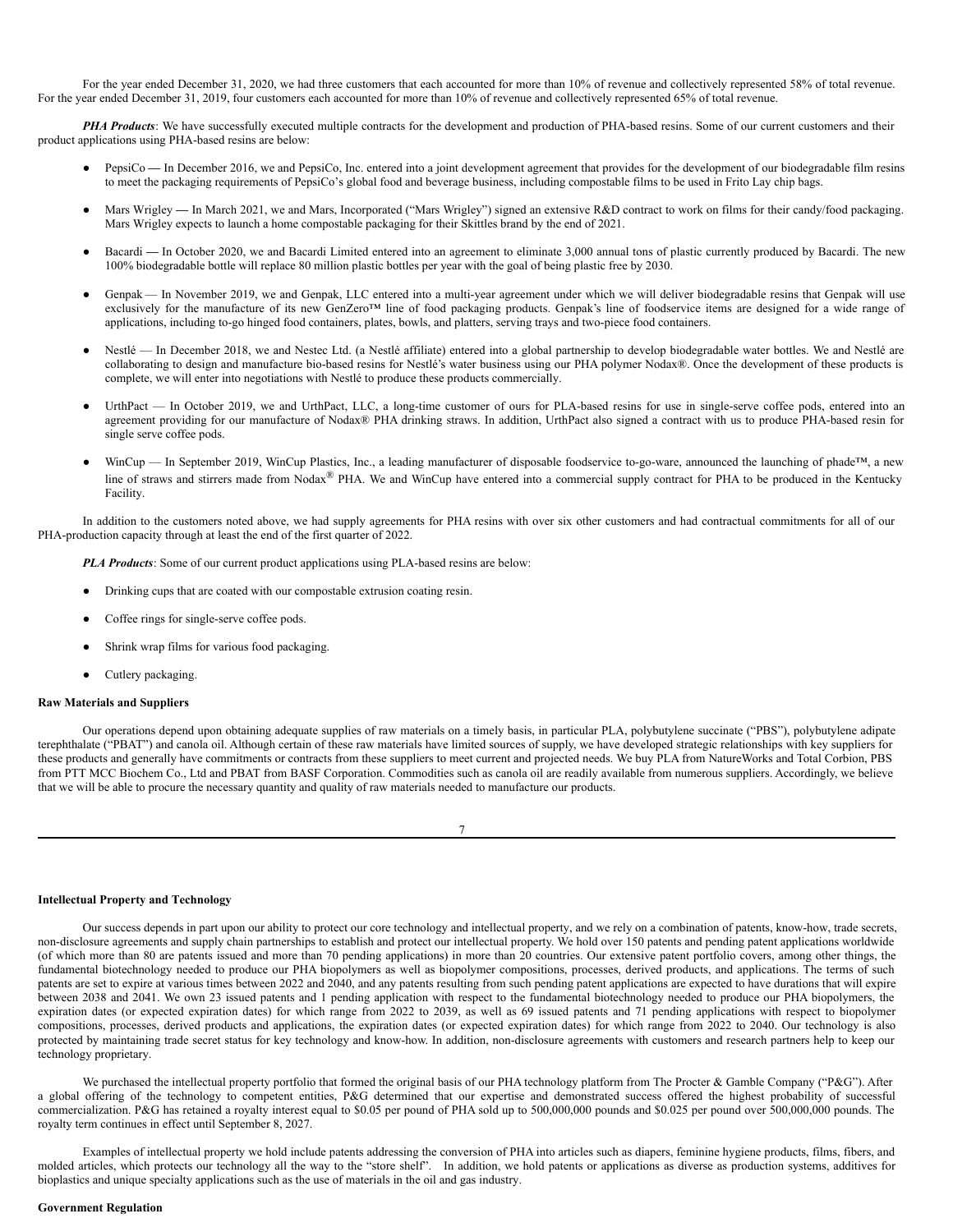Regulation by government authorities in the United States and other countries is a significant factor in the production and marketing of our products and our ongoing R&D activities. In order to research, develop, and manufacture products for our customers and ultimately for consumer use, we must satisfy mandatory procedures and standards established by various regulatory bodies. Compliance with these standards is complex, and failure to comply with any of these standards can result in significant consequences.

Some applications for which our biopolymers may be suitable, such as food packaging, PHA-coated paper cups and drinking straws, involve food contact, which, in the United States, is regulated by the U.S. Food and Drug Administration ("FDA"). Our PHA has been cleared for use in food-contact applications by the FDA. The PHA polymer is also contained on positive lists for food-contact in the European Union and Japan. We are in the process of seeking further regulatory approvals necessary to sell and produce our products based on local requirements in various jurisdictions worldwide, and we are prepared to seek additional such approvals as may become necessary in the ordinary course of business.

### *Biobased and Biodegradability Certification*

Our biopolymers in neat form have the advantage in the marketplace of being both biobased and biodegradable while having comparable functional properties to petroleum-based polymers. Our products may be certified for both biodegradability and composting. We obtain such certifications from recognized certifying bodies for our base products. As customers purchase product for a specific use, the customer typically obtains an updated certification covering the customer's manufacturing specifications.

## **Employees**

As of December 31, 2020, we had approximately 190 total employees located in the United States. None of our employees are subject to a collective bargaining agreement and we believe we have a good relationship with our employees.

## <span id="page-6-0"></span>**ITEM 1A. RISK FACTORS**

Investing in our securities involves risks. In addition to the risks and uncertainties discussed above under "Cautionary Note Regarding Forward-Looking Statements," you should carefully consider the specific risks set forth herein. If any of these risks actually occur, it may materially harm our business, financial condition, liquidity, and results of operations. As a result, the market price of our securities could decline, and you could lose all or part of your investment. Additional risks and uncertainties not presently known to us or that we currently believe to be immaterial may become material and adversely affect our business. The following discussion should be read in conjunction with the Consolidated Financial Statements and Notes to Consolidated Financial Statements included in this Report.

## **Risks Related to the Company**

## *We have a history of net losses and our future profitability is uncertain.*

We have recorded a loss for the fiscal year ended December 31, 2020, and our future profitability is uncertain. At December 31, 2020, our accumulated deficit was approximately \$62.5 million. Since our inception, we have been engaged primarily in research and development and early-stage commercial activities. Because we have a limited history of commercial operations and we operate in a rapidly evolving industry, we cannot be certain that we will generate sufficient revenue to operate our business and become profitable.

Our ability to generate revenues in the near-term is highly dependent on the successful commercialization of our biopolymer products, which is subject to many risks and uncertainties as described below. We expect that it will take time for our PHA production to ramp up to an economical scale while the market for our products expands. As a result, we expect to have significant losses and negative cash flow for at least the next several years, as we incur additional costs and expenses for the continued development and expansion of our business, including the costs of establishing manufacturing capacity and ongoing expenses of research and product development. The amount we spend will impact our ability to become profitable and this will depend, in part, on the number of new products that we attempt to develop. We may not achieve any or all of these goals and, thus, we cannot provide assurances that we will ever be profitable or achieve significant revenues.

Even if we can successfully manufacture and sell our products, whether we will be able to generate a profit on any of these products is highly uncertain and depends on a number of factors including the cost of production, the price we are able to charge for these products, and the emergence of competing products.

## Our operating results may fluctuate significantly as a result of a variety of factors, many of which are outside of our control.

We are subject to, among other things, the following factors that may negatively affect our operating results:

- the announcement or introduction of new products by our competitors;
- our ability to upgrade and develop our systems and infrastructure to accommodate growth;
- our ability to attract and retain key personnel in a timely and cost-effective manner;
- our ability to attract new customers and retain existing customers;
- technical difficulties;
- the amount and timing of operating costs and capital expenditures relating to the expansion of our business, operations and infrastructure;
- our ability to identify and enter into relationships with appropriate and qualified third-party providers of necessary testing and manufacturing services;
- regulation by federal, state or local governments; and
- general economic conditions, as well as economic conditions specific to the plastics industry, and other industries related to compostable or biodegradable substitutes for non-biodegradable plastics.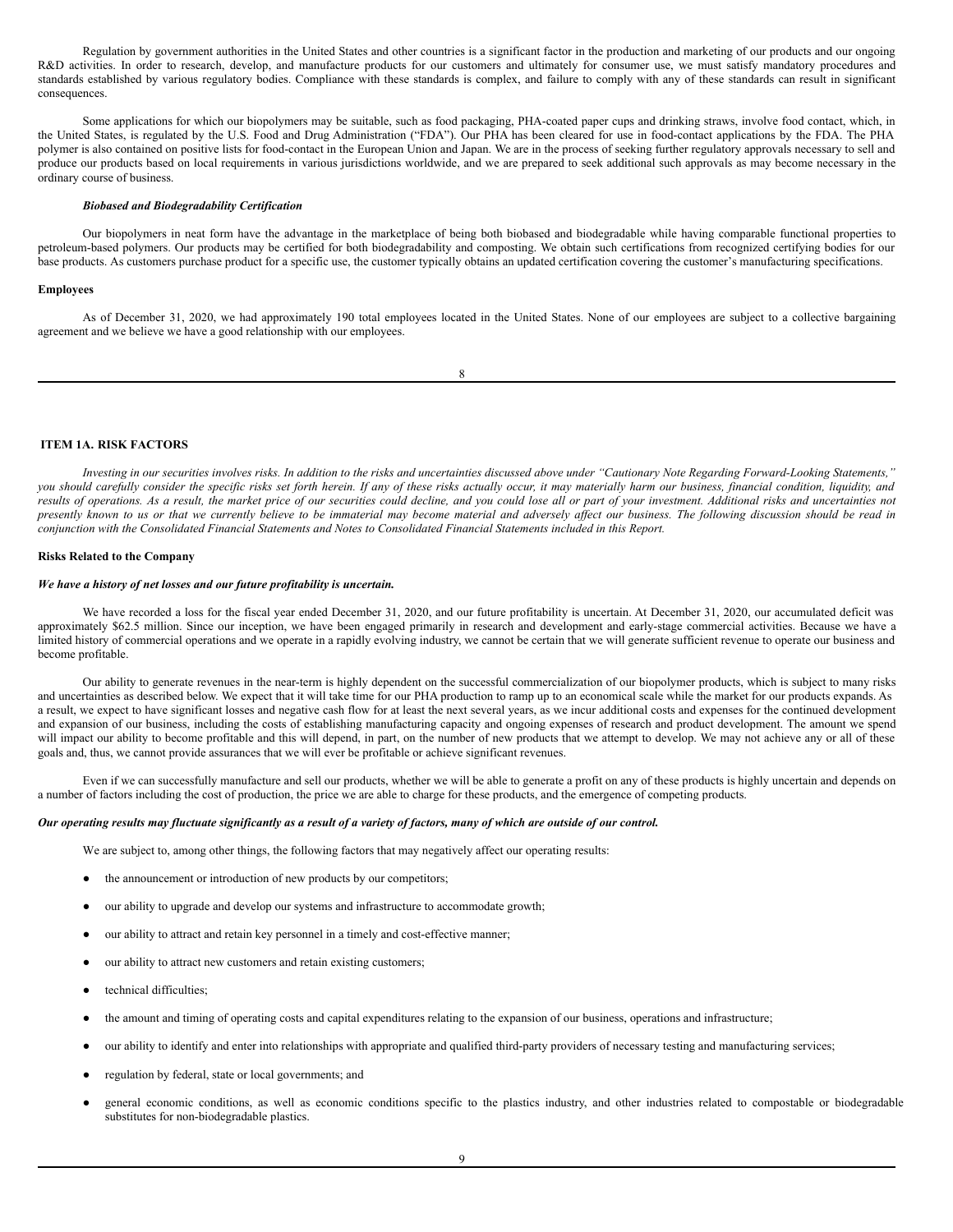As a result of our limited operating history and the nature of the markets in which we compete, it is difficult for us to forecast our revenues or earnings accurately. We have based our anticipated future expense levels largely on our investment plans and estimates of future events, although certain of our expense levels will, to a large extent, become fixed. As a strategic response to changes in the competitive environment, we may from time to time make certain decisions concerning expenditures, pricing, service or marketing that could have a material and adverse effect on our business, results of operations and financial condition. Due to the foregoing factors, our revenues and operating results are difficult to forecast.

#### We will need to secure additional funding and may be unable to raise additional capital on favorable terms, if at all.

We expect that we will have sufficient capital to fund our planned operations through the completion of Phase II of the production capacity buildout at the Kentucky Facility and to fund a significant portion of our anticipated Greenfield plant. Thereafter, we will need to raise additional capital to continue to scale and expand our manufacturing capability. If we issue equity or debt securities to raise additional funds, (i) we may incur fees associated with such issuance, (ii) our existing stockholders will experience dilution from the issuance of new equity securities, (iii) we may incur ongoing interest expense and be required to grant a security interest in our assets in connection with any debt issuance and (iv) the new equity or debt securities may have rights, preferences and privileges senior to those of our existing stockholders. In addition, utilization of our net operating loss and research and development credit carryforwards may be subject to significant annual limitations under Section 382 of the Internal Revenue Code (the "Code") due to ownership changes resulting from future equity financing transactions. If we raise additional funds through collaboration, licensing or other similar arrangements, it may be necessary to relinquish valuable rights to our potential products or proprietary technologies or grant licenses on terms that are not favorable to us. In the event we are unable to obtain additional financing, we may be unable to successfully implement our business plan, which could have a material and adverse impact on our business, including you losing your entire investment.

#### *Our biopolymer products may not achieve market success.*

Some prospective customers are currently evaluating and testing our products prior to making large-scale purchase decisions. The successful commercialization of our biopolymers is also dependent on our customers' ability to commercialize the end-products that they make from our biopolymers, which may never gain market acceptance.

Market acceptance of our products will depend on numerous factors, many of which are outside of our control, including among others:

- public acceptance of such products;
- our ability to produce products of consistent quality that offer functionality comparable or superior to existing or new polymer products;
- our ability to produce products fit for their intended purpose;
- our ability to obtain necessary regulatory approvals for our products;
- the speed at which potential customers qualify our biopolymers for use in their products;
- the pricing of our products compared to competitive products, including petroleum-based plastics;
- the strategic reaction of companies that market competitive products;
- our reliance on third parties who support or control distribution channels; and
- general market conditions.

#### We produce bio-based products from renewable resources, whose pricing and availability may be impacted by factors out of our control.

Pricing and availability of raw materials, including renewable resources, for use in our businesses can be volatile due to numerous factors beyond our control, including general, domestic and international economic conditions, labor costs, production levels, competition, and consumer demand. Drought, pestilence, severe weather or other "acts of God" may limit our ability to procure raw materials if crops are lost. This volatility can significantly affect the availability and cost of raw materials for us and may therefore have a material adverse effect on our business, results of operations, and financial condition.

We sell formulated resins which include raw materials purchased from third parties, including PLA. We currently source all of our PLA from two suppliers, NatureWorks LLC and Total Corbion PLA. Due to the high rate of growth in the biopolymer market, the demand for PLA and other raw materials used in our products may outpace supply, which could result in price increases and deficits in the supply necessary to meet customer demand. If we are unable to secure the required quantities of PLA and other third-party raw materials, we may not be able to achieve our financial forecasts and fulfill customer demand.

#### If our products and product candidates do not gain market acceptance among key market participants, we may be unable to generate significant revenues, if any.

Even if we obtain regulatory approval for our product candidates, they may not gain market acceptance among plastics manufacturers or other plastic users. Market acceptance will depend on our ability to demonstrate the benefits of our approved products in terms of safety, efficacy, convenience, biodegradability and environmental friendliness, ease of administration and cost effectiveness. In addition, we believe market acceptance depends on the effectiveness of our marketing strategy and the pricing of our approved products.

### *We have limited experience producing PHA in large commercial quantities.*

We have limited experience in producing large quantities of PHA. While we have succeeded in producing smaller amounts of PHA in our pilot plant for customer trials and testing purposes, we only recently commenced the production of PHA in a large commercial plant with a capacity sufficient to meet the anticipated needs of prospective customers. We may not be able to cost effectively produce PHA at a scale consistent with customer demand in a timely or economical manner, or that the quality of the commercial product will be acceptable on a consistent basis. Further, if the Kentucky Facility is not able to meet customer demands, we will have to expand our facility, which will disrupt production and deplete our resources.

#### *Some of our PHA products may never become commercially marketable.*

Although we do currently sell commercial quantities of compostable PLA-based resins, we only recently commenced producing commercially viable quantities of PHA. Limited research and testing have been completed on some of the products that we may produce using PHA. For some applications, we will have to go through extensive research and testing to develop specific products and to determine or demonstrate the safety and effectiveness of their proposed use. Although we have already received food contact approval for some grades of PHA, some of our product candidates and our proposed testing of those products will require additional regulatory approvals and clearances. Accordingly, not all of the products we intend to pursue are presently marketable in the fields of use for which we hope to develop them, and it is possible (or even probable) that some or all of them may never become legally and commercially marketable. The development and testing of our proposed products is difficult, time-consuming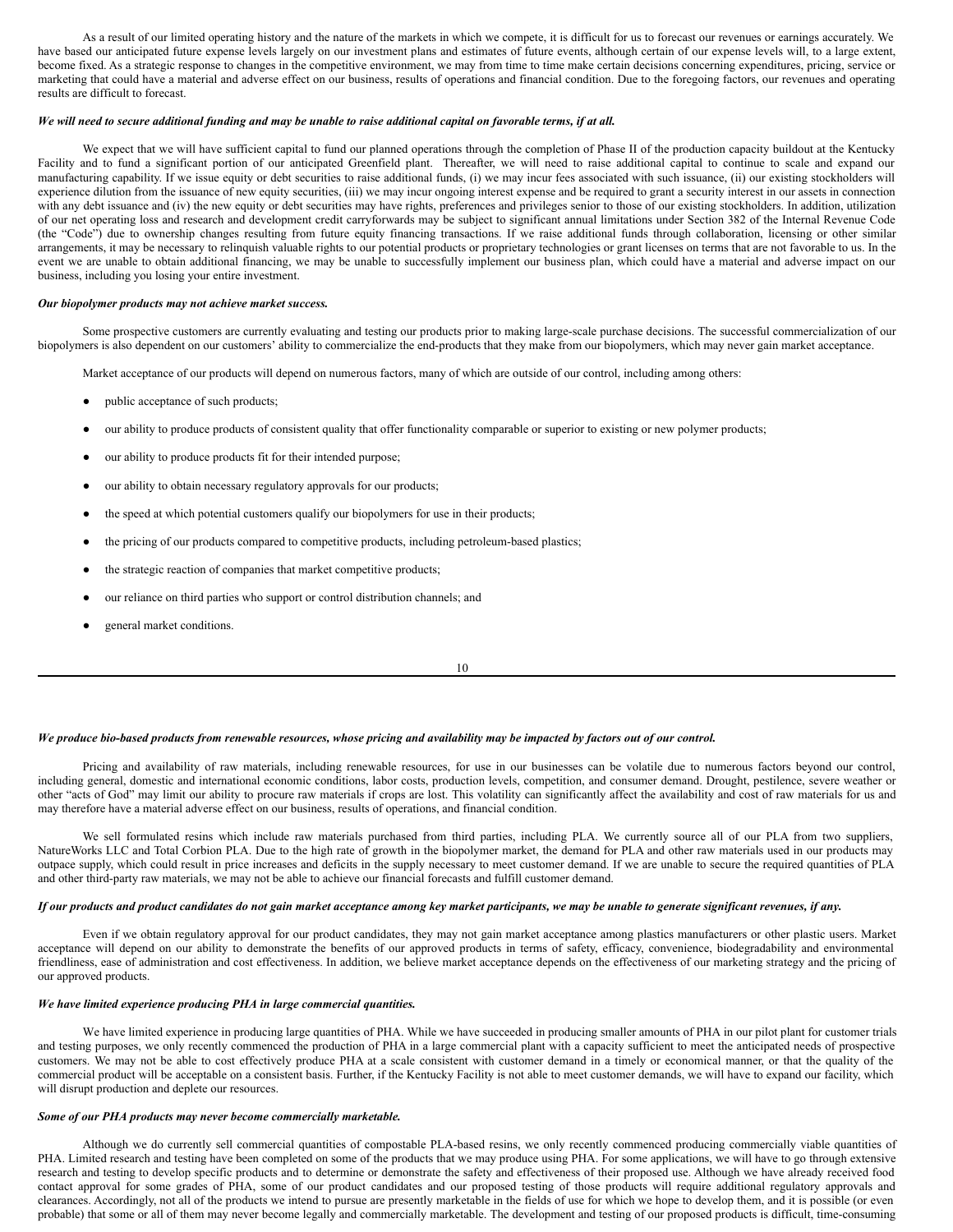and expensive, and the successful development of any products based on innovative technologies is subject to inherent uncertainties and risks of failure. These risks include the possibilities that any or all of the proposed products or procedures may be found to be ineffective, or may otherwise fail to receive necessary regulatory clearances; that the proposed products or procedures may be uneconomical to produce and market or may never achieve broad market acceptance; that third parties may hold proprietary rights that preclude us from marketing our intended products or procedures; or that third parties may develop and market superior or equivalent products and procedures.

#### *We may be unable to obtain certifications required by certain customers.*

Many of our customers require biopolymer formulations to undergo biodegradability testing to address physical property deterioration in specific environmental conditions. Biodegradation certification is important for our customers to ensure those products can be effectively marketed and sold and meet customer demands on environmental protection. If our new PHA based resins to be sold out of the Kentucky Facility do not achieve the required certifications in a timely manner, we may experience a delay in going to market. Such a delay could result in us not achieving our financial forecasts and not fulfilling customer demand.

11

#### *We may be unable to manage rapid growth ef ectively.*

Our failure to manage growth effectively could have a material and adverse effect on our business, results of operations, and financial condition. We anticipate that a period of significant expansion will be required to address potential growth and to handle licensing and research activities. This expansion will place a significant strain on our management, operational and financial resources. To manage the expected growth of our operations and personnel, we must establish appropriate and scalable operational and financial systems, procedures and controls and must establish a qualified finance, administrative and operations staff. Our management may be unable to hire, train, retain and manage the necessary personnel or to identify, manage and exploit potential strategic relationships and market opportunities.

## *We may be delayed in or unable to procure necessary capital equipment.*

While the equipment we use to produce PHA and our other products is currently widely available, we must rely on outside companies to continue to manufacture the equipment necessary to produce our products. If our suppliers of capital equipment are unable or unwilling to provide us with necessary capital equipment to manufacture our products or if we experience significant delays in obtaining the necessary manufacturing equipment, our business, results of operations, and financial condition could be adversely affected.

#### *Our success will be influenced by the price of petroleum relative to the price of bio-based feedstocks.*

Our success may be influenced by the cost of our products relative to petroleum-based polymers. The cost of petroleum-based polymers is in part based on the price of petroleum. To date, our PHA biopolymers have been primarily manufactured using canola oil, an agricultural feedstock. As the price of biobased feedstocks increases and/or the price of petroleum decreases, our biobased products may be less competitive relative to petroleum-based polymers. A material decrease in the cost of conventional petroleumbased polymers may require a reduction in the prices of our products for them to remain attractive in the marketplace and/or reduce the size of our addressable market.

## Certain contracts granting exclusivity rights to customers may limit our ability to sell products in certain markets.

We have entered into certain agreements with customers, which, subject to the terms therein, grant these customers the exclusive right to purchase certain products and, in some cases, in certain fields and/or territories from us. For example, certain clam-shell food cases we produce can only be sold to a single customer; certain stirrers and straw products can only be sold to several end-users, subject to the purchaser maintaining minimum purchase requirements; one customer has an exclusive on water bottles, while another customer has an exclusive on bottles containing certain alcohol products. These exclusivity arrangements will expire between 2021 and 2026. These agreements could prevent us from selling products to certain prospective customers or entering certain markets, which could have a material and adverse impact on our potential revenues and our ability more generally to expand our customer base and product lines.

## The loss of one or more of our significant customers, a significant reduction in their orders, their inability to perform under their contracts, or a significant deterioration in their financial condition could have a material adverse effect on our business, results of operations, and financial condition.

A few significant customers have in the past, and may in the future, account for a significant portion of our revenues in any one year or over a period of several consecutive years. For example, for the year ended December 31, 2020, we had three customers that individually accounted for more than 10% of our revenue each and collectively accounted for approximately 58% of our revenue, and for the year ended December 31, 2019, we had four customers that individually accounted for more than 10% of our revenue each and collectively accounted for approximately 65% of our total revenue. The loss of one or more of our significant customers, a substantial reduction in their orders, their inability to perform under their contracts, or a significant deterioration in their financial condition could have a material adverse effect on our business, results of operations, and financial condition.

12

## *We may rely heavily on future collaborative partners.*

We may enter into strategic partnerships to develop and commercialize our current and future research and development programs with other companies to accomplish one or more of the following:

- obtain capital, equipment and facilities,
- obtain funding for research and development programs, product development programs, and commercialization activities,
- obtain expertise in relevant markets,
- obtain access to raw materials, and/or
- obtain sales and marketing services or support.

We may not be successful in establishing or maintaining suitable partnerships, and we may not be able to negotiate collaboration agreements having terms satisfactory to us or at all. Failure to make or maintain these arrangements or a delay or failure in a collaborative partner's performance under any such arrangements could have a material adverse effect on our business and financial condition.

## *We face and will face substantial competition.*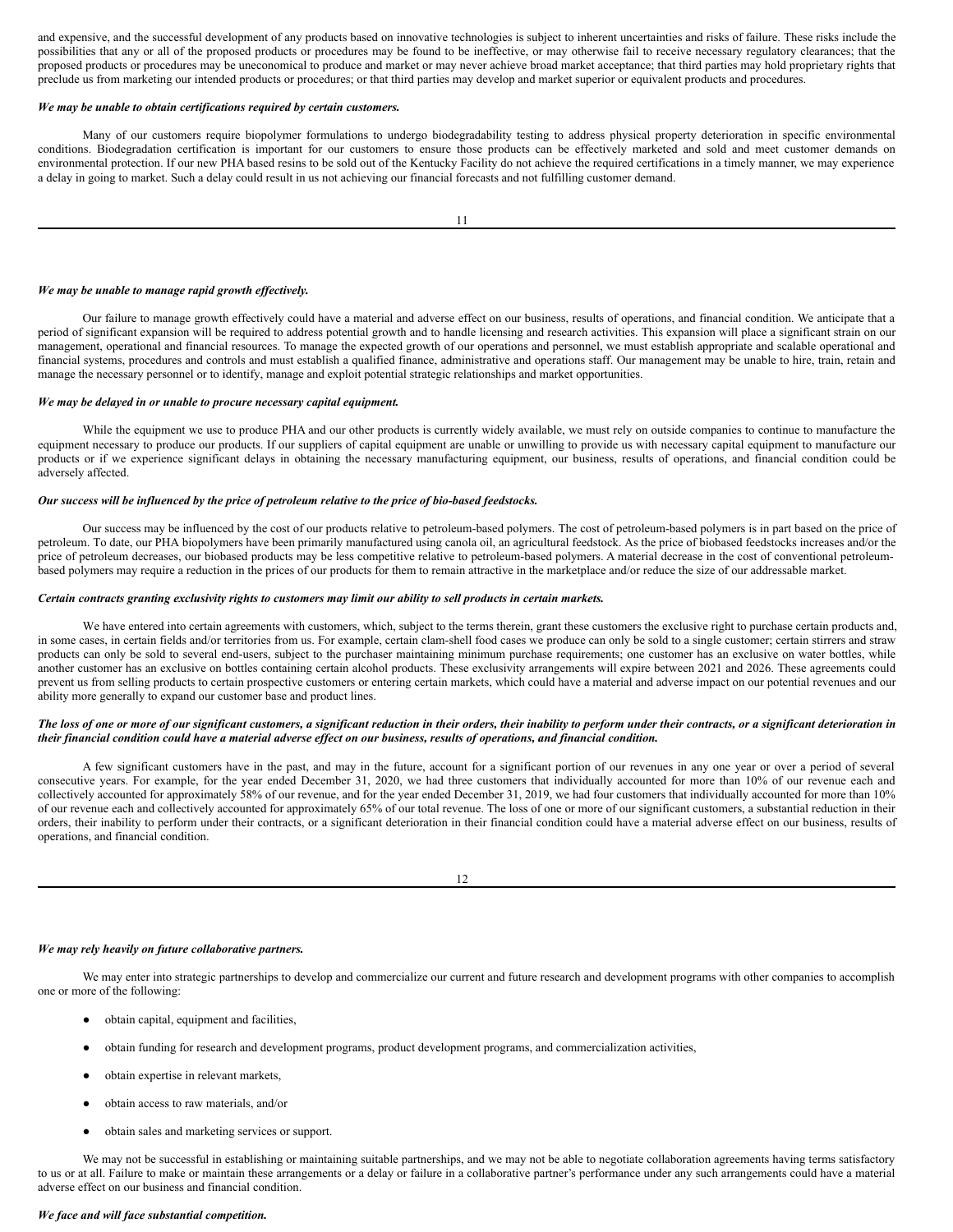We face and will face substantial competition from a variety of companies in the biodegradable, renewable resource-based plastic segment, as well as from companies in the conventional, non-biodegradable petroleum-based industry segment. Some of their products are suitable for use in a range of products at a price that may be lower than our product offerings. Many of these companies have longer operating histories, greater name recognition, larger customer bases and significantly greater financial, sales and marketing, manufacturing, distribution, technical and other resources than us. Our competitors may be able to adapt more quickly to new or emerging technologies, changes in customer requirements and changes in laws and regulations. In addition, current and potential competitors have established or may establish financial or strategic relationships among themselves or with existing or potential customers or other third parties. Accordingly, new competitors or alliances among competitors could emerge and rapidly acquire significant market share. There can be no assurance that we can develop products that are more effective or achieve greater market acceptance than competitive products, or that our competitors will not succeed in developing products and technologies that are more effective than those being developed by us and that would therefore render our products and technologies less competitive or even obsolete. We cannot assure you that we will be able to compete successfully against current or new competitors.

#### *We may not be able to complete the proposed production capacity buildout at our Kentucky Facility.*

In December 2018, we consummated the acquisition of the Kentucky Facility, including the equipment, machinery and other personal property located at such facility for a purchase price of \$23 million, and simultaneously entered into a sale and leaseback transaction with a large, diversified commercial property REIT pursuant to which we sold the Kentucky Facility and certain of our facilities located in Bainbridge, Georgia to the REIT and leased-back the same properties from the REIT under a net-lease for an initial term of 20 years with renewal terms up to an additional 20 years at our option. The assets available at the Kentucky Facility permitted us to embark on a two-phase commissioning strategy, and we commenced production of commercial volumes of PHA in December 2019. We had completed several components of the first phase of the production capacity buildout by the end of the third quarter of 2020. As of December 31, 2020, we had invested \$54.7 million since the acquisition of the Kentucky Facility, excluding capitalized interest. Of this total, \$7 million in real-estate improvements for the Kentucky Facility were reimbursed by the REIT in May 2020. Once Phase I of the Kentucky Facility production capacity is operating at scale, we expect to produce approximately 20 million pounds of finished product per year. We believe that the capacity of the plant can be expanded by another 45 million additional pounds of finished product, bringing total plant capacity up to approximately 65 million pounds per year, by investing another \$100 million in the future for the Phase II production capacity buildout at such facility. There can be no assurances, though, that we will be able to achieve such production capacity or raise the additional financing required to complete Phase II of the production capacity buildout.

13

## We may not be able to identify additional facilities and assets or secure the funding necessary to acquire them.

Aside from the Kentucky Facility, we may need to identify other facilities and assets that would be beneficial to our production of PHA at the commercial scale or our growth in general. We cannot provide assurances that we will be successful in identifying such facilities and assets or, if we do, securing the funding necessary to acquire them.

## Climate Change may impact the availability of our facilities and, in addition, we may incur substantial costs to comply with climate change legislation and related *regulatory initiatives.*

Changing weather patterns and the increase in frequency of severe storms such as hurricanes and tornadoes could cause disruptions or the complete loss of our facilities. In addition, climate change concerns, and changes in the regulation of such concerns, including greenhouse gas emissions, could also subject us to additional costs and restrictions, including increased energy and raw materials costs which could negatively impact our financial condition and results of operations. The effects of climate change can have an adverse effect not only to our operations, but also that of our suppliers and customers, and can lead to increased regulations and changes in consumer preferences, which could adversely affect our business, results of operations, and financial condition.

## We may be subject to product liability claims that may not be covered by insurance and could require us to pay substantial sums.

If we are successful in obtaining regulatory approval for our products and/or otherwise begin marketing them, we will become subject to an inherent risk of, and adverse publicity associated with, product liability and other liability claims, whether or not such claims are valid. We intend to obtain product liability insurance coverage in amounts and scope that we believe will be adequate once we begin marketing any products. However, product liability insurance may not be available on commercially acceptable terms, or at all. Even if such insurance is available, product liability or other claims may exceed our insurance coverage limits. A successful product liability claim that exceeds our insurance coverage limits could require us to pay substantial sums and could have a material adverse effect on us.

## Changes in government regulations encouraging the use of biodegradable alternatives to plastic products may have an adverse effect on our business.

We anticipate one of the key markets for our products being compostable and biodegradable substitutes for non-biodegradable plastics, which are created in part by laws, regulations and policies designed to encourage or mandate the increased use of compostable and biodegradable alternatives to plastics. Several countries and other political subdivisions of countries have enacted or are considering enacting such laws and regulations. Failure to implement these or similar laws and regulations and changes to existing laws and regulations may adversely affect the demand for our product candidates in the future.

#### We may not be able to protect adequately our patents and other intellectual property assets, which could adversely affect our competitive position and reduce the value of *our products, and litigation to protect our patents and intellectual property assets may be costly.*

Our commercial success may depend in part on our ability to obtain patent protection for technologies and products we develop, to preserve trade secrets and to operate without infringing the proprietary rights of others. There can be no assurance that any patents or patent applications that we own, obtain or file or are able to obtain or license from third parties will afford any competitive advantages or will not be challenged or circumvented by third parties. Furthermore, there can be no assurance that others will not independently develop similar technologies or duplicate any technology developed by us. Because of the extensive time required for development, testing and regulatory review of a potential product, it is possible that before any of our potential products can be commercialized, any related patents may expire or may have only a brief remaining life span following commercialization, thus reducing any advantage of the patents.

If we are not able to obtain patent coverage or defend the patent protection for our technologies, then we will not be able to exclude competitors from developing or marketing competing technologies, and we may not generate enough revenues from product sales to justify the cost of development of our technologies and to achieve or maintain profitability. The patents currently in the portfolio have expiration dates ranging from 2022 to 2040 and any patents resulting from pending patent applications are expected to have durations that will expire between 2038 and 2041.

Our patent position involves complex legal and factual questions. Accordingly, we cannot predict the breadth of claims that may be allowed or enforced in our patents or in third-party patents. Patents may not be issued for any pending or future pending patent applications owned by or licensed to us, and claims allowed under any issued patent or future issued patent owned or licensed by us may not be valid or sufficiently broad to protect our technologies. Moreover, we may be unable to protect certain of our intellectual property in the United States or in foreign countries. Foreign jurisdictions may not afford the same protections as U.S. law, and we cannot ensure that foreign patent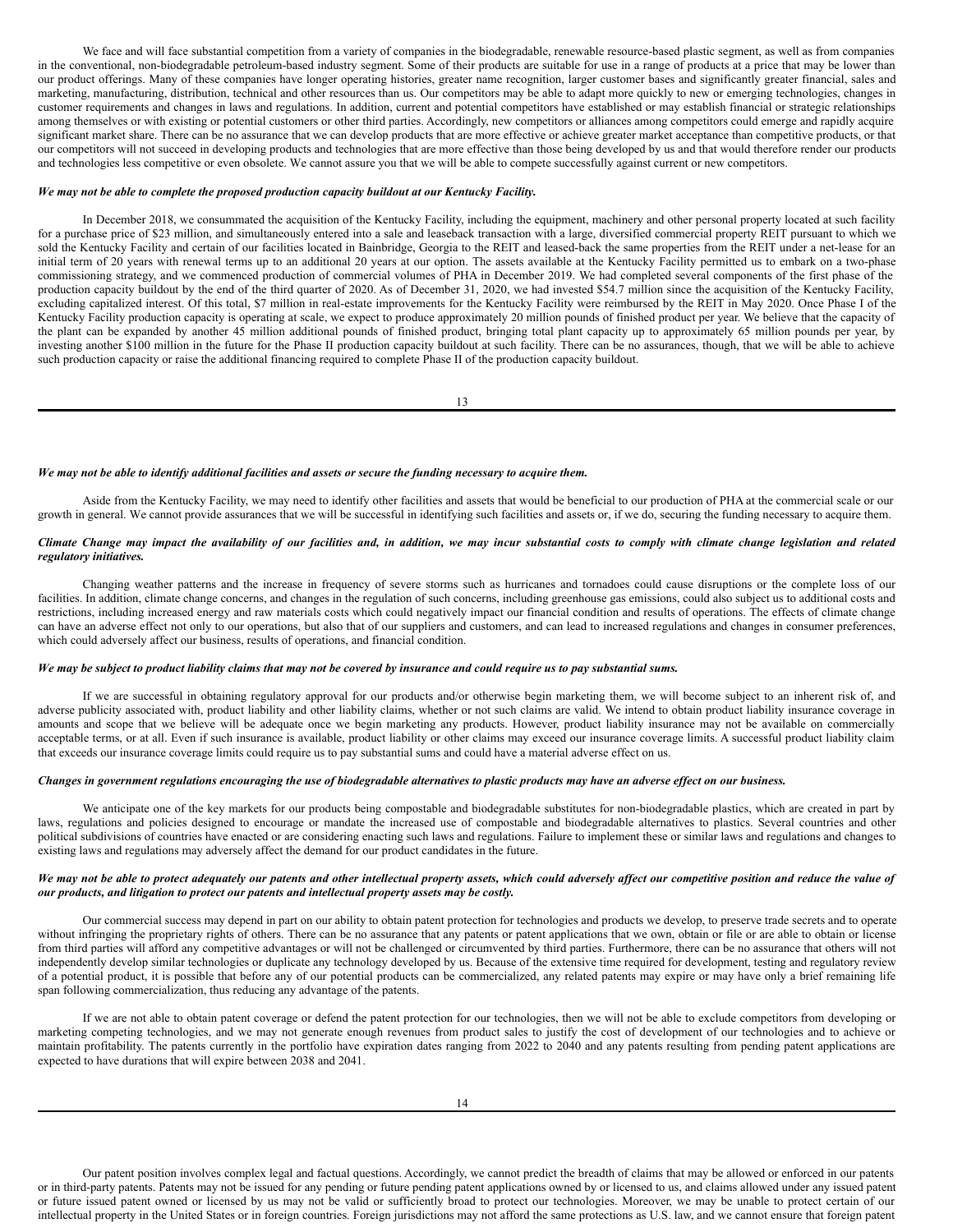applications will have the same scope as the U.S. patents. There will be many countries in which we will choose not to file or maintain patents because of the costs involved. Competitors may also design around our technology or develop competing technologies.

Additionally, any issued patents owned by or licensed to us now or in the future may be challenged, invalidated or circumvented. To the extent competitors or other third parties develop and market products or procedures that we believe infringe our patents and proprietary rights, we may be compelled to initiate lawsuits to protect and enforce our intellectual property rights. Such litigation is typically expensive, time-consuming and uncertain as to outcome, and may involve opponents who have much more extensive financial resources than we do. An unfavorable outcome of any such litigation could have a material adverse effect on our business and results of operations.

#### Third parties may claim that we infringe on their proprietary rights and may prevent us from commercializing and selling our products.

There has been substantial litigation in the manufacturing industry with respect to the manufacture, use, and sale of new products. These lawsuits often involve claims relating to the validity of patents supporting the new products and/or the validity and alleged infringement of patents or proprietary rights of third parties. We may be required to defend against challenges to the validity of our patents and against claims relating to the alleged infringement of patent or proprietary rights of third parties.

Litigation initiated by a third party claiming patent invalidity or patent infringement could:

- require us to incur substantial litigation expense, even if we are successful in the litigation;
- require us to divert significant time and effort of our management;
- result in the loss of our rights to develop, manufacture or market our products; and
- require us to pay substantial monetary damages or royalties in order to license proprietary rights from third parties or to satisfy judgments or to settle actual or threatened litigation.

Although patent and intellectual property disputes within the biopolymer industry have often been settled through licensing or similar arrangements, costs associated with these arrangements may be substantial and could include the long-term payment of royalties. Furthermore, the required licenses may not be made available to us on acceptable terms. Accordingly, an adverse determination in a judicial or administrative proceeding or a failure to obtain necessary licenses could prevent us from manufacturing and selling our products or increase our costs to market our products.

#### We rely in part on trade secrets to protect our technology, and our failure to obtain or maintain trade secret protection could limit our ability to compete.

We rely on trade secrets to protect some of our technology and proprietary information, especially where we believe patent protection is not appropriate or obtainable. However, trade secrets are difficult to protect. Litigating a claim that a third party had illegally obtained and was using our trade secrets would be expensive and time consuming, and the outcome would be unpredictable. Moreover, if our competitors independently develop similar knowledge, methods and know-how, it will be difficult for us to enforce our rights and our business could be harmed.

## We may not be able to generate sufficient cash to service our debt and operating lease obligations, and we may be forced to take other actions to satisfy our obligations *under our debt and operating lease obligations, which may not be successful.*

Our ability to make scheduled payments on or to refinance our debt and operating lease obligations and other obligations depends on our ability to generate cash in the future and our financial condition and operating performance, which are subject to prevailing economic and competitive conditions and to certain financial, business and other factors beyond our control. We cannot assure you that we will maintain a level of cash flows from operating activities sufficient to permit us to pay the principal, premium, if any, and interest on our debt, or to pay our operating lease obligations.

| ۰.<br>×<br>۰, |
|---------------|

If our cash flows and capital resources are insufficient to fund our debt service, operating lease obligations and other obligations, we may be forced to reduce or delay investments and capital expenditures, or to sell assets, seek additional capital or restructure or refinance our debt. These alternative measures may not be successful and may not permit us to meet our scheduled debt obligations. If our operating results and available cash are insufficient to meet our debt service, operating lease obligations and other obligations, we could face substantial liquidity problems and might be required to dispose of material assets or operations to meet our debt service and other obligations. We may not be able to consummate those dispositions or to obtain the proceeds sought from them, and these proceeds may not be adequate to meet any debt service or other obligations then due. Further, we may need to refinance all or a portion of our debt on or before maturity, and we cannot assure you that we will be able to refinance any of our debt on commercially reasonable terms or at all. Additionally, if we are unable to service our operating lease payments for our facilities in Bainbridge, Georgia and Winchester, Kentucky, which we lease pursuant to a sale-leaseback transaction that was entered into in 2018 with a commercial property REIT, we could lose the ability to occupy and operate those facilities.

## We may incur more debt in the future, which could further exacerbate the risks of leverage, including the ability to service our indebtedness.

We may need to incur additional debt in the future to complete acquisitions of facilities, equipment, machinery and other assets or capital projects or for working capital. Although the covenants contained in our current indebtedness instruments impose limits on our ability to incur new debt, these agreements may permit the incurrence of significant additional debt if we satisfy certain conditions, or such debt instruments may be amended in the future to do so. If we incur new debt, we could face risks related to being in a highly leveraged company, including our ability to service such indebtedness.

## *We are subject to a number of restrictive debt covenants under our loan agreements.*

Many of our loan agreements contain certain restrictive covenants, which restrict our ability to, among other things, incur additional indebtedness, incur certain liens on our assets or sell assets, make investments, make capital expenditures, pay dividends and make other restricted payments. Many of our loan agreements also require us to maintain specified financial ratios under certain conditions and satisfy financial condition tests, including a consolidated senior leverage ratio and consolidated fixed charge coverage ratio.

Our ability to meet those financial ratios and tests and otherwise comply with our financial covenants may be affected by the factors described herein and other factors outside our control, and we may not be able to meet those ratios, tests and covenants. Our ability to generate sufficient cash from operations to meet our debt obligations will depend upon our future operating performance, which will be affected by general economic, financial, competitive, business and other factors beyond our control. A breach of any of these covenants, ratios, tests or restrictions, as applicable, or any inability to pay interest on, or principal of, our outstanding debt as it becomes due could result in an event of default. Upon an event of default, if not waived by our lenders, our lenders may declare all amounts outstanding as due and payable. Such an acceleration of the maturity of our indebtedness may, among other things, prevent or limit us from engaging in transactions that benefit us, including responding to changing business and economic conditions and taking advantage of attractive business opportunities.

## We may not be able to satisfy the requirements of our participation in a New Markets Tax Credit ("NMTC") program for funding our plant expansions.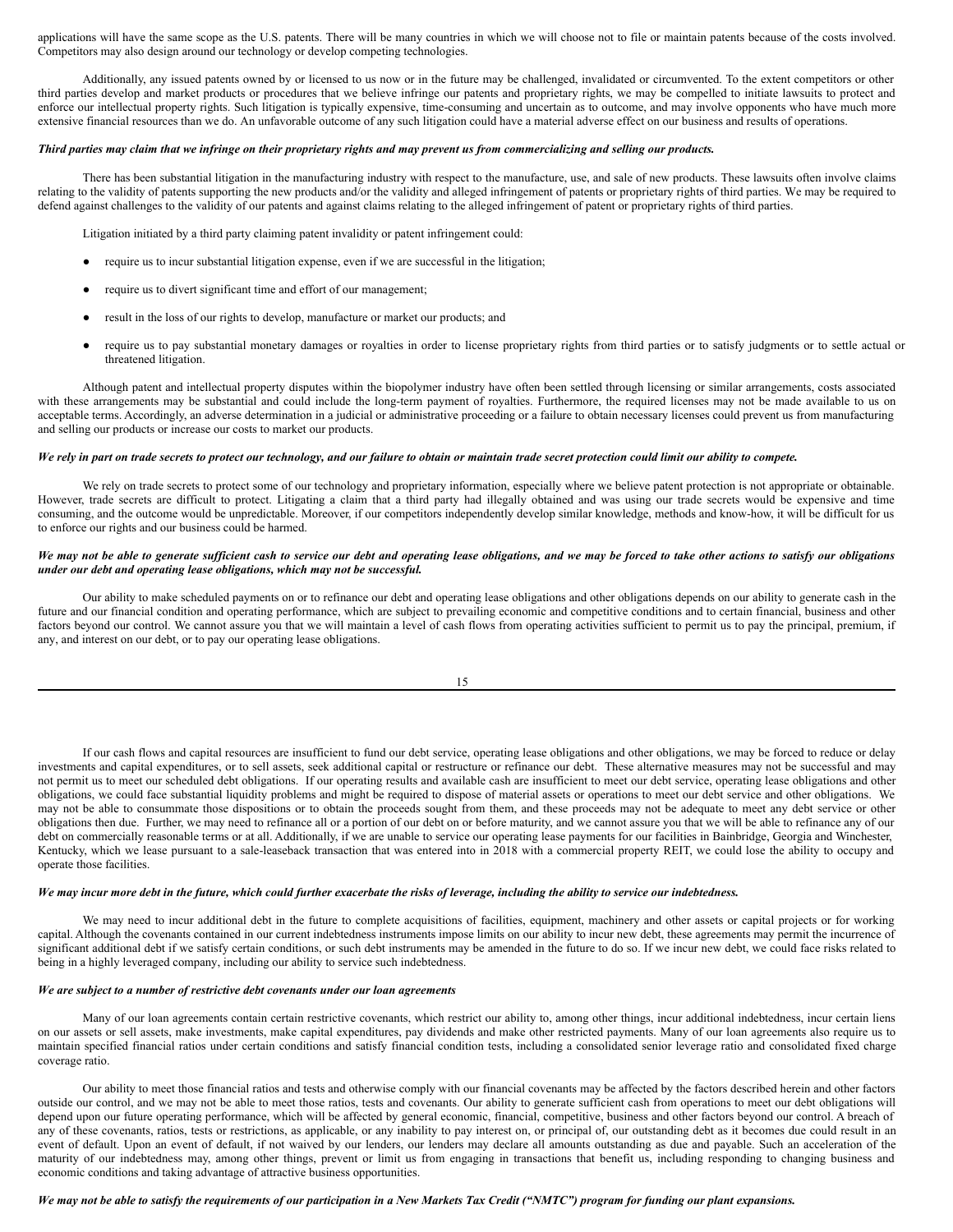We have entered into several arrangements under the NMTC program with various third-party financial institutions (the "Investors") to help fund various phases of plant expansions at our Bainbridge, Georgia, and Winchester, Kentucky locations. In connection with the NMTC transactions we received proceeds which were restricted for use on approved capital expenditures and working capital needs at specific subsidiaries. The NMTCs are subject to 100% recapture of the tax credit for a period of seven years as provided in the Code. We are required to be in compliance with various regulations and contractual provisions that apply to the NMTC arrangements. we have agreed to indemnify the Investors for any loss or recapture of the NMTCs until such time as our obligation to deliver tax benefits is relieved. The maximum potential amount of future payments under this indemnification could be up to the face amount of the related debt, net of certain leverage loans receivable in connection with the NMTC transactions, which amount totaled \$7.6 million as of December 31, 2020. Our obligation to deliver tax benefits is relieved in various stages from April 2026 through November 2026. Noncompliance with applicable requirements could result in projected tax benefits not being realized by an Investor and our being required to indemnify such Investor, which could have a material adverse effect on our financial position, results of operations or liquidity.

#### We may be unable to obtain forgiveness of the PPP Loan, in whole or in part, in accordance with the provisions of the CARES Act, which could adversely affect our *financial condition.*

In April 2020, we entered into a promissory note with Truist Bank ("Truist"), under the Paycheck Protection Program of the CARES Act pursuant to which Truist made a loan to us in the amount of approximately \$1.8 million (the "PPP Loan"). The PPP Loan matures in April 2022, bears interest at a rate of 1.0% per annum. Monthly principal and interest payments are deferred for six months after the date of disbursement.

The PPP Loan is unsecured and guaranteed by the Small Business Administration ("SBA"). Under the terms of the PPP Loan, the principal amount of the loan may be forgiven to the extent it is used for qualifying expenses as described in the CARES Act and we otherwise request forgiveness in accordance with the terms of the PPP Loan and the requirements of the SBA. While we expect that all of the principal amount of the PPP Loan will be forgiven and to comply with all corresponding requirements, we cannot guarantee that we will be successful in obtaining forgiveness of all or any part of such principal amount. We will be required to repay any principal amount of the PPP Loan that is not forgiven, together with accrued and unpaid interest. In connection with the closing of the Business Combination, we deposited funds in an escrow account in an amount to repay the outstanding principal and accrued interest on the PPP loan.

## Our ability to use net operating losses to offset future taxable income will be subject to certain limitations as a result of the Business Combination, PIPE and past *transactions.*

As of December 31, 2020, we had federal net operating loss carryforwards of \$65 million of which \$40.6 million will begin to expire in 2028 and \$24.4 million can be carried forward indefinitely. As of December 31, 2020, we had state net operating loss carryforwards of \$65 million which begin to expire in various amounts in 2028. A portion of these net operating loss carryforwards could expire unused and be unavailable to offset future income tax liabilities. In addition, in general, under Section 382 of the Code, a corporation that undergoes an "ownership change" is subject to limitations on our ability to utilize our pre-change net operating losses ("NOLs") to offset future taxable income or taxes. For these purposes, an ownership change generally occurs where the aggregate stock ownership of one or more stockholders or groups of stockholders who owns at least 5% of a corporation's stock increases its ownership by more than 50 percentage points over its lowest ownership percentage within a specified testing period. A portion of our existing NOLs is subject to limitations arising from previous ownership changes in 2014. In addition, the Business Combination and the PIPE is expected to constitute an ownership change under Section 382 of the Code. Our NOLs may also be impaired under state law. A portion of our existing NOLs is also subject to the so called separate-return-limitation-year ("SRLY") rules that may apply to consolidated tax groups. Although depending on applicable law and particular computations, it is expected that the amount of our NOLs that we will be able to utilize per year could be only up to \$9.7 million per year. Accordingly, we may not be able to utilize a material portion of our NOLs.

Our ability to utilize our NOLs is also conditioned upon our attaining profitability and generating U.S. federal and state taxable income. We have incurred significant net losses in the past, and it is anticipated that we will continue to incur significant losses for the foreseeable future; therefore, we do not know whether or when we will generate the U.S. federal or state taxable income necessary to utilize our NOL carryforwards, even to the extent they are not subject to limitation by Section 382 of the Code or the SRLY rules.

## We face various risks related to the ongoing coronavirus (COVID-19) pandemic and similar public health crises, which may have material adverse effects on our business, *financial position, results of operations and liquidity.*

We face various risks related to health epidemics, pandemics and similar outbreaks, including the global outbreak of coronavirus disease 2019 ("COVID-19"). Such risks include disruptions or restrictions on our employees' ability to work effectively, as well as temporary closures of our facilities or the facilities of our customers or suppliers.

It is possible that the continued spread of COVID-19 could also further cause disruption in our supply chain; cause delay or limit the ability of other customers to perform, including in making timely payments to us; and cause other unpredictable events. In addition, the continued spread of COVID-19 has led to disruption and volatility in the global capital markets, which increases the cost of capital and adversely impacts access to capital.

17

We continue to work with our stakeholders (including customers, employees, suppliers and local communities) to responsibly address this global pandemic. Our management is focused on mitigating the impact of the pandemic, which has required and will continue to require a substantial investment of time and resources across Danimer and could delay other value-added initiatives. We continue to monitor the situation, to assess further possible implications to our business, supply chain and customers, and to take actions in an effort to mitigate adverse consequences.

The situation surrounding COVID-19 remains fluid and the ongoing impact on our business and results of operations, financial condition, expected cash flows and liquidity increases the longer the virus impacts activity levels in the United States and globally, both during the initial outbreak, as well as if additional outbreaks occur at a later date. For this reason, we cannot reasonably estimate with any degree of certainty the future impact COVID-19 may have on our results of operations, financial position, and liquidity. The extent to which the COVID-19 pandemic may impact our business, operating results, financial condition and liquidity will depend on future developments and numerous and evolving factors that are highly uncertain, vary by market and cannot be accurately predicted or quantified at this time, including the duration and spread of the outbreak; new information concerning its transmission and severity; government mandated restrictions and regulations; business and workforce disruptions; impact on demand for our products, and the effectiveness of actions taken to contain and treat the disease; actions taken or that might be taken by governments, businesses or individuals to contain or reduce its repercussions and mitigate its economic implications; evolving macroeconomic factors, including general economic uncertainty, unemployment rates and recessionary pressures; decreased consumer spending levels; reduction or changes in customer demand for our products and services; our ability to manufacture, sell and provide our products and services, including as a result of travel restrictions, closed borders, operating restrictions imposed on our facilities or reduced ability of our employees to continue to work efficiently; increased operating costs (whether as a results of changes to our supply chain or increases in employee costs or otherwise); collectibility of customer accounts; additional and prolonged devaluation of other countries' currencies relative to the dollar; and the general impact of the pandemic on our customers, employees, suppliers, vendors and other stakeholders. Additionally, customers might defer decision making, delay orders or seek to renegotiate or terminate existing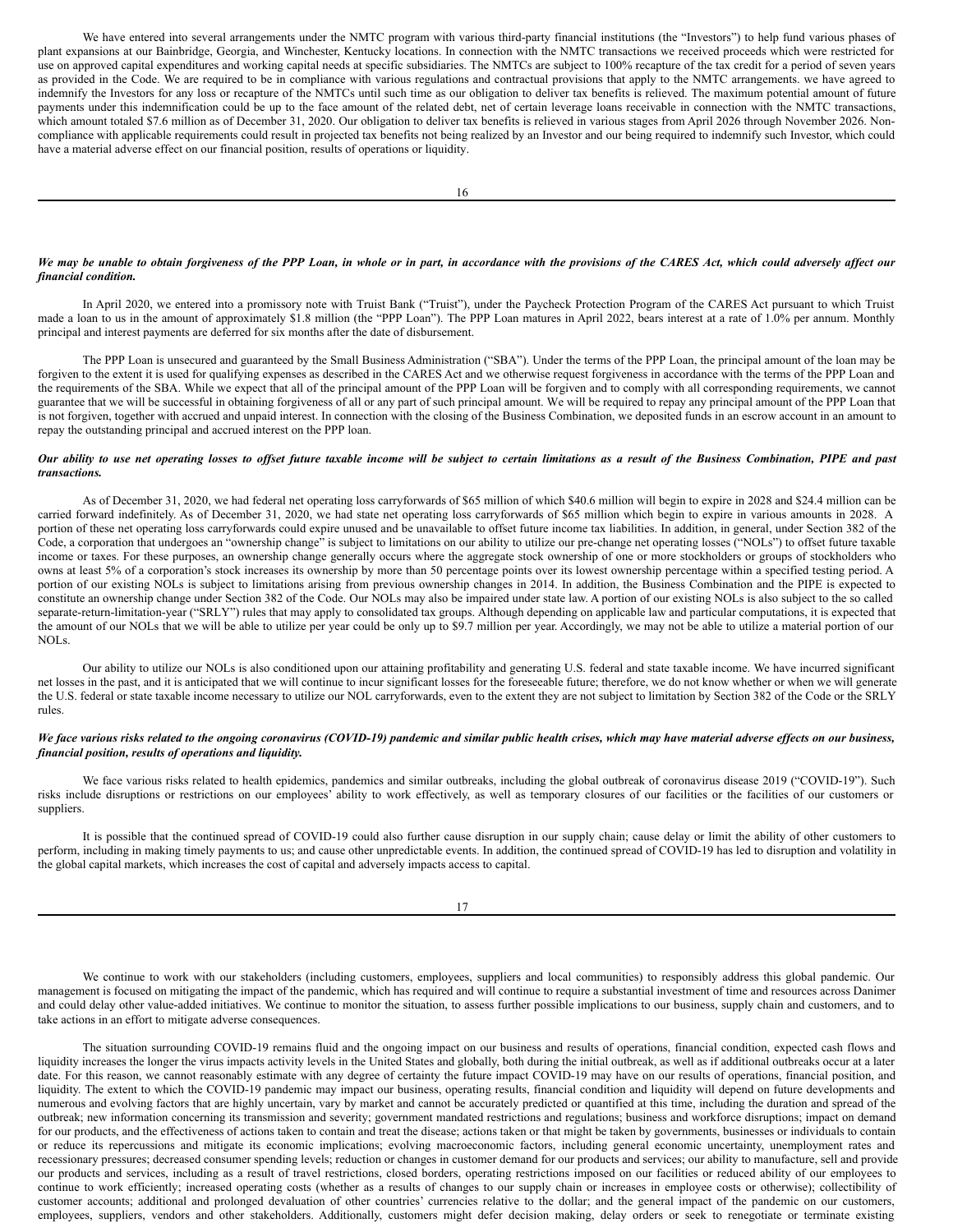#### agreements.

The continuing global pandemic may also result in delays in our ability to apply for and obtain further regulatory approval for our products in various jurisdictions.

The impact of COVID-19 may also exacerbate other risks discussed herein, any of which could have a material effect on us. This situation is changing rapidly, and additional impacts may arise that we are not aware of currently.

## *We depend on key personnel.*

We depend greatly on our executive officers and other employees. Our success will depend, in part, upon our ability to attract and retain additional skilled personnel, which will require substantial additional funds. There can be no assurance that we will be able to find, attract and retain additional qualified employees, directors, and advisors having the skills necessary to operate, develop and grow our business. Our inability to hire qualified personnel, the loss of services of any of our executive officers, or the loss of services of other key employees, or advisors that may be hired in the future, may have a material and adverse effect on our business.

## If we experience a significant disruption in our information technology systems, including security breaches, or if we fail to implement new systems and software *successfully, our business operations and financial condition could be adversely af ected.*

We depend on information technology systems throughout Danimer to, among other functions, control our manufacturing processes, process orders and bill, collect and make payments, interact with customers and suppliers, manage inventory and otherwise conduct business. We also depend on these systems to respond to customer inquiries, contribute to our overall internal control processes, maintain records of our property, plant and equipment and record and pay amounts due to vendors and other creditors. The failure of our information technology systems to perform as we anticipate could disrupt our business and could result in transaction errors, processing inefficiencies and the loss of sales and customers. As we upgrade or change systems, we may also experience interruptions in service, loss of data or reduced functionality and other unforeseen material issues that could adversely impact our ability to provide quotes, take customer orders and otherwise run our business in a timely manner. In addition, if our new systems fail to provide accurate and increased visibility into pricing and cost structures, it may be difficult to improve or maximize our profit margins. As a result, our results of operations could be adversely affected.

| I<br>×<br>w<br>۹ |
|------------------|

In addition, cyber-attacks or security breaches could compromise confidential, business critical information, cause a disruption in our operations or harm our reputation. Our information technology systems are subject to potential disruptions, including significant network or power outages, cyberattacks, computer viruses, other malicious codes and/or unauthorized access attempts, any of which, if successful, could result in data leaks or otherwise compromise our confidential or proprietary information and disrupt our operations. Despite our efforts to protect sensitive information and comply with and implement data security measures, there can be no assurance that any controls and procedures that we have in place will be sufficient to protect us. Further, as cyber threats are continually evolving, our controls and procedures may become inadequate and we may be required to devote additional resources to modify or enhance our systems in the future. We may also be required to expend resources to remediate cyber-related incidents or to enhance and strengthen our cyber security. Any such disruptions to our information technology systems, breaches or compromises of data, and/or misappropriation of information could result in violation of privacy and other laws, litigation, fines, negative publicity, lost sales or business delays, any of which could have a material adverse effect on our business, financial condition or results of operations.

#### Government regulation of our business is extensive and regulatory approvals are uncertain, expensive and time-consuming.

Our research, development, testing, manufacturing and marketing of most of our intended products are subject to an extensive regulatory approval process by the FDA and other regulatory agencies in the U.S. and abroad. The process of obtaining FDA and other required regulatory approvals is lengthy, expensive and uncertain. There can be no assurance that, even after such time and expenditures, we will be able to obtain necessary regulatory approvals for the manufacturing or marketing of any products. Even if regulatory clearance is obtained, a marketed product is subject to continual review, and later discovery of previously unknown safety issues or failure to comply with the applicable regulatory requirements may result in restrictions on a product's marketing or withdrawal of the product from the market, as well as possible civil or criminal sanctions.

## Changes in sentiment regarding and laws and regulations relating to plastic products could reduce demand for our products and/or increase the cost of producing our *products and have an adverse ef ect on our business.*

Plastic products have recently faced increasingly negative public sentiment and scrutiny. In addition, state and local governments have increasingly proposed, or in some cases implemented, restrictions or bans on plastic-based products, including single-use plastics, plastic straws and utensils. Notwithstanding the fact that our bio-plastic products are intended to address many of the concerns regarding traditional petroleum-based plastics, increased regulation of, or prohibition on, the use of plastics generally, as well as negative public sentiment regarding such products, could increase the costs incurred by our customers to use such products or otherwise limit the use of these products, and could lead to a decrease in demand for the products we make or an increase in the cost of production of such products. Such a decrease in demand could adversely affect our business, operating results and financial condition.

## **Risks Related to our Common Stock**

#### An active trading market for our Common Stock may not be available on a consistent basis to provide stockholders with adequate liquidity. Our stock price may be *extremely volatile, and our stockholders could lose a significant part of their investment.*

An active trading market for shares of our Common Stock may not be sustained on a consistent basis. The public trading price for our Common Stock will be affected by a number of factors, including:

- reported progress of our business and technology development, relative to investor expectations;
- changes in earnings estimates, investors' perceptions, recommendations by securities analysts or our failure to achieve analysts' earnings estimates;
- quarterly variations in our or our competitors' results of operations;
- general market conditions and other factors unrelated to our operating performance or the operating performance of our competitors;
- future issuance and/or sale of our common stock or preferred stock;
- announcements by us, or our competitors, of acquisitions, new products, significant contracts, commercial relationships or capital commitments;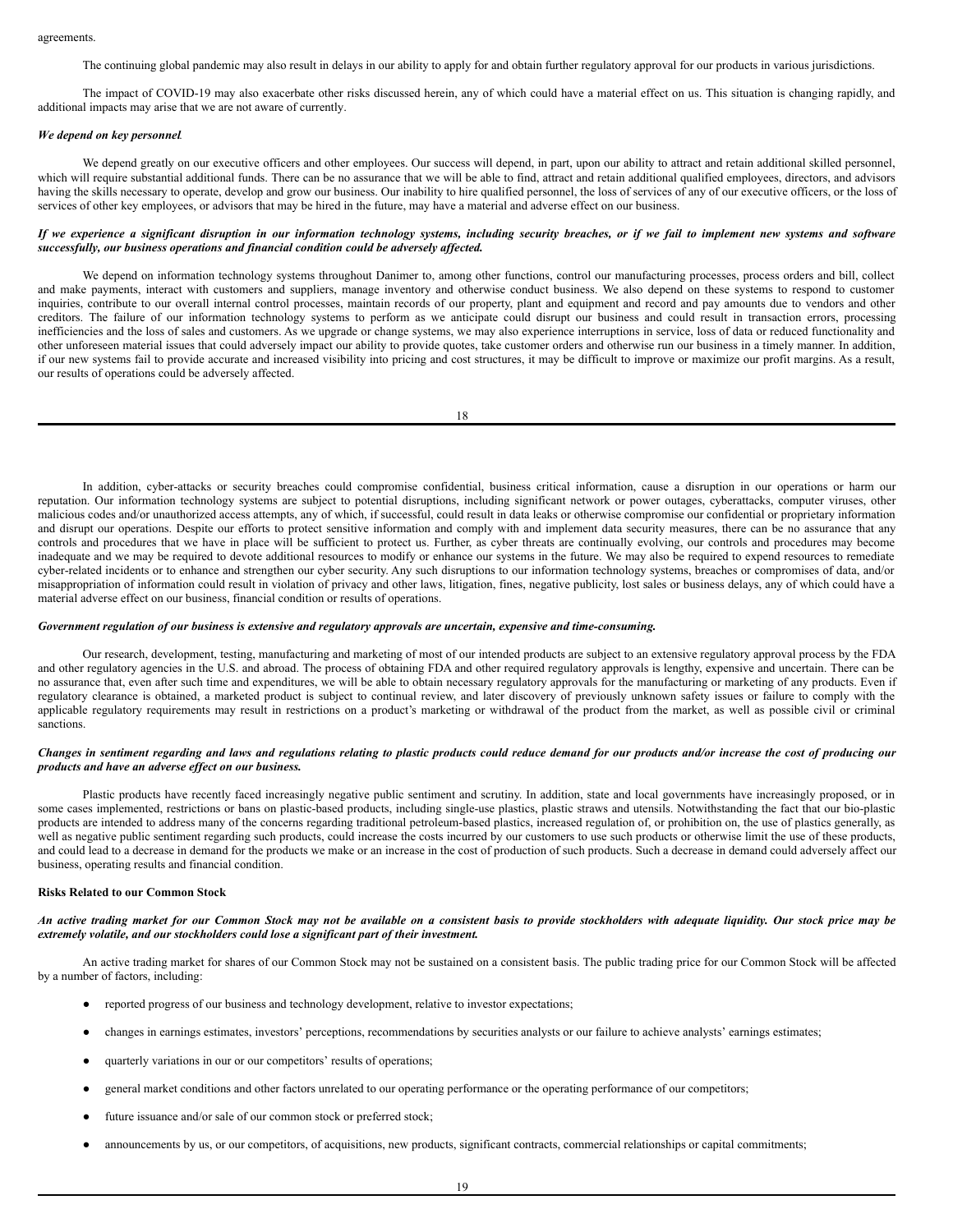- commencement of, or involvement in, litigation;
- any major change in our board of directors or management;
- changes in governmental regulations or in the status of our regulatory approvals;
- announcements related to patents issued to us or our competitors and to litigation involving our intellectual property;
- a lack of, limited, or negative industry or security analyst coverage;
- developments in our industry and general economic conditions;
- short-selling or similar activities by third parties; and
- other factors described elsewhere in these "*Risk Factors*."

As a result of these factors, our stockholders may not be able to resell their shares of Common Stock at, or above, their purchase price. In addition, the stock prices of many technology companies have experienced wide fluctuations that have often been unrelated to the operating performance of those companies. Any negative change in the public's perception of the prospects of industrial biotechnology or "clean technology" companies could depress our stock price regardless of our results of operations. These factors may have a material adverse effect on the market price of our Common Stock.

#### Concentration of ownership among our existing executive officers, directors and their affiliates may prevent new investors from influencing significant corporate decisions.

Our executive officers and directors as a group beneficially own approximately 23.5% of our outstanding Common Stock. As a result, these shareholders will be able to exercise a significant level of control over all matters requiring stockholder approval, including the election of directors, any amendment of the amended and restated certificate of incorporation and approval of significant corporate transactions. This control could have the effect of delaying or preventing a change of control or changes in management and will make the approval of certain transactions difficult or impossible without the support of these shareholders.

## *We do not expect to declare any dividends in the foreseeable future.*

We do not anticipate declaring any cash dividends to holders of our common stock in the foreseeable future. Consequently, investors may need to rely on sales of their shares after price appreciation, which may never occur, as the only way to realize any future gains on their investment.

## There can be no assurance that we will be able to comply with the continued listing standards of the New York Stock Exchange ("NYSE").

If NYSE delists our securities from trading on its exchange for failure to meet the listing standards, we and our securityholders could face significant material adverse consequences including:

- a limited availability of market quotations for our securities;
- a determination that our Common Stock is a "penny stock," which will require brokers trading in Common Stock to adhere to more stringent rules, possibly resulting in a reduced level of trading activity in the secondary trading market for shares of our Common Stock;
- a limited amount of analyst coverage; and
- a decreased ability to issue additional securities or obtain additional financing in the future.

20

We may be required to take write-downs or write-offs, or we may be subject to restructuring, impairment or other charges that could have a significant negative effect on our financial condition, results of operations and the price of Common Stock, which could cause you to lose some or all of your investment.

Factors outside of our control may, at any time, arise. As a result of these factors, we may be forced to later write-down or write-off assets, restructure our operations or incur impairment or other charges that could result in us reporting losses.

Even though these charges may be non-cash items and therefore not have an immediate impact on our liquidity, the fact that we report charges of this nature could contribute to negative market perceptions about us or our securities. In addition, charges of this nature may cause us to be unable to obtain future financing on favorable terms or at all.

#### If we do not meet the expectations of investors or securities analysts, the market price of our securities may decline.

Fluctuations in the price of our securities could contribute to the loss of all or part of your investment. If an active market for our securities develops and continues, the trading price of our securities following could be volatile and subject to wide fluctuations in response to various factors, some of which are beyond our control. Any of the factors listed below could have a material adverse effect on your investment in our securities and our securities may trade at prices significantly below the price you paid for them. In such circumstances, the trading price of our securities may not recover and may experience a further decline.

Factors affecting the trading price of our securities may include:

- actual or anticipated fluctuations in our quarterly financial results or the quarterly financial results of companies perceived to be similar to us;
- changes in the market's expectations about our operating results;
- success of competitors;
- our operating results failing to meet the expectation of securities analysts or investors in a particular period;
- changes in financial estimates and recommendations by securities analysts concerning Danimer or the biopolymer industry in general;
- operating and share price performance of other companies that investors deem comparable to ours;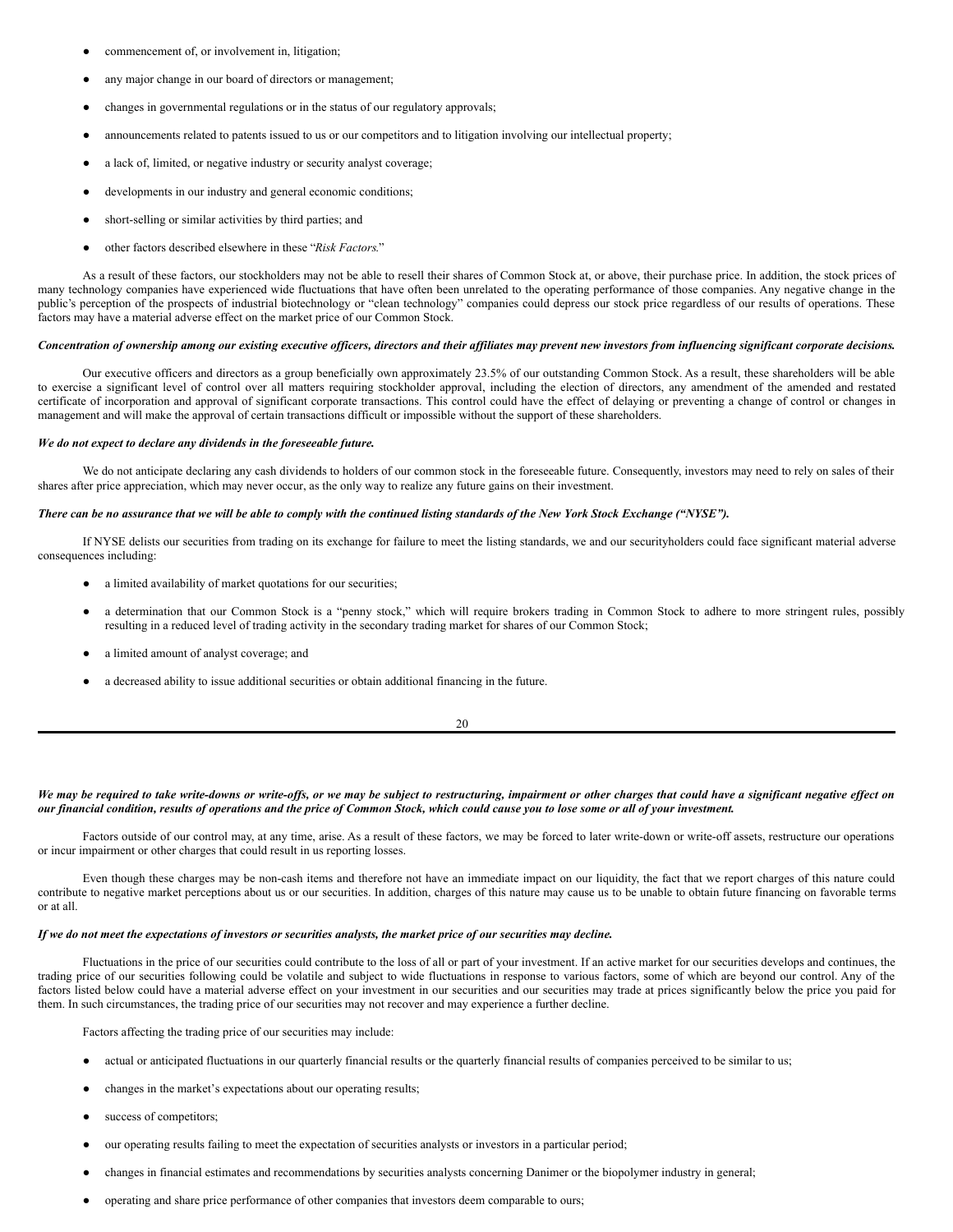- our ability to market new and enhanced products and technologies on a timely basis;
- changes in laws and regulations affecting our business;
- our ability to meet compliance requirements;
- commencement of, or involvement in, litigation involving us;
- changes in our capital structure, such as future issuances of securities or the incurrence of additional debt;
- the volume of our shares of common stock available for public sale;
- any major change in our board of directors or management:
- sales of substantial amounts of our shares of common stock by our directors, executive officers or significant stockholders or the perception that such sales could occur; and
- general economic and political conditions such as recessions, interest rates, fuel prices, international currency fluctuations and acts of war or terrorism.

| I |  |
|---|--|

Broad market and industry factors may materially harm the market price of our securities irrespective of our operating performance. The stock market in general, and NYSE in particular, have experienced price and volume fluctuations that have often been unrelated or disproportionate to the operating performance of the particular companies affected. The trading prices and valuations of these stocks, and of our securities, may not be predictable. A loss of investor confidence in the market for stocks or the stocks of other companies which investors perceive to be similar to ours could depress our share price regardless of our business, prospects, financial conditions, or results of operations. A decline in the market price of our securities also could adversely affect our ability to issue additional securities and our ability to obtain additional financing in the future.

### We will incur significant increased expenses and administrative burdens as a public company, which could have an adverse effect on our business, financial condition and *results of operations.*

We will face increased legal, accounting, administrative and other costs and expenses as a public company that we did not incur as a private company. The Sarbanes-Oxley Act of 2002 (the "Sarbanes-Oxley Act"), including the requirements of Section 404, as well as rules and regulations subsequently implemented by the SEC, the Dodd-Frank Wall Street Reform and Consumer Protection Act of 2010 and the rules and regulations promulgated and to be promulgated thereunder, the Public Company Accounting Oversight Board ("PCAOB") and the securities exchanges, impose additional reporting and other obligations on public companies. Compliance with public company requirements will increase costs and make certain activities more time-consuming. A number of those requirements will require us to carry out activities we have not done previously. For example, we have created new board committees and will adopt new internal controls and disclosure controls and procedures. In addition, expenses associated with SEC reporting requirements will be incurred. Furthermore, if any issues in complying with those requirements are identified (for example, if the auditors identify a material weakness or significant deficiency in the internal control over financial reporting), we could incur additional costs rectifying those issues, and the existence of those issues could adversely affect our reputation or investor perceptions of us. It may also be more expensive to obtain director and officer liability insurance. Risks associated with our status as a public company may make it more difficult to attract and retain qualified persons to serve on our board of directors or as executive officers. The additional reporting and other obligations imposed by these rules and regulations will increase legal and financial compliance costs, and the costs of related legal, accounting and administrative activities. These increased costs may require us to commit a significant amount of money that could otherwise have been used to expand the business and achieve strategic objectives. Advocacy efforts by stockholders and third parties may also prompt additional changes in governance and reporting requirements, which could further increase costs.

## Our failure to timely and effectively implement controls and procedures required by Section 404(a) of the Sarbanes-Oxley Act could have a material adverse effect on our *business.*

The standards required for a public company under Section 404(a) of the Sarbanes-Oxley Act are significantly more stringent than those required of us as a privatelyheld company. Management may not be able to effectively and timely implement controls and procedures that adequately respond to the increased regulatory compliance and reporting requirements. If we are not able to implement the additional requirements of Section 404(a) in a timely manner or with adequate compliance, we may not be able to assess whether our internal controls over financial reporting are effective, which may subject us to adverse regulatory consequences and could harm investor confidence and the market price of our securities.

## We qualify as an "emerging growth company" within the meaning of the Securities Act, and if we take advantage of certain exemptions from disclosure requirements available to emerging growth companies, it could make our securities less attractive to investors and may make it more difficult to compare our performance to the *performance of other public companies.*

We qualify as an "emerging growth company" as defined in Section 2(a)(19) of the Securities Act, as modified by the JOBS Act. As such, we are eligible for and intend to take advantage of certain exemptions from various reporting requirements applicable to other public companies that are not emerging growth companies for as long as we continue to be an emerging growth company, including (a) the exemption from the auditor attestation requirements with respect to internal control over financial reporting under Section 404(b) of the Sarbanes-Oxley Act, (b) the exemptions from say-on-pay, say-on-frequency and say-on-golden parachute voting requirements and (c) reduced disclosure obligations regarding executive compensation in our periodic reports and proxy statements. We will remain an emerging growth company until the earliest of (i) the last day of the fiscal year in which the market value of Common Stock that are held by non-affiliates exceeds \$700 million as of June 30 of that fiscal year, (ii) the last day of the fiscal year in which we have total annual gross revenue of \$1.07 billion or more during such fiscal year (as indexed for inflation), (iii) the date on which we have issued more than \$1 billion in non-convertible debt in the prior three-year period or (iv) the last day of the fiscal year following the fifth anniversary of the date of the first sale of Common Stock in the initial public offering of units of Live Oak Acquisition Corp., our predecessor, consummated on May 5, 2020. In addition, Section 107 of the JOBS Act also provides that an emerging growth company can take advantage of the exemption from complying with new or revised accounting standards provided in Section 7(a)(2)(B) of the Securities Act as long as we are an emerging growth company. An emerging growth company can therefore delay the adoption of certain accounting standards until those standards would otherwise apply to private companies. We have elected not to opt out of such extended transition period and, therefore, we may not be subject to the same new or revised accounting standards as other public companies that are not emerging growth companies. Investors may find our Common Stock less attractive because we will rely on these exemptions, which may result in a less active trading market for our Common Stock and its price may be more volatile.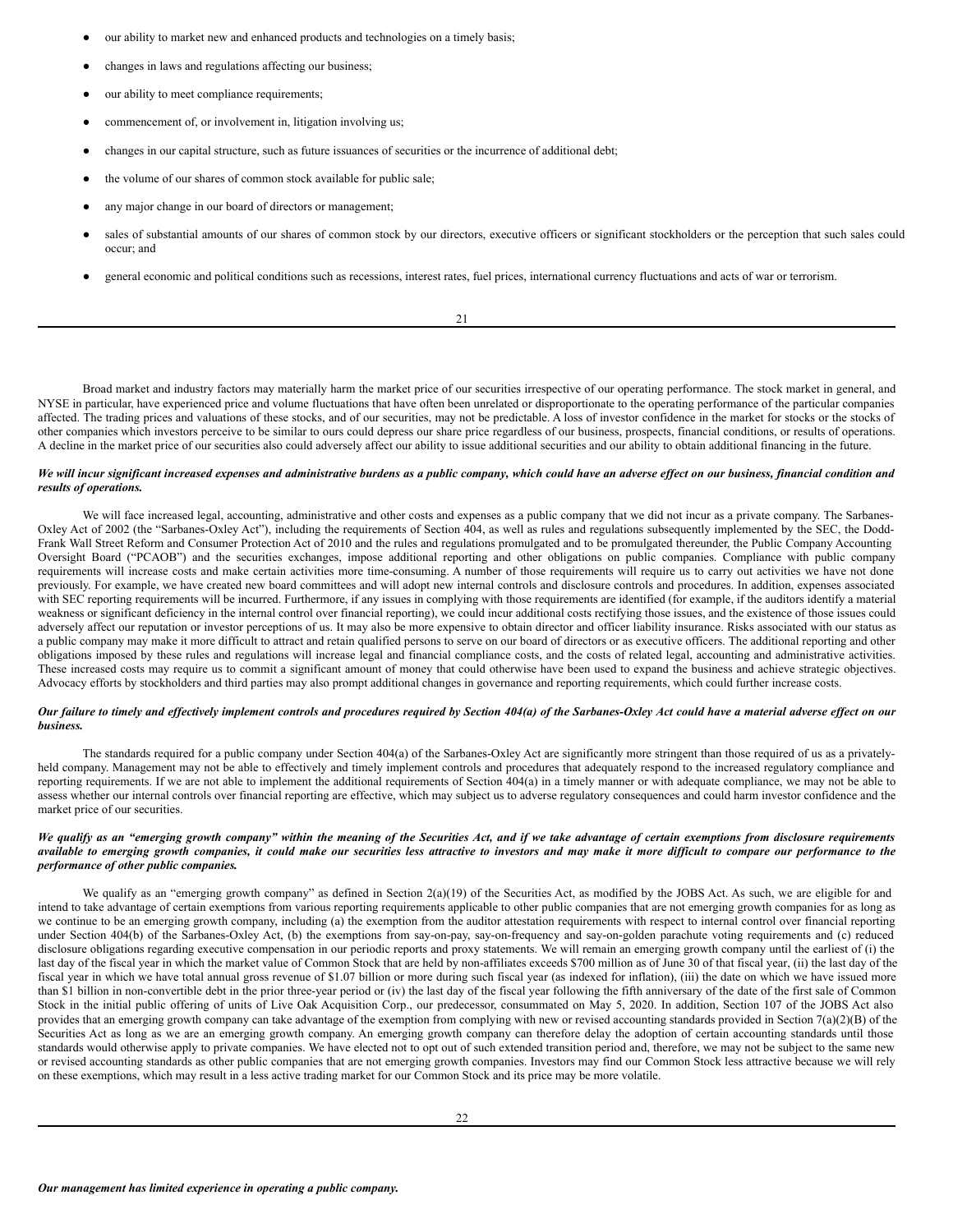Our executive officers have limited experience in the management of a publicly traded company. Our management team may not successfully or effectively manage our transition to a public company that will be subject to significant regulatory oversight and reporting obligations under federal securities laws. Their limited experience in dealing with the increasingly complex laws pertaining to public companies could be a significant disadvantage in that it is likely that an increasing amount of their time may be devoted to these activities which will result in less time being devoted to our management and growth. We may not have adequate personnel with the appropriate level of knowledge, experience and training in the accounting policies, practices or internal controls over financial reporting required of public companies in the United States. The development and implementation of the standards and controls necessary for us to achieve the level of accounting standards required of a public company in the United States may require costs greater than expected. It is possible that we will be required to expand our employee base and hire additional employees to support our operations as a public company which will increase our operating costs in future periods.

#### The loss of certain key personnel could negatively impact the operations and financial results of our business.

Our ability to successfully operate our business is dependent upon the efforts of certain key personnel of ours and there can be no assurance that they will be able to do so. It is possible that we will lose some key personnel, the loss of which could negatively impact our operations and profitability. Furthermore, certain of our key personnel may be unfamiliar with the requirements of operating a company regulated by the SEC, which could cause us to have to expend time and resources helping them become familiar with such requirements.

#### We may issue additional shares of common stock or preferred shares under an employee incentive plan which would dilute the interest of our stockholders.

Our Fourth Amended and Restated Certificate of Incorporation authorizes the issuance of 200,000,000 shares of Common Stock, and 10,000,000 shares of preferred stock, in each case, par value \$0.0001 per share. We may issue a substantial number of additional shares of common stock or shares of preferred stock under an employee incentive plan. The issuance of additional common stock or preferred shares:

- may subordinate the rights of holders of Common Stock if one or more classes of preferred stock are created, and such preferred shares are issued, with rights senior to those afforded to Common Stock; and
- could cause a change in control if a substantial number of shares of common stock are issued, which may affect, among other things, our ability to use our net operating loss carry forwards, if any, and could result in the resignation or removal of our present officers and directors.

### Our Fourth Amended and Restated Certificate of Incorporation will provide, subject to limited exceptions, that the courts of the State of Delaware will be the sole and exclusive forum for certain stockholder litigation matters, which could limit our stockholders' ability to obtain a favorable judicial forum for disputes with us or our *directors, of icers, employees or stockholders.*

Our Fourth Amended and Restated Certificate of Incorporation requires, to the fullest extent permitted by law, that derivative actions brought in our name, actions against directors, officers and employees for breach of fiduciary duty and other similar actions may be brought in the state courts in the State of Delaware or, if no state court located within the State of Delaware has jurisdiction, the federal district court for the District of Delaware. Any person or entity purchasing or otherwise acquiring any interest in shares of our capital stock shall be deemed to have notice of and consented to the forum provisions in our Fourth Amended and Restated Certificate of Incorporation. In addition, our Fourth Amended and Restated Certificate of Incorporation provides that this choice of forum does not apply to any complaint asserting a cause of action under the Securities Act and the Exchange Act. Finally, our Fourth Amended and Restated Certificate of Incorporation provides that federal district courts of the United States will be the exclusive forum for the resolution of any complaint asserting a cause of action under the Securities Act or the Exchange Act.

In March 2020, the Delaware Supreme Court issued a decision in Salzburg et al. v. Sciabacucchi, which found that an exclusive forum provision providing for claims under the Securities Act to be brought in federal court is facially valid under Delaware law. It is unclear whether this decision will be appealed, or what the final outcome of this case will be. We intend to enforce this provision, but we do not know whether courts in other jurisdictions will agree with this decision or enforce it.

| × |             |
|---|-------------|
| I | ı<br>ı<br>× |

This choice of forum provision may limit a stockholder's ability to bring a claim in a judicial forum that it finds favorable for disputes with us or any of our directors, officers, other employees or stockholders, which may discourage lawsuits with respect to such claims. Alternatively, if a court were to find the choice of forum provision contained in the Fourth Amended and Restated Certificate of Incorporation to be inapplicable or unenforceable in an action, we may incur additional costs associated with resolving such action in other jurisdictions, which could harm our business, operating results, and financial condition.

#### Because we have no current plans to pay cash dividends on Common Stock for the foreseeable future, you may not receive any return on investment unless you sell *Common Stock for a price greater than that which you paid for it.*

We may retain future earnings, if any, for future operations, expansion and debt repayment and have no current plans to pay any cash dividends for the foreseeable future. Any decision to declare and pay dividends as a public company in the future will be made at the discretion of our board of directors and will depend on, among other things, our results of operations, financial condition, cash requirements, contractual restrictions, and other factors that our board of directors may deem relevant. In addition, our ability to pay dividends may be limited by covenants of any existing and future outstanding indebtedness we or our subsidiaries incur. As a result, you may not receive any return on an investment in Common Stock unless you sell Common Stock for a price greater than that which you paid for it.

#### If securities or industry analysts do not publish or cease publishing research or reports about us, our business, or our market, or if they change their recommendations *regarding our securities adversely, the price and trading volume of our securities could decline.*

The trading market for our securities will be influenced by the research and reports that industry or securities analysts may publish about us, our business, market, or competitors. If no additional securities or industry analysts commence coverage of our share price and trading volume may be negatively impacted. If any of the analysts who may cover us change their recommendation regarding our shares of common stock adversely, or provide more favorable relative recommendations about our competitors, the price of our shares of common stock would likely decline. If any analyst who may cover us were to cease coverage of us or fail to regularly publish reports on us, we could lose visibility in the financial markets, which in turn could cause our share price or trading volume to decline.

## <span id="page-15-0"></span>**ITEM 1B. UNRESOLVED STAFF COMMENTS**

None.

#### <span id="page-15-1"></span>**ITEM 2. PROPERTIES**

Our corporate headquarters, primary research facility, PLA reactive extrusion plant, tolling operation and our PHA demonstration plant are located in Bainbridge, GA, in approximately 200,000 square feet of real property.

Our PHA commercial production facility is located in Winchester, Kentucky in approximately 80,000 square feet of real property.

We lease all of these facilities, except for the PLA reactive extrusion plant we own, from a large, diversified commercial property REIT. The triple net lease under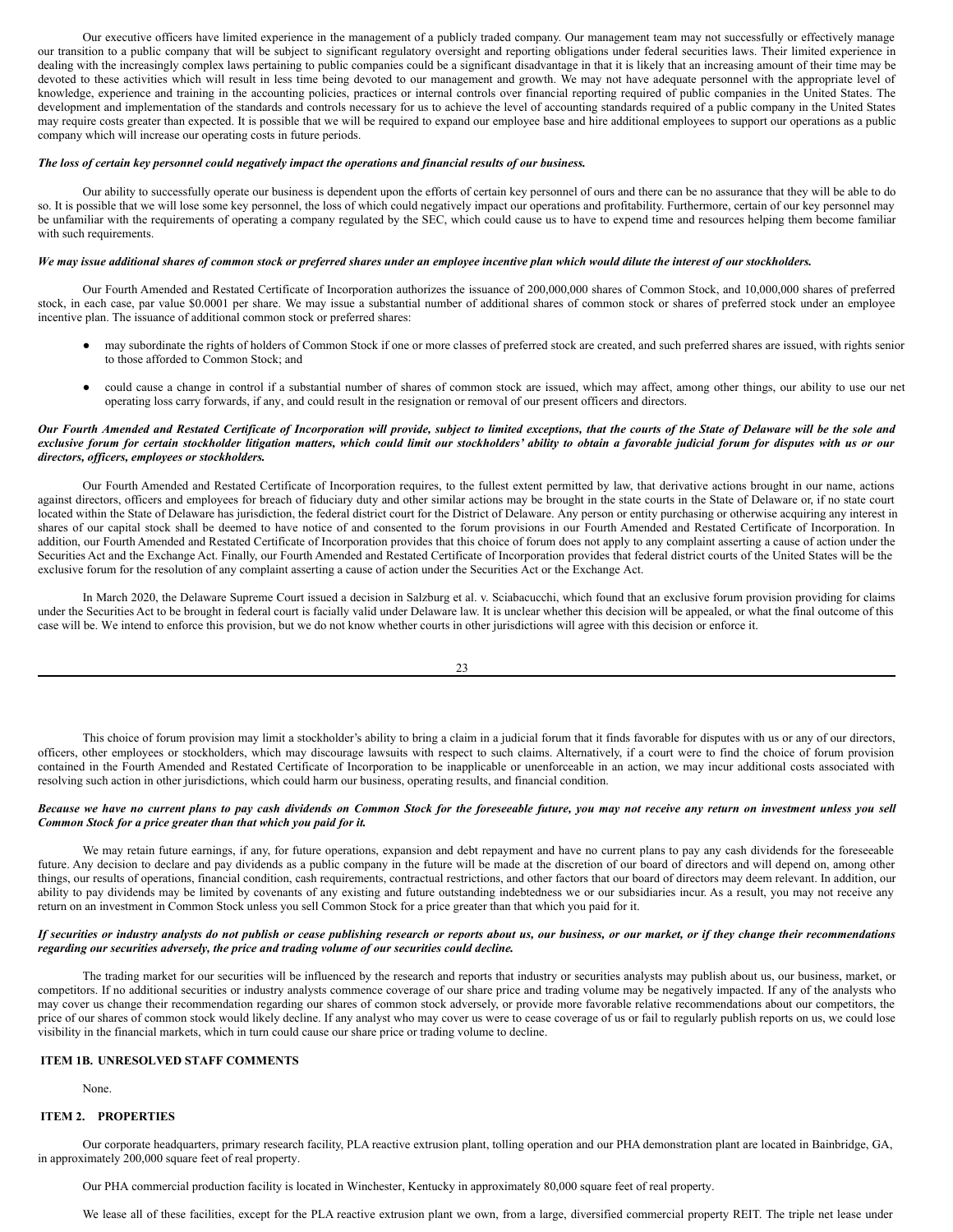which we lease these properties has an initial term through December 31, 2038 with four (4) options terms of five (5) years each pursuant to which we may elect to extend the term.

## <span id="page-16-0"></span>**ITEM 3. LEGAL PROCEEDINGS**

In the ordinary course of business, we may be a party to various legal proceedings from time to time. We do not believe that there is any pending or threatened proceeding against us, which, if determined adversely, would have a material effect on our business, results of operations, or financial condition.

#### <span id="page-16-1"></span>**ITEM 4. MINE SAFETY DISCLOSURES**

Not applicable.

 $24$ 

## <span id="page-16-2"></span>**PART II**

## <span id="page-16-3"></span>**ITEM 5. MARKET FOR REGISTRANT'S COMMON EQUITY, RELATED STOCKHOLDER MATTERS AND ISSUER PURCHASES OF EQUITY SECURITIES**

#### **Certain Information Regarding the Trading of Our Common Stock**

Our Common Stock currently trades under the symbol "DNMR" on theNew York Stock Exchange ("NYSE"). Through December 29, 2020, our Common Stock, Units, and Warrants were traded under the symbols "LOAK", "LOAK-U", and "LOAK-WS", respectively, and these securities commenced public trading effective May 5, 2020. Upon the consummation of the Business Combination, we separated our Units into their component units of one share of common stock and one-half warrant. On December 30, 2020, our Warrants began trading on the NYSE under the symbol "DNMR-WS".

#### **Holders of Our Common Stock**

As of March 17, 2021, there were approximately 240 holders of record of shares of our common stock. These amounts do not include stockholders for whom shares are held in "nominee" or "street" name.

#### **Securities Authorized for Issuance Under Equity Compensation Plans**

The following table provides information for all equity compensation plans at December 31, 2020, under which the equity securities of the Company were authorized for issuance:

|                                                        |                                |                                      | (c) Number of Securities<br><b>Remaining Available for</b> |
|--------------------------------------------------------|--------------------------------|--------------------------------------|------------------------------------------------------------|
|                                                        |                                |                                      | <b>Future Issuance Under</b>                               |
|                                                        | (a) Number of Securities to be |                                      | <b>Equity Compensation Plans</b>                           |
|                                                        | <b>Issued Upon Exercise of</b> | (b) Weighted Average                 | (excluding securities)                                     |
|                                                        | <b>Outstanding Options,</b>    | <b>Exercise Price of Outstanding</b> | reflected in                                               |
| <b>Plan Category (1)</b>                               | <b>Warrants, and Rights</b>    | <b>Options, Warrants and Rights</b>  | column (a))                                                |
| Equity compensation plans approved by security holders | 11.008.533                     | 13.94                                | 5,665,721                                                  |
|                                                        |                                |                                      |                                                            |

(1) There are no equity compensation plans not approved by stockholders.

25

## **Recent Sales of Unregistered Equity Securities**

During the year ended December 31, 2020, we did not issue or sell any unregistered securities except as previously disclosed in a Quarterly Report on Form 10-Q or in a Current Report on Form 8-K.

## **Issuer Purchases of Equity Securities**

Our share purchase of our registered equity securities during the quarter ended December 31, 2020 was as follows:

| Periods                                | <b>Total Number</b><br>of Shares<br>Purchased | <b>Average Price</b><br><b>Paid Per Share</b> | <b>Total Number</b><br>of Shares<br><b>Purchased as</b><br><b>Part of Publicly</b><br>Announced<br><b>Plans or</b><br>Programs | Approximate<br><b>Dollar Value of</b><br><b>Shares That</b><br>May Yet Be<br>Purchased<br><b>Under the Plans</b><br>or Programs |
|----------------------------------------|-----------------------------------------------|-----------------------------------------------|--------------------------------------------------------------------------------------------------------------------------------|---------------------------------------------------------------------------------------------------------------------------------|
| October 1, 2020 to October 31, 2020:   |                                               |                                               |                                                                                                                                |                                                                                                                                 |
| November 1, 2020 to November 30, 2020: |                                               |                                               |                                                                                                                                |                                                                                                                                 |
| December 1, 2020 to December 31, 2020: | $1,188,930^{(1)}$ \$                          | 24.20                                         |                                                                                                                                |                                                                                                                                 |
| Total                                  | $1.188.930^{(1)}$                             |                                               |                                                                                                                                |                                                                                                                                 |

(1) Represents shares surrendered to the Company by Stephen E. Croskrey and Stuart Pratt as repayment for certain notes owed by such individuals to Legacy Danimer, as further described in the section entitled "Certain Relationships and Related Transactions, and Director Independence."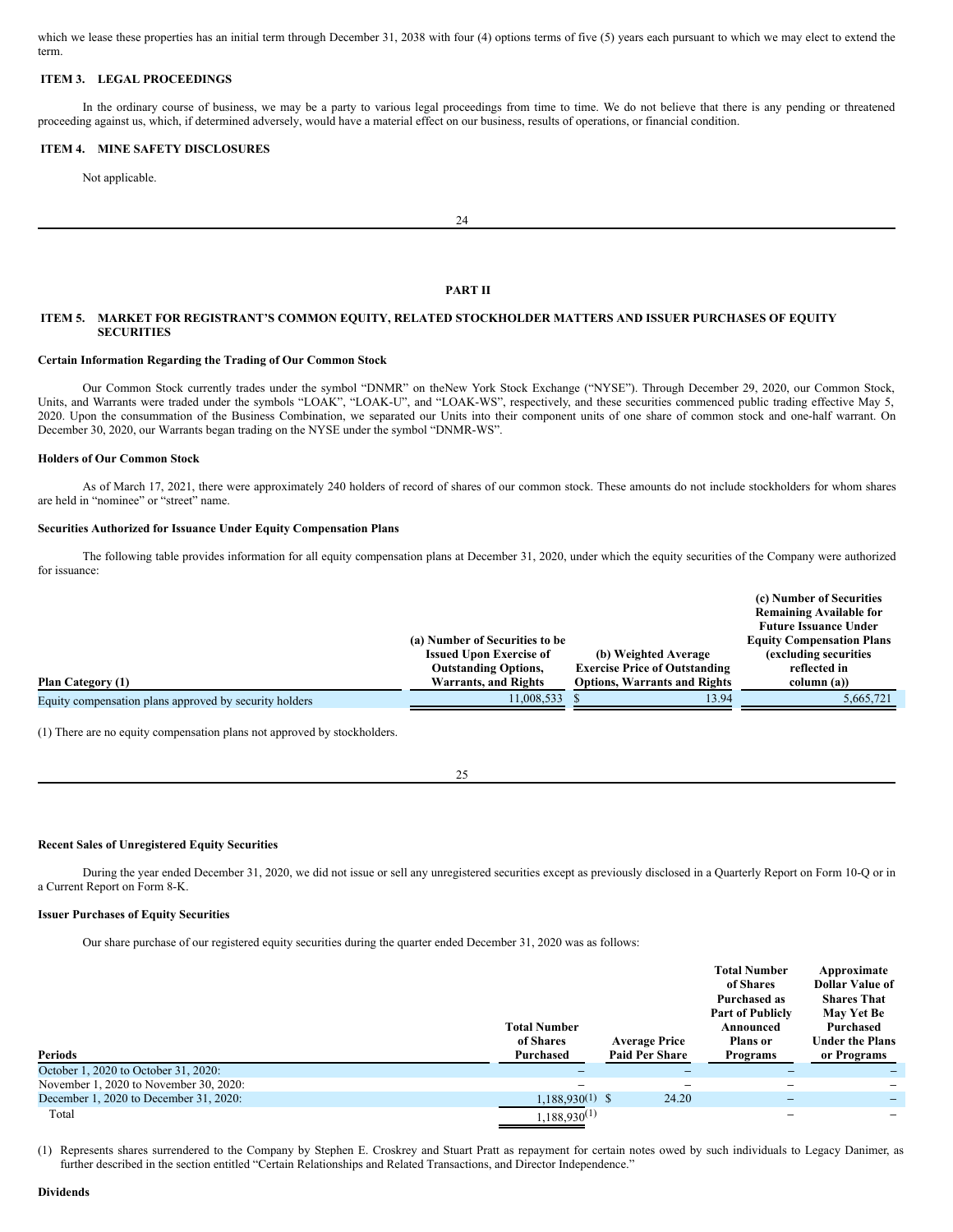We have not paid any dividends on our Common Stock to date. It is our present intention to retain any earnings for use in our business operations and, accordingly we do not anticipate that the board of directors will declare any dividends in the foreseeable future on our Common Stock.

## <span id="page-17-0"></span>**ITEM 6. SELECTED FINANCIAL DATA**

We are a smaller reporting company, as defined in Rule 12b-2 under the Securities Exchange Act of 1934, as amended, for this reporting period and are not required to provide the information required under this item.

## <span id="page-17-1"></span>**ITEM 7. MANAGEMENT'S DISCUSSION AND ANALYSIS OF FINANCIAL CONDITION AND RESULTS OF OPERATIONS**

The following discussion and analysis of our financial condition and results of operations should be read in conjunction with our Consolidated Financial Statements and related notes appearing in Part II, Item 8 of this Report. The following discussion contains forward-looking statements that involve risks, uncertainties, and assumptions. See the section entitled "Cautionary Note Regarding Forward-Looking Statements." Actual results and timing of selected events may differ materially from those anticipated in the forward-looking statements as a result of various factors, including those set forth under the section entitled "Risk Factors" or elsewhere in this Report. Unless the context otherwise requires, references in this "Management's Discussion and Analysis of Financial Condition and Results of Operations" to "we", "us", "our", "Danimer", "Danimer Scientific", and the "Company" are intended to mean the business and operations of Danimer and its consolidated subsidiaries.

#### **Introductory Note**

On December 29, 2020 (the "Closing Date"), Live Oak Acquisition Corp. ("Live Oak"), consummated the merger pursuant to that certain Agreement and Plan of Merger, dated as of October 3, 2020 (as amended by Amendment No.1 thereto, dated as of October 8, 2020, and Amendment No. 2 thereto, dated as of December 11, 2020, collectively the "Merger Agreement"), by and among Live Oak, Green Merger Corporation, a Georgia corporation ("Merger Sub"), Meredian Holdings Group, Inc., a Georgia corporation ("Meredian Holdings Group" or "MHG"), Live Oak Sponsor Partners, LLC, as representative for Live Oak for certain purposes described in the Merger Agreement, and John A. Dowdy, Jr., as representative of the shareholders of Legacy Danimer for certain purposes described in the Merger Agreement. Pursuant to the terms of the Merger Agreement, a business combination between the Company and Legacy Danimer was effected through the merger of Merger Sub with and into Legacy Danimer, with Legacy Danimer surviving as the surviving company and as a wholly owned subsidiary of Live Oak (the "Merger" and, collectively with the other transactions described in the Merger Agreement, the "Business Combination"). On the Closing Date, and in connection with the closing of the Business Combination (the "Closing"), the registrant changed its name from Live Oak Acquisition Corp. to Danimer Scientific, Inc. ("Danimer").

The following discussion and analysis of our financial condition and results of operations describes the business historically operated by Meredian Holdings Group and its subsidiaries ("Legacy Danimer") under the "Danimer Scientific" name as an independent enterprise prior to the Business Combination.

#### **Overview**

We are a performance polymer company specializing in bioplastic replacement for traditional petroleum-based plastics. Through our principal operating subsidiaries, Meredian, Inc., Danimer Scientific, L.L.C. and Danimer Scientific Kentucky, Inc., we bring together innovative technologies to deliver renewable, environmentally friendly bioplastic materials to global consumer product companies. We believe that we are the only commercial company in the bioplastics market to combine the production of a base polymer along with the reactive extrusion capacity in order to give customers a "drop-in" replacement for a wide variety of petroleum-based plastics.

## *PHA-Based Resins*

We are a leading producer of polyhydroxyalkanoate ("PHA"), a new, 100% biodegradable plastic feedstock alternative sold under the proprietary Nodax<sup>®</sup> brand name, for usage in a wide variety of plastic applications including water bottles, straws, food containers, among other things. We originally acquired the technology to produce PHA from Procter & Gamble in 2007. PHA is made through a fermentation process where bacteria consume vegetable oil and make PHA within their cell membranes as energy reserves. We harvest the PHA from the bacteria, purify and filter the bioplastic before extruding the PHA into pellets, which we sell to converters. PHAs are a complete replacement for petroleum-based plastics where the convertors do not have to purchase new equipment to switch to the new biodegradable plastic. Utilizing PHA as a base resin significantly expands the number of potential applications for bioplastics in the industry and enables us to produce resin that is not just compostable, but also fully biodegradable.

Having successfully scaled up PHA production from the laboratories to a contract manufacturer and later to our own commercial development plant, we recently have begun making PHA on a commercial scale. In December 2018, we acquired a fermentation facility in Winchester, Kentucky (the "Kentucky Facility") and simultaneously entered into a long-term sale and leaseback transaction with a large, diversified commercial property REIT with respect to the Kentucky Facility and certain facilities located in Bainbridge, Georgia. We embarked on a two-phase commissioning strategy for the Kentucky Facility. We commenced scale-up fermentation runs in December 2019 and had completed several components of the Phase I improvements by the end of the third quarter of 2020. As of December 31, 2020, we had invested \$54.7 million since the acquisition of the Kentucky Facility, excluding capitalized interest. Of this total, \$7.3 million in real-estate improvements for the Kentucky Facility were reimbursed by the REIT in May 2020 in exchange for an increase in the monthly lease payment for the Kentucky Property. Once Phase I is producing at full capacity, we expect to produce approximately 20 million pounds of finished product per year. We believe that the capacity of the plant can be expanded by another 45 million pounds of finished product, bringing total plant capacity up to 65 million pounds per year, by investing approximately \$100 million for the Phase II expansion. We have commenced Phase II construction and expect to complete the buildout during the second quarter of 2022. We have invested \$16.6 million in the Phase II expansion through December 31, 2020.

#### *PLA-Based Resins*

Since 2004, we have been producing proprietary plastics using a natural plastic called Polylactic Acid ("PLA") as a base resin. While PLA is produced by other biopolymer manufacturers, PLA has limited functionality in its neat ("unformulated") form. We purchase PLA and formulate it into bioplastic applications by leveraging the expertise of our chemists and our proprietary reactive extrusion process. Our formulated PLA products allow many companies to begin to use renewable and compostable plastics to meet their customers' growing sustainability needs. We were the first company in the world to create a bioplastic suitable for coating disposable paper cups to withstand the temperatures of hot liquids such as coffee. We have expanded our product portfolio and now supply customers globally.

### *Research and Development ("R&D") and Other Services*

Our technology team partners with global consumer product companies to develop custom biopolymer formulations for specific applications. R&D contracts are designed to develop a formulated resin using PHA, PLA and other biopolymers that can be run efficiently on existing conversion equipment. We expect successful R&D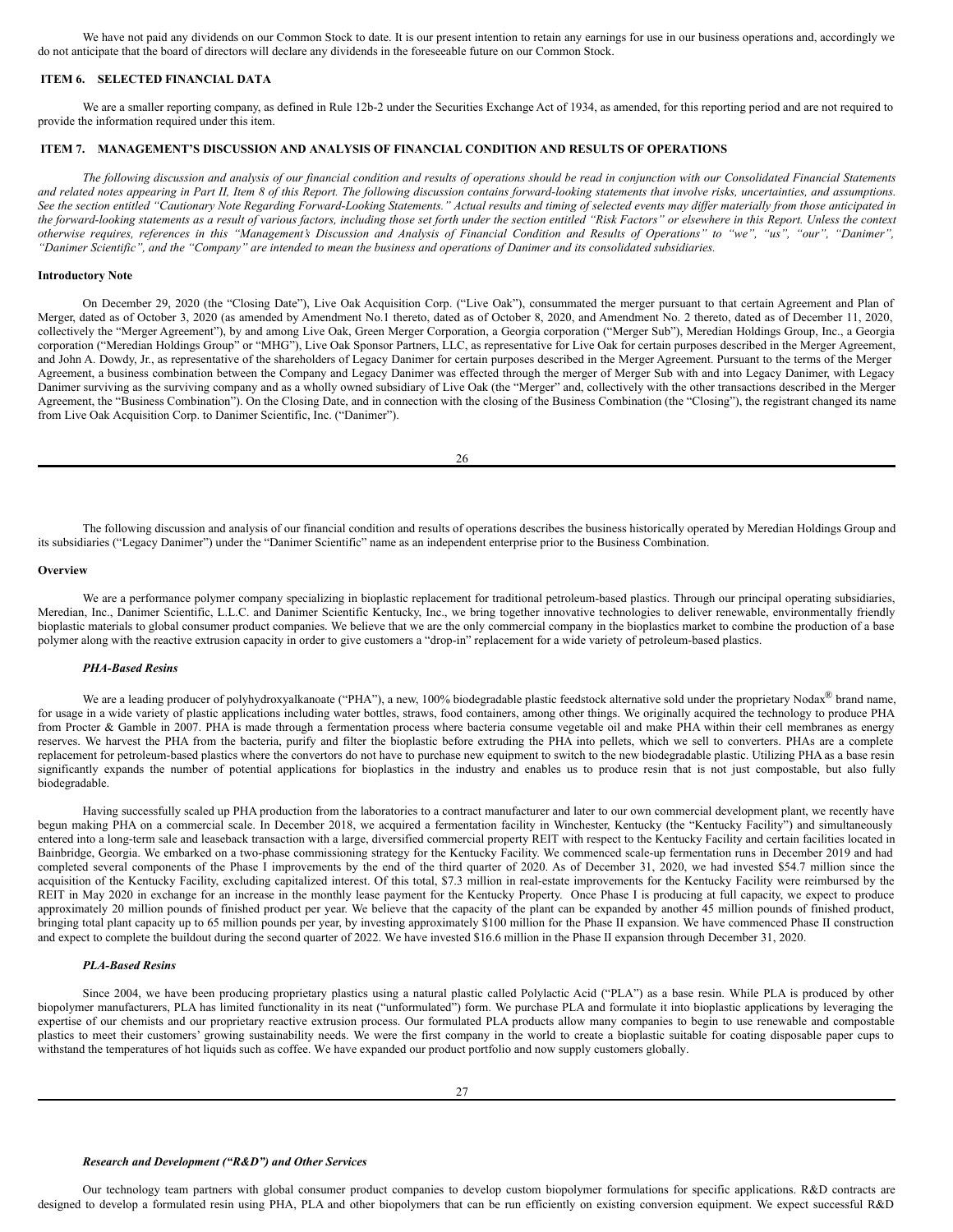contracts to culminate in supply agreements with the customers. Our R&D services not only provide revenue but also a pipeline of future products.

In addition to producing our own products, we also toll manufacture for customers that need the unique extruder or reactor setup we employ for new or scaleup production. Our specialty tolling services primarily involve processing customer-owned raw materials to assist them in addressing their extrusion capacity constraints or manufacturing challenges.

#### **Comparability of Financial Information**

Our results of operations and statements of assets and liabilities may not be comparable between periods as a result of the Business Combination.

We were originally known as Live Oak Acquisition Corp. On December 29, 2020, Live Oak consummated the merger of its wholly owned subsidiary, Merger Sub, with and into Legacy Danimer, pursuant to the Merger Agreement. In connection with the Closing, Live Oak changed its name to Danimer Scientific, Inc.

Following the Closing, Legacy Danimer was deemed the accounting acquirer in accordance with the criteria outlined in Accounting Standards Codification ("ASC") Topic 805, Business Combinations, and the Business Combination is accounted for as a reverse recapitalization. Under this method of accounting, Live Oak is treated as the acquired company for financial statement reporting purposes and the successor registrant for SEC purposes, meaning that Legacy Danimer's financial statements for previous periods are disclosed in our periodic reports filed with the SEC.

The most significant change in our reported financial position is an increase in cash and cash equivalents (as compared to our consolidated balance sheet at December 31, 2019) of \$371.3 million. Total non-recurring transaction costs incurred in connection with the Business Combination were \$27.1 million, of which \$22.8 million were recorded as an offset to equity. Transaction costs of \$6.7 million were previously recorded in the legal acquirer's results and therefore are not reflected in the amounts discussed above. See Note 3 to our 2020 Consolidated Financial Statements.

As a result of the Merger, Danimer is an SEC-registered and NYSE-listed company, which will require us to hire additional personnel and implement procedures and processes to address public company regulatory requirements and customary practices. We expect to incur additional annual expenses as a public company for, among other things, directors' and officers' liability insurance, director fees and additional internal and external accounting and legal and administrative resources, including increased audit and legal fees.

28

## **Key Factors Affecting Operating Results**

We believe that our performance and future success depend on several factors that present significant opportunities for us but also pose risks and challenges, including those discussed below and in the section of this Report titled "*Risk Factors*."

## *Factors Impacting Our Revenue*

We derive our revenue from product sales of PLA- and PHA-based resins as well as from services such as R&D and tolling.

Our product revenue is significantly impacted by our ability to successfully scale the Kentucky Facility for commercial production of PHA. The completion of Phase I and Phase II of the Kentucky Facility will significantly increase our capacity to produce and sell PHA, which is in high demand by our customers. Using our PHAs as base resin significantly expands the number of potential applications for bioplastics and also enables us to produce a resin that is not just compostable, but also fully biodegradable. Since we just recently introduced our PHA on a commercial scale, our product revenues are also impacted by the timing and success of customer trials as well as product degradation testing and certifications. Our product revenue from PLA-based resins is primarily impacted by the effective launch of new product offerings in new markets by our customers as well as the ability of our suppliers to continue to grow their production capacity of neat PLA. Finally, our product revenue is impacted by our ability to deliver biopolymer formulations that can be efficiently run on customer conversion equipment and meet customer application specifications and requirements. Revenue from product sales is generally recognized when the finished products are shipped to customers, as this represents the transfer of control of the product. Due to the highly specialized nature of our products, returns are infrequent and we do not offer rebates or volume discounts that would impact selling prices.

Our services revenue is primarily impacted by the timing of, and execution against, customer contracts. Research and development services generally involve milestone-based contracts to develop PHA-based solutions designed to a customer's specifications and may involve single or multiple performance obligations with the transaction price being allocated to each performance obligation based on the standalone selling price of the performance obligation. Service revenues are recognized over time with progress measured using an input method based on personnel costs incurred to date as a percentage of total estimated personnel costs for each performance obligation within the contract. Upon the completion of research and development contracts, customers generally have the option to enter into long-term supply agreements with us for the developed product solutions. Our ability to grow our services revenue depends on our ability to develop a track record of developing successful biopolymer formulations for our customers and our ability to effectively transition those customer formulations to commercial scale production.

## *Factors Impacting Our Operating Expenses*

#### *Costs of revenue*

Cost of revenue is comprised of costs of goods sold and direct costs associated with research and development service projects. Costs of goods sold consists of raw materials and ingredients, labor costs including stock-based compensation for production staff, related production overhead, rent and depreciation costs. Costs associated with research and development service contracts include labor costs, related overhead costs and outside consulting and testing fees incurred in direct relation to the specific service contract.

## *Selling, general and administrative expense*

Selling, general and administrative expense consists of salaries, marketing expense, corporate administration expenses, stock-based compensation not allocated to research and development or costs of revenue personnel, and elements of depreciation, rent and facility expenses that are not directly attributable to direct costs of production or associated with research and development activities.

## *Research and development expense*

Research and development expense include salaries, stock-based compensation, third-party consulting and testing fees, and rent and related facility expenses directly attributable to research and development activities not associated with revenue generating service projects.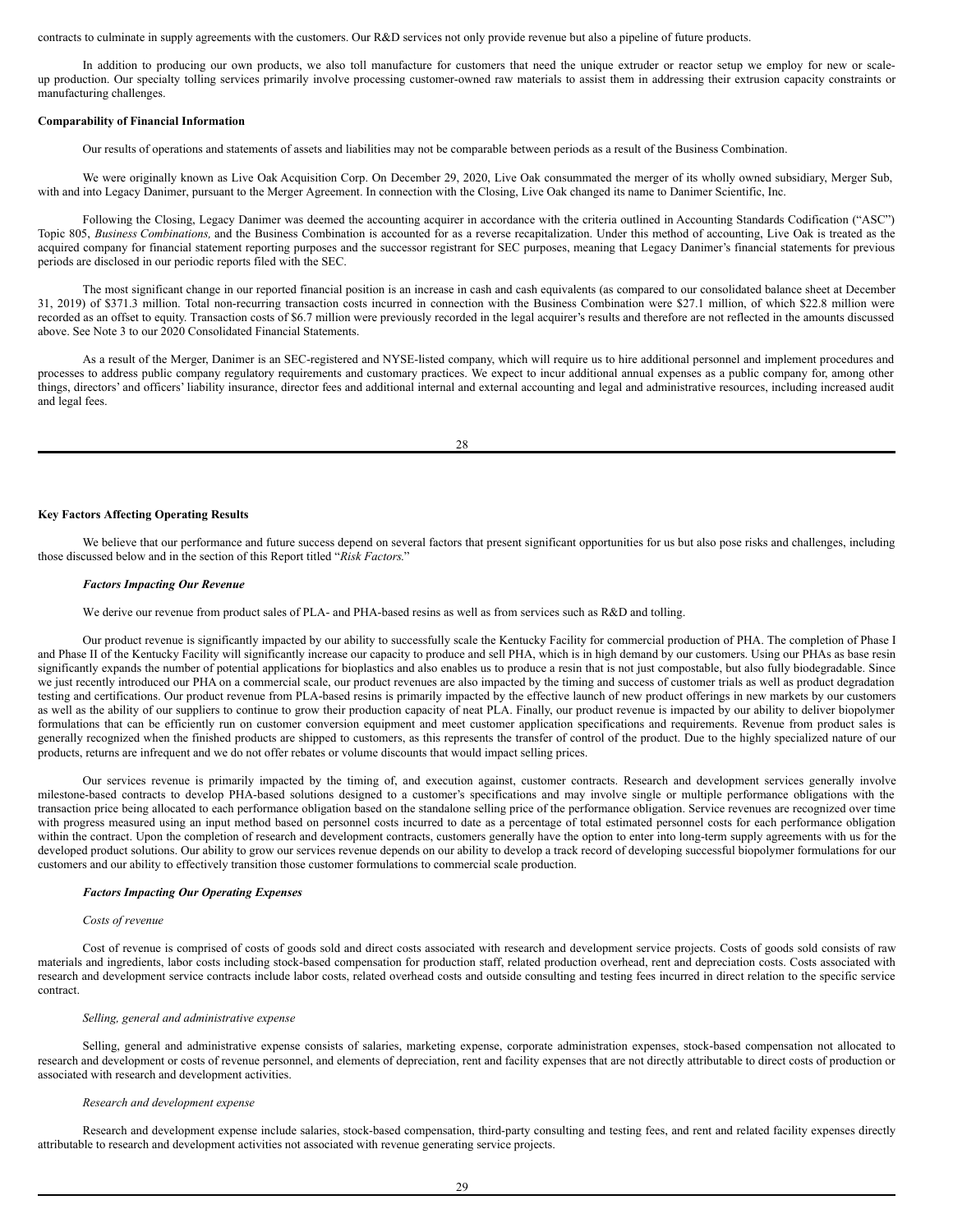## **Impacts Related to the COVID-19 Pandemic**

In March 2020, the World Health Organization declared the outbreak of COVID-19 to be a global pandemic and recommended containment and mitigation measures worldwide. In response, government authorities have issued an evolving set of mandates, including requirements to shelter-in-place, curtail business operations, restrict travel and avoid physical interaction. These mandates and the continued spread of COVID-19 have disrupted normal business activities in many segments of the global economy, resulting in weakened economic conditions. Government mandates have been lifted by certain public authorities and economic conditions have improved in certain sectors of the economy. Certain regions of the world have experienced increasing numbers of COVID-19 cases, however, and if this continues and if public authorities intensify efforts to contain the spread of COVID-19, normal business activity may be further disrupted and economic conditions could weaken.

Our ability to continue to operate without any significant negative impacts will in part depend on our ability to protect our employees and our supply chain. We have endeavored to follow actions recommended by governments and health authorities to protect our employees, with particular measures in place for those working in our manufacturing and laboratory facilities. We have been able to broadly maintain our operations, and we intend to continue to work with our stakeholders (including customers, employees, suppliers and local communities) to responsibly address this global pandemic. However, uncertainty resulting from the global pandemic could result in an unforeseen disruption to our supply chain (for example a closure of a key manufacturing or distribution facility or the inability of a key material or transportation supplier to source and transport materials) that could impact our operations.

Although our revenue has continued to grow during the continuing global pandemic, we believe that some of our customers have deferred decision making and commitments regarding future orders and new contracts. The global pandemic has also resulted in delays in performing trials with new customers and obtaining certification for new products. During this period and especially prior to the merger, we have delayed certain capital expenditures in order to conserve financial resources, resulting in a slower than expected scale up of the Kentucky Facility. We have not observed any material impairments of our assets or a significant change in the fair value of assets due to the COVID-19 pandemic.

For additional information on risk factors that could impact our results, please refer to "Risk Factors" located elsewhere in this Report.

#### **Current Developments**

On March 29, 2021, we announced that we have selected Bainbridge, Georgia as the site of our planned greenfield PHA plant. We anticipate this 2 million square foot facility will require a capital investment of approximately \$700 million and employ approximately 400 people when fully operational. This facility has a planned annual production capacity of approximately 250 million pounds and we expect it will be operational in mid-to-late 2023.

## **Critical accounting policies**

The preparation of financial statements in conformity with U.S. generally accepted accounting principles ("U.S. GAAP") requires management to make estimates and assumptions that affect the reported amount of assets and liabilities, the disclosure of contingent assets and liabilities and the reported amounts of revenue and expenses during the reported periods. The more critical accounting estimates include estimates related to revenue recognition, stock-based compensation, and leases. We also have other key accounting policies, which involve the use of estimates, judgments and assumptions that are significant to understanding our results, which are described in Note 2 to our Consolidated Financial Statements as of and for the years ended December 31, 2020 and 2019 appearing elsewhere in this Report.

#### *Revenue recognition*

We recognize revenue from product sales and services in accordance with Financial Accounting Standards Board ("FASB") ASC Topic 606, *Revenue from Contracts* with Customers ("ASC 606"). This standard applies to all contracts with customers, except for contracts that are within the scope of other standards, such as leases, insurance, collaboration arrangements and financial instruments. Under ASC 606, we recognize revenue when our customer obtains control of promised goods or services, in an amount that reflects the consideration that we expect to receive in exchange for those goods or services. To assess and determine when and how to recognize revenue, we perform the following five steps: (i) identify the contract(s) with a customer; (ii) identify the performance obligations in the contract; (iii) determine the transaction price; (iv) allocate the transaction price to the performance obligations in the contract; and (v) recognize revenue when (or as) the entity satisfies a performance obligation. We only apply the five-step model to contracts when it is probable that we will collect the consideration we are entitled to in exchange for the goods or services we transfer to the customer. At contract inception, once we determine that the contract is within the scope of ASC 606, we assess the goods or services promised within each contract and determine which are performance obligations and assess whether each promised good or service is distinct. We then recognize as revenue the amount of the transaction price that is allocated to the respective performance obligation when (or as) the performance obligation is satisfied.

$$
30\,
$$

We derive our revenues from: 1) product sales of developed compostable resins based on polyactic acid ("PLA"), polyhydroxyalkanoates ("PHA"), and other renewable materials; and 2) research and development (R&D) services related to developing customized formulations of biodegradable resins based on PHA as well as tolling revenues.

We generally produce and sell finished products, for which we recognize revenue upon shipment, which is typically when control of the underlying product is transferred to the customer and all other revenue recognition criteria have been met. Due to the highly specialized nature of our products, returns are infrequent, and therefore we do not estimate amounts for sales returns and allowances. We offer a standard quality assurance warranty related to the fitness of our finished goods. There are no forms of variable consideration such as discounts, rebates, or volume discounts that we estimate to reduce our transaction price.

R&D service revenues generally involve milestone-based contracts under which we work with a customer to develop a PHA-based specific solution designed to the customer's specifications, which may involve a single or multiple performance obligations. When an R&D contract has multiple performance obligations, we allocate the transaction price to the performance obligations utilizing a cost-plus approach to estimate the stand-alone selling price, which contemplates the level of effort to satisfy the performance obligations, and then allocate the transaction price to each of the performance obligations based on the relative percentage of the stand-alone selling price. We recognize revenue for these R&D services over time with progress measured utilizing an input method based on personnel costs incurred to date as a percentage of total estimated personnel costs for each performance obligation identified within the contract. Upon completion of the R&D services, the customers have an option to enter into longterm supply agreements with us for the product(s) that were developed within the respective contracts. We concluded these customer options were marketing offers, not separate performance obligations, since the options did not provide a material right to any of our customers.

## *Stock-based compensation*

Awards to employees have been granted with either service-based conditions only or market-based and service-based conditions that affect vesting. Service-based condition only awards have graded vesting features, usually over three-year periods. Expense associated with service-based only condition awards with graded vesting features is recognized on a straight-line basis over the requisite service period. Expense associated with market-based and service-based vesting conditions is recognized on a straight-line basis over the longest of the explicit, implicit or derived service period of the award.

Stock-based compensation awards have a contractual life that ranges from less than one year to ten years and are recognized in the Consolidated Financial Statements based on their grant date fair value. The fair value of each stock option award is estimated using an appropriate valuation method. We use a Black-Scholes option pricing model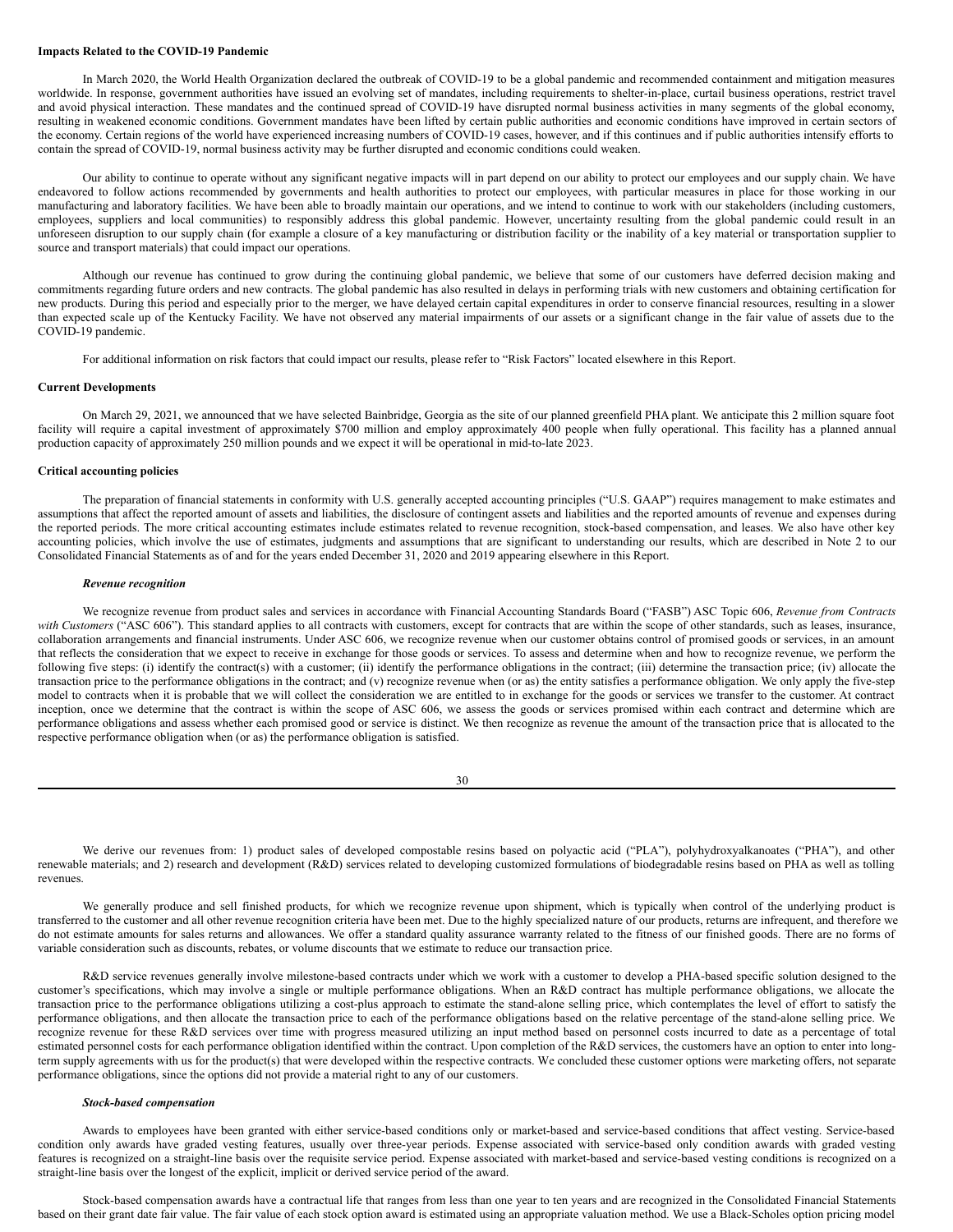to value service-based only option awards and a Monte Carlo simulation to value market-based and service-based option awards. The resulting value for the employee options is used for financial reporting purposes.

We estimate forfeitures and record compensation expense based on this estimate over the vesting periods of our equity compensation awards. If actual pre-vesting forfeitures differ from our estimated forfeitures, we record a true-up to ensure that expense is fully recognized for awards that have vested.

#### *Leases*

We account for leases in accordance with ASC 842, *Leases,* and we determine if an arrangement is a lease at inception. We record right-of-use assets and lease liabilities on the Consolidated Balance Sheets for operating leases. The right of use assets and lease liabilities are recognized as the present value of the future lease payments over the lease term at commencement date, adjusted for lease incentives, prepaid or accrued rent and unamortized initial direct costs, as applicable. As most of the leases do not provide a readily determinable rate implicit in the lease, we use our incremental borrowing rate based on the information available at commencement date, such as rates recently offered to us by lenders on proposed borrowings, in determining the present value of future payments. Our incremental borrowing rate for a lease is the rate of interest it would have to pay on a collateralized basis to borrow an amount equal to the lease payments under similar terms. Our lease terms may include options to extend or terminate the lease, typically at our own discretion. We evaluate the renewal options at commencement and if they are reasonably certain of exercise, we include the renewal period in the lease term.

Lease costs associated with operating leases consist of both fixed and variable components. Expense related to fixed lease payments are recognized on a straight-line basis over the lease term. Variable payments, such as insurance and property taxes, are recorded as incurred and are not included in the initial lease liability.

#### **Recent accounting pronouncements**

A discussion of recently issued accounting standards applicable to us is included in Note 2 to our Consolidated Financial Statements.

31

#### **Consolidated Results of Operations for the Years Ended December 31, 2020 and 2019**

|                                  |   | <b>Years ended December 31,</b> |           | Percentage |
|----------------------------------|---|---------------------------------|-----------|------------|
| (in thousands)                   |   | 2020                            | 2019      | Change     |
| Revenue                          | ъ | 47,333                          | 32,344    | 46.3%      |
| Cost of revenue                  |   | 35,876                          | 21,237    | 68.9%      |
| Gross profit                     |   | 11.457                          | 11,107    | 3.2%       |
| Gross profit percentage          |   | 24.2%                           | 34.3%     | $-29.5%$   |
| Operating expense                |   | 27,194                          | 21,509    | 26.4%      |
| Gain on disposal of assets       |   | (9)                             | (281)     | $-96.8\%$  |
| Legal settlement                 |   |                                 | 8,000     | $-100.0\%$ |
| Loss from operations             |   | (15, 728)                       | (18, 121) | $-13.2\%$  |
| Interest expense                 |   | (2,427)                         | (3, 475)  | $-30.2%$   |
| Gain on NMTC loan extinguishment |   | 5,266                           | 5,550     | $-5.1\%$   |
| Other income, net                |   | 316                             | 617       | $-48.8%$   |
| Income tax expense               |   |                                 | (4,085)   | $-100.0\%$ |
| Net loss                         |   | (12, 573)                       | (19, 514) | $-35.6%$   |

#### *Revenue*

Total revenue for the year ended December 31, 2020 was \$47.3 million compared to total revenue of \$32.3 million for the year ended December 31, 2019. Revenue from product sales was \$40.7 million for the year ended December 31, 2020 compared to \$26.9 million for the same period in 2019. Driving this 51% increase in product revenue was a 35% increase in pounds sold and an approximately 13% increase in our weighted average selling price. The \$13.8 million increase in product revenue was primarily attributable to increases in PLA-based product sales of \$9.4 million and in PHA-based product sales of \$4.4 million. The increase in PLA-based product sales was primarily the result of increasing customer demand for a specific application of a recently introduced PLA solution for a developing consumer market application. Additionally, some of our customers purchasing PLA-based products decided to increase their inventory levels to protect against potential supply chain disruptions that may arise due to the spread of the COVID-19 virus. PHA-based product revenue increased due to the start-up of Phase I of the Kentucky plant. Services revenue was \$6.6 million for the year ended December 31, 2020 compared to \$5.5 million for the year ended December 31, 2019. The increase in services revenue relates primarily to a \$0.6 million increase in tolling services and a \$0.5 million increase in revenue from paid research and development projects. We have three customers that accounted for 58% of the total revenue for the year ended December 31, 2020, which compares with four customers that accounted for 65% of the total revenue during the year ended December 31, 2019.

## *Cost of revenue and gross profit*

Cost of revenue for the year ended December 31, 2020 was \$35.9 million compared to \$21.2 million for the year ended December 31, 2019, an increase of 69%. The increase in cost of revenue is primarily a result of the 35% increase in the pounds of products sold and shipped during the period. Included in the increase in cost of revenue was a \$1.2 million increase in depreciation expense and a \$1.0 million increases in rent expense primarily related to completing the installation of certain assets at the Kentucky facility and commencing production. We anticipate that rent and depreciation will become a smaller portion of our cost of revenue as we continue to scale up PHA production in Kentucky. Gross margin percentage decreased to 24.2% for the year ended December 31, 2020 from 34.3% for the year ended December 31, 2019. The decline in our gross profit margin was primarily the result of commencing limited PHA manufacturing activities in 2020 at the Kentucky Facility and the incurrence of associated incremental rampup costs. There were no material PHA manufacturing activities at the Kentucky Facility allocated to cost of revenue until December 2019.

#### *Operating expense*

Operating expense for the year ended December 31, 2020 increased by \$5.7 million, or 26.4%, compared to the same period in 2019. Selling, general and administrative expense for the year ended December 31, 2020 totaled \$19.4 million compared to \$16.0 million for the year ended December 31, 2019 while research and development expense totaled \$7.9 million for the year ended December 31, 2020 compared to \$5.5 million for the year ended December 31, 2019. The increase in selling, general and administrative expense was due primarily to an increase in compensation expense of \$4.6 million primarily related to a \$3.8 million bonus payable to the CEO upon the completion of the Business Combination, an increase in salaries of \$0.8 million, increases in accounting and auditing expenses of \$0.8 million primarily related to our preparation for the Business Combination, and increases in general office expense. These increases were offset by a reduction in stock-based compensation of \$1.7 million. The increase in research and development expense period over period was primarily attributed to increased salaries of \$1.4 million, increased third-party consulting fees of \$0.6 million, and increased legal services of \$0.6 million.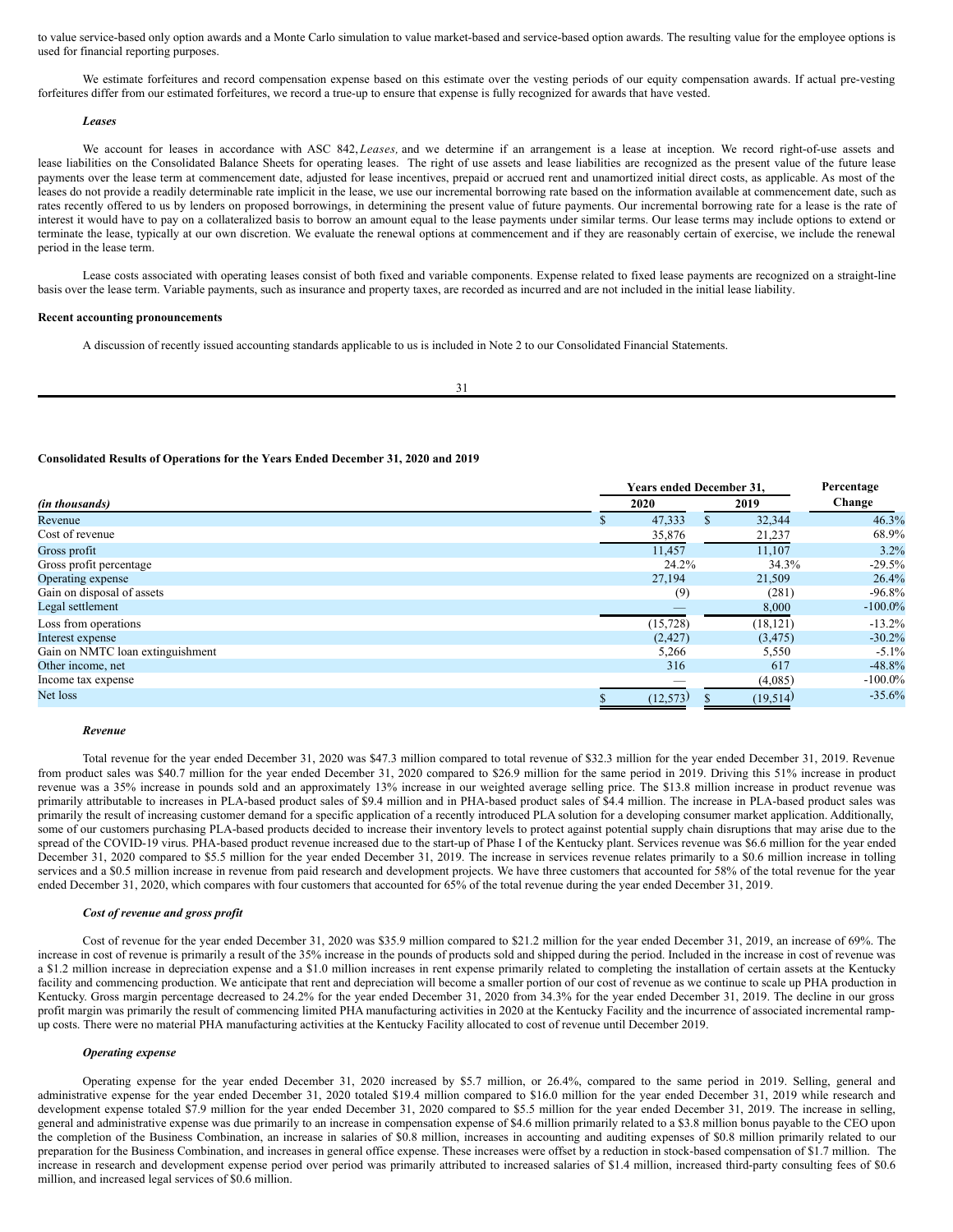#### *Gain on disposal of assets*

The gain on disposal of assets was negligible for the year ended December 31, 2020 and was \$0.3 million from the sale of excess machinery and equipment during the year ended December 31, 2019.

#### *Legal settlement*

During the year ended December 31, 2019, we recognized a liability and recorded an expense of \$8.0 million in connection with the settlement of certain legal proceedings originating in 2015 related to a former executive and a related advisory contract. Further details regarding the settlement are contained in Note 16 of our Consolidated Financial Statements.

#### *Interest expense*

Interest expense for the year ended December 31, 2020 decreased by \$1.0 million to \$2.4 million as compared to the year ended December 31, 2019 primarily resulting from the capitalization of \$3.7 million of interest for the year ended December 31, 2020 compared to \$1.4 million for the year ended December 31, 2019. This was partially offset by an increase in noncash interest expense of \$0.9 million in 2020 as compared to 2019. The interest capitalization primarily relates to the purchase, modification and installation of machinery and equipment at the Kentucky Facility.

#### *Gain on loan extinguishment.*

During the years ended December 31, 2020 and 2019, we recognized gains on the extinguishment of New Markets Tax Credit ("NMTC") loans totaling \$5.3 million and \$5.5 million, respectively. The gains on extinguishment in each period were the results of simultaneous repurchases of NMTC loans for nominal amounts from community development entities and extinguishments of a leveraged loan receivable in October 2020 and in July 2019, as further described in Note 6 of our Consolidated Financial Statements.

#### *Other income, net*

Other income, net for the years ended December 31, 2020 and 2019 was \$0.3 million and \$0.6 million, respectively. Other income, net for each period related primarily to interest income earned on leveraged loans receivable and other miscellaneous income.

#### *Income tax expense*

For the year ended December 31, 2020, we had no income tax expense/benefit. Our effective tax rate differed from the federal statutory rate of 21% due to our net loss position and maintaining a full valuation allowance.

Income tax expense was \$4.1 million for the year ended December 31, 2019, at an effective tax rate of negative 35.6%, due to an increase in our valuation allowance. Our effective tax rate differed from the federal statutory rate of 21% due to our net loss position and concluding during the period that a full valuation allowance was required.

On December 31, 2020, we continued to maintain a full valuation allowance against our net deferred tax assets due to the uncertainty surrounding realization of such assets. There have been no significant changes in the estimated uncertain tax benefits recorded as of December 31, 2020.

#### *Net loss*

The net loss was \$12.6 million for the year ended December 31, 2020 compared to a net loss of \$19.5 million for the year ended December 31, 2019. The change from 2019 to 2020 was primarily attributable to the effect of the legal settlement of \$8.0 million and income tax provision of \$4.1 million recorded in 2019 offset by the increase in operating expenses in 2020 of \$5.7 million as discussed in the sections above.

#### **Liquidity and capital resources**

Our primary sources of liquidity are operations, equity issuances, and debt financings. We had an accumulated deficit of \$62.5 million and \$49.9 million as of December 31, 2020 and 2019, respectively. As of December 31, 2020, we had \$377.6 million in cash and cash equivalents and working capital of \$351.9 million. As of December 31, 2019, we had \$6.3 million in cash and cash equivalents and a deficit in working capital of \$15.0 million. While we believe we have established an ongoing source of revenue that is sufficient to cover our ongoing operating costs, we are currently experiencing a period of significant capital expenditures resulting from the ongoing expansion and construction of our manufacturing and production facilities.

## *2019 Debt Financings*

In March 2019, we entered into a credit agreement ("2019 Term Loan") for a \$30 million term loan maturing on October 13, 2023. Principal payments were due in quarterly payments of \$375,000 beginning April 1, 2019 with the outstanding principal balance due at maturity. Annual payments of principal were also due if we generate "excess cash flow", as defined in the agreement. The 2019 Term Loan was secured by all real and personal property of Danimer Scientific Holdings, LLC and its subsidiaries ("DSH"). The 2019 Term Loan provided for financial covenants including a maximum capital expenditures limit, leverage ratio and fixed charge coverage ratio, each of which becomes more restrictive over time. In July 2020, we modified the 2019 Term Loan such that the applicable margin in the interest rate formula (formerly calculated as the greater of (a) 2.25% or (b) Three-month LIBOR, plus 4.5%) changed from 4.5% to a five-level tiered amount ranging from 4.5% if the consolidated senior leverage ratio, as defined in the 2019 Term Loan, is less than 1.5, to as high as 6.35% if the consolidated senior leverage ratio is greater than 2.25. When the amendment was executed, the applicable margin was 6.35% and was to remain at 6.35% until the first day of the first full fiscal quarter after the delivery of the annual audited financial statements for the year ending December 31, 2020. Thereafter, the applicable margin would be adjusted on a quarterly basis. On December 31, 2020, we delivered notice to lender that the 2019 Term Loan would be voluntarily prepaid in the total amount of \$27.7 million (the "Prepayment Amount") including the outstanding principal amount of \$27.0 million, a prepayment fee of \$0.5 million along with \$0.2 million in accrued unpaid interest. The Prepayment Amount was paid on January 27, 2021, terminating the 2019 Term Loan agreement and all security interests held by the lender were released.

In March 2019, we entered into a subordinated second credit agreement ("Subordinated Term Loan") for \$10.0 million in term loans consisting of two loans in the amounts of \$5.5 million and \$4.5 million. The terms of the two loans are essentially the same. The term loans mature on February 13, 2024 and require monthly interest only payments, with the outstanding principal balance due at maturity. The base interest rate is the "Prime Rate" as quoted by the Wall Street Journal (adjusted each calendar quarter; 3.25% and 4.75% at December 31, 2020 and 2019, respectively) plus 2.75%. We have the option to pay up to two percent (2%) in any interest payable in any fiscal quarter by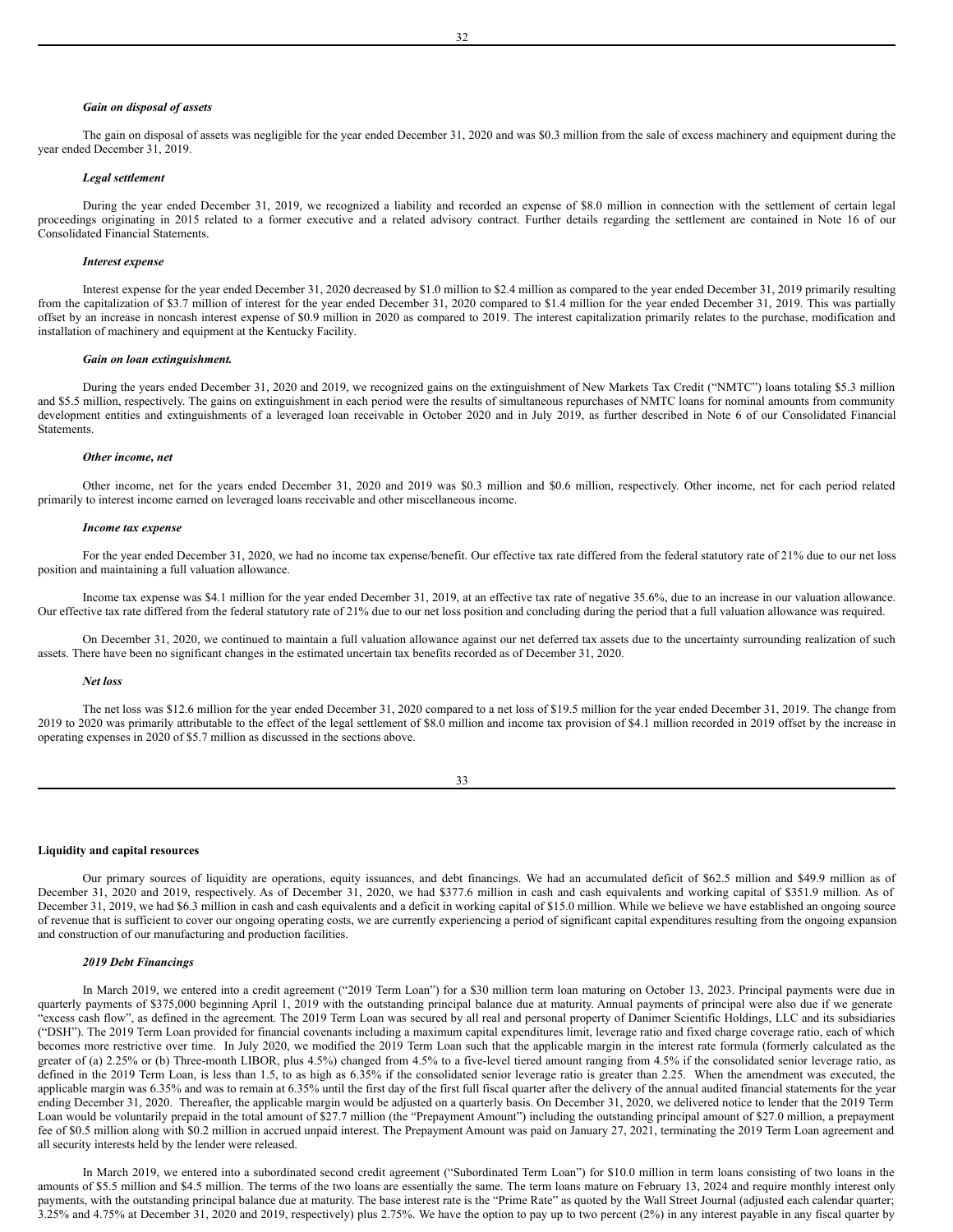adding such interest payment to the principal balance of the related note ("PIK Interest"). During the year ended December 31, 2020, we used the PIK Interest option and an additional \$0.2 million was included in the principal balance at December 31, 2020. The Subordinated Term Loan is secured by all real and personal property of DSH and its subsidiaries but is subordinated to all other existing lenders. The Subordinated Term Loan provides for financial covenants including a maximum capital expenditures limit, leverage ratio, fixed charge coverage ratio and adjusted EBITDA, certain of which become more restrictive over time. At December 31, 2020, we were in compliance with all financial covenants. In connection with the terms of the Subordinated Term Loan, the lender purchased 16,667 shares of Legacy Danimer common stock for \$1.0 million. The lender had the option to require us to repurchase the shares at the original issue price at the earlier of 1) repayment in full of the outstanding balance of the loan, 2) March 14, 2025 or 3) a change in control of the Company, as defined. On December 29, 2020, as part of the Business Combination, the lender's shares in Legacy Danimer were exchanged for our shares based on the exchange ratio established in the Merger Agreement. In March 2021, we modified the Subordinated Term Loan such that the base interest rate is annual LIBOR rate (currently 0.28% as of March 18, 2021) plus 2.00%. The amendment also provided that we are not permitted to voluntarily prepay or repay the Subordinated Term Loan until after July 1, 2022. The amendment also expanded our equity cure rights and further provided that we would not be required to comply with certain financial covenants so long as DSH has qualified cash in an amount not less than \$10.0 million. In April and November 2019, we entered into financing arrangements under the NMTC program with various unrelated third-party financial institutions (individually and collectively referred to as "Investors") in the amounts of \$9.0 million and \$12.0 million, respectively. Proceeds of these NMTC notes were primarily used to purchase and install new equipment at our facilities in Bainbridge, Georgia and Winchester, Kentucky. We make interest-only payments on a quarterly basis with interest calculated annually at 1.96% on the \$9.0 million note and under the same terms at a rate of 1.06% on the \$12.0 million note. As further described in Note 6 to our Consolidated Financial Statements, these arrangements also include a put/call feature which becomes enforceable at the end of the seven-year compliance periods whereby we may be obligated or entitled to repurchase the Investor's interests in each of the Investment Funds for a nominal amount or fair value. We believe the Investors will exercise their put options at the end of the compliance periods for each of the transactions for nominal amounts, which would result in the extinguishment of these NMTC notes payable and a corresponding gain recognized in our Consolidated Statements of Operations.

34

#### *2019 Equity Issuances*

At various times during 2019, we sold 155,869 shares of Legacy Danimer Common Stock for \$8.8 million, net of issuance costs.

## *2020 Debt Financings*

In January 2020, we issued convertible notes in an aggregate principal amount of \$2.3 million. The convertible notes bear interest at 8% payable monthly. The proceeds of the convertible notes were used for general corporate purposes. The convertible notes could be converted into shares of Legacy Danimer Common Stock at the option of the holder by dividing the amount of principal and accrued interest due under the note by the lesser of (i) \$60 per Legacy Danimer share and (ii) the price per share at which shares of equity securities were offered in the most recent stock offering.

In April 2020, we received \$1.8 million in funds under the Paycheck Protection Program (the "PPP Loan"). The PPP Loan has a two-year term and bears interest at a rate of 1.0% per annum. The PPP Loan is being used to retain employees, as well as other permitted uses under the terms and conditions of the PPP Loan program. In connection with the Business Combination, proceeds at closing were deposited into an escrow account to fully fund repayment of this loan to the extent any portion is not forgiven. See Note 9 to Consolidated Financial Statements.

In August 2020, we issued an additional \$0.4 million of convertible notes under terms similar to those discussed above; however, these notes were not issued at a discount. These notes could be converted into shares of Legacy Danimer Common Stock at the option of the holder by dividing the amount of principal and accrued interest due under the note by the lesser of (i) \$63 per Legacy Danimer share and (ii) the price per share at which shares of equity securities were offered in the then most recent stock offering.

In September 2020, a convertible debt noteholder converted his note with a principal plus accrued interest balance of \$0.7 million into 10,912 shares of Legacy Danimer Common Stock based on a conversion price of \$60 per Legacy Danimer share as defined in the applicable debt agreement.

Immediately prior to the closing of the Business Combination, all remaining convertible noteholders converted their outstanding debt into 184,157 shares of Legacy Danimer common stock based on the terms of the conversion arrangements described above. The Legacy Danimer shares were then exchanged for 1,686,507 shares of our common stock based on the exchange ratio established in the Merger Agreement.

#### *2020 Equity Issuances*

During the year ended December 31, 2020, we sold 516,763 shares of Legacy Danimer Common Stock for \$32.5 million, net of issuance costs. In addition, 184,567 Legacy Danimer employee and nonemployee stock options were exercised for aggregate proceeds of \$5.5 million. In connection with the Business Combination, we realized net proceeds after transaction costs of approximately \$381 million.

## **Cash flows for the years ended December 31, 2020 and 2019**

The following table summarizes our cash flows from operating, investing and financing activities:

|                                           |  |          | <b>Years ended</b><br>December 31. |          |  |  |
|-------------------------------------------|--|----------|------------------------------------|----------|--|--|
| (in thousands)                            |  | 2020     |                                    | 2019     |  |  |
| Net cash used in operating activities     |  | (13.797) |                                    | (1.673)  |  |  |
| Net cash used in investing activities     |  | (38.259) |                                    | (49.093) |  |  |
| Net cash provided by financing activities |  | 422,675  |                                    | 53,498   |  |  |

## *Cash flows from operating activities*

Net cash used in operating activities was \$13.8 million during the year ended December 31, 2020 compared to net cash used in operating activities of \$1.7 million during the comparable period for 2019. The period-to-period change was primarily attributable to changes in working capital, such as increases in our accounts receivable, inventory, prepaid expenses and other current assets, and contract liabilities, partially offset by a decrease in the net loss (after adjusting for non-cash items). In addition, accrued and other long-term liabilities increased \$5.3 million in 2020 due to \$6.2 million in real-estate improvements for the Kentucky Facility that were directly reimbursed by the REIT (lessor).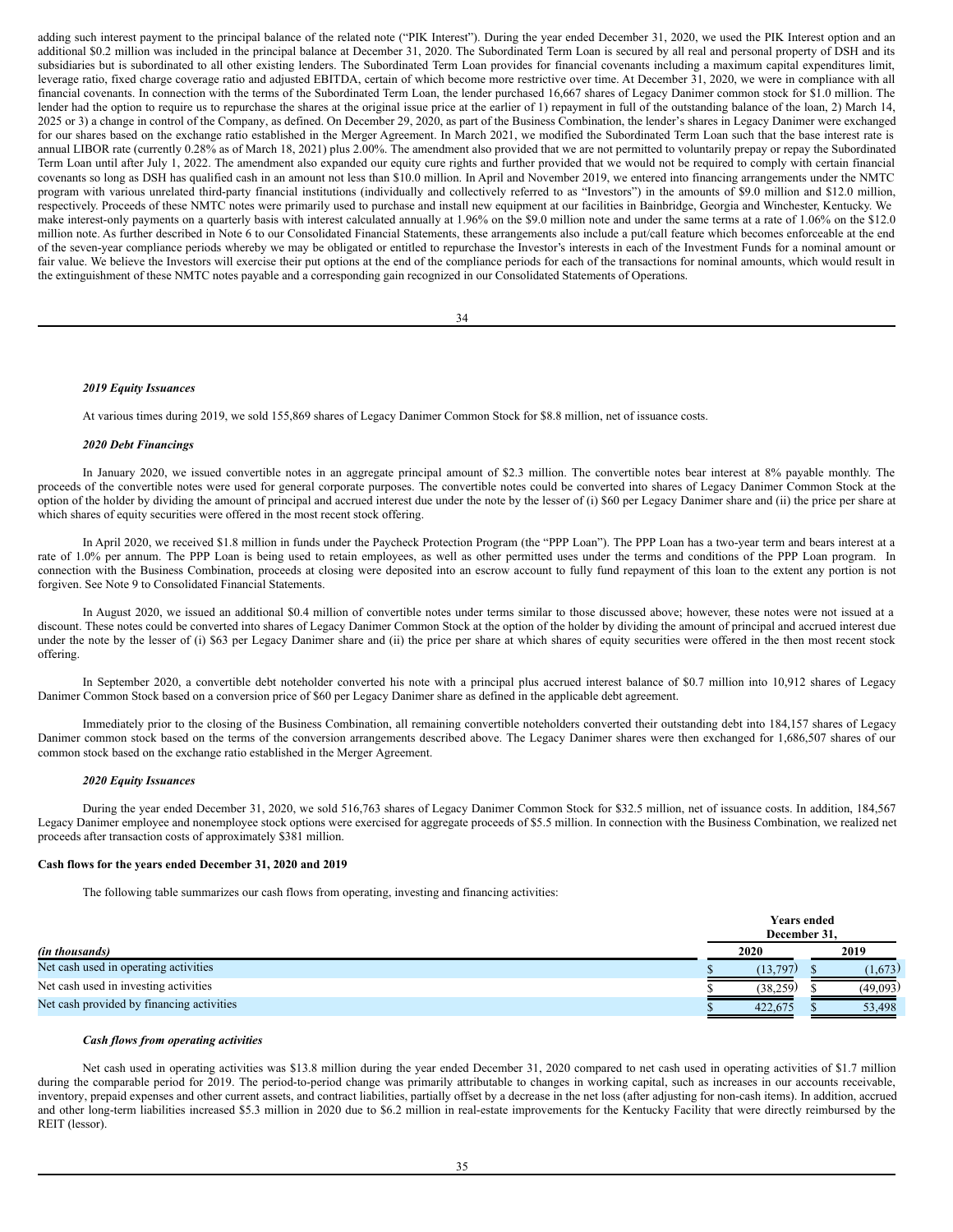#### *Cash flows from investing activities*

For the year ended December 31, 2020, we used \$38.3 million for the purchase of property, plant and equipment which compares to \$36.6 million for the purchase of property, plant and equipment for the year ended December 31, 2019. During the year ended December 31, 2019, we invested \$13.4 million in leveraged loans related to NMTC financing arrangements. Also, during the year ended December 31, 2019, we had proceeds of \$0.9 million attributable to the sale of unused machinery and equipment. During 2020, we commenced a further expansion of the production capacity of our Kentucky Facility (Phase II). Through December 31, 2020, we have invested \$16.6 million of the \$100 million planned for the Phase II expansion project.

#### *Cash flows from financing activities*

For the year ended December 31, 2020, net cash provided by financing activities was \$422.7 million which consisted of:

- Proceeds of \$32.5 million from sales of common stock, net of issuance costs
- Proceeds from the exercise of stock options of \$5.5 million
- Proceeds of \$4.5 million from long-term debt
- Proceeds of \$382.1 million from the Business Combination and PIPE offering, net of cash transaction costs

These amounts were partially offset by \$1.9 million in repayments of long-term debt.

This compares to net cash provided by financing activities of \$53.5 million for the year ended December 31, 2019, which consisted of:

- Proceeds of \$48.3 million from long-term debt
- Proceeds from NMTC financing arrangements of \$21.0 million
- Proceeds of \$8.8 million from the issuance of common stock, net of issuance costs

These were partially offset by the repayments of our long-term debt of \$15.2 million, repurchases of common stock of \$4.6 million and cash paid for debt financing costs of \$4.7 million.

## **Off-balance sheet arrangements**

As of the date of this Report, we do not have any off-balance sheet arrangements that have or are reasonably likely to have a current or future effect on our financial condition, changes in financial condition, revenues or expenses, results of operations, liquidity, capital expenditures or capital resources that are material to investors. The term "off-balance sheet arrangement" generally means any transaction, agreement, or other contractual arrangement to which an unconsolidated entity is a party, under which we have any obligation arising under a guarantee contract, derivative instrument, or variable interest or a retained or contingent interest in assets transferred to such entity or similar arrangement that serves as credit, liquidity, or market risk support for such assets.

Currently we do not engage in off-balance sheet financing arrangements.

#### **Emerging Growth Company Status**

We are an emerging growth company ("EGC"), as defined in the JOBS Act. The JOBS Act permits companies with EGC status to take advantage of an extended transition period to comply with new or revised accounting standards, delaying the adoption of these accounting standards until they would apply to private companies. We have elected to use this extended transition period to enable us to comply with new or revised accounting standards that have different effective dates for public and private companies until the earlier of the date we (i) are no longer an emerging growth company or (ii) affirmatively and irrevocably opt out of the extended transition period provided in the JOBS Act. As a result, our financial statements may not be comparable to companies that comply with the new or revised accounting standards as of public company effective dates.

In addition, we intend to rely on the other exemptions and reduced reporting requirements provided by the JOBS Act. Subject to certain conditions set forth in the JOBS Act, if, as an EGC, we intend to rely on such exemptions, we are not required to, among other things: (i) provide an auditor's attestation report on our system of internal controls over financial reporting pursuant to Section 404(b) of the Sarbanes-Oxley Act; (ii) provide all of the compensation disclosure that may be required of non-emerging growth public companies under the Dodd-Frank Wall Street Reform and Consumer Protection Act; and (iii) disclose certain executive compensation-related items such as the correlation between executive compensation and performance and comparisons of the Chief Executive Officer's compensation to median employee compensation.

36

We will remain an EGC under the JOBS Act until the earliest of (i) the last day of our first fiscal year following the fifth anniversary of the closing of Live Oak's initial public offering, (ii) the last date of our fiscal year in which we have total annual gross revenue of at least \$1.07 billion, (iii) the date on which we are deemed to be a "large accelerated filer" under the rules of the SEC with at least \$700.0 million of outstanding securities held by non-affiliates or (iv) the date on which we have issued more than \$1.0 billion in non-convertible debt securities during the previous three-years.

## <span id="page-23-0"></span>**ITEM 7A. QUANTITATIVE AND QUALITATIVE DISCLOSURES ABOUT MARKET RISK**

We are a smaller reporting company, as defined in Rule 12b-2 under the Securities Exchange Act of 1934, as amended, for this reporting period and are not required to provide the information required under this item.

## <span id="page-23-1"></span>**ITEM 8. FINANCIAL STATEMENTS AND SUPPLEMENTARY DATA**

See financial statements included in Item 15, "Exhibits, Financial Statement Schedules," of this Report.

### <span id="page-23-2"></span>**ITEM 9. CHANGES IN AND DISAGREEMENTS WITH ACCOUNTANTS ON ACCOUNTING AND FINANCIAL DISCLOSURE**

<span id="page-23-3"></span>Not applicable.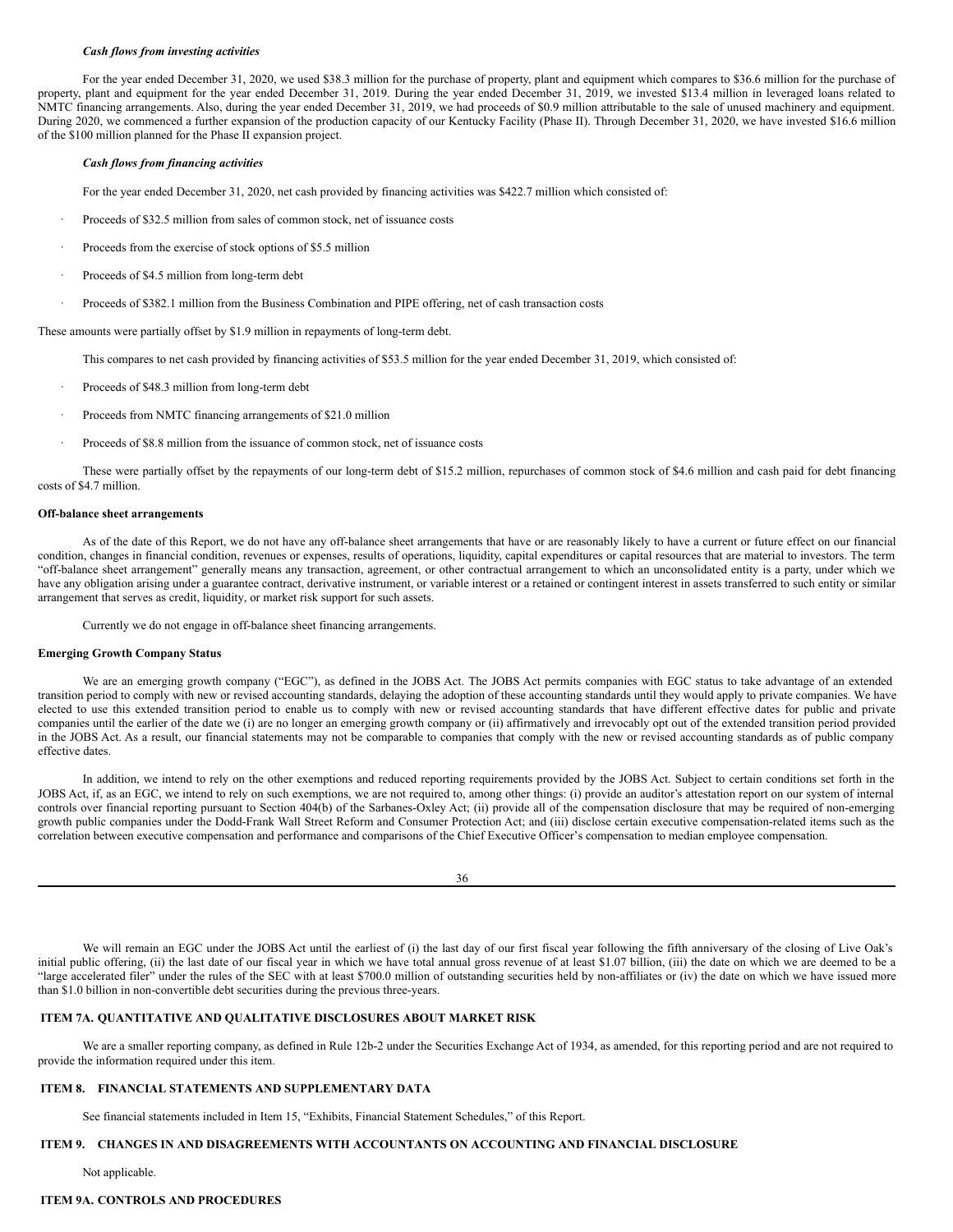#### **Evaluation of Disclosure Controls and Procedures**

The Company's management carried out an evaluation, under the supervision and with the participation of our Chief Executive Officer and Chief Financial Officer, its principal executive officer and principal financial officer, respectively, of the effectiveness of the design and operation of our disclosure controls and procedures (as such term is defined in Rules 13a-15(e) and 15d-15(e) under the Exchange Act) as of December 31, 2020, pursuant to Exchange Act Rule 13a-15. Such disclosure controls and procedures are designed to ensure that information required to be disclosed by us is accumulated and communicated to the appropriate management on a basis that permits timely decisions regarding disclosure. Based upon that evaluation, our Chief Executive Officer and Chief Financial Officer concluded that our disclosure controls and procedures as of December 31, 2020, were effective.

## **Management's Report on Internal Control Over Financial Reporting**

This annual report does not include a report of management's assessment regarding internal control over financial reporting ("ICFR") or an attestation report of the Company's registered public accounting firm due to a transition period established by rules of the SEC for newly public companies.

#### **Changes in Internal Control Over Financial Reporting**

On December 29, 2020, we completed the Business Combination pursuant to which we acquired Legacy Danimer. The Company's management is continuing to evaluate the design of the ICFR for the Company post-Business Combination.

#### <span id="page-24-0"></span>**ITEM 9B. OTHER INFORMATION**

None.

37

#### <span id="page-24-1"></span>**PART III**

### <span id="page-24-2"></span>**ITEM 10. DIRECTORS, EXECUTIVE OFFICERS AND CORPORATE GOVERNANCE**

Danimer's directors and executive officers and their ages as of March 29, 2021 are as follows:

| Name                                  | Age | <b>Position</b>                                             |
|---------------------------------------|-----|-------------------------------------------------------------|
| <b>Executive Officers</b>             |     |                                                             |
| Stephen E. Croskrey*                  | 61  | Chief Executive Officer, Director and Chairman of the Board |
| John A. Dowdy, III                    | 48  | Chief Financial Officer                                     |
| Phillip Van Trump                     | 44  | Chief Science & Technology Officer                          |
| Michael Smith                         | 52  | Chief Operating Officer                                     |
| <b>Scott Tuten</b>                    | 45  | Chief Marketing & Sustainability Officer                    |
|                                       |     |                                                             |
| <b>Non-Employee Directors</b>         |     |                                                             |
| John P. Amboian $(1)(3)$              | 59  | Director                                                    |
| Richard J. Hendrix $(2)$              | 55  | Director                                                    |
| Christy Basco <sup>(1)</sup>          | 54  | Director                                                    |
| Philip Gregory Calhoun <sup>(2)</sup> | 58  | Director                                                    |
| Gregory $Hunt^{(1)}$                  | 64  | Director                                                    |
| Dr. Isao Noda $(3)$                   | 70  | Director                                                    |
| Stuart Pratt <sup>*(2)(3)</sup>       | 75  | Director                                                    |

Due to the nature of the relationship these directors have with Danimer, they are deemed to not be independent directors.

(1) Member of the audit committee.

(2) Member of the compensation committee.

(3) Member of the nominating and corporate governance committee.

## **Executive Officers**

*Stephen E. Croskrey.* Mr. Croskrey has served as chairman of the Board and chief executive officer of Danimer since December 2020. Prior to that, Mr. Croskrey was Legacy Danimer's chief executive officer and a member of the board of directors of Legacy Danimer since February 2016. Mr. Croskrey is a business leader with over 30 years of experience in overseeing the strategic direction and operations of companies that manufacture and market a variety of products such as industrial fibers, and law-enforcement gear. From 1999 to 2005, Mr. Croskrey served as the president and chief executive officer of Armor Holdings Products, LLC, a major manufacturer of military, law enforcement, and personnel safety equipment. During such tenure its annual revenue increased from \$45 million to over \$300 million as a result of him overseeing the acquisition and integration of 13 companies and implementing associated organic growth initiatives. Mr. Croskrey has also held senior executive positions at Allied Signal and Mobil Oil. Mr. Croskrey received an MBA degree from the Kellogg School of Management at Northwestern University. He also received a Bachelor of Science degree in Engineering from the United States Military Academy at West Point where he was also commissioned as an officer in the U.S. Army and served as a company commander, attaining the rank of captain during his six years of active duty. He is well-qualified to serve on the Board due to his extensive leadership, operational and advisory background as well as his significant strategic experience in acquiring and integrating companies.

*John A. Dowdy, III.* Mr. Dowdy has been Danimer's chief financial officer since December 2020, and prior to that had been Legacy Danimer's chief financial officer since May 2014. He has significant experience in private industry and public company finance and accounting, including assisting emergent companies in the transition from privately-held to publicly-traded businesses. Prior to joining Legacy Danimer, from 2008 to 2014, Mr. Dowdy served as Vice President of Finance for international business and chief accounting officer at Yandex, one of Europe's largest internet companies and the leading internet search provider in Russia. During his tenure as Yandex's chief accounting officer, Mr. Dowdy played a key role in facilitating its successful \$1.4 billion initial public offering in 2011. From 1997 to 2007, Mr. Dowdy was the chief accounting officer of CTC Media, assistant corporate controller for Golden Telecom and an auditor with PricewaterhouseCoopers. Mr. Dowdy is a Certified Public Accountant, licensed in the state of Georgia and holds a Bachelor of Arts degree in Accounting from the University of Georgia, having graduated summa cum laude.

*Phillip Van Trump.* Mr. Van Trump has been Danimer's chief science and technology officer since December 2020, and prior to that had been Legacy Danimer's chief technology officer since 2014. Mr. Van Trump manages research and development, product development, regulatory affairs and intellectual property for Danimer. Prior to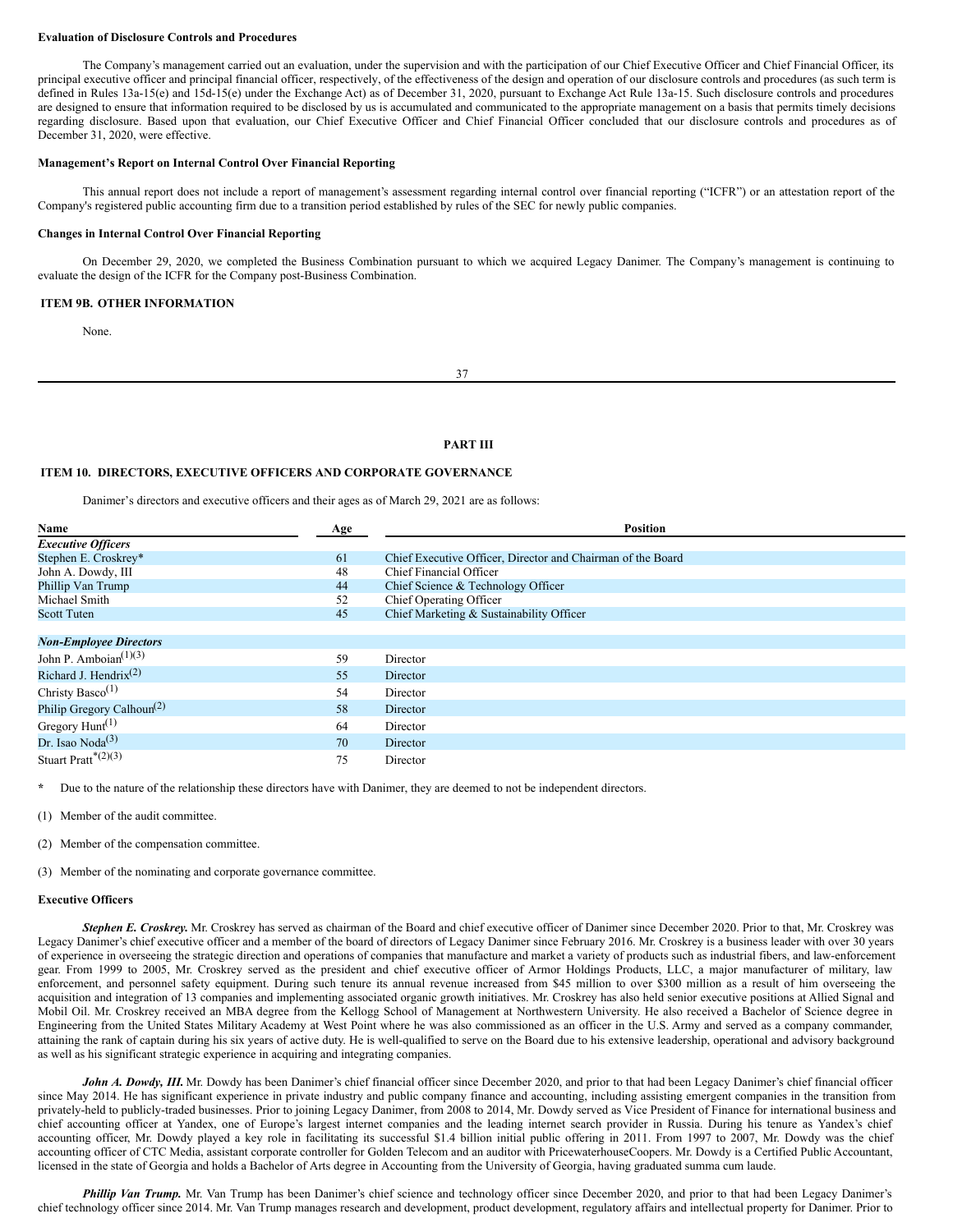these roles, Mr. Van Trump worked in a variety of positions within Legacy Danimer, performing bench-scale to pilot-level research as well as playing an integral role in the procurement of equipment and laboratory personnel to advance Danimer's objectives. He holds a Bachelor of Science in molecular biology and microbiology from the University of Central Florida and an MBA from Emory University.

*Michael Smith.* Mr. Smith has been Danimer's chief operating officer since December 2020 and prior to that had been Legacy Danimer's chief operating officer since 2007. He has significant manufacturing experience, especially in implementing lean manufacturing techniques, and is integral to the continuous-process improvement of Danimer's manufacturing operations. Prior to joining Legacy Danimer, Mr. Smith held high-level manufacturing positions at Ingersoll Rand from 1991 to 1996, Amoco from 1996 to 1998, British Petroleum from 1998 to 2004, and Propex from 2004 to 2007. He holds a Bachelor of Science degree in industrial and systems engineering from the Georgia Institute of Technology and has received extensive training in the Six Sigma Tools process controls and lean manufacturing techniques.

Scott Tuten. Mr. Tuten has been Danimer's chief marketing and sustainability officer since December 2020 and prior to that had been Legacy Danimer's chief marketing officer since 2006. Mr. Tuten has significant experience in the fields of international logistics, supply-chain management, transportation, inventory control, operations, sales and warehousing. Mr. Tuten joined Danimer in 2006 as vice president of operations and was quickly promoted to senior vice president of operations. In 2014, Mr. Tuten was appointed chief marketing officer to manage overall sales and marketing. He holds a BBA degree in logistics and an MBA from Georgia Southern University.

## **Non-Employee Directors**

*John P. Amboian.* Mr. Amboian served as Live Oak's Chairman from May 2020 to December 2020 and continues to serve on the Board following the completion of the Business Combination. Mr. Amboian is a business leader with over 30 years of experience in mergers and acquisitions, capital management, product development, branding and distribution for both privately held and public companies, across multiple industries. He served as Chairman and Chief Executive Officer of Nuveen Investments, Inc., or Nuveen (formerly NYSE: JNC), from 2007 to 2016. He was President of Nuveen from 1999 through 2007 after joining as its Chief Financial Officer from 1995 to 1999. During his time in leadership positions at Nuveen, Mr. Amboian participated in over 20 M&A and capital markets transactions, in addition to playing a leading role in Nuveen's sale to an investment group led by Madison Dearborn, in 2007 and Nuveen's sale process to TIAA (Teacher's Insurance and Annuity Association of New York) in 2014. Mr. Amboian served on the Nuveen Mutual Funds board from 2007 through 2016 in addition to serving on Nuveen Investments' public board from 1996 through 2007. Prior to Nuveen, Mr. Amboian was the Chief Financial Officer and Senior Vice President of Strategy of the Miller Brewing Company. He began his career in Corporate and International Finance at Kraft Foods, Inc., where he ended his tenure as Treasurer. Since 2013, Mr. Amboian has served at Madison Dearborn Partners as an industry advisor and is an Independent Director of the general partnership of Adams Street Partners, a private-markets investment firm. Additionally, Mr. Amboian is Chairman of Evanston Capital, a hedge fund alternative investment manager, and since 2017 has been a senior advisor to Estancia Capital. Since 2018, he chairs the board of North Square Investments, a boutique asset management firm. He is also on the advisory board of Cresset Capital Management, a wealth management firm. He advises several small businesses on organic and inorganic growth initiatives through JA Capital Advisors, LLC. He received both his Bachelor's degree and his M.B.A. from the University of Chicago. He is well-qualified to serve on our board due to his extensive finance, investment and operational background.

*Richard Hendrix.* Mr. Hendrix served as Live Oak Chief Executive Officer and as a director on the Board from May 2020 to December 2020, and continues to serve on the Board following the completion of the Business Combination. He has significant experience in executive leadership, corporate strategy, M&A, capital markets and corporate finance for public companies. Over the course of his career, Mr. Hendrix has worked extensively with issuers and investors focused on companies in the financial services, real estate, energy, industrial, and business and consumer services sectors. He has led dozens of initial equity offerings for founder-led and Sponsor-backed companies primarily within the banking, insurance and real estate sectors. Additionally, Mr. Hendrix has considerable experience advising chief executives, boards of directors and large shareholders regarding strategy, capital structure and capital access. He has significant leadership experience in the financial industry, having served as Chief Executive Officer of FBR & Co., or FBR (formerly Nasdaq: FBRC), a capital markets firm, from 2009 to 2017, and Chairman from 2012 to 2017. Mr. Hendrix helped FBR grow into a leading bookrunner for initial common stock offerings for middle market U.S. companies. While at FBR Mr. Hendrix oversaw the growth of the company and oversaw numerous strategic transactions while in his role as Chairman and Chief Executive Officer at FBR, ultimately executing a merger with B. Riley Financial, Inc. (Nasdaq: RILY) in 2017. Following the merger, Mr. Hendrix served as director of B. Riley Financial until October 2017. Prior to his tenure as Chief Executive Officer of FBR, Mr. Hendrix served as Arlington Asset Investment Corp.'s (NYSE: AI) President and Chief Operating Officer from 2004 to 2007 and its Chief Investment Officer from 2003 to 2004. Previously, he was the President and Chief Operating Officer of FBR Asset Investment Corporation and concurrently headed the Real Estate and Diversified Industrials Investment Banking groups of FBR. Prior to FBR, Mr. Hendrix was a Managing Director in PNC Capital Markets' investment banking group and headed PNC's asset-backed securities business. Mr. Hendrix is a co-founder and Managing Partner of Live Oak Merchant Partners, a merchant bank providing capital and advisory services to middle market companies across several industries. Mr. Hendrix also currently serves as a Senior Advisor to Crestview Partners, a private equity firm, since 2017 and is currently the Chairman of Protect My Car, a portfolio company of Crestview Partners that provides extended auto warranty plans to consumers. Mr. Hendrix's affiliation with Crestview Partners began with Crestview's investment in FBR over a decade before. In the last five years, Mr. Hendrix has also been the Founder and Chief Executive Officer of RJH Management Co, a privately held investment management business. Mr. Hendrix received his B.S. in Finance from Miami University. He is well-qualified to serve on our board due to his extensive finance, investment and advisory background.

*Christy Basco***.** Ms. Basco has been a member of the Board since December 2020, and prior to that, a member of Legacy Danimer's board of directors from July 2020 to December 2020. Ms. Basco has served as Senior Vice President and Controller of PepsiCo Foods North America, a snack and convenient foods business that includes Frito-Lay North America (FLNA) and Quaker Foods North America. She has extensive experience in financial reporting and oversight in maintaining strong internal controls. During her tenure at PepsiCo, which commenced in January 1996, Ms. Basco has held progressively complex leadership roles, having started in FLNA's Control organization, working across multiple functions before moving to the FLNA Finance Transformation team. Prior to joining PepsiCo, Ms. Basco was an accounting manager at American Airlines, Inc. and started her career as a public accountant with accounting firm of Arthur Andersen, LLP. Ms. Basco is a Certified Public Accountant and holds Bachelor's and Master's degrees in Accounting from Louisiana Tech University. She is well-qualified to serve on the Board and all of its board committees due to her extensive financial, accounting and operational background.

*Philip Gregory Calhoun.*Mr. Calhoun has been a member of the Board since December 2020, and prior to that, a member of Legacy Danimer's board of directors from 2014 to December 2020, and was a director of Danimer's Meredian, Inc. and Danimer Scientific, L.L.C. subsidiaries prior to their merger in June 2014. Mr. Calhoun is president and chief executive officer of Circle C. Farms, Inc., a commercial farm and cattle ranch located in Colquitt, Georgia, where Mr. Calhoun has worked since 1981. Mr. Calhoun also is the sole proprietor of GC Sprayer Service, Inc., a crop-dusting operation in Colquitt, Georgia. Mr. Calhoun also serves as a director of First National Bank of Decatur County located in Bainbridge, Georgia, Miller County Gin in Colquitt, Georgia and American Peanut Growers, a peanut-shelling plant in Donalsonville, Georgia. He is well-qualified to serve on the Board and all of its board committees due to his commercial and operational background.

*Gregory Hunt.* Mr. Hunt has been a member of the Board since December 2020, and prior to that, a member of Legacy Danimer's board of directors from June 2019 to December 2020. Since May 2012, Mr. Hunt has been the chief financial officer and treasurer of Apollo Management, LP, the investment adviser to Apollo Investment Corp., a management investment company. From April 2010 to May 2012, he served as the Executive Vice President and chief financial officer for Yankee Candle Company. Prior to joining Yankee Candle, from 2007 to 2010, Mr. Hunt served as the Executive Vice President of Strategic and Commercial Development for Norwegian Cruise Lines. Prior to joining Norwegian Cruise Lines, Mr. Hunt served as chief financial officer and chief restructuring officer of Tweeter Home Entertainment Group, Inc. from 2006 to 2007 and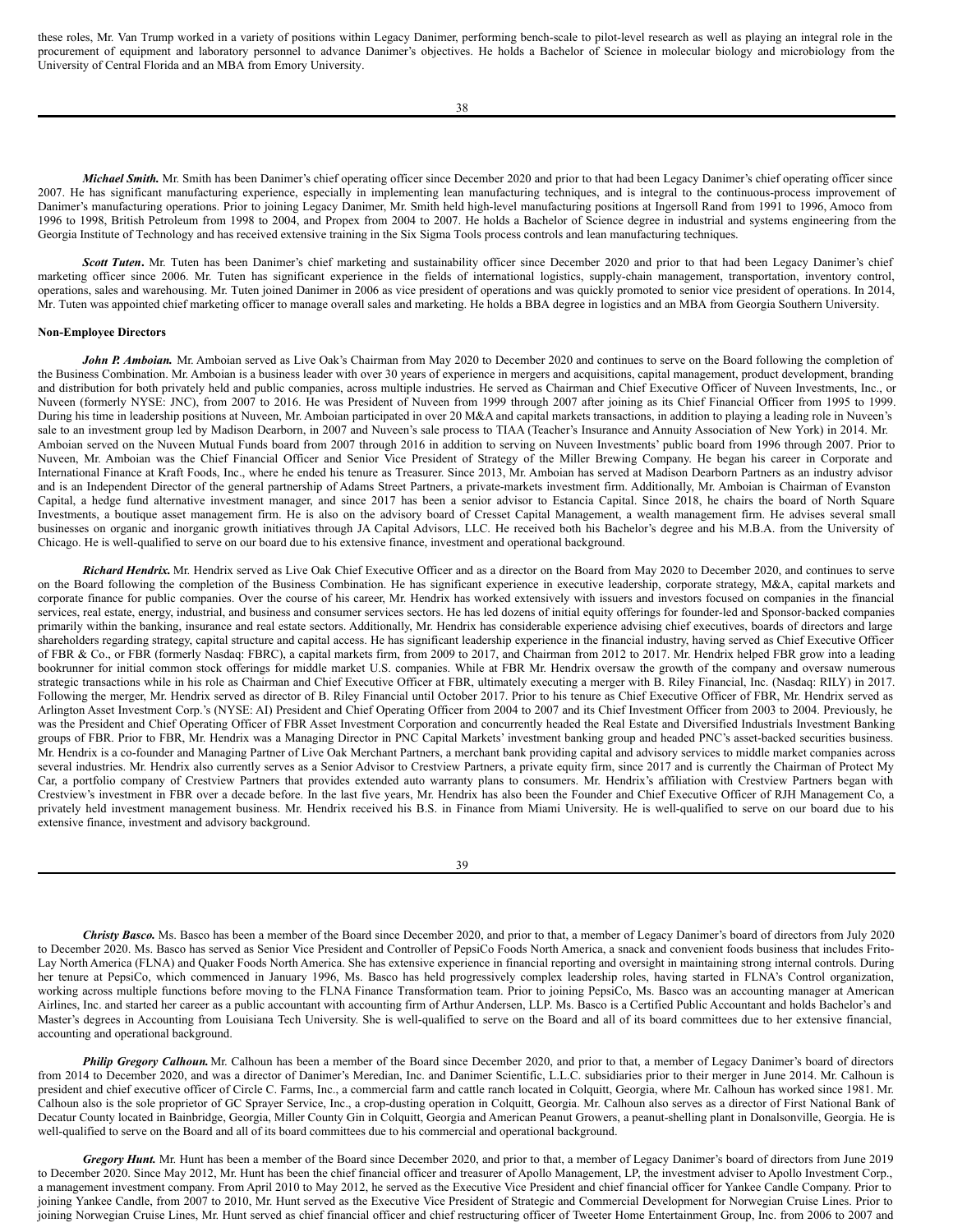the chief financial officer and co-chief executive of Syratech Corporation from 2001 to 2006. Prior to Syratech, he held several senior financial leadership positions including chief financial officer of NRT Inc., Culligan Water Technologies, Inc. and Samsonite Corporation. Mr. Hunt currently serves as a member of the board of directors of Kymera Corporation and audit committee chairman, a member of the board of directors of GoodWest Industries and co-chairman of the board of advisors for the University of Vermont School of Business. Mr. Hunt is a Certified Public Accountant and holds a Bachelor's degree in Accounting with dual concentration in finance from the University of Vermont. He is well-qualified to serve on the Board and all of its board committees due to his financial, operational and advisory background.

*Dr. Isao Noda.* Dr. Noda has been a member of the Board since December 2020, and prior to that, a member of Legacy Danimer's board of directors from 2016 to December 2020. Prior to joining Legacy Danimer, he had a distinguished career extending over three decades at Procter & Gamble and is recognized as one of the world's leading authorities in the field of polymer science, including the field of bioplastics known as PHA. Currently, Dr. Noda is an affiliated teaching professor at the University of Delaware. Dr. Noda holds a Bachelor of Science degree in Chemical Engineering, a Master of Science in Bioengineering, a Master of Philosophy and a Ph.D. in Chemical Engineering from Columbia University. He earned a Doctorate in Science degree in Chemistry from the University of Tokyo. He is well-qualified to serve on the Board due to his education and science background as well as his expertise in the fields of polymer science and bioplastics.

*Stuart W. Pratt.* Mr. Pratt has been a member of the Board since December 2020, and prior to that, a member of Legacy Danimer's board of directors May 2015 to December 2020 and its chairman of the board from January 2016 to December 2020. Since 2001, Mr. Pratt has been the president and chief executive officer of the Fort Point Real-Estate Company. He also has served as the chairman of the board of Hunneman, a commercial real estate firm in Boston, Massachusetts since 2016 and previously served as its chief executive officer. In the 1970s, he was the chief executive officer of Federal Street Equities based in Houston, Texas. Mr. Pratt currently serves on the board of overseers of Boston University and is also a trustee emeritus of Boston University where he was chairman of the Real Estate Committee and served on its Audit, Academic Affairs and Finance committees. Additionally, he also serves as a trustee and chairman of the board of the Peabody Essex Museum, a director of Maritime International Inc. based in Bedford, Massachusetts and Avrio AI based in Boston, Massachusetts. Mr. Pratt received his Bachelor of Arts from Boston University. He is well-qualified to serve on the Board and all of its board committees due to his executive leadership, operational and advisory background.

#### **Delinquent Section 16(a) Reports**

Section 16(a) of the Exchange Act requires our directors and executive officers and any persons who own more than 10% of our capital stock to file with the SEC (and, if such security is listed on a national securities exchange, with such exchange) various reports as to ownership of such capital stock.

Based solely upon reports and representations submitted by the directors, executive officers and holders of more than 10% of our capital stock, all Forms 3, 4 and 5 showing ownership of and changes of ownership in our capital stock during the 2020 fiscal year were timely filed with the SEC, except for one late filing by John Amboian relating to one transaction.

40

#### **Code of Ethics**

Danimer has adopted a Code of Ethics applicable to our directors, officers and employees. The Code of Ethics is available on Danimer's website at *www.danimerscientific.com*. Information contained on or accessible through Danimer's website is not a part of this Report, and the inclusion of Danimer's website address in this Report is an inactive textual reference only. The Board is responsible for overseeing the Code of Ethics and must approve any waivers of the Code of Ethics for employees, executive officers and directors. We expect that any amendments to the Code of Ethics, or any waivers of its requirements, will be disclosed on our website.

#### **Audit Committee**

Danimer's audit committee consists of Gregory Hunt, Christy Basco and John P. Amboian. The Board has determined that each of the members of the audit committee satisfies the independence requirements of NYSE and Rule 10A-3 under the Exchange Act. Each member of the audit committee can read and understand fundamental financial statements in accordance with NYSE audit committee requirements. In arriving at this determination, the Board examined each audit committee member's scope of experience and the nature of their prior and/or current employment.

Gregory Hunt serves as the chair of the audit committee. The Board has determined that Mr. Hunt qualifies as an audit committee financial expert within the meaning of SEC regulations and meets the financial sophistication requirements of the NYSE listing standards. In making this determination, the Board considered Mr. Hunt's formal education and previous experience in financial roles. Both Danimer's independent registered public accounting firm and management periodically will meet privately with Danimer's audit committee.

## <span id="page-26-0"></span>**ITEM 11. EXECUTIVE COMPENSATION**

Danimer has designed, and intends to modify as necessary or appropriate, our compensation and benefits program to attract, retain, incentivize and reward deeply talented and qualified executives who share our philosophy and desire to work towards achieving our goals. Danimer believes its compensation program should promote the success of the company and align executive incentives with the long-term interests of its shareholders. Danimer's current executive compensation programs reflect our startup origins in that they consist primarily of salary and stock option awards. As Danimer's needs evolve, Danimer intends to continue to evaluate and modify its philosophy and compensation programs as circumstances require or is appropriate.

This section provides an overview of Danimer's executive compensation programs as they relate to the executive officers named below (the "named executive officers"), including a narrative description of the material factors necessary to understand the information disclosed in the summary compensation table below. Legacy Danimer's board of directors, with input from its Chief Executive Officer, has historically determined the compensation for Danimer's named executive officers. For the year ended December 31, 2020, Danimer's named executive officers were:

- Stephen E. Croskrey, Chief Executive Officer
- John A. Dowdy, III, Chief Financial Officer
- Phillip Van Trump, Chief Science and Technology Officer

## **Summary Compensation Table**

The following table sets forth information concerning the compensation of the named executive officers for the year ended December 31, 2020.

|                                    |      | Salary  | <b>Bonus</b><br>$(5)^{(1)}$ | Option<br>Awards<br>(5)(2) | <b>All Other</b><br>C <b>ompensation</b><br>(8)(3) | Total      |
|------------------------------------|------|---------|-----------------------------|----------------------------|----------------------------------------------------|------------|
| <b>Name and Principal Position</b> | Year | (S      |                             |                            |                                                    | (S)        |
| Stephen E. Croskrey                |      |         |                             |                            |                                                    |            |
| Chief Executive Officer            | 2020 | 424,327 | 3,818,945                   | 24,662,958                 | 24,233                                             | 28,930,463 |
|                                    |      |         |                             |                            |                                                    |            |

**All Other**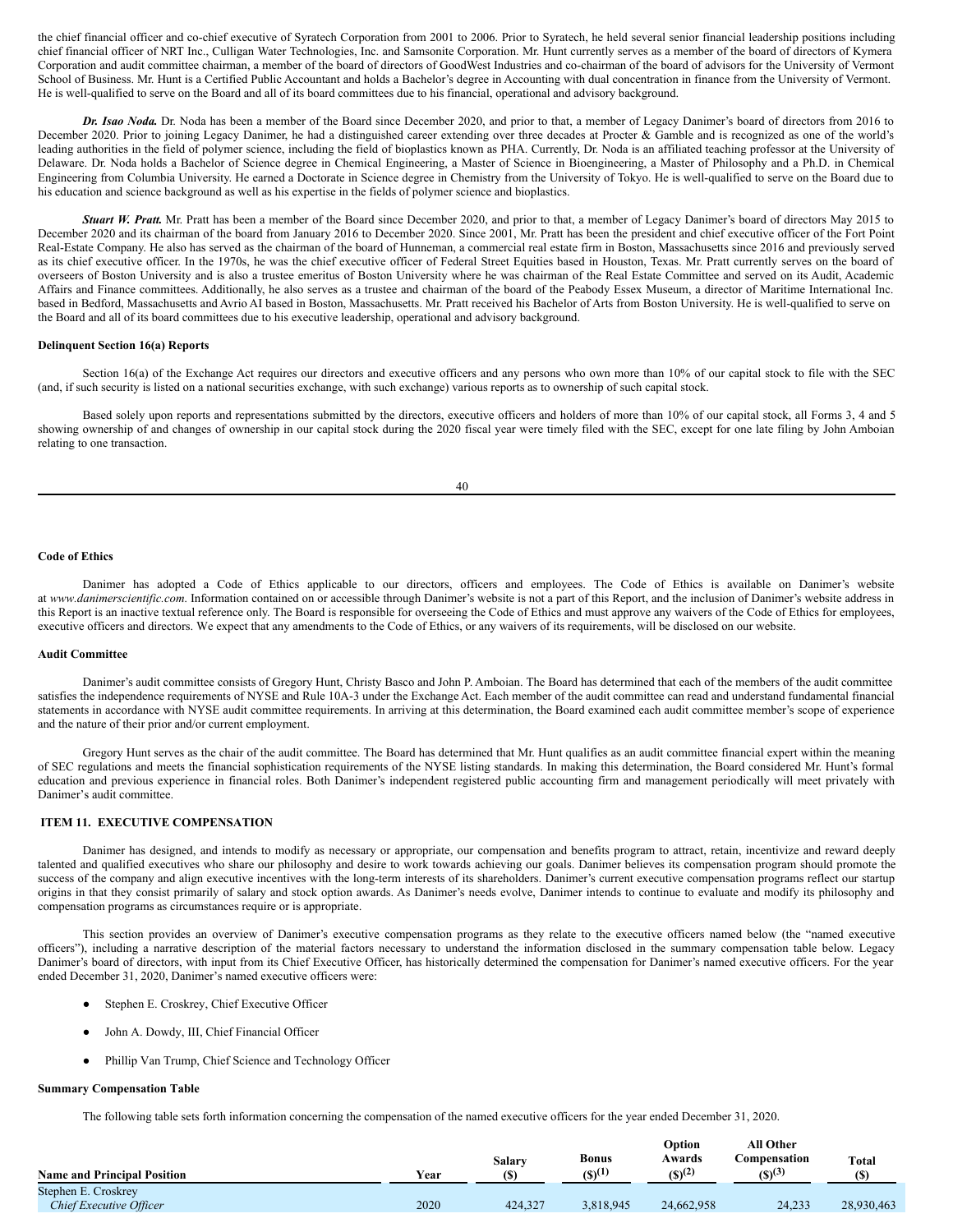| John A. Dowdy, III                   |      |         |                          |           |        |           |
|--------------------------------------|------|---------|--------------------------|-----------|--------|-----------|
| Chief Financial Officer              | 2020 | 260,558 | $\overline{\phantom{a}}$ | 6.434.909 | 22.262 | 6,717,719 |
| Phillip Van Trump                    |      |         |                          |           |        |           |
| Chief Science and Technology Officer | 2020 | 260,558 | $\overline{\phantom{a}}$ | 6,434,909 | 28.975 | 6,724,442 |

(1) The bonus amount for Mr. Croskrey represents a success bonus paid in January 2021 in connection with the closing of the Merger in December 2020. Mr. Croskrey is also eligible to receive a cash bonus based on 2020 EBITDAR. However, the exact amount of that annual bonus will not be calculated until the 2020 audit is completed. No bonuses for 2020 performance will be paid to Messrs. Dowdy and Van Trump.

- (2) The amounts in this column represent the aggregate grant-date fair value of awards granted to each named executive officer, computed in accordance with the Financial Accounting Standards Board's ("FASB") Accounting Standards Codification ("ASC") Topic 718.
- (3) All Other Compensation is comprised of Danimer matching contributions under Danimer's 401(k) plan which is a tax-qualified defined contribution plan, car allowance or use of company car, use of company housing, and certain tuition payments. The following table summarizes "All Other Compensation" provided to the named executive officers during the year ended December 31, 2020 as follows:
	- Mr. Croskrey: annual value (on depreciation basis) of company house (\$7,081); annual value (on depreciation basis) of company automobile (\$5,752); and 401(k) plan match (\$11,400).
	- Mr. Dowdy: car allowance  $(\$11,384)$ ; and  $401(k)$  match  $(\$10,878)$ .
	- Mr. Van Trump: certain tuition payments (\$18,553); and  $401(k)$  match (\$10,422).

## **Narrative Disclosure to Summary Compensation Table**

For 2020, the compensation program for Danimer's named executive officers consisted of base salary and incentive compensation delivered in the form of an annual bonus and/or stock option awards.

## *Base Salary*

Base salary for Danimer's named executive officers has historically been set at a level that is commensurate with such executive's duties and authorities, contributions, prior experience and sustained performance.

#### *Cash Bonus*

In 2020, pursuant to his employment agreement, Mr. Croskrey was entitled to receive a bonus equal to ten percent (10%) of Danimer's EBITDAR (earnings before interests, taxes, depreciation, amortization and rent, stock-based compensation, certain non-recurring charges and operating leases) until such bonus amount equals his base annual salary then in effect, and five percent (5%) of any additional EBITDAR in excess thereof. Danimer provides annual bonuses to the other named executive officers based on the achievement of individual and corporate performance, as determined by Danimer's CEO in his sole discretion. No bonuses related to 2020 performance were paid to the other named executive officers.

#### *Legacy Danimer Stock Incentive Plans*

Danimer provided stock options to the named executive officers under Legacy Danimer's 2016 Director and Executive Officer Stock Incentive Plan and/or Legacy Danimer's 2016 Omnibus Stock Incentive Plans (collectively, the "2016 Plans"), as determined by Legacy Danimer's board of directors in their sole discretion. Legacy Danimer believed that such equity awards served to better align the interests of stockholders and the named executive officers and served as a strong retention tool. In September 2020, pursuant to their employment agreements, Messrs. Dowdy and Van Trump were each granted stock options to acquire 10,000 shares of Legacy Danimer common stock under the 2016 Plans. The options granted to Messrs. Dowdy and Van Trump vest annually over three years.

In connection with the Merger Agreement, each of the Legacy Danimer Options that was outstanding immediately prior to the Closing, whether vested or unvested, was converted into an option to purchase a number of shares of Common Stock on the same terms and conditions as were applicable under such Assumed Legacy Danimer Option (including applicable vesting and exercise conditions) except that (a) the number of shares of Common Stock that are subject to each such Assumed Legacy Danimer Option was determined by multiplying the number of shares Legacy Danimer Common Stock subject to the corresponding Assumed Legacy Danimer Option by a fraction (the "Award Exchange Ratio"), the numerator of which is the Closing Per Share Merger Consideration multiplied by the fair market value of the Company's Common Stock on the Closing Date and the denominator of which is the fair market value of the Company's Common Stock on the Closing Date (rounded down to the nearest whole share) and (b) the exercise price per share of each such Assumed Legacy Danimer Option is equal (i) the per share exercise price of the corresponding Legacy Danimer option divided by (ii) the Award Exchange Ratio (rounded up to the nearest whole cent).

#### *2020 Stock Incentive Plan and 2020 Employee Stock Purchase Plan*

At Danimer's special meeting of stockholders held on December 28, 2020 (the "Special Meeting"), Danimer's stockholders approved the 2020 Plan and the 2020 ESPP. The 2020 Plan and the 2020 ESPP were previously approved, subject to stockholder approval, by the Board on September 30, 2020. The 2020 Plan and the 2020 ESPP became effective immediately upon the Closing.

#### *Benefits and Perquisites*

Danimer provides benefits to its named executive officers on the same basis as provided to all of our employees, including medical, dental and vision insurance; life insurance; accidental death and dismemberment insurance; critical illness insurance; short-and long-term disability insurance; and a tax-qualified Section 401(k) plan for which Danimer matches elective deferrals of up to 4% of an employee's eligible earnings. The named executive officers are entitled either to use of a company car or a monthly car allowance. Certain executives also receive reimbursement for tuition for graduate level degrees. Except as otherwise disclosed herein, Danimer does not maintain any other executive-specific benefit or perquisite programs.

Additionally, Danimer has agreed to provide Mr. Croskrey with, or reimburse him for, a rental home or apartment in the Bainbridge, Georgia area, with Danimer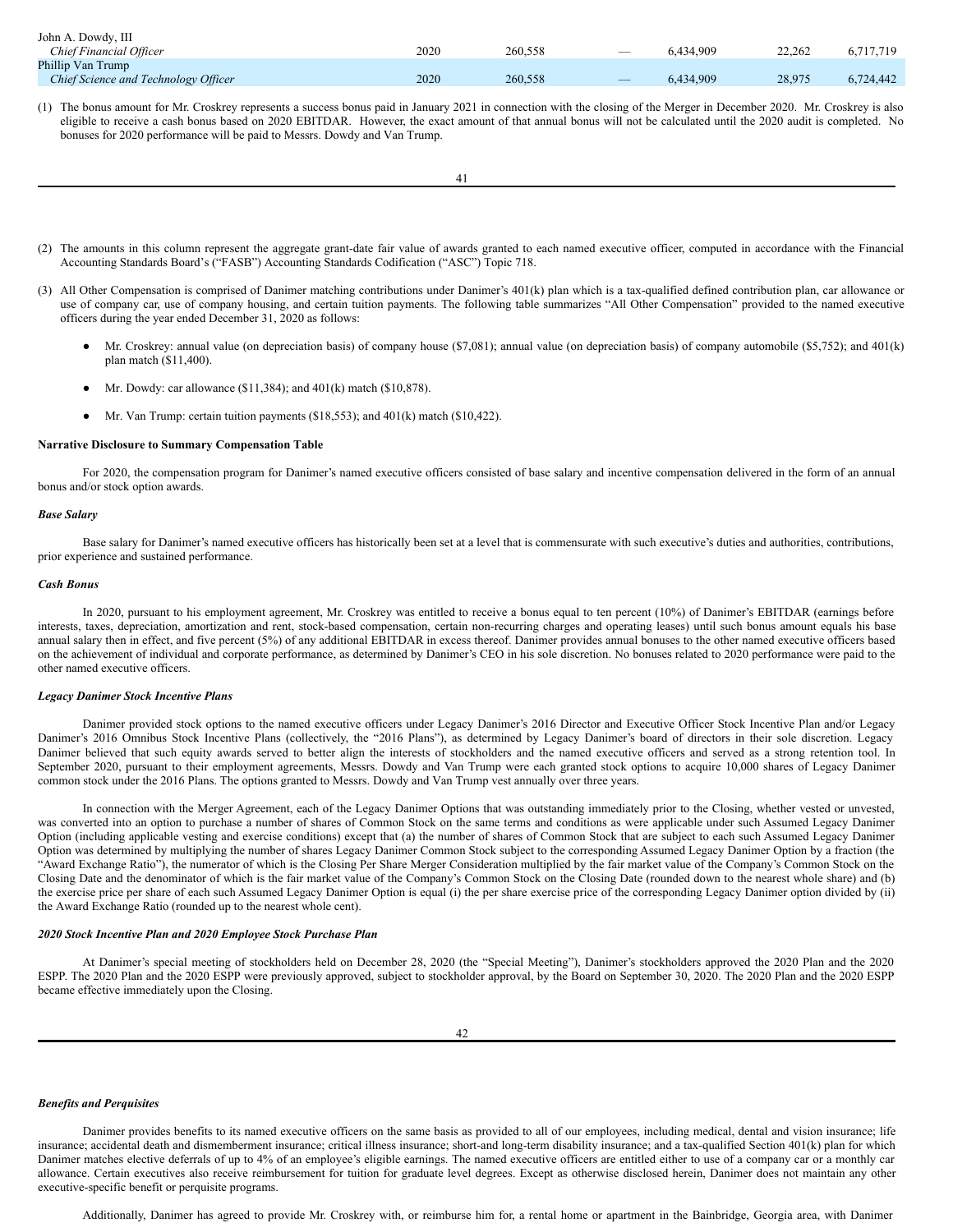paying for rent, furnishings and incremental living expenses not exceeding \$1,500.00 per month. Danimer has also agreed to gross-up Mr. Croskrey to reimburse him for any tax liability incurred in respect of such housing payments.

#### *Potential Payments Upon Termination or Change of Control*

Mr. Croskrey and Legacy Danimer entered into the Amended and Restated Employment Agreement on August 13, 2018 (the "Prior Croskrey Employment Agreement"), pursuant to which he earned a base salary of \$400,000 for the fiscal year ended December 31, 2020, and was entitled to certain benefits, perquisites, and payments in connection with a change of control of Legacy Danimer. On October 3, 2020, Mr. Croskrey and Legacy Danimer entered into an amendment (the "Amendment") to the Prior Croskrey Employment Agreement providing, among other things, that the Prior Croskrey Employment Agreement would be terminated effective upon the closing of the Business Combination. The Amendment provides that Mr. Croskrey would be entitled to receive the bonus equal to one percent (1%) of the gross purchase price paid by Live Oak for Legacy Danimer (net of Legacy Danimer's closing costs and expenses) upon the closing of the Business Combination, as set forth in the Prior Croskrey Employment Agreement, but that Mr. Croskrey was waiving a separate severance payment to which he would have been entitled to effective upon the closing of the Business Combination under the Prior Croskrey Employment Agreement.

#### *Agreements with Danimer's Named Executive Of icers*

#### *Employment Agreement with Stephen E. Croskrey*

On October 3, 2020, Mr. Croskrey and Live Oak entered into the Employment Agreement (the "New Croskrey Employment Agreement"), which became effective upon the closing of the Business Combination. The Prior Croskrey Employment Agreement terminated upon the effectiveness of the New Croskrey Employment Agreement.

The New Croskrey Employment Agreement became effective upon the closing of the Business Combination and ends on February 1, 2024, unless earlier terminated in accordance with its terms. The New Croskrey Employment Agreement provides that Mr. Croskrey shall serve as Chief Executive Officer and Chairman of the Board of Directors of Danimer ("Board"), and provides for an annual base salary of \$425,000, which shall increase by \$25,000 on January 1 of each year of the term. Under the New Croskrey Employment Agreement, Mr. Croskrey is entitled to an annual bonus based upon Danimer's earnings before interest, taxes, depreciation, amortization, rent and operating leases ("EBITDAR") for each fiscal year, pursuant to which Mr. Croskrey will be paid an annual bonus equal to (i) 10% of Danimer's EBITDAR until such bonus amount equals his annual base salary then in effect, plus (ii) 5% of Danimer's EBITDAR in excess thereof. The New Croskrey Employment Agreement also provides that Mr. Croskrey will be entitled to participate in Danimer's equity incentive plans for executives and employees and receive annual equity awards thereunder. Under the New Croskrey Employment Agreement, Mr. Croskrey is eligible to participate in employee benefit plans offered to Danimer's executives and is entitled to use of a reasonably acceptable rental home or apartment in the area of Bainbridge, GA, as well as reimbursements for incremental living expenses of up to \$1,500 per month for the periods during which he resides in such rental home on Danimer business, as well as a potential gross-up for such reimbursement.

Pursuant to the New Croskrey Employment Agreement, upon a termination of Mr. Croskrey's employment by Danimer without cause, or a termination by Mr. Croskrey for good reason: (i) Mr. Croskrey will receive an amount in cash equal to 24 months of his annual base salary; (ii) Mr. Croskrey will receive any accrued but unpaid portion of his annual bonus; (iii) any unvested equity awards that are held by Mr. Croskrey will automatically vest and become exercisable; and (iv) in the event that Mr. Croskrey is entitled to and elects to utilize coverage under Section 4980B of the Code ("COBRA Coverage"), reimbursement for COBRA Coverage for Mr. Croskrey and his dependents for the lesser of 24 months following termination or the date that the COBRA Coverage terminates in accordance with its terms.

43

#### *Employment Agreement with Other Named Executive Of icers*

On August 31, 2020, each of the other named executive officers entered into Amended and Restated Employment Agreements (each, an "NEO Employment Agreement") with Legacy Danimer. Under the NEO Employment Agreement, John A. Dowdy, III will serve as Chief Financial Officer and Phillip Van Trump will serve as Chief Science and Technology Officer. Except as otherwise set forth below, each of the NEO Employment Agreement have identical terms, as summarized below.

Under the NEO Employment Agreements, each of Messrs. Dowdy and Van Trump earn a salary of \$300,000 per year. Under the NEO Employment Agreements, each such named executive officer is entitled to an annual bonus under Danimer's employee bonus plan, if any, or as otherwise approved by Danimer's Board of Directors. The NEO Employment Agreements also provide that such named executive officers will be entitled to participate in certain of Danimer's equity incentive plans for executives and employees and receive annual equity awards thereunder, and provides that each such named executive officer shall be granted a stock option for 10,000 shares of Legacy Danimer's common stock, at an exercise price of \$63 per share, vesting in three, approximately equal, annual instalments, beginning on September 1, 2021. These options for Legacy Danimer common stock have been converted into options to purchase shares of Common Stock. See "Legacy Danimer Stock Incentive Plans". Under the NEO Employment Agreements, such named executive officers are eligible to participate in employee benefit programs available to similarly situated employees and are entitled to use of a Danimer-owned automobile.

Pursuant to each NEO Employment Agreement, upon a termination of such named executive officer's employment by Danimer without cause but not in connection with a change in control of Danimer, such named executive officer will receive his annual base salary for 12 months following the date of his termination.

Pursuant to each NEO Employment Agreement, upon a termination of such named executive officer's employment by Danimer without cause in connection with a change in control of Danimer or within 12 months following a change in control of Danimer, such named executive officer will receive his annual base salary for 24 months following the date of his termination.

#### *Other Compensation Arrangements with Named Executive Of icers*

Danimer's named executive officers also received upon closing of the Merger new grants of unvested options to purchase shares of Common Stock under Danimer's new equity incentive plan in accordance with the terms of the Merger Agreement. Messrs. Croskrey, Dowdy and Van Trump received a number of option shares equal to 3.0%, 0.75% and 0.75%, respectively, of the number of fully-diluted shares of Common Stock (excluding certain shares underlying warrants) outstanding as of the Closing, at an exercise price equal to \$24.20, which represented the greater of the fair market value at Closing and ten dollars (\$10). Since fair market value at Closing exceeded ten dollars \$10 per share, each of those persons became entitled to receive additional restricted shares of Common Stock in an amount equal to the difference between such fair market value and \$10, multiplied by the number of options shares and divided by such fair market value. We issued such restricted shares after the end of the 2020 fiscal year on March 10, 2021.

Mr. Croskrey also received, in connection his payoff of certain indebtedness to Legacy Danimer prior to the closing of the Merger, a new option grant to purchase 1,154,616 shares of Common Stock under the 2020 Plan, which option will not be exercisable until the later to occur of February 1, 2024 or the approval by Danimer's shareholders of an amendment to the 2020 Plan to increase the number of shares available under the plan in an amount sufficient to permit the exercise of the option. See "*Certain Relationships and Related Party Transactions—Transactions with Certain Directors and Executive Of icers*".

## *Retirement Benefits*

Danimer provides a tax-qualified Section 401(k) plan for all employees, including the named executive officers. Danimer matches elective deferrals of up to 4% of an employee's eligible earnings. Danimer does not provide to employees, including its named executive officers, any other retirement benefits, including but not limited to tax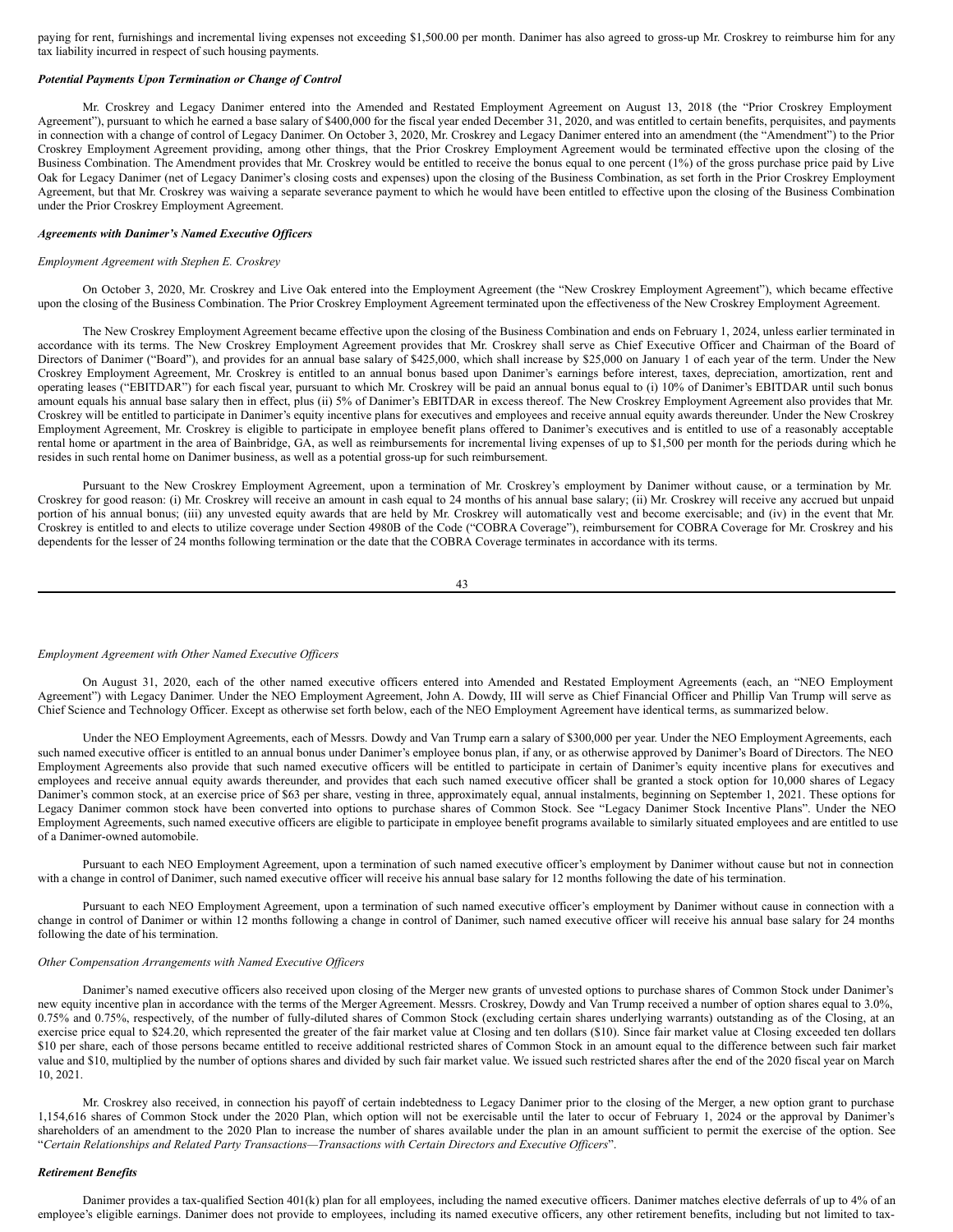qualified defined benefit plans, supplemental executive retirement plans and nonqualified defined contribution plans.

### *Executive Compensation*

The Board expects to review executive compensation periodically to ensure that executive compensation remains competitive such that Danimer is able to recruit, incentivize and retain qualified executives. Following the consummation of the Business Combination, the named executive officers will be employed in accordance with the terms of the employment agreements discussed above, and Danimer intends to develop an executive compensation program that is designed to also align with the long-term interests of Danimer's shareholders for value creation and conformance with prevailing standards of good corporate governance.

## **Outstanding Equity Awards at 2020 Year End**

The following table presents information regarding outstanding equity awards held by Danimer's named executive officers as of December 31, 2020.

|                     |                   |                                                                                                                 | <b>Option Awards</b>                                                                                       |   |                                                |                               |
|---------------------|-------------------|-----------------------------------------------------------------------------------------------------------------|------------------------------------------------------------------------------------------------------------|---|------------------------------------------------|-------------------------------|
| Name                | <b>Grant Date</b> | Number of<br><b>Securities</b><br>Underlying<br>Unexercised<br><b>Options</b><br><b>Exercisable</b><br>$^{(#)}$ | Number of<br><b>Securities</b><br>Underlying<br>Unexercised<br><b>Options</b><br>Unexercisable<br>$^{(#)}$ |   | Option<br><b>Exercise Price</b><br><b>(\$)</b> | <b>Option Expiration Date</b> |
| Stephen E. Croskrey | December 29, 2020 |                                                                                                                 | 2,571,737                                                                                                  |   | 24.20                                          | December 29, 2030             |
| John A. Dowdy, III  | June 30, 2016     | 758,099                                                                                                         |                                                                                                            |   | 3.28                                           | June 30, 2026                 |
|                     | December 18, 2017 | 109,896                                                                                                         |                                                                                                            |   | 3.28                                           | December 18, 2027             |
|                     | September 1, 2020 |                                                                                                                 | 91,580                                                                                                     |   | 6.88                                           | September 1, 2030             |
|                     | December 29, 2020 |                                                                                                                 | 642,934                                                                                                    |   | 24.20                                          | December 29, 2030             |
| Phillip Van Trump   | June 30, 2016     | 620,729                                                                                                         |                                                                                                            |   | 3.28                                           | June 30, 2026                 |
|                     | December 18, 2017 | 247,266                                                                                                         |                                                                                                            |   | 3.28                                           | December 18, 2027             |
|                     | September 1, 2020 |                                                                                                                 | 91,580                                                                                                     |   | 6.88                                           | September 1, 2030             |
|                     | December 29, 2020 |                                                                                                                 | 642,934                                                                                                    | S | 24.20                                          | December 29, 2030             |

#### **Director Compensation**

In connection with the closing of the Business Combination, on December 29, 2020, we awarded our directors (other than our Chief Executive Officer and a director that is affiliated with a customer) options to purchase 50,000 shares of our Common Stock. Our board of directors is currently evaluating our director compensation policy, but intends to develop a board of directors compensation program that is designed to align compensation with Danimer's business objectives and the creation of stockholder value, while enabling Danimer to attract, retain, incentivize and reward directors who contribute to the long-term success of Danimer. Regarding expenses, Danimer's policy is to reimburse directors for reasonable and necessary out-of-pocket expenses incurred in connection with attending board and committee meetings or performing other services in their capacities as directors. In addition, Stuart Pratt receives fees earned pursuant to a consulting agreement.

The following table shows information regarding the compensation earned by Danimer's directors, other than any directors who are also named executive officers, for the fiscal year ended December 31, 2020.

|                        | <b>Fees Earned</b><br>or Paid in<br>Cash | <b>Stock</b><br>Awards         | Option<br>Awards         | All Other<br>Compensation | <b>Total</b> |
|------------------------|------------------------------------------|--------------------------------|--------------------------|---------------------------|--------------|
| Name                   | (\$)                                     | <b>(\$)</b>                    | (S)                      |                           | (S)          |
| John P. Amboian        |                                          |                                | 471,278                  |                           | 471,278      |
| Richard J. Hendrix     | $\overline{\phantom{a}}$                 | _                              | 471,278                  | $\overline{\phantom{a}}$  | 471,278      |
| <b>Christy Basco</b>   | $-$                                      | _                              | $\overline{\phantom{a}}$ |                           |              |
| Philip Gregory Calhoun |                                          | _                              | 488,227                  |                           | 488,227      |
| Gregory Hunt           | $-$                                      | $\overbrace{\hspace{25mm}}^{}$ | 535,354                  |                           | 535,354      |
| Dr. Isao Noda          | $-$                                      | $\overline{\phantom{a}}$       | 488,227                  | _                         | 488,227      |
| <b>Stuart Pratt</b>    | 23,000                                   | $\overline{\phantom{a}}$       | 810.185                  | _                         | 833,185      |

#### *Consulting Agreement of Stuart Pratt*

Mr. Pratt and Legacy Danimer entered into a letter agreement on March 1, 2016 (the "Prior Pratt Consulting Agreement"), pursuant to which he earned a base salary of \$18,000 for the fiscal year ended December 31, 2019 and was entitled to certain benefits and perquisites. Mr. Pratt's salary was increased by resolution of the board of directors to \$2,000 per month beginning in March 2020. On October 3, 2020, Mr. Pratt and Danimer entered into an amendment to the Prior Pratt Consulting Agreement providing, among other things, that the Prior Pratt Consulting Agreement would be terminated effective upon the closing of the Business Combination and that Mr. Pratt waived any severance payment to which he may have been entitled.

On October 3, 2020, Mr. Pratt and Danimer also entered into the Consulting Agreement (the "New Pratt Consulting Agreement"), which was effective upon the closing of the Business Combination and ends on October 3, 2023, unless earlier terminated in accordance with its terms. Under the New Pratt Consulting Agreement, Mr. Pratt is entitled to an annual base salary of \$18,000. Pursuant to the New Pratt Consulting Agreement, upon the closing of the Business Combination, Mr. Pratt was also granted options to purchase 30,000 shares of our Common Stock, at an exercise price of \$24.20, and was entitled to additional restricted shares of Common Stock if the fair market value of our Common Stock at the closing of the Business Combination exceeded \$10 per share. Since fair market value at the closing of the Business Combination exceeded ten dollars \$10 per share, Mr. Pratt became entitled to receive additional restricted shares of Common Stock in an amount equal to the difference between such fair market value and \$10, multiplied by the number of options shares and divided by such fair market value. Danimer issued such restricted shares after the end of the 2020 fiscal year on March 10, 2021. The nature of Mr. Pratt's relationship with Danimer deems him to not be independent as a director of Danimer.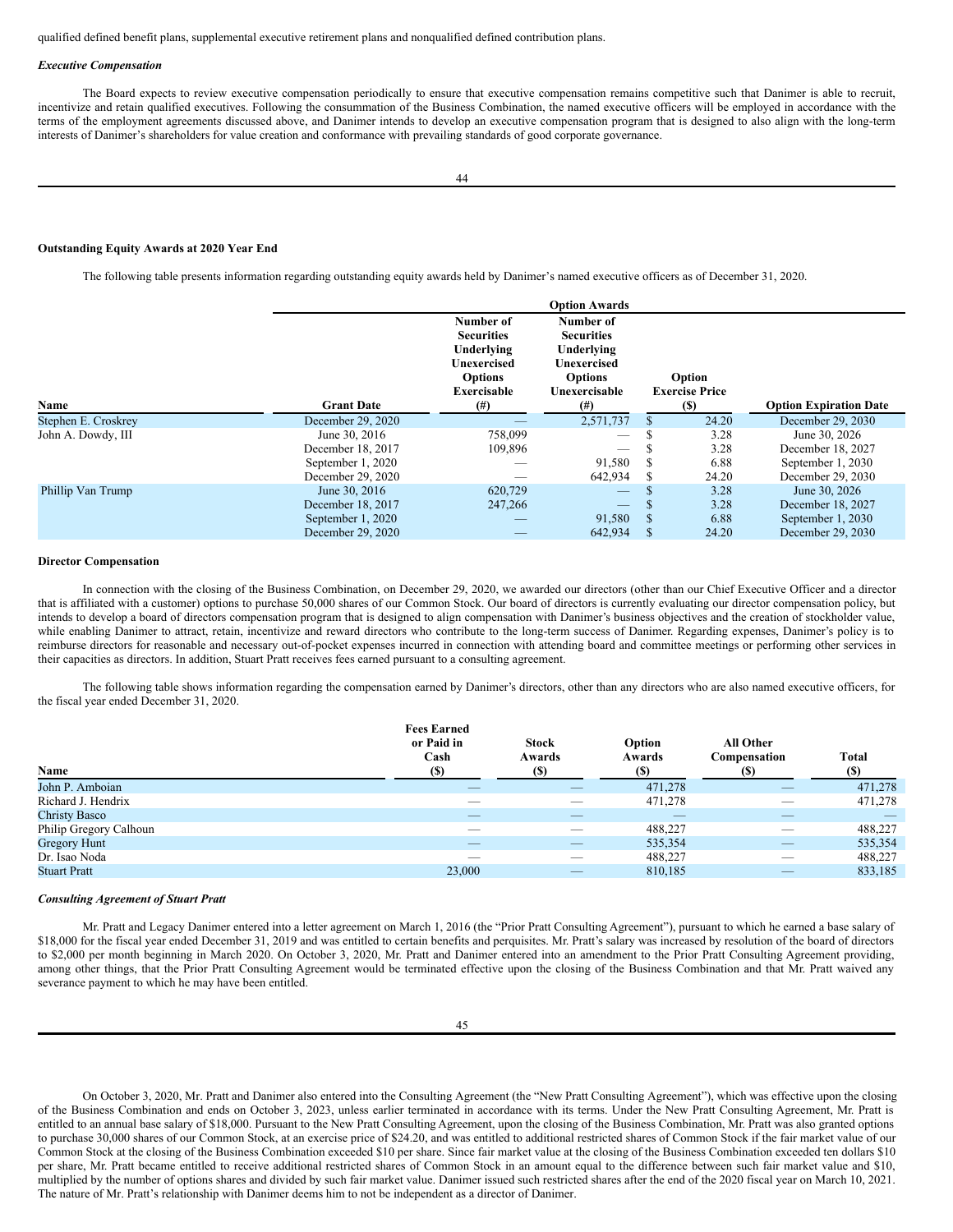#### **Compensation Committee Interlocks And Insider Participation**

During the 2020 fiscal year, with the exception of Stuart Pratt, none of the members of our Compensation Committee (i) served as an officer or employee of Danimer or its subsidiaries; (ii) was formerly an officer of Danimer or its subsidiaries; or (iii) entered into any transactions with Danimer or its subsidiaries. Mr. Pratt is a member of our Compensation Committee and the former chairman of the board of directors of Legacy Danimer and has entered into certain transactions with Legacy Danimer and Danimer. See "*Certain Relationships and Related Party Transactions—Transactions with Certain Directors and Executive Of icers*".

## <span id="page-30-0"></span>**ITEM 12. SECURITY OWNERSHIP OF CERTAIN BENEFICIAL OWNERS AND MANAGEMENT AND RELATE STOCKHOLDER MATTERS**

The following table sets forth information known to the Company regarding the beneficial ownership of the Common Stock as of March 26, 2021 by:

- each person who is known by the Company to be the beneficial owner of more than five percent (5%) of the outstanding shares of the Common Stock;
- each current named executive officer and director of the Company; and
- all current executive officers and directors of the Company, as a group.

Beneficial ownership is determined according to the rules of the SEC, which generally provide that a person has beneficial ownership of a security if he, she or it possesses sole or shared voting or investment power over that security, including options and warrants that are currently exercisable or exercisable within 60 days.

The beneficial ownership percentages set forth in the table below are based on approximately 88,327,719 shares of Common Stock issued and outstanding as of March 26, 2021 and do not take into account the issuance of any shares of Common Stock upon the exercise of warrants to purchase up to approximately 16,000,000 shares of Common Stock that remain outstanding.

46

Unless otherwise noted in the footnotes to the following table, and subject to applicable community property laws, the persons and entities named in the table have sole voting and investment power with respect to their beneficially owned Common Stock.

|                                                                               | Number of<br><b>Shares</b> of<br><b>Common Stock</b><br><b>Beneficially</b> | Percentage of<br>Outstanding<br><b>Common Stock</b> |
|-------------------------------------------------------------------------------|-----------------------------------------------------------------------------|-----------------------------------------------------|
| <b>Name of Beneficial Owner</b>                                               | Owned                                                                       | $\frac{6}{6}$                                       |
| <b>Directors and Named Executive Officers:</b>                                |                                                                             |                                                     |
| Stephen E. Croskrey <sup>(1)</sup>                                            | 5,098,914                                                                   | 5.8                                                 |
| Stuart Pratt <sup>(2)</sup>                                                   | 1,549,073                                                                   | 1.8                                                 |
| Philip Gregory Calhoun <sup>(3)</sup>                                         | 3,575,735                                                                   | 4.1                                                 |
| John A Dowdy, $III^{(4)}$                                                     | 1,597,926                                                                   | 1.8                                                 |
| Michael Smith <sup>(5)</sup>                                                  | 1,282,828                                                                   | 1.4                                                 |
| Phillip Van Trump $(6)$                                                       | 1,268,148                                                                   | 1.4                                                 |
| Scott Tuten $(7)$                                                             | 1,189,970                                                                   | 1.3                                                 |
| Isao Noda <sup>(8)</sup>                                                      | 446,915                                                                     | $\ast$                                              |
| Gregory Hunt <sup>(9)</sup>                                                   | 59,579                                                                      | $\ast$                                              |
| Christy Basco                                                                 |                                                                             |                                                     |
| John P. Amboian $(10)$                                                        | 377,503                                                                     | $\ast$                                              |
| Richard J. Hendrix <sup>(11)</sup>                                            | 5,257,465                                                                   | 6.0                                                 |
| Directors and Executive Officers as a Group $(12 \text{ individuals})^{(12)}$ | 21,704,056                                                                  | 23.5                                                |
| <b>Five Percent Holders:</b>                                                  |                                                                             |                                                     |
| Gary K. Wunderlich, Jr. <sup>(13)</sup>                                       | 5,025,000                                                                   | 5.7                                                 |
| Live Oak Sponsor Partners, $LLC^{(14)}$                                       | 5,000,000                                                                   | 5.7                                                 |

- Less than  $1\%$ .
- (1) Excludes 3,726,353 shares underlying options granted in connection with the Business Combination that are not presently exercisable and not exercisable within 60 days of the date hereof.
- (2) Includes 50,000 shares underlying options that are or will become exercisable within 60 days after the date hereof. Includes 12,363 shares underlying Assumed Legacy Danimer Options that are or will become exercisable within 60 days after the date hereof. Excludes 5,952 shares underlying Assumed Legacy Danimer Options and 342,258 shares underlying options granted in connection with the Business Combination that are not presently exercisable and not exercisable within 60 days of the date hereof.
- (3) Includes 3,226,006 shares held by the Greg Calhoun DGT Family Trusts u/t/a dated September 22, 2020 GST Exempt Trust and 62,851 shares held by the Greg Calhoun DGT Family Trusts u/t/a dated September 22, 2020 GST Non-Exempt Trust, which may be deemed to be owned by Mr. Calhoun, and 50,000 shares underlying options that are or will become exercisable within 60 days after the date hereof. Excludes 5,952 shares underlying Assumed Legacy Danimer Options that are not presently exercisable and not exercisable within 60 days of the date hereof. Mr. Calhoun disclaims any beneficial ownership of the reported shares other than to the extent of any pecuniary interest he may have therein, directly or indirectly.
- (4) Includes 303,054 shares held by the John Adams Dowdy, III Living Trust, which shares may be deemed to be owned by Mr. Dowdy, and 917,612 shares underlying Assumed Legacy Danimer Options that are or will become exercisable within 60 days after the date hereof. Excludes 91,580 shares underlying Assumed Legacy Danimer Options and 642,934 shares underlying options granted in connection with the Business Combination that are not presently exercisable and not exercisable within 60 days after the date hereof. Mr. Dowdy disclaims any beneficial ownership of the reported shares other than to the extent of any pecuniary interest he may have therein, directly or indirectly.
- (5) Includes 905,569 shares underlying Assumed Legacy Danimer Options that are or will become exercisable within 60 days after the date hereof. Excludes 91,580 shares underlying Assumed Legacy Danimer Options and 642,934 shares underlying options granted in connection with the Business Combination that are not presently exercisable and not exercisable within 60 days after the date hereof.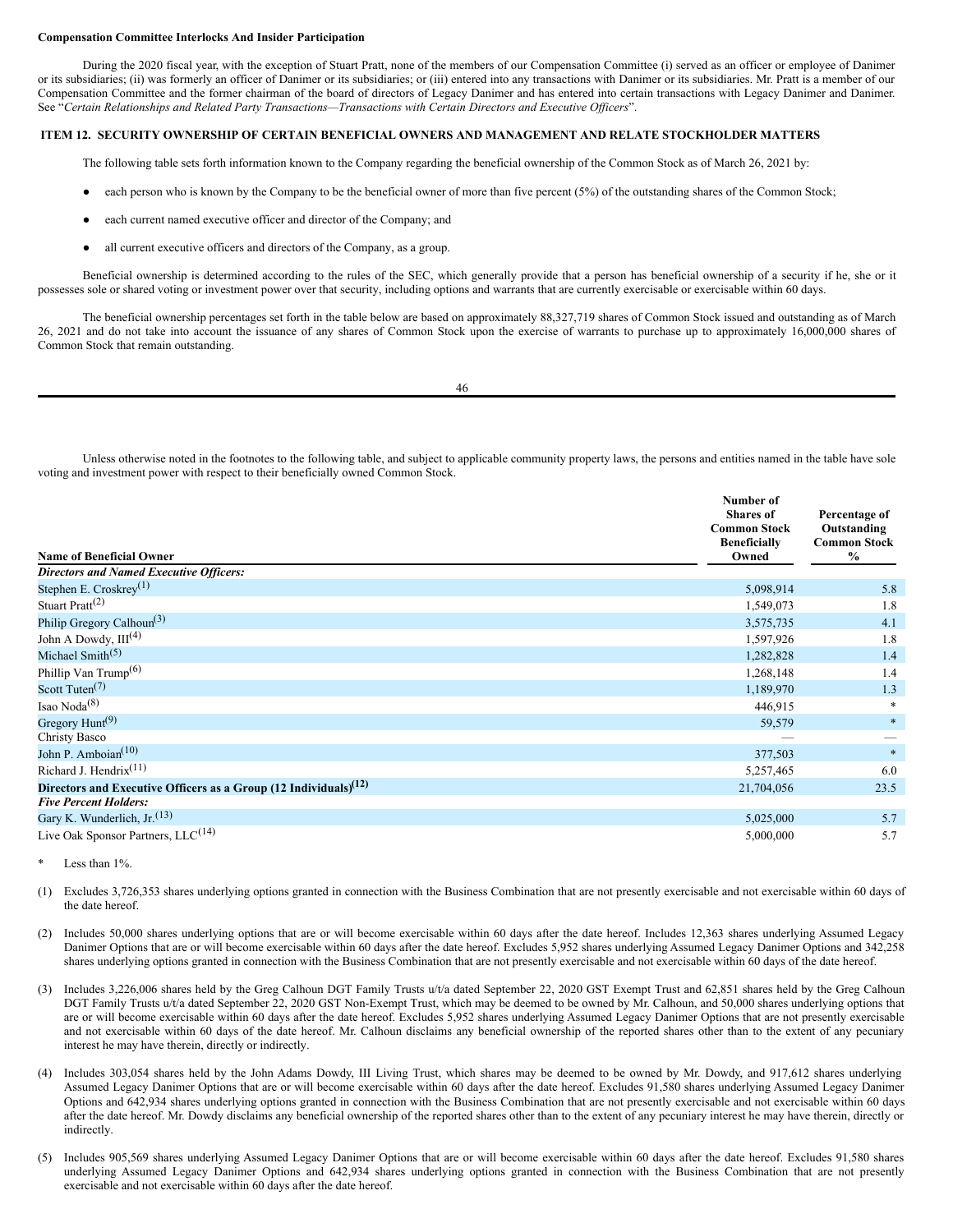(6) Includes 867,995 shares underlying Assumed Legacy Danimer Options that are or will become exercisable within 60 days after the date hereof. Excludes 91,580 shares underlying Assumed Legacy Danimer Options and 642,934 shares underlying options granted in connection with the Business Combination that are not presently exercisable and not exercisable within 60 days after the date hereof.

- (7) Includes 666,519 shares underlying Assumed Legacy Danimer Options that are or will become exercisable within 60 days after the date hereof. Excludes 91,580 shares underlying Assumed Legacy Danimer Options and 642,934 shares underlying options granted in connection with the Business Combination that are not presently exercisable and not exercisable within 60 days after the date hereof.
- (8) Includes 345,989 shares underlying Assumed Legacy Danimer Options and 50,000 shares underlying options that are or will become exercisable within 60 days after the date hereof. Excludes 5,952 shares underlying Assumed Legacy Danimer Options that are not presently exercisable and not exercisable within 60 days after the date hereof.
- (9) Includes 4,579 shares underlying Assumed Legacy Danimer Options and 55,000 shares underlying options that are or will become exercisable within 60 days after the date hereof. Excludes 5,952 shares underlying Assumed Legacy Danimer Options that are not presently exercisable and not exercisable within 60 days after the date hereof.
- (10) Includes 50,000 shares underlying options that are or will become exercisable within 60 days after the date hereof. Includes (i) 218,335 warrants to purchase shares of Common Stock that are or will become exercisable within 60 days after the date hereof ("Warrants") and are held by the John P. Amboian 2008 Living Trust and (ii) 109,168 Warrants held by Kings Trail Trust Dtd 09/19/2018. Mr. Amboian is the sole trustee of the John P. Amboian 2008 Living Trust and his spouse is the sole trustee of the Kings Trail Trust Dtd 09/19/2018 and, as such, Mr. Amboian may be deemed to beneficially own the Warrants held by those trusts. Mr. Amboian disclaims any beneficial ownership of the Warrants held by these trusts other than to the extent of any pecuniary interest he may have therein, directly or indirectly.
- (11) Includes 50,000 shares underlying options that are or will become exercisable within 60 days after the date hereof. Includes 5,000,000 shares held by Live Oak Sponsor Partners, LLC. See note (14). Mr. Hendrix disclaims any beneficial ownership of the reported shares other than to the extent of any pecuniary interest he may have therein, directly or indirectly.
- (12) Includes 3,870,626 shares underlying Assumed Legacy Danimer Options and 305,000 shares underlying options that are or will become exercisable within 60 days after the date hereof. Excludes 390,128 shares underlying Assumed Legacy Danimer Options and 6,640,347 shares underlying options granted in connection with the Business Combination that are not presently exercisable and not exercisable within 60 days after the date hereof.
- (13) Based on a Form 4 filed by Mr. Wunderlich on March 17, 2021. Includes 5,000,000 shares held by Live Oak Sponsor Partners, LLC. See note (14).
- (14) Live Oak Sponsor Partners, LLC ("LOAK Sponsor") is the record holder of such shares. Each of Messrs. Hendrix and Wunderlich is one of the managing members of LOAK Sponsor, and as such, has voting and investment discretion with respect to the shares held of record by the LOAK Sponsor and may be deemed to have shared beneficial ownership of the common stock held directly by LOAK Sponsor. Each such person disclaims any beneficial ownership of the reported shares other than to the extent of any pecuniary interest they may have therein, directly or indirectly. The business address of LOAK Sponsor is 4921 William Arnold Road Memphis, TN 38117.

#### **Securities Authorized for Issuance Under Equity Compensation Plans**

For information regarding our equity compensation plans as of December 31, 2020 under which equity securities of the Company were authorized for issuance, please see the section entitled "Securities Authorized for Issuance Under Equity Compensation Plans" under Part II, Item 5 of this Report.

## <span id="page-31-0"></span>**ITEM 13. CERTAIN RELATIONSHIPS AND RELATED TRANSACTIONS, AND DIRECTOR INDEPENDENCE**

#### **Transactions with Certain Directors and Executive Officers**

Stephen E. Croskrey, our chief executive officer and chairman, leases a house from Danimer in Brinson, Georgia for a nominal rental fee and has an option to purchase such property from Danimer, which option continues co-terminously with Mr. Croskrey's employment as chief executive officer of Danimer.

Mr. Croskrey had acquired 483,977 shares of Legacy Danimer Common Stock upon exercise of options granted by Legacy Danimer and for which the exercise prices were paid in the form of non-recourse notes issued by Mr. Croskrey to Legacy Danimer. The aggregate amount of principal and accrued interest payable by Mr. Croskrey to Legacy Danimer in the amount of approximately \$22,848,285 was paid off prior to the closing of the Business Combination (the "Croskrey Note Payoff"). In connection with the Croskrey Note Payoff, Mr. Croskrey received upon closing of the Business Combination a new option grant to purchase 1,154,616 shares of Common Stock under the 2020 Incentive Plan, which option will not be exercisable until the later to occur of February 1, 2024 or the approval by our shareholders of an amendment to the 2020 Incentive Plan to increase the number of shares available under the 2020 Incentive Plan in an amount sufficient to permit the exercise of the option.

| ٦ | I<br>× |
|---|--------|
|   | w<br>۹ |

Stuart Pratt, a director of Danimer and the former chairman of the board of directors of Legacy Danimer, had acquired 187,147 shares of Legacy Danimer common stock upon exercise of options granted by Legacy Danimer and for which the exercise prices were paid in the form of non-recourse notes issued by Mr. Pratt to Legacy Danimer. The aggregate amount of principal and accrued interest payable by Mr. Pratt to Legacy Danimer in the amount of approximately \$5,923,821 was paid off prior to the closing of the Business Combination (the "Pratt Note Payoff"). In connection with the Pratt Note Payoff, Mr. Pratt received upon closing of the Business Combination a new option grant to purchase 312,258 shares of Common Stock under the 2020 Incentive Plan, which option will not be exercisable until the later to occur of February 1, 2024 or the approval by our shareholders of an amendment to the 2020 Incentive Plan to increase the number of shares available under the 2020 Incentive Plan in an amount sufficient to permit the exercise of the option.

Philip Gregory Calhoun, a director of Danimer, as part of a 2020 private placement transaction of Legacy Danimer, acquired 7,940 shares of Legacy Danimer Common Stock for a purchase price of \$500,220. In 2020, Mr. Calhoun has acquired 31,935 shares of Legacy Danimer Common Stock upon exercise of options granted by Legacy Danimer in conjunction with certain debt financings for which the exercise prices were paid in cash in the aggregate amount of \$658,050.

Dr. Isao Noda, a former director of Legacy Danimer, held an aggregate principal amount of \$200,000 of Legacy Danimer's 8% convertible notes, which converted into shares of Common Stock effective as of the closing of the Business Combination.

#### *Employment and Consulting Relationships*

Mr. Croskrey entered into an employment agreement with us in connection with the Business Combination, Mr. Pratt entered into a consulting agreement with us in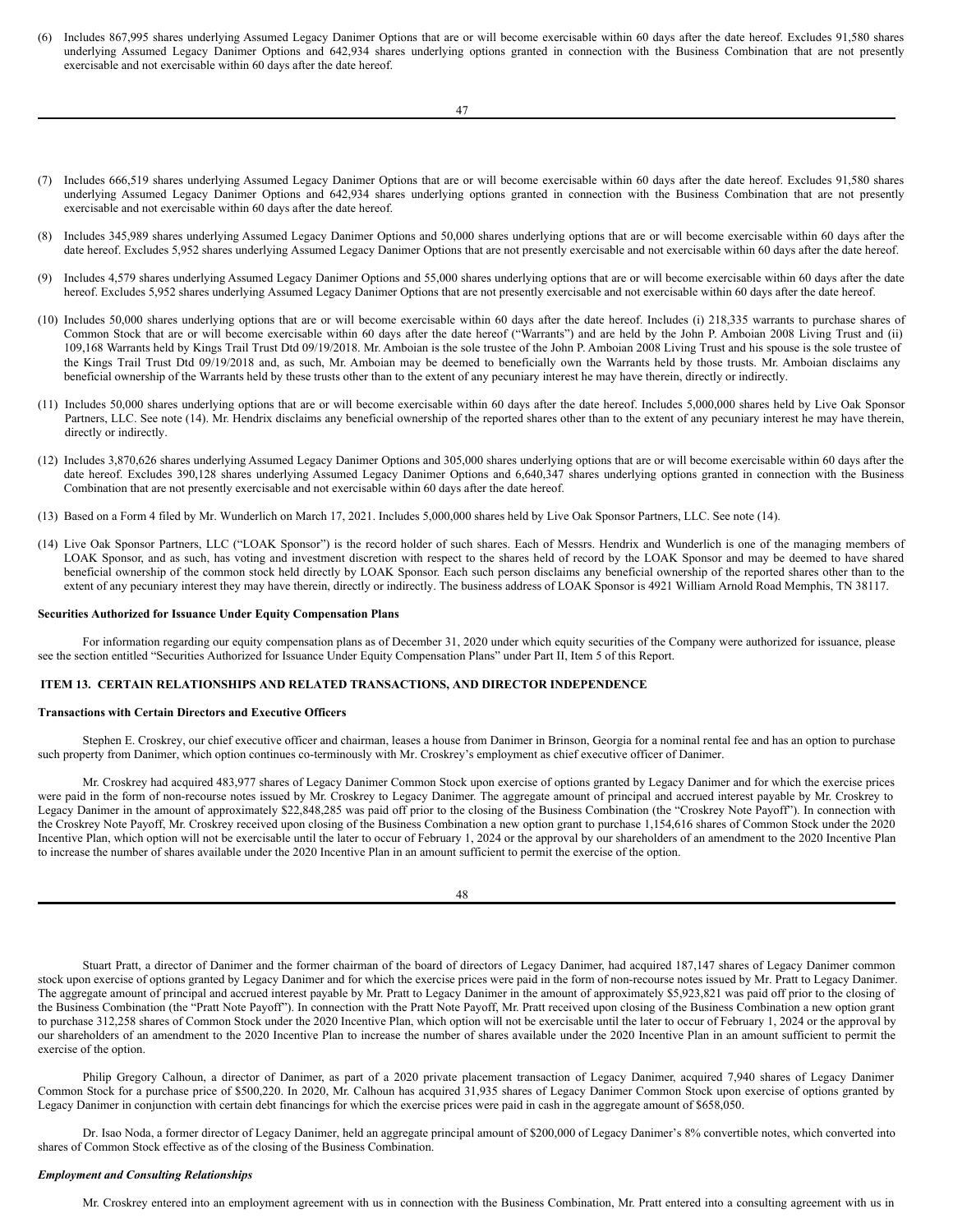connection with the Business Combination, and each of Messrs. Dowdy, Van Trump, Smith and Tuten entered into an employment agreement with Legacy Danimer in connection with their respective appointment. Each of Messrs. Croskrey, Pratt, Dowdy, Van Trump, Smith and Tuten has provided and continues to provide services to Danimer commensurate with his role.

#### *Lock-Up Agreement*

In connection with the closing of the Business Combination, on December 29, 2020, the Company and Messrs. Croskrey, Pratt, Dowdy, Van Trump, Smith and Tuten entered into a Lock-Up Agreement (the "Lock-Up Agreement"). The terms of the Lock-Up Agreement provide that our securities held by these individuals that were acquired pursuant to the Merger Agreement or otherwise issued pursuant to the Merger Agreement will be locked-up until the earlier of (i) one year after the closing of the Business Combination or (ii) subsequent to the closing of the Business Combination, (x) if the reported closing price of the Common Stock equals or exceeds \$12.00 per share (as adjusted for stock splits, stock dividends, reorganizations, recapitalizations and the like) for any twenty (20) trading days within any 30-trading day period commencing at least one hundred fifty (150) days after the closing of the Business Combination, or (y) the date on which Danimer completes a liquidation, merger, capital stock exchange, reorganization or other similar transaction that results in all of Danimer's stockholders having the right to exchange their shares of Common Stock for cash, securities or other property.

The Company has agreed that the restrictions in the Lock-Up Agreement will not apply to (i) the delivery to the Company by Messrs. Croskrey or Pratt of the amounts of Common Stock needed to effect the Croskrey Note Payoff or Pratt Note Payoff, respectively, and (ii) the sale of Common Stock by either of Messrs. Croskrey or Pratt to satisfy their respective tax obligations in connection with the foregoing clause (i).

#### *Indemnification Agreements*

We entered into separate indemnification agreements with our directors and executive officers, including each of Messrs. Croskrey, Pratt, Calhoun, Noda, Hunt, Amboian, Hendrix, Dowdy, Van Trump, Smith and Tuten. These agreements, among other things, require us to indemnify our directors and executive officers for certain expenses, including attorneys' fees, judgments, fines and settlement amounts incurred by a director or executive officer in any action or proceeding arising out of their services as one of Danimer's directors or executive officers or as a director or executive officer of any other company or enterprise to which the person provides services at our request.

#### **Sponsor Agreements**

Live Oak Sponsor Partners, LLC, a Delaware limited liability company (the "Sponsor") that is affiliated with current and former members of our board of directors, has entered certain agreements with Live Oak, our predecessor company.

## *Founder Shares*

In June 2019, the Sponsor purchased 5,031,250 shares (the "Founder Shares") of Live Oak's Class B common stock for an aggregate price of \$25,000. On January 14, 2020, the Sponsor contributed back to Live Oak, for no consideration, 718,750 Founder Shares. In February 2020, Live Oak effected a stock dividend for 0.333333333 shares for each Founder Share outstanding, resulting in the Sponsor holding an aggregate of 5,750,000 Founder Shares, 750,000 of which were later forfeited, resulting in 5,000,000 Founder Shares outstanding. Upon the closing of the Business Combination, each of the Founder Shares converted into a share of Common Stock on a one-for-one basis.

49

#### *Private Warrants*

Simultaneously with the closing of Live Oak's initial public offering, the Sponsor purchased an aggregate of 6,000,000 warrants from Live Oak (each, a "Private Warrant") at a price of \$1.00 per Private Warrant, for an aggregate purchase price of \$6,000,000. Each Private Warrant is exercisable to purchase one share of Common Stock at a price of \$11.50 per share.

#### *Registration Rights Agreement*

Pursuant to a registration rights agreement entered into on May 5, 2020, the holders of the Private Warrants (and the shares of Class A common stock underlying such Private Warrants) and shares of Common Stock issued upon conversion of the Founder Shares have registration rights to require us to register a sale of any of such holders' securities held by them. As of the date of this Registration Statement, the Sponsor holds 3 million Private Warrants and 5 million shares of Common Stock issued upon conversion of the Founder Shares.

#### *Subscription Agreement*

In connection with the execution of the Merger Agreement, Live Oak entered into Subscription Agreements with a number of subscribers, pursuant to which the subscribers agreed to purchase, and Live Oak agreed to sell to the subscribers, an aggregate of 21,000,000 shares of Live Oak Class A Common Stock, for a purchase price of \$10.00 per share and an aggregate purchase price of \$210,000,000, in a private placement (the "PIPE"). Live Oak ValFund Plastics Fund LLC, which was affiliated with a member of our board of directors, purchased 4,905,000 shares of Live Oak Class A Common Stock in the PIPE for a total purchase price of \$49,050,000.

#### **Related Person Transactions Policy**

The Board adopted a written Related Person Transactions Policy that sets forth Danimer's policies and procedures regarding the identification, review, consideration and oversight of "related person transactions." For purposes of Danimer's policy only, a "related person transaction" is a transaction, arrangement or relationship (or any series of similar transactions, arrangements or relationships) in which Danimer or any of our subsidiaries are participants involving an amount that exceeds \$120,000, in which any "related person" has a material interest.

Transactions involving compensation for services provided to Danimer as an employee, consultant or director will not be considered related person transactions under this policy. A related person is any executive officer, director, nominee to become a director or a holder of more than 5% of any class of Danimer's voting securities (including Danimer's common stock), including any of their immediate family members and affiliates, including entities owned or controlled by such persons.

Under the policy, the related person in question or, in the case of transactions with a holder of more than 5% of any class of Danimer's voting securities, an officer with knowledge of a proposed transaction, must present information regarding the proposed related person transaction to Danimer's audit committee (or, where review by Danimer's audit committee would be inappropriate, to another independent body of the Danimer Board) for review. To identify related person transactions in advance, Danimer will rely on information supplied by Danimer's executive officers, directors and certain significant stockholders. In considering related person transactions, Danimer's audit committee will take into account the relevant available facts and circumstances, which may include, but are not limited to:

- the risks, costs and benefits to Danimer;
- the impact on a director's independence in the event the related person is a director, immediate family member of a director or an entity with which a director is affiliated;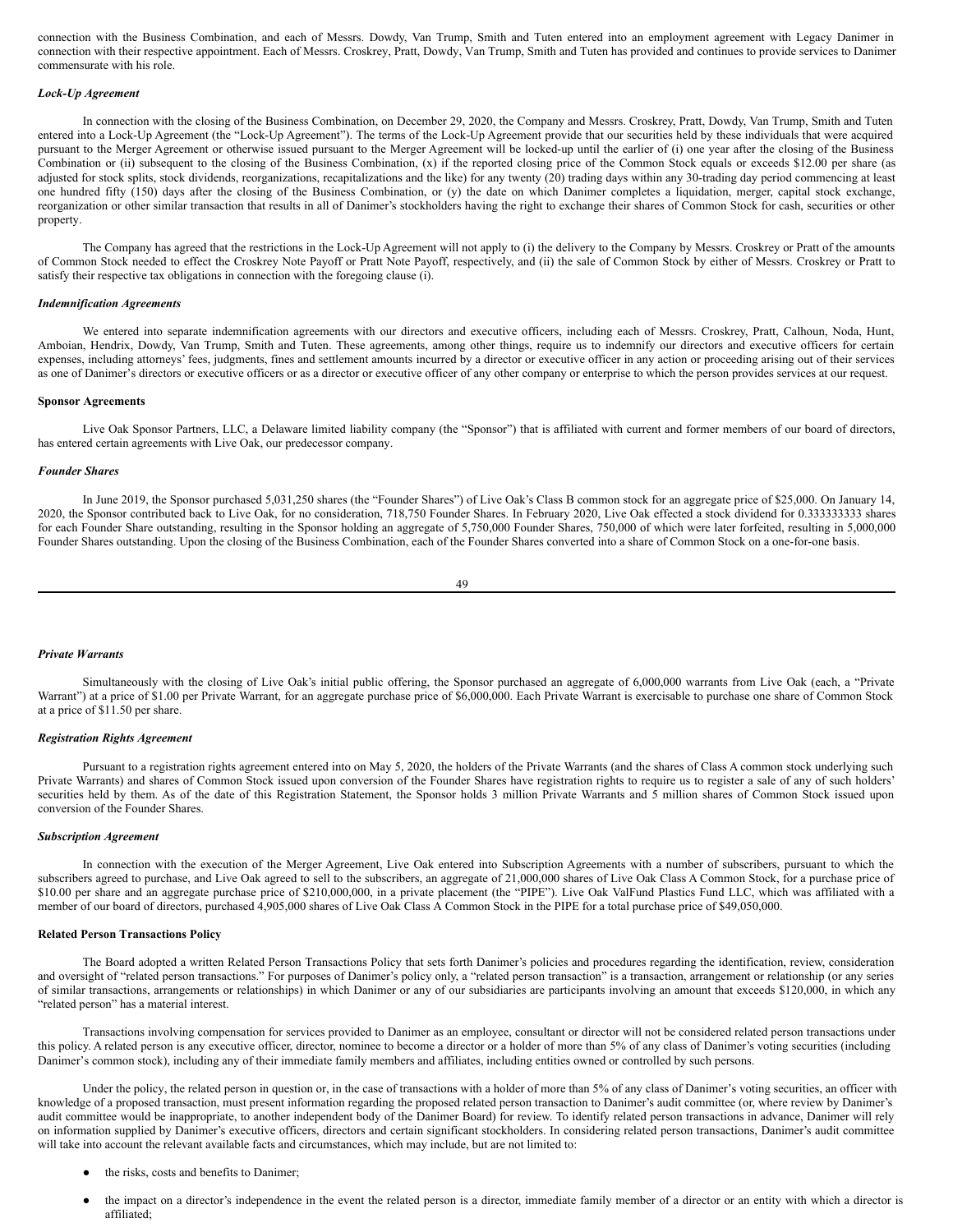- the terms of the transaction;
- the availability of other sources for comparable services or products; and
- the terms available to or from, as the case may be, unrelated third parties.

Danimer's audit committee will approve only those transactions that it determines are fair to us and in Danimer's best interests.

## **Director Independence**

The Board has determined that each of the directors on the Board other than Stephen E. Croskrey and Stuart Pratt qualify as independent directors, as defined under the listing rules of NYSE listing standards, and the Board consists of a majority of "independent directors," as defined under the rules of the SEC and NYSE listing rules relating to director independence requirements.

50

## <span id="page-33-0"></span>**ITEM 14. PRINCIPAL ACCOUNTANT FEES AND SERVICES**

KPMG LLP ("KPMG") is the Company's independent registered public accounting firm.

Aggregate fees for professional services rendered for the Company by KPMG for the fiscal year ended December 31, 2020 were as follows, in thousands:

| <b>Audit Fees</b>                        | 225<br>ر ے د |
|------------------------------------------|--------------|
| $\sim$<br><b>Audit Related Fees</b><br>. | . .<br>. .   |
| Total                                    | 368          |

**Audit Fees.** KPMG was engaged as our independent registered public accounting firms to audit our financial statements for the year ended December 31, 2020 and to perform services in connection with our registration statements.

**Audit Related Fees.** Consist of fees for assurance and related services that are reasonably related to the performance of the audit or review of the consolidated financial statements but are not reported in the prior paragraph. These fees are related to subscriptions to online accounting, educational, and public company transition matters.

**Auditor Independence.** The Audit Committee has considered the non-audit services provided by KPMG and determined that the provision of such services had no effect on KPMG's independence from the Company.

## **Audit Committee Pre-Approval Policy and Procedures.**

The Audit Committee must review and pre-approve all audit and non-audit services provided by KPMG, which was our independent registered public accounting firm as of December 31, 2020, and has adopted a Pre-Approval Policy. In conducting reviews of audit and non-audit services, the Audit Committee will determine whether the provision of such services would impair the auditor's independence. The term of any pre-approval is twelve months from the date of pre-approval, unless the Audit Committee specifically provides for a different period. Any proposed services exceeding pre-approved fee ranges or limits must be specifically pre-approved by the Audit Committee.

Requests or applications to provide services that require pre-approval by the Audit Committee must be accompanied by a statement of the independent auditors as to whether, in the auditor's view, the request or application is consistent with the SEC's and the Public Company Accounting Oversight Board's rules on auditor independence. Each pre-approval request or application must also be accompanied by documentation regarding the specific services to be provided.

The Audit Committee has not waived the pre-approval requirement for any services rendered by KPMG to the Company. All of the services provided by KPMG to the Company described above were pre-approved by the Audit Committee.

51

## <span id="page-33-1"></span>**PART IV**

#### <span id="page-33-2"></span>**ITEM 15. EXHIBITS, FINANCIAL STATEMENT SCHEDULES**

(a) Index

1. *Financial Statements*

For a list of the financial statements included herein, see Index to Financial Statements on this Annual Report on Form 10-K, incorporated into this Item by reference.

2. *Financial Statement Schedules*

Financial statement schedules have been omitted because they are either not required, are not applicable or the information is included in the Consolidated Financial Statements or the notes thereto.

<span id="page-33-3"></span>(b) Exhibits:

| <b>Exhibit No.</b> | Description                                                                                                                                                 |
|--------------------|-------------------------------------------------------------------------------------------------------------------------------------------------------------|
| $2.1+$             | Agreement and Plan of Merger, dated as of October 3, 2020, by and among Live Oak, Merger Sub, Legacy Danimer, Live Oak Sponsor Partners, LLC, as            |
|                    | representative for Live Oak for certain purposes described in the Merger Agreement, and John A. Dowdy, Jr., as representative of the shareholders of Legacy |
|                    | Danimer for certain purposes described in the Merger Agreement (incorporated by reference to Exhibit 2.1 to Current Report on Form 8-K (Commission File No. |
|                    | 001-39280) filed on October 5, 2020).                                                                                                                       |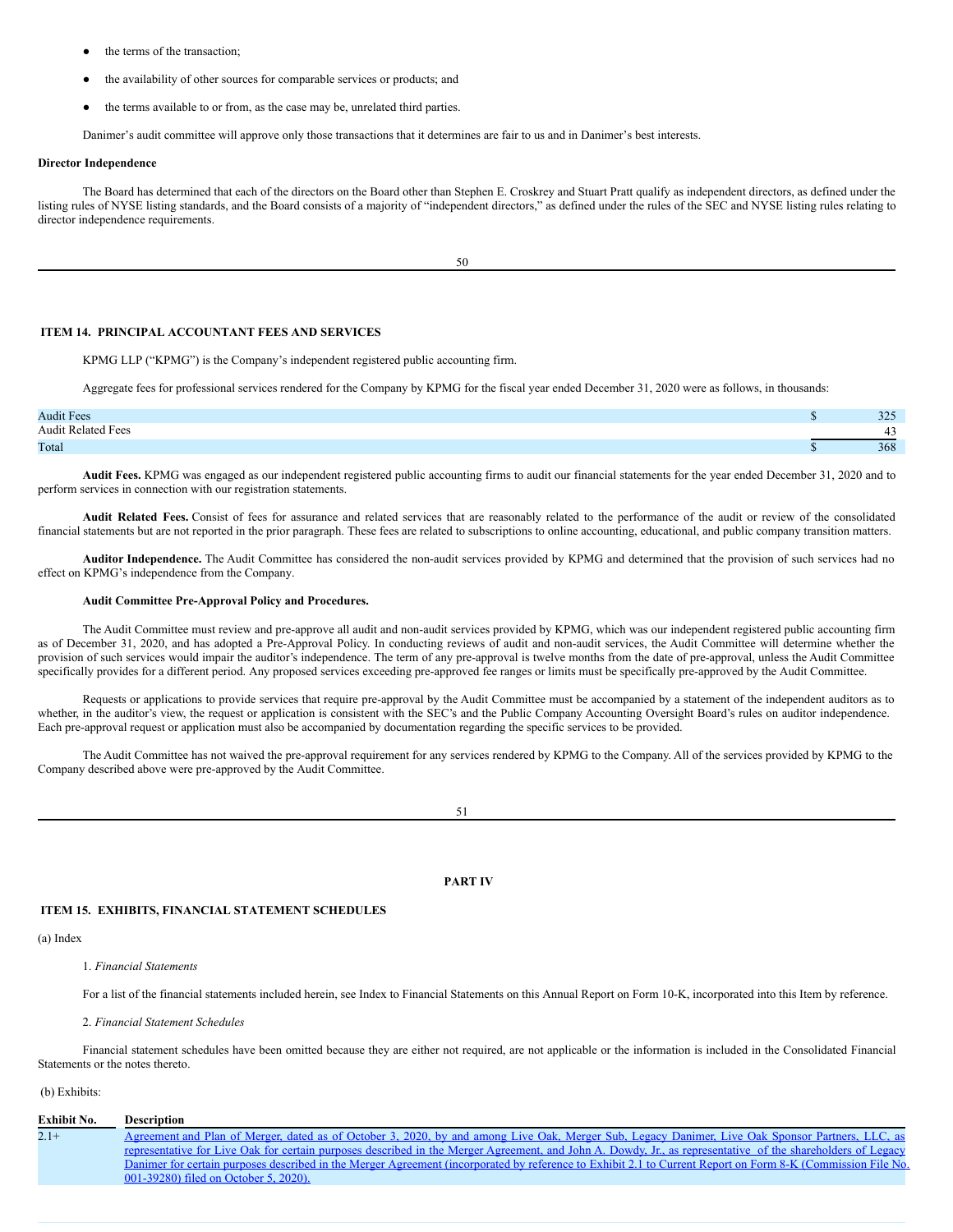| 2.2  | Amendment No. 1 to Agreement and Plan of Merger, dated as of October 8, 2020, by and among Live Oak, Merger Sub, Legacy Danimer, Live Oak Sponsor<br>Partners, LLC and John A. Dowdy, Jr. (incorporated by reference to Exhibit 2.2 to Current Report on Form 8-K (Commission File No. 001-39280) filed on                         |
|------|------------------------------------------------------------------------------------------------------------------------------------------------------------------------------------------------------------------------------------------------------------------------------------------------------------------------------------|
|      | October 9, 2020)                                                                                                                                                                                                                                                                                                                   |
| 2.3  | Amendment No. 2 to Agreement and Plan of Merger, dated as of December 11, 2020, by and among Live Oak, Merger Sub, Legacy Danimer, Live Oak<br>Sponsor Partners, LLC and John A. Dowdy, Jr. (incorporated by reference to Exhibit 2.3 to Current Report on Form 8-K (Commission File No. 001-39280)<br>filed on December 14, 2020) |
| 3.1  | Fourth Amended and Restated Certificate of Incorporation of the Company (incorporated by reference to Exhibit 3.1 to Current Report on Form 8-K<br>(Commission File No. 001-39280) filed on January 5, 2021).                                                                                                                      |
| 3.2  | Amended and Restated Bylaws of the Company (incorporated by reference to Exhibit 3.2 to Current Report on Form 8-K (Commission File No. 001-39280)<br>filed on January 5, 2021).                                                                                                                                                   |
| 4.1  | Form of Common Stock Certificate of the Company (incorporated by reference to Exhibit 4.2 to the Registration Statement on Form S-1 (File No. 333-236800)<br>(as amended, the " $S-1$ ")).                                                                                                                                         |
| 4.2  | Form of Warrant of the Company (incorporated by reference to Exhibit 4.3 to the S-1).                                                                                                                                                                                                                                              |
| 4.3  | Warrant Agreement, dated May 5, 2020 by and between the Company and Continental Stock Transfer & Trust Company, as warrant agent (incorporated by<br>reference to Exhibit 4.1 to the Current Report on Form 8-K (Commission File No. 001-39280) filed on May 11, 2020).                                                            |
| 4.4  | Form of Lock-Up Agreement by and among Live Oak Acquisition Corp. and certain stockholders of Legacy Danimer (incorporated by reference to Exhibit B<br>attached to Exhibit 2.1 to Current Report on Form 8-K (Commission File No. 001-39280) filed on October 5, 2020).                                                           |
| 10.1 | Form of Subscription Agreement (incorporated by reference to Exhibit 10.1 to the Current Report on Form 8-K (Commission File No. 001-39280) filed on<br>October 5, 2020).                                                                                                                                                          |
|      | 52                                                                                                                                                                                                                                                                                                                                 |

| 10.2#          | Form of Indemnification Agreement by and between the Company and its directors and officers (incorporated by reference to Exhibit 10.2 to Current Report on<br>Form 8-K (Commission File No. 001-39280) filed on January 5, 2021).                     |
|----------------|--------------------------------------------------------------------------------------------------------------------------------------------------------------------------------------------------------------------------------------------------------|
| 10.3#          | Danimer Scientific, Inc. 2020 Long-Term Incentive Plan (incorporated by reference to Annex C to the Proxy Statement/Prospectus on Form 424B3 (File No.<br>333-249691) filed on December 16, 2020 (the "424B3")).                                       |
| 10.4#          | Danimer Scientific. Inc. Employee Stock Purchase Plan (incorporated by reference to Annex D to the 424B3).                                                                                                                                             |
| 10.5#          | Employment Agreement, by and between Live Oak Acquisition Corp. and Stephen E. Croskrey, dated October 3, 2020 (incorporated by reference to Exhibit<br>10.4 to the Registration Statement on Form S-4 (File No. 333-249691) (as amended, the "S-4")). |
| 10.6#          | Consulting Agreement, by and between Live Oak Acquisition Corp. and Stuart Pratt, dated October 3, 2020 (incorporated by reference to Exhibit 10.5 to the S-<br>4).                                                                                    |
| 10.7#          | Amended and Restated Employment Agreement by and between Meredian Holdings Group, Inc. and John A. Dowdy, III, dated August 31, 2020 (incorporated<br>by reference to Exhibit 10.6 to the S-4).                                                        |
| 10.8#          | Amended and Restated Employment Agreement by and between Meredian Holdings Group, Inc. and Michael Smith, dated August 31, 2020 (incorporated by<br>reference to Exhibit 10.7 to the S-4).                                                             |
| 10.9#          | Amended and Restated Employment Agreement by and between Meredian Holdings Group, Inc. and Scott Tuten, dated August 31, 2020 (incorporated by<br>reference to Exhibit 10.8 to the S-4).                                                               |
| 10.10#         | Amended and Restated Employment Agreement by and between Meredian Holdings Group, Inc. and Phillip Van Trump, dated August 31, 2020 (incorporated<br>by reference to Exhibit 10.9 to the S-4).                                                         |
| 10.11          | Non-Competition and Non-Solicitation Agreement, dated October 3, 2020, by and between Live Oak Acquisition Corp. and Michael Smith (incorporated by<br>reference to Exhibit 10.11 to the S-4)                                                          |
| $10.12\dagger$ | Non-Competition and Non-Solicitation Agreement, dated October 3, 2020, by and between Live Oak Acquisition Corp. and Scott Tuten (incorporated by<br>reference to Exhibit 10.12 to the S-4).                                                           |
| $10.13\dagger$ | Non-Competition and Non-Solicitation Agreement, dated October 3, 2020, by and between Live Oak Acquisition Corp. and Phillip Van Trump (incorporated by<br>reference to Exhibit 10.13 to the S-4).                                                     |
| $10.14\dagger$ | Non-Competition and Non-Solicitation Agreement, dated October 3, 2020, by and between Live Oak Acquisition Corp. and Stuart Pratt (incorporated by<br>reference to Exhibit 10.14 to the S-4).                                                          |
| $10.15\dagger$ | Non-Competition and Non-Solicitation Agreement, dated October 3, 2020, by and between Live Oak Acquisition Corp. and Stephen E. Croskrey (incorporated<br>by reference to Exhibit 10.15 to the S-4).                                                   |
| 10.16†         | Non-Competition and Non-Solicitation Agreement, dated October 3, 2020, by and between Live Oak Acquisition Corp. and John A. Dowdy, III (incorporated<br>by reference to Exhibit 10.16 to the S-4).                                                    |
| 10.17†         | Loan Agreement, dated as of April 25, 2019, by and among Carver Development CDE VI, LLC, ST CDE LXII, LLC, and Danimer Scientific Manufacturing<br>Inc. (incorporated by reference to Exhibit 10.17 to the S-4).                                       |
| 10.18          | QLICI Loan and Security Agreement dated as of November 7, 2019, by and between Danimer Scientific Kentucky, Inc. and AMCREF Fund 51, LLC                                                                                                               |

[\(incorporated](http://www.sec.gov/Archives/edgar/data/1779020/000121390020033603/fs42020ex10-18_liveoakacqui.htm) by reference to Exhibit 10.18 to the S-4).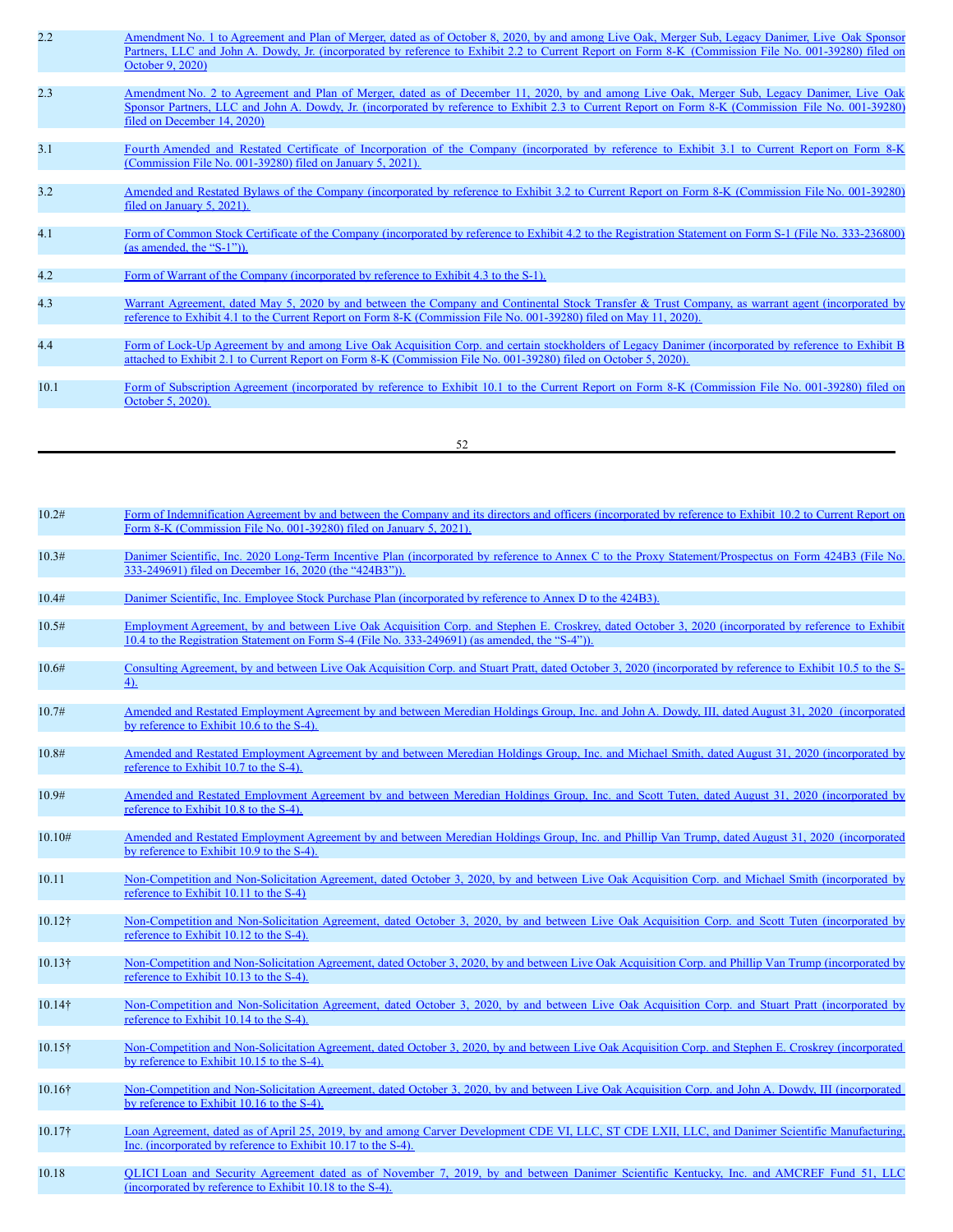10.19† Loan and Security Agreement, dated as of March 13, 2019, among Danimer Scientific Holdings, LLC and Meredian Bioplastics, Inc., as borrowers, Meredian, Inc, Danimer Scientific, L.L.C., Danimer Bioplastics, Inc. and Danimer Scientific Kentucky, Inc., as guarantors, the lenders party thereto and Southeast Community Development Fund X, L.L.C., as [administrative](http://www.sec.gov/Archives/edgar/data/1779020/000121390020033603/fs42020ex10-19_liveoakacqui.htm) agent (incorporated by reference to Exhibit 10.19 to the S-4).

10.20† Amendment No. One to Loan and Security Agreement, dated as of October 2, 2020, among Danimer Scientific Holdings, LLC and Meredian Bioplastics, Inc.,

|        | as borrowers, Meredian, Inc. Danimer Scientific, L.L.C., Danimer Bioplastics, Inc. and Danimer Scientific Kentucky, Inc., as guarantors, the lenders party<br>thereto and Southeast Community Development Fund X, L.L.C., as administrative agent (incorporated by reference to Exhibit 10.20 to the S-4).                                                                                                                                                                                                                                                                                                                                                                                                                                                                                         |
|--------|----------------------------------------------------------------------------------------------------------------------------------------------------------------------------------------------------------------------------------------------------------------------------------------------------------------------------------------------------------------------------------------------------------------------------------------------------------------------------------------------------------------------------------------------------------------------------------------------------------------------------------------------------------------------------------------------------------------------------------------------------------------------------------------------------|
| 10.21† | Amendment No. Two to Loan and Security Agreement and Consent, dated as of December 22, 2020, among Danimer Scientific Holdings, LLC and Meredian<br>Bioplastics, Inc., as borrowers, Meredian, Inc., Danimer Scientific, L.L.C., Danimer Bioplastics, Inc., and Danimer Scientific Kentucky, Inc., as guarantors, the<br>lenders party thereto, and Southeast Community Development Fund X, L.L.C., as administrative agent (incorporated by reference to Exhibit 10.1 to Current<br>Report on Form 8-K (Commission File No. . 001-39280) filed on March 24, 2021).                                                                                                                                                                                                                                |
| 10.22  | Amendment No. Three to Loan and Security Agreement and Consent, dated as of March 18, 2021, among Danimer Scientific Holdings, LLC, a Delaware<br>limited liability company, Meredian Bioplastics, Inc., a Georgia corporation, as borrowers, Meredian, Inc., a Georgia corporation, Danimer Scientific, L.L.C.,<br>a Georgia limited liability company, Danimer Bioplastics, Inc., a Georgia corporation, and Danimer Scientific Kentucky, Inc., a Delaware corporation, as<br>guarantors, the several entities party thereto as lenders, and Southeast Community Development Fund X, L.L.C., a Delaware limited liability company, as<br>administrative agent (incorporated by reference to Exhibit 10.2 to Current Report on Form 8-K (Commission File No. 001-39280) filed on March 24, 2021). |
| 10.23  | Ratification by Guarantor, dated March 18, 2021, by Meredian Holdings Group, Inc., a Delaware corporation (incorporated by reference to Exhibit 10.3 to<br>Current Report on Form 8-K (Commission File No. 001-39280) filed on March 24, 2021).                                                                                                                                                                                                                                                                                                                                                                                                                                                                                                                                                    |
| 10.24† | Loan and Security Agreement, dated as of March 13, 2019, by and among Danimer Scientific Holdings, LLC, Meredian, Inc., Danimer Scientific, L.L.C.<br>Danimer Scientific Kentucky, Inc., Meredian Bioplastics, Inc., Danimer Bioplastics, Inc., such additional borrowers party thereto, such additional guarantors<br>party thereto, the lenders party thereto, and White Oak Global Advisors, LLC (incorporated by reference to Exhibit 10.21 to the S-4).                                                                                                                                                                                                                                                                                                                                       |
| 10.25  | Consent and Modification under Loan and Security Agreement, dated as of November 5, 2019, by and among Danimer Scientific Holdings, LLC, Meredian.<br>Inc., Danimer Scientific, L.L.C., Danimer Scientific Kentucky, Inc., Meredian Bioplastics, Inc., Danimer Bioplastics, Inc., such additional borrowers party<br>thereto, such additional guarantors party thereto, the lenders party thereto, and White Oak Global Advisors, LLC. (incorporated by reference to Exhibit 10.22 to<br>the $S-4$ ).                                                                                                                                                                                                                                                                                              |
| 10.26  | Consent and Modification under Loan and Security Agreement, dated as of December 18, 2019, by and among Danimer Scientific Holdings, LLC, Meredian.<br>Inc., Danimer Scientific, L.L.C., Danimer Scientific Kentucky, Inc., Meredian Bioplastics, Inc., Danimer Bioplastics, Inc., such additional borrowers party<br>thereto, such additional guarantors party thereto, the lenders party thereto, and White Oak Global Advisors, LLC. (incorporated by reference to Exhibit 10.23 to<br>the $S-4$ ).                                                                                                                                                                                                                                                                                             |
| 10.27  | Consent and Modification under Loan and Security Agreement, dated as of January 23, 2020, by and among Danimer Scientific Holdings, LLC, Meredian, Inc.,<br>Danimer Scientific, L.L.C., Danimer Scientific Kentucky, Inc., Meredian Bioplastics, Inc., Danimer Bioplastics, Inc., such additional borrowers party thereto,<br>such additional guarantors party thereto, the lenders party thereto, and White Oak Global Advisors, LLC (incorporated by reference to Exhibit 10.24 to the S-4).                                                                                                                                                                                                                                                                                                     |
| 10.28  | Consent and Modification under Loan and Security Agreement, dated as of March 27, 2020, by and among Danimer Scientific Holdings, LLC, Meredian, Inc.<br>Danimer Scientific, L.L.C., Danimer Scientific Kentucky, Inc., Meredian Bioplastics, Inc., Danimer Bioplastics, Inc., such additional borrowers party thereto.<br>such additional guarantors party thereto, the lenders party thereto, and White Oak Global Advisors, LLC (incorporated by reference to Exhibit 10.25 to the S-4).                                                                                                                                                                                                                                                                                                        |
| 10.29  | Consent and Modification under Loan and Security Agreement, dated as of May 14, 2020, by and among Danimer Scientific Holdings, LLC, Meredian, Inc.<br>Danimer Scientific, L.L.C., Danimer Scientific Kentucky, Inc., Meredian Bioplastics, Inc., Danimer Bioplastics, Inc., such additional borrowers party thereto.<br>such additional guarantors party thereto, the lenders party thereto, and White Oak Global Advisors, LLC (incorporated by reference to Exhibit 10.26 to the S-4)                                                                                                                                                                                                                                                                                                           |
| 10.30  | Consent and Modification under Loan and Security Agreement, dated as of July 13, 2020, by and among Danimer Scientific Holdings, LLC, Meredian, Inc.<br>Danimer Scientific, L.L.C., Danimer Scientific Kentucky, Inc., Meredian Bioplastics, Inc., Danimer Bioplastics, Inc., such additional borrowers party thereto.<br>such additional guarantors party thereto, the lenders party thereto, and White Oak Global Advisors, LLC (incorporated by reference to Exhibit 10.27 to the S-4).                                                                                                                                                                                                                                                                                                         |
| 10.31  | Termination Agreement, dated as of January 29, 2021, by and among White Oak Global Advisors, LLC, Danimer Scientific Holdings, LLC, Meredian, Inc.<br>Meredian Bioplastics, Inc., Danimer Scientific, L.L.C., Danimer Bioplastics, Inc., Danimer Scientific Kentucky, Inc., and Meredian Holdings Group, Inc.<br>(incorporated by reference to Exhibit 10.1 to Current Report on Form 8-K (Commission File No. 001-39280) filed on February 4, 2021)                                                                                                                                                                                                                                                                                                                                               |
|        | 54                                                                                                                                                                                                                                                                                                                                                                                                                                                                                                                                                                                                                                                                                                                                                                                                 |

| 10.32 <sup>†</sup> | Amended and Restated Master Lease Agreement, dated May 2020, between Store Capital Acquisitions, LLC and Meredian Holdings Group, Inc.<br>(incorporated by reference to Exhibit 10.28 to the S-4).                                          |
|--------------------|---------------------------------------------------------------------------------------------------------------------------------------------------------------------------------------------------------------------------------------------|
| 10.33#             | Form of Stock Option Agreement under the Danimer Scientific, Inc. 2020 Long-Term Incentive Plan (incorporated by reference to Exhibit 10.29 to Current<br>Report on Form 8-K (Commission File No. 001-39280) filed on January 5, 2021).     |
| 10.34#             | Form of Restricted Stock Agreement under the Danimer Scientific, Inc. 2020 Long-Term Incentive Plan (incorporated by reference to Exhibit 10.30 to Current<br>Report on Form 8-K (Commission File No. 001-39280) filed on January 5, 2021). |
| 16.1               | Letter from WithumSmith+Brown, PC to the Commission, dated January 5, 2021 (incorporated by reference to Exhibit 16.1 to Current Report on Form 8-K<br>(Commission File No. 001-39280) filed on January 5, 2021).                           |
| 16.2               | Letter from Thomas Howell Ferguson P.A. to the Commission, dated January 6, 2021 (incorporated by reference to Exhibit 16.2 to Current Report on Form 8-<br>K (Commission File No. 001-39280) filed on January 6, 2021).                    |
| $21.1*$            | List of the Company's subsidiaries                                                                                                                                                                                                          |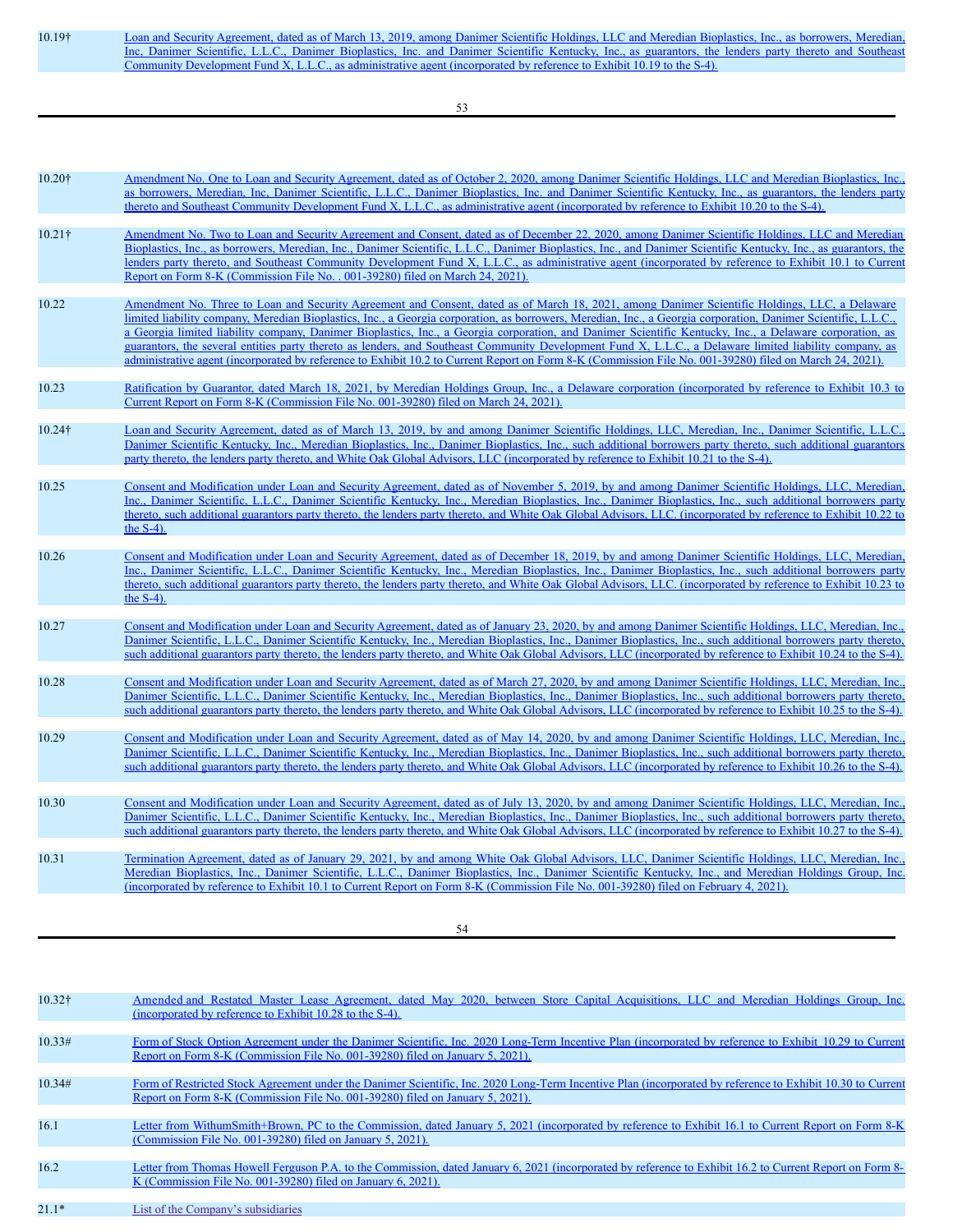| $23.1*$   | Consent of Thomas Howell Ferguson P.A.                                             |
|-----------|------------------------------------------------------------------------------------|
| $23.2*$   | Consent of KPMG LLP                                                                |
| $31.1*$   | Rule 13a-14(a)/15(d)-14(a) Certification of Chief Executive Officer                |
| $31.2*$   | Rule $13a-14(a)/15(d) - 14(a)$ Certification of Chief Financial Officer            |
| $32.1***$ | Section 1350 Certifications of Chief Executive Officer and Chief Financial Officer |
| 101.INS   | XBRL Instance Document*                                                            |
| 101.SCH   | XBRL Taxonomy Extension Schema*                                                    |
| 101.CAL   | XBRL Taxonomy Calculation Linkbase*                                                |
| 101.LAB   | XBRL Taxonomy Label Linkbase*                                                      |
| 101.PRE   | XBRL Definition Linkbase Document*                                                 |
| 101.DEF   | XBRL Definition Linkbase Document*                                                 |

Filed herewith.

\*\* Furnished herewith.

+ The schedules and exhibits to this agreement have been omitted pursuant to Item 601(b)(2) of Regulation S-K. A copy of any omitted schedule and/or exhibit will be furnished to the SEC upon request.

# Indicates management contract or compensatory plan or arrangement.

† Portions of this exhibit have been omitted in accordance with Item 601 of Regulation S-K.

## <span id="page-36-0"></span>**ITEM 16. FORM 10-K SUMMARY**

Omitted at registrant's option.

55

## <span id="page-36-1"></span>**SIGNATURES**

Pursuant to the requirements of Section 13 or 15(d) of the Securities Exchange Act of 1934, the Registrant has duly caused this Report to be signed on its behalf by the undersigned, thereunto duly authorized.

## **Danimer Scientific, Inc.**

Date: March 29, 2021 By: */s/ Stephen E. Croskrey* Stephen E. Croskrey Chief Executive Officer

Pursuant to the requirements of the Securities Exchange Act of 1934, this Report has been signed below by the following persons on behalf of the Registrant and in the capacities and on the dates indicated.

| Person                        | Capacity                                                     | Date           |
|-------------------------------|--------------------------------------------------------------|----------------|
| /s/ Stephen E. Croskrey       | Chief Executive Officer, Director, and Chairman of the Board |                |
| Stephen E. Croskrey           | (Principal Executive Officer)                                | March 29, 2021 |
| $\sqrt{s}$ John A. Dowdy, III | Chief Financial Officer                                      |                |
| John A. Dowdy, III            | (Principal Financial and Accounting Officer)                 | March 29, 2021 |
| /s/ John P. Amboian           |                                                              |                |
| John P. Amboian               | Director                                                     | March 29, 2021 |
| /s/ Richard J. Hendrix        |                                                              |                |
| Richard J. Hendrix            | Director                                                     | March 29, 2021 |
| /s/ Christy Basco             |                                                              |                |
| Christy Basco                 | Director                                                     | March 29, 2021 |
| /s/ Philip Gregory Calhoun    |                                                              |                |
| Philip Gregory Calhoun        | Director                                                     | March 29, 2021 |
| /s/ Gregory Hunt              |                                                              |                |
| Gregory Hunt                  | Director                                                     | March 29, 2021 |
| /s/ Dr. Isao Noda             |                                                              |                |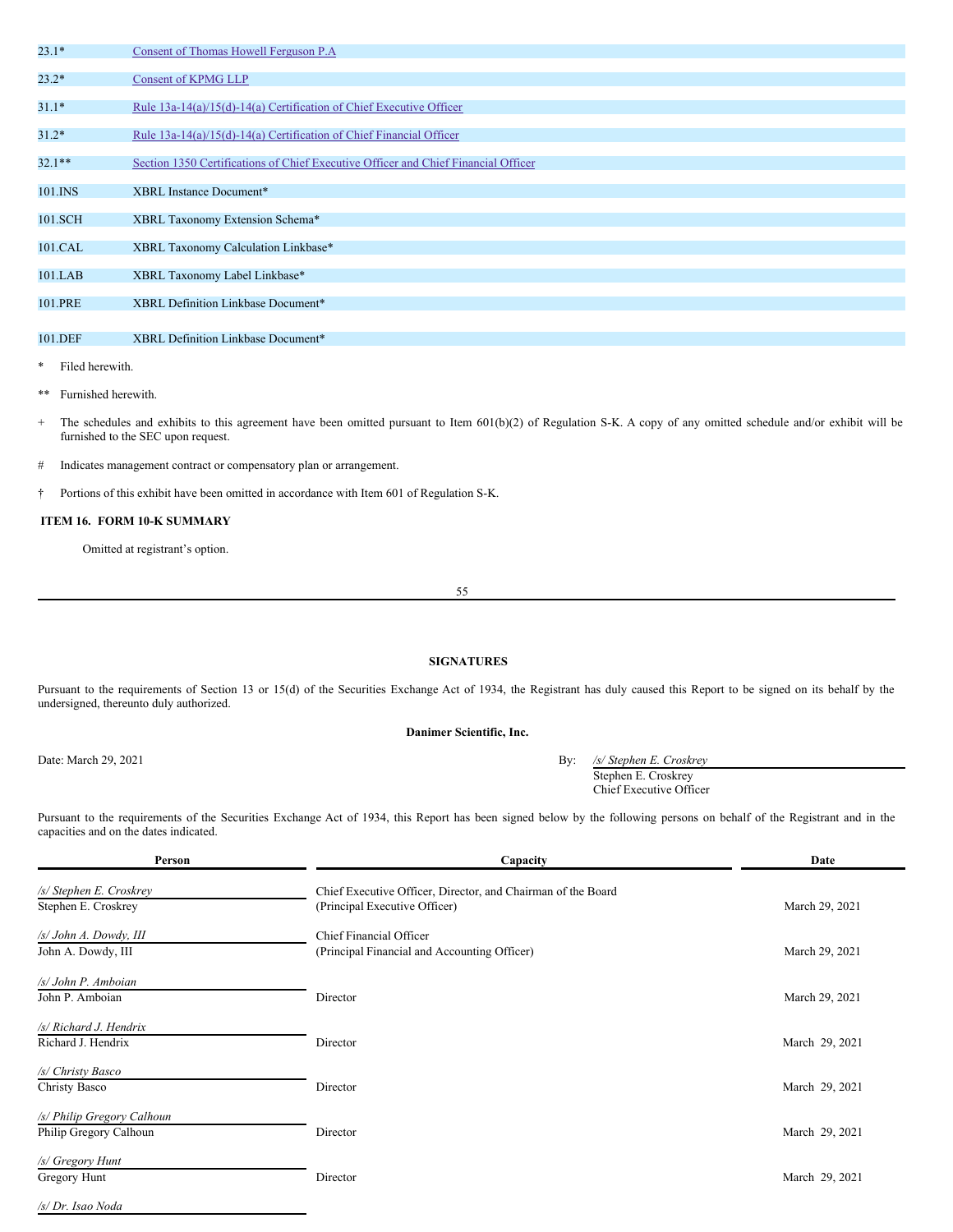| Dr. Isao Noda                           | Director | March 29, 2021 |
|-----------------------------------------|----------|----------------|
| /s/ Stuart Pratt<br><b>Stuart Pratt</b> | Director | March 29, 2021 |

56

## **Danimer Scientific, Inc. Consolidated Financial Statements**

|                                                                  | Page(s) |
|------------------------------------------------------------------|---------|
| <b>Reports of Independent Registered Public Accounting Firms</b> | $F-2$   |
| <b>Consolidated Financial Statements</b>                         |         |
| <b>Consolidated Balance Sheets</b>                               | $F-4$   |
| <b>Consolidated Statements of Operations</b>                     | $F-5$   |
| <b>Consolidated Statements of Stockholders' Equity</b>           | $F-6$   |
| <b>Consolidated Statements of Cash Flows</b>                     | $F-7$   |
| <b>Notes to Consolidated Financial Statements</b>                | $F-8$   |
|                                                                  |         |

F-1

## <span id="page-37-0"></span>**Report of Independent Registered Public Accounting Firm**

To the Stockholders and Board of Directors Danimer Scientific, Inc.

## *Opinion on the Consolidated Financial Statements*

We have audited the accompanying consolidated balance sheet of Danimer Scientific, Inc. and subsidiaries (the Company) as of December 31, 2020, and the related consolidated statements of operations, stockholders' equity and cash flows for the year ended December 31, 2020 and the related notes (collectively, the consolidated financial statements). In our opinion, the consolidated financial statements present fairly, in all material respects, the financial position of the Company as of December 31, 2020, and the results of its operations and its cash flows for the year ended December 31, 2020, in conformity with U.S. generally accepted accounting principles.

#### *Basis for Opinion*

These consolidated financial statements are the responsibility of the Company's management. Our responsibility is to express an opinion on these consolidated financial statements based on our audit. We are a public accounting firm registered with the Public Company Accounting Oversight Board (United States) (PCAOB) and are required to be independent with respect to the Company in accordance with the U.S. federal securities laws and the applicable rules and regulations of the Securities and Exchange Commission and the PCAOB.

We conducted our audit in accordance with the standards of the PCAOB. Those standards require that we plan and perform the audit to obtain reasonable assurance about whether the consolidated financial statements are free of material misstatement, whether due to error or fraud. Our audit included performing procedures to assess the risks of material misstatement of the consolidated financial statements, whether due to error or fraud, and performing procedures that respond to those risks. Such procedures included examining, on a test basis, evidence regarding the amounts and disclosures in the consolidated financial statements. Our audit also included evaluating the accounting principles used and significant estimates made by management, as well as evaluating the overall presentation of the consolidated financial statements. We believe that our audit provides a reasonable basis for our opinion.

We have served as the Company's auditor since 2020.

## /s/ KPMG LLP

Atlanta, Georgia March 29, 2021

## **Report of Independent Registered Public Accounting Firm**

To the Stockholders and the Board of Directors of Danimer Scientific Inc., as successor to Meredian Holdings Group, Inc.

*Opinion on the Financial Statements*

We have audited the accompanying consolidated balance sheet of Danimer Scientific Inc., as successor to Meredian Holdings Group, Inc., (the Company) as of December 31,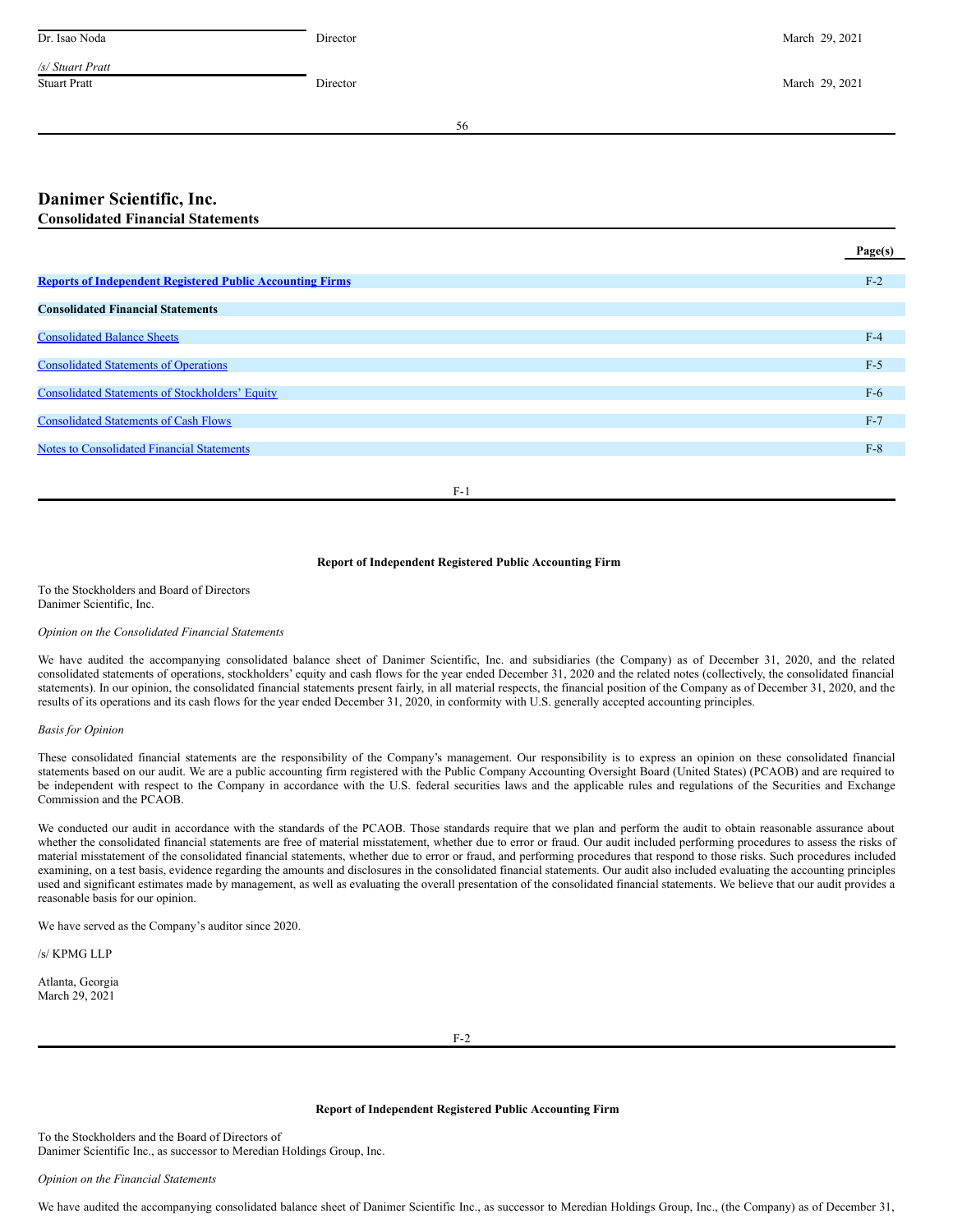2019, the related consolidated statements of operations, stockholders' equity, and cash flows for the year then ended, and the related notes to the consolidated financial statements (collectively, the financial statements). In our opinion, the financial statements present fairly, in all material respects, the financial position of the Company as of December 31, 2019, and the results of its operations and its cash flows for the year then ended, in conformity with accounting principles generally accepted in the United States of America.

## *Basis for Opinion*

These financial statements are the responsibility of the Company's management. Our responsibility is to express an opinion on the Company's financial statements based on our audit. We are a public accounting firm registered with the Public Company Accounting Oversight Board (United States) (PCAOB) and are required to be independent with respect to the Company in accordance with U.S. federal securities laws and the applicable rules and regulations of the Securities and Exchange Commission and the PCAOB.

We conducted our audit in accordance with the standards of the PCAOB. Those standards require that we plan and perform the audit to obtain reasonable assurance about whether the financial statements are free of material misstatement, whether due to error or fraud. The Company is not required to have, nor were we engaged to perform, an audit of its internal control over financial reporting. As part of our audit we are required to obtain an understanding of internal control over financial reporting but not for the purpose of expressing an opinion on the effectiveness of the Company's internal control over financial reporting. Accordingly, we express no such opinion.

Our audit included performing procedures to assess the risks of material misstatement of the financial statements, whether due to error or fraud, and performing procedures that respond to those risks. Such procedures included examining, on a test basis, evidence regarding the amounts and disclosures in the financial statements. Our audit also included evaluating the accounting principles used and significant estimates made by management, as well as evaluating the overall presentation of the financial statements. We believe that our audit provides a reasonable basis for our opinion.

/s/ Thomas Howell Ferguson P.A.

We served as Meredian Holding Group, Inc.'s auditor since its incorporation in 2014 and previously served as the auditor of the predecessors of Meredian Holding Group, Inc. since 2013. We resigned as the Company's independent registered public accounting firm in January 2021.

## Tallahassee, Florida

October 15, 2020, except for the effects of the revision discussed in Note 1 to the consolidated 2020 financial statements, as to which the date is March 29, 2021

## <span id="page-38-0"></span>**Danimer Scientific, Inc. Consolidated Balance Sheets**

| (in thousands, except share and par value amounts)<br>2019<br>2020<br>Assets<br>Current assets<br>Cash and cash equivalents<br>\$<br>377,581<br>\$<br>6,261<br>6.605<br>Accounts receivable, net<br>4,765<br>Inventory<br>13.642<br>7,038<br>Prepaid expenses and other current assets<br>3,089<br>417<br>Contract assets<br>1,466<br>758<br>402,383<br>19,239<br>Total current assets<br>106,795<br>Property, plant and equipment, net<br>72,352<br>1,801<br>Intellectual property, net<br>2,052<br>Right-of-use assets<br>19,387<br>20,055<br>Leverage loans receivable<br>13,408<br>27,742<br>Restricted cash<br>2,316<br>3,017<br>Other assets<br>111 |
|-----------------------------------------------------------------------------------------------------------------------------------------------------------------------------------------------------------------------------------------------------------------------------------------------------------------------------------------------------------------------------------------------------------------------------------------------------------------------------------------------------------------------------------------------------------------------------------------------------------------------------------------------------------|
|                                                                                                                                                                                                                                                                                                                                                                                                                                                                                                                                                                                                                                                           |
|                                                                                                                                                                                                                                                                                                                                                                                                                                                                                                                                                                                                                                                           |
|                                                                                                                                                                                                                                                                                                                                                                                                                                                                                                                                                                                                                                                           |
|                                                                                                                                                                                                                                                                                                                                                                                                                                                                                                                                                                                                                                                           |
|                                                                                                                                                                                                                                                                                                                                                                                                                                                                                                                                                                                                                                                           |
|                                                                                                                                                                                                                                                                                                                                                                                                                                                                                                                                                                                                                                                           |
|                                                                                                                                                                                                                                                                                                                                                                                                                                                                                                                                                                                                                                                           |
|                                                                                                                                                                                                                                                                                                                                                                                                                                                                                                                                                                                                                                                           |
|                                                                                                                                                                                                                                                                                                                                                                                                                                                                                                                                                                                                                                                           |
|                                                                                                                                                                                                                                                                                                                                                                                                                                                                                                                                                                                                                                                           |
|                                                                                                                                                                                                                                                                                                                                                                                                                                                                                                                                                                                                                                                           |
|                                                                                                                                                                                                                                                                                                                                                                                                                                                                                                                                                                                                                                                           |
|                                                                                                                                                                                                                                                                                                                                                                                                                                                                                                                                                                                                                                                           |
|                                                                                                                                                                                                                                                                                                                                                                                                                                                                                                                                                                                                                                                           |
| 116                                                                                                                                                                                                                                                                                                                                                                                                                                                                                                                                                                                                                                                       |
| Total assets<br>144,573<br>S.<br>546,201<br>S.                                                                                                                                                                                                                                                                                                                                                                                                                                                                                                                                                                                                            |
|                                                                                                                                                                                                                                                                                                                                                                                                                                                                                                                                                                                                                                                           |
| <b>Liabilities and Stockholders' Equity</b>                                                                                                                                                                                                                                                                                                                                                                                                                                                                                                                                                                                                               |
| <b>Current liabilities</b>                                                                                                                                                                                                                                                                                                                                                                                                                                                                                                                                                                                                                                |
| \$<br>Accounts payable<br>10,610<br>\$<br>8,120                                                                                                                                                                                                                                                                                                                                                                                                                                                                                                                                                                                                           |
| <b>Accrued liabilities</b><br>9,220<br>9,724                                                                                                                                                                                                                                                                                                                                                                                                                                                                                                                                                                                                              |
| Unearned revenue and contract liabilities<br>2,455<br>4,580                                                                                                                                                                                                                                                                                                                                                                                                                                                                                                                                                                                               |
| Current portion of lease liability<br>3.000<br>2,583                                                                                                                                                                                                                                                                                                                                                                                                                                                                                                                                                                                                      |
| Current portion of long-term debt, net<br>25,201<br>9,277                                                                                                                                                                                                                                                                                                                                                                                                                                                                                                                                                                                                 |
| Total current liabilities<br>50.486<br>34,284                                                                                                                                                                                                                                                                                                                                                                                                                                                                                                                                                                                                             |
| Long-term lease liability, net<br>24,175<br>17,434                                                                                                                                                                                                                                                                                                                                                                                                                                                                                                                                                                                                        |
| Long-term debt, net<br>31,386<br>73,779                                                                                                                                                                                                                                                                                                                                                                                                                                                                                                                                                                                                                   |
| Other long-term liabilities<br>1,250<br>2,500                                                                                                                                                                                                                                                                                                                                                                                                                                                                                                                                                                                                             |
| <b>Total liabilities</b><br>107,297<br>127,997                                                                                                                                                                                                                                                                                                                                                                                                                                                                                                                                                                                                            |
| Commitments and contingencies (Note 16)                                                                                                                                                                                                                                                                                                                                                                                                                                                                                                                                                                                                                   |
| Stockholders' equity:                                                                                                                                                                                                                                                                                                                                                                                                                                                                                                                                                                                                                                     |
| Preferred stock, \$0.0001 par value; 10,000,000 shares authorized: zero shares issued and outstanding                                                                                                                                                                                                                                                                                                                                                                                                                                                                                                                                                     |
| Common stock, \$0.0001 par value; 200,000,000 shares authorized: 84,535,640 and 25,371,186 shares issued and outstanding at                                                                                                                                                                                                                                                                                                                                                                                                                                                                                                                               |
| 8<br>December 31, 2020 and 2019, respectively<br>3                                                                                                                                                                                                                                                                                                                                                                                                                                                                                                                                                                                                        |
| Additional paid-in capital<br>501,399<br>66,503                                                                                                                                                                                                                                                                                                                                                                                                                                                                                                                                                                                                           |
| Accumulated deficit<br>(49, 930)<br>(62, 503)                                                                                                                                                                                                                                                                                                                                                                                                                                                                                                                                                                                                             |
| Total stockholders' equity<br>438,904<br>16,576                                                                                                                                                                                                                                                                                                                                                                                                                                                                                                                                                                                                           |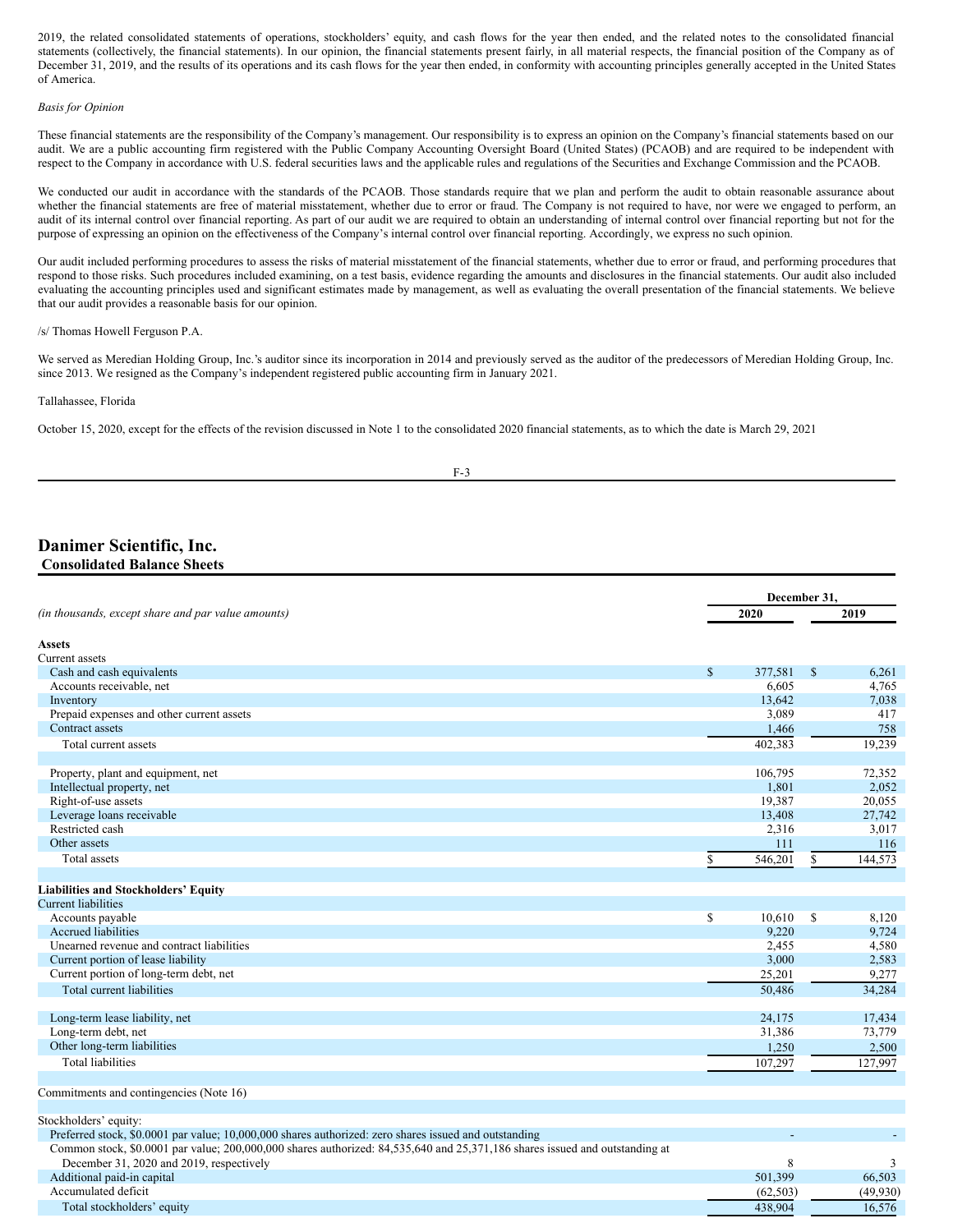The accompanying notes are an integral part of these consolidated financial statements.

F-4

# **Danimer Scientific, Inc.**

<span id="page-39-0"></span>

| <b>Consolidated Statements of Operations</b> |  |  |  |
|----------------------------------------------|--|--|--|
|----------------------------------------------|--|--|--|

|                                                                                                          | <b>Years Ended December 31.</b> |             |    |            |  |
|----------------------------------------------------------------------------------------------------------|---------------------------------|-------------|----|------------|--|
| (in thousands, except share and per share data)                                                          |                                 | 2020        |    | 2019       |  |
| Revenue                                                                                                  |                                 |             |    |            |  |
| Products                                                                                                 | $\mathbb{S}$                    | 40,692      | \$ | 26,862     |  |
| Services                                                                                                 |                                 | 6.641       |    | 5,482      |  |
| Total revenue                                                                                            |                                 | 47,333      |    | 32,344     |  |
| Costs and expenses:                                                                                      |                                 |             |    |            |  |
| Cost of revenue                                                                                          |                                 | 35,876      |    | 21,237     |  |
| Selling, general and administrative                                                                      |                                 | 19.343      |    | 16,027     |  |
| Research and development                                                                                 |                                 | 7,851       |    | 5,482      |  |
| Gain on disposal of assets                                                                               |                                 | (9)         |    | (281)      |  |
| Legal settlement                                                                                         |                                 |             |    | 8,000      |  |
| Total costs and expenses                                                                                 |                                 | 63,061      |    | 50,465     |  |
| Loss from operations                                                                                     |                                 | (15, 728)   |    | (18, 121)  |  |
| Nonoperating income (expense):                                                                           |                                 |             |    |            |  |
| Interest expense                                                                                         |                                 | (2,427)     |    | (3, 475)   |  |
| Gain on loan extinguishment                                                                              |                                 | 5,266       |    | 5,550      |  |
| Interest income                                                                                          |                                 | 347         |    | 340        |  |
| Other income (expense), net                                                                              |                                 | (31)        |    | 277        |  |
| Loss before income taxes                                                                                 |                                 | (12, 573)   |    | (15, 429)  |  |
| Income tax expense                                                                                       |                                 |             |    | 4,085      |  |
| Net loss                                                                                                 | S.                              | (12, 573)   | S  | (19, 514)  |  |
| Basic and diluted net loss per share (1)                                                                 | \$                              | $(0.43)$ \$ |    | (0.77)     |  |
| Weighted average number of common shares used to compute basic and diluted net loss per common share (1) |                                 | 29,570,658  |    | 25,335,298 |  |

(1) - Retroactively restated to give effect to reverse acquisition.

F-5

# <span id="page-39-1"></span>**Danimer Scientific, Inc.**

# **Consolidated Statements of Stockholders' Equity**

|                                                                                  | <b>Common Stock</b> |   |                          |              | <b>Additional</b><br>Paid-in |              | Accumulated              |               | Total<br>Stockholders' |  |
|----------------------------------------------------------------------------------|---------------------|---|--------------------------|--------------|------------------------------|--------------|--------------------------|---------------|------------------------|--|
| (in thousands, except share amounts)                                             | <b>Shares</b>       |   | Amount                   |              | Capital                      |              | Deficit                  |               | Equity                 |  |
| <b>Balances at December 31, 2018</b>                                             | 2,670,481           | S | 3                        | <sup>S</sup> | 56,751                       | <sup>S</sup> | (30, 416)                | S             | 26,338                 |  |
| Retroactive application of recapitalization                                      | 21,785,784          |   |                          |              |                              |              |                          |               |                        |  |
| Balances at December 31, 2018, after effect of reverse acquisition (Note 3)      | 24,456,265          |   | 3                        | $\mathbb{S}$ | 56,751                       |              | (30, 416)                | <sup>\$</sup> | 26,338                 |  |
| Stock-based compensation                                                         |                     |   |                          |              | 5,271                        |              |                          |               | 5,271                  |  |
| Issuance of common stock, net of issuance costs $(1)$                            | 1,427,448           |   |                          |              | 8,752                        |              |                          |               | 8,752                  |  |
| Beneficial conversion feature on convertible notes                               |                     |   |                          |              | 331                          |              |                          |               | 331                    |  |
| Repurchase and retirement of common stock $(1)$                                  | (512, 527)          |   |                          |              | (4,602)                      |              |                          |               | (4,602)                |  |
| Net loss                                                                         |                     |   |                          |              |                              |              | (19, 514)                |               | (19, 514)              |  |
| <b>Balances at December 31, 2019</b>                                             | 25,371,186          |   | 3                        |              | 66,503                       |              | (49, 930)                |               | 16,576                 |  |
|                                                                                  |                     |   |                          |              |                              |              |                          |               |                        |  |
| Stock-based compensation                                                         | $\blacksquare$      |   |                          |              | 3,645                        |              | $\overline{\phantom{a}}$ |               | 3,645                  |  |
| Issuance of common stock, net of issuance costs $(1)$                            | 4,732,516           |   |                          |              | 32,517                       |              |                          |               | 32,518                 |  |
| Conversion of debt to common stock $(1)$                                         | 99,932              |   |                          |              | 655                          |              |                          |               | 655                    |  |
| Exercises of stock options <sup>(1)</sup>                                        | 1,690,268           |   |                          |              | 5,540                        |              |                          |               | 5,540                  |  |
| Beneficial conversion feature on convertible notes                               |                     |   |                          |              | 93                           |              | $\blacksquare$           |               | 93                     |  |
| Convertible debt converted at date of reverse acquisition <sup>(1)</sup>         | 1,686,507           |   |                          |              | 11,068                       |              |                          |               | 11,068                 |  |
| Recapitalization proceeds from sale of common stock, net of transaction costs of |                     |   |                          |              |                              |              |                          |               |                        |  |
| \$22,844                                                                         | 24,998,000          |   |                          |              | 171,380                      |              |                          |               | 171,382                |  |
| Sale of common shares to private investors                                       | 21,000,000          |   | $\overline{2}$           |              | 209,998                      |              |                          |               | 210,000                |  |
| Exercise of executive stock options <sup>(1)</sup>                               | 4,957,231           |   | $\overline{\phantom{a}}$ |              |                              |              | $\overline{\phantom{a}}$ |               |                        |  |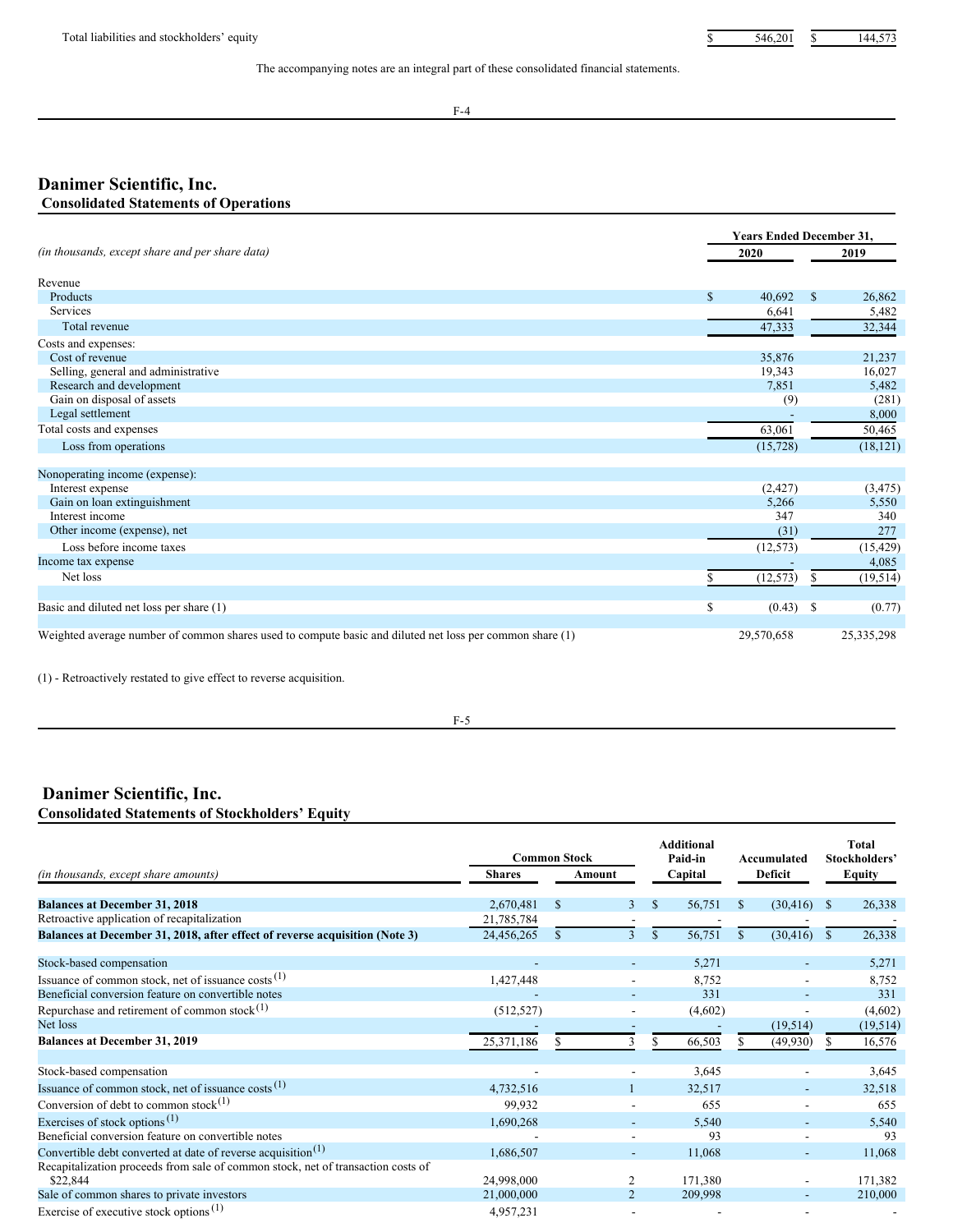| Net loss                                             |                |  |             | (10.57)<br>, , , , , , , , , | $- - -$       |
|------------------------------------------------------|----------------|--|-------------|------------------------------|---------------|
| 2020<br><b>Balances at December</b><br>$\sim$ $\sim$ | $\overline{A}$ |  | 399<br>501. | (62.503)                     | ാവ<br>.,,,,,, |

(1) - Retroactively restated to give effect to reverse acquisition.

The accompanying notes are an integral part of these consolidated financial statements.

F-6

# **Danimer Scientific, Inc.**

## <span id="page-40-0"></span>**Consolidated Statements of Cash Flows**

|                                                                                                         |                 |             | <b>Years Ended December 31,</b> |
|---------------------------------------------------------------------------------------------------------|-----------------|-------------|---------------------------------|
| (in thousands)                                                                                          | 2020            |             | 2019                            |
|                                                                                                         |                 |             |                                 |
| Cash flows from operating activities<br>Net loss                                                        | (12, 573)<br>\$ | - \$        | (19, 514)                       |
| Adjustments to reconcile net loss to net cash used in operating activities                              |                 |             |                                 |
| Depreciation and amortization                                                                           | 4,609           |             | 3,507                           |
| Amortization of right-of-use assets and lease liability                                                 |                 | 514         | 562                             |
| Amortization of debt issuance costs and debt discounts                                                  | 1,655           |             | 1,511                           |
| Stock-based compensation                                                                                | 3,645           |             | 5,271                           |
| Deferred income taxes                                                                                   |                 |             | 4,137                           |
| Gain on loan extinguishment                                                                             | (5,266)         |             | (5,550)                         |
| Gain on disposal of fixed assets                                                                        |                 | (9)         | (281)                           |
| Interest incurred but not paid                                                                          |                 | 809         |                                 |
| Changes in operating assets and liabilities:                                                            |                 |             |                                 |
| Accounts receivable                                                                                     | (1,600)         |             | 2,195                           |
| Inventories                                                                                             | (6,604)         |             | (2,993)                         |
| Prepaid expenses and other current assets                                                               | (2,392)         |             | (263)                           |
| Contract assets                                                                                         |                 | (708)       | (757)                           |
| Other assets                                                                                            |                 | 5           | (73)                            |
| Accounts payable                                                                                        |                 | 993         | 3,635                           |
| Accrued and other long-term liabilities                                                                 | 5,250           |             | 7,360                           |
| Unearned revenue and contract liabilities                                                               | (2,125)         |             | (420)                           |
| Net cash used in operating activities                                                                   | (13, 797)       |             | (1,673)                         |
| Cash flows from investing activities                                                                    |                 |             |                                 |
| Purchases of property, plant and equipment                                                              | (38, 268)       |             | (36, 560)                       |
| Investment in leverage loans receivable related to NMTC financing                                       |                 |             | (13, 408)                       |
| Proceeds from sales of property, plant and equipment                                                    |                 | $\mathbf Q$ | 875                             |
| Net cash used in investing activities                                                                   | (38, 259)       |             | (49.093)                        |
| Cash flows from financing activities                                                                    |                 |             |                                 |
| Proceeds from Business Combination and PIPE offering                                                    | 403,702         |             |                                 |
| Transaction costs related to Business Combination and PIPE offering                                     | (21, 556)       |             |                                 |
| Proceeds from long-term debt                                                                            | 4,547           |             | 48,251                          |
| Proceeds from NMTC financing                                                                            |                 |             | 21,000                          |
| Principal payments on long-term debt                                                                    | (1, 941)        |             | (15,222)                        |
| Proceeds from issuance of common stock, net of issuance costs                                           | 32,518          |             | 8,752                           |
| Proceeds from exercise of stock options                                                                 | 5,540           |             |                                 |
| Repurchase and retirement of common stock                                                               |                 |             | (4,602)                         |
| Cash paid for debt issuance costs                                                                       |                 | (135)       | (4,681)                         |
| Net cash provided by financing activities                                                               | 422,675         |             | 53,498                          |
| Net increase in cash and cash equivalents and restricted cash                                           | 370.619         |             | 2,732                           |
| Cash and cash equivalents and restricted cash                                                           |                 |             |                                 |
| Beginning of year                                                                                       | 9,278           |             | 6,546                           |
| End of year                                                                                             | 379,897<br>\$   | \$          | 9,278                           |
|                                                                                                         |                 |             |                                 |
| Supplemental cash flow information<br>Cash paid for interest, net of interest capitalized               | \$              | 1,450<br>\$ | 1,964                           |
| Cash paid for income taxes                                                                              |                 | 24          |                                 |
|                                                                                                         |                 |             |                                 |
| Supplemental schedule of noncash transactions                                                           |                 |             |                                 |
| Changes in accounts payable and accrued expenses for capital additions to property, plant and equipment | $\mathbb S$     | 533<br>\$   | 6,318                           |
| Extinguishment of NMTC leverage loan receivable                                                         | 14,334          |             | 20,478                          |
| Extinguishment of NMTC debt<br>Conversion of convertible debt to common stock                           | 20,000          |             | 26,069                          |
| Transaction costs in accounts payable and accrued expenses                                              | 11,723          | 1,288       | $\overline{\phantom{a}}$        |
| Accounts payable settled directly by landlord                                                           | 1,082           |             |                                 |
| Net assets acquired from Live Oak in Business Combination                                               |                 | 524         |                                 |

The accompanying notes are an integral part of these consolidated financial statements.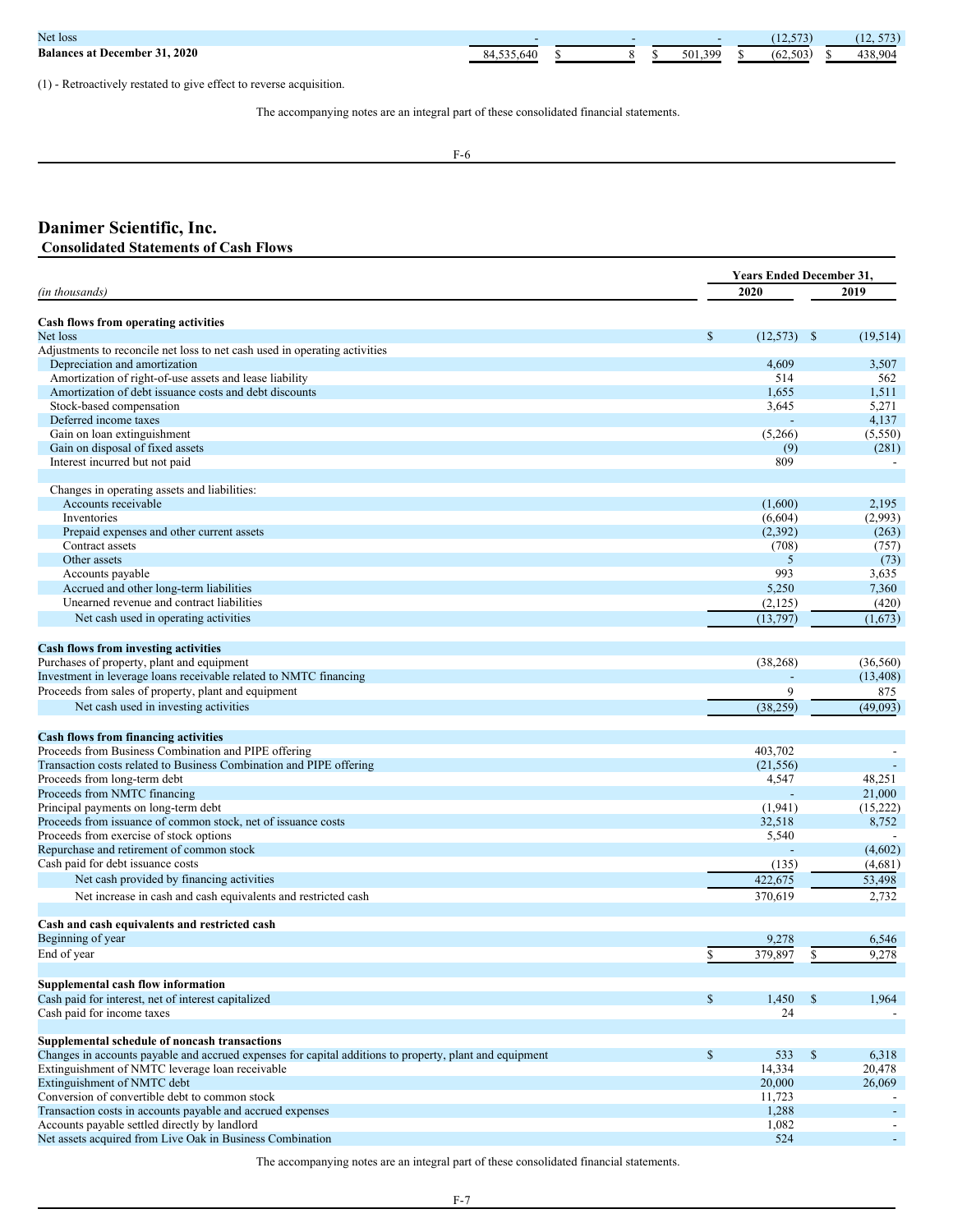## <span id="page-41-0"></span>**Danimer Scientific, Inc. Notes to Consolidated Financial Statements December 31, 2020 and 2019**

## **1. Description of Business and Basis of Presentation**

## **Description of Business**

Danimer Scientific, Inc. ("Danimer") together with its subsidiaries (collectively referred to as the "Company") is a performance polymer company specializing in bioplastic replacements for traditional petroleum-based plastics.

The Company (formerly Live Oak Acquisition Corp. ("Live Oak")), was originally incorporated in the State of Delaware on May 24, 2019 as a special purpose acquisition company formed for the purpose of effecting a merger, capital stock exchange, asset acquisition, stock purchase, recapitalization, reorganization, or similar business combination with one or more businesses. Live Oak completed its initial public offering in May 2020. On December 29, 2020 (the "Closing Date"), Live Oak consummated a business combination (the "Business Combination") pursuant to an Agreement and Plan of Merger, dated as of October 3, 2020, (as amended by Amendment No. 1, dated as of October 8, 2020, and Amendment No. 2, dated as of December 11, 2020, (collectively the "Merger Agreement"), by and among Live Oak, Green Merger Corp., ("Merger Sub.") and Meredian Holdings Group, Inc. ("MHG" or "Legacy Danimer"). Immediately upon consummation of the Business Combination, Merger Sub. merged with and into Legacy Danimer, with Legacy Danimer surviving the merger as a wholly owned subsidiary of Live Oak. In connection with the Business Combination, Live Oak changed its name to Danimer Scientific, Inc.

The Company's common stock and public warrants are listed on the New York Stock Exchange under the symbols "DNMR" and "DNMR WS", respectively. Unless the context otherwise requires, "we", "us", "our", "Danimer", "Danimer Scientific", and the "Company" refer to Danimer Scientific, Inc., the combined company and its subsidiaries following the Business Combination. Refer to Note 3 for further discussion of the Business Combination.

### **Basis of Presentation**

The Business Combination was accounted for as a reverse recapitalization because Legacy Danimer was determined to be the accounting acquirer. The determination is primarily based on the evaluation of the following facts and circumstances:

- the equity holders of Legacy Danimer have a plurality of the voting interest in the Company;
- the board of directors of Legacy Danimer represent a majority of the board of directors of the Company;
- the senior management of Legacy Danimer became the senior management of the Company; and
- the operations of Legacy Danimer comprise the ongoing operations of the Company.

In connection with the Business Combination, the outstanding capital stock of Legacy Danimer was converted into common stock of the Live Oak, par value \$0.0001 per share, representing a recapitalization, and the net assets of the Company were acquired at historical cost, with no goodwill or intangible assets recorded. Legacy Danimer was deemed to be the predecessor of the Company, and the consolidated assets and liabilities and results of operations prior to the Closing Date are those of Legacy Danimer. The shares and corresponding capital amounts and net loss per share available to common stockholders, prior to the Business Combination, have been retroactively restated to reflect the exchange ratio established in the Merger Agreement as of the earliest period presented. Please refer to Note 3 for additional discussion of the Business Combination consideration and related equity transactions.

F-8

## **Danimer Scientific, Inc. Notes to Consolidated Financial Statements December 31, 2020 and 2019**

The accompanying consolidated financial statements are prepared in accordance with accounting principles generally accepted in the United States ("U.S. GAAP") and consolidate all assets and liabilities of the Company and its wholly owned subsidiaries. All material intercompany transactions and balances have been eliminated.

We do not have any items of other comprehensive income (loss), accordingly, there is no difference between net loss and comprehensive (loss) income for the years ended December 31, 2020 and 2019, so a separate Statement of Comprehensive Income (Loss) that would otherwise be required under Accounting Standards Update ("ASU") 2011- 05, *Presentation of Comprehensive Income*, is not presented.

## *Immaterial Corrections to Prior Periods*

We have identified immaterial corrections to prior periods related to certain asset impairments that originated in a prior period not presented herein. We evaluated the effects of these corrections on our previously-issued Consolidated Financial Statements, individually and in the aggregate, in accordance with the guidance in ASC Topic 250, *Accounting* Changes and Error Corrections, ASC Topic 250-10-S99-1, Assessing Materiality, and ASC Topic 250-10-S99-2, Considering the Effects of Prior Year Misstatements when *Quantifying Misstatements in Current Year Financial Statements*, and concluded that no prior period is materially misstated. Accordingly, we have revised our Consolidated Financial Statements for the prior periods presented herein. The revision reduced property, plant and equipment, net and increased accumulated deficit by \$850 thousand and decreased our deferred tax liability and increased our deferred tax asset valuation allowance by \$216 thousand as of December 31, 2018. A second revision increased deferred tax assets and deferred tax liabilities by \$5.1 million as of December 31, 2019.

A summary of the effect of the correction on the Consolidated Balance Sheet is as follows:

|                                    |             | December 31, 2019 Balance Sheet |                   |  |  |
|------------------------------------|-------------|---------------------------------|-------------------|--|--|
| (in thousands)                     | As reported | Correction                      | <b>As Revised</b> |  |  |
| <b>Assets</b>                      |             |                                 |                   |  |  |
| Property, plant and equipment, net | 73.202      | (850)                           | 72.352            |  |  |
| Deferred income tax asset, gross   | 16.704      | 5,098                           | 21,802            |  |  |
| Deferred income tax liability      |             | (467)<br>(4,882)                | (5,349)           |  |  |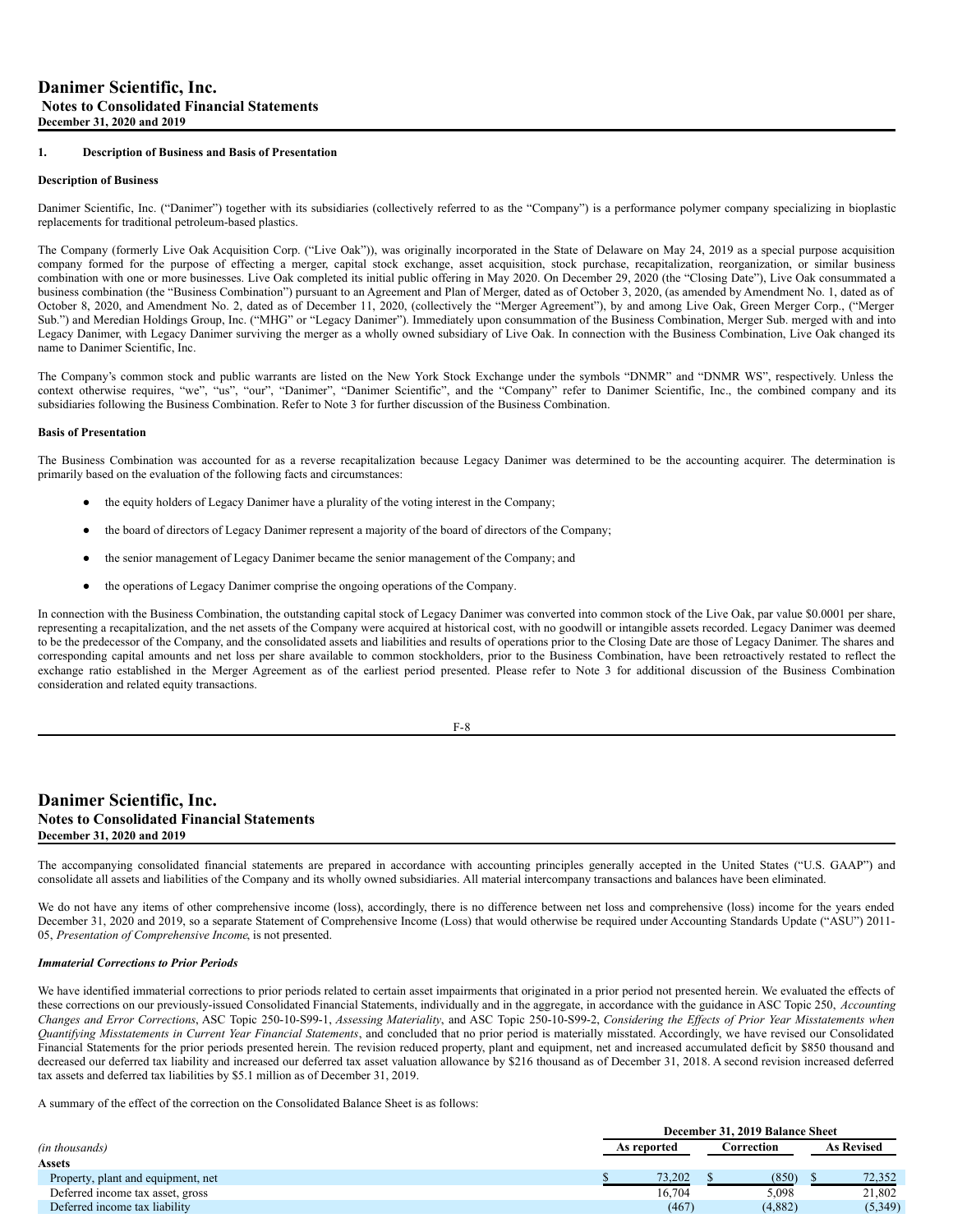| Deferred income tax asset valuation allowance | (16, 237) | (216) | (16, 453) |
|-----------------------------------------------|-----------|-------|-----------|
| Net impact on deferred income taxes           |           |       |           |
| Total assets                                  | 145.423   | (850) | 144,573   |
|                                               |           |       |           |
| <b>Stockholders' Equity</b>                   |           |       |           |
| Accumulated deficit                           | (49,080)  | (850) | (49,930)  |
| Total stockholders' equity                    | 17.426    | (850) | 16,576    |
| Total liabilities and stockholders' equity    | 145.423   | (850) | 144,573   |
|                                               |           |       |           |

There were no changes to the previously reported Consolidated Statement of Operations or Consolidated Statement of Cash Flows for the year ended December 31, 2019.

## *COVID-19*

In late 2019, a novel strain of coronavirus was reported in Wuhan, Hubei, China. In March 2020, the World Health Organization determined the resulting outbreak of COVID-19, the disease caused by this novel coronavirus, to be a pandemic. The pandemic is disrupting supply chains worldwide as national and local governments implement measures intended to slow the spread of COVID-19, with production and sales across a range of industries impacted in different ways. The extent of future impacts of COVID-19 on our operations and our financial performance will depend on developments outside of our control, including the duration and spread of the outbreak; its impact on customers, employees, and vendors; and broader economic conditions, all of which remain uncertain and cannot be predicted at this time.

During the year ended December 31, 2020, the President of the United States signed and enacted into law the*Coronavirus Aid, Relief and Economic Security Act* ("CARES Act") and the Consolidated Appropriations Act, 2021 ("CAA"). Among other provisions, the CARES Act and the CAA provide relief to U.S. federal corporate taxpayers through temporary adjustments to net operating loss rules, changes to limitations on interest expense deductibility, and the acceleration of available refunds for minimum tax credit carryforwards. The CARES Act and the CAA did not have a material effect on our Consolidated Financial Statements.

F-9

## **Danimer Scientific, Inc. Notes to Consolidated Financial Statements December 31, 2020 and 2019**

In April 2020, we received a loan in the amount of approximately \$1.8 million pursuant to the Paycheck Protection Program ("PPP") established by the CARES Act. Under terms of the PPP, certain amounts of the loan may be forgiven if they are used for qualifying expenses as described in the CARES Act. In connection with the Business Combination, we deposited a portion of the closing proceeds into an escrow account to fully fund repayment of this loan to the extent any portion is not forgiven (See Note 9).

## *Emerging Growth Company*

At December 31, 2020, we qualified as an "emerging growth company," as defined in Section 2(a) of the Securities Act, as modified by the Jumpstart Our Business Startups Act of 2012 (the "JOBS Act"), and we have taken and may take advantage of certain exemptions from various reporting requirements that are applicable to other public companies that are not emerging growth companies including, but not limited to, not being required to comply with the auditor attestation requirements of Section 404 of the Sarbanes-Oxley Act of 2002, reduced disclosure obligations regarding executive compensation in our periodic reports and proxy statements, and exemptions from the requirements of holding a nonbinding advisory vote on executive compensation and shareholder approval of any golden parachute payments not previously approved.

Further, Section 102(b)(1) of the JOBS Act exempts emerging growth companies from being required to comply with new or revised financial accounting standards until private companies are required to comply with the new or revised financial accounting standards. The JOBS Act provides that an emerging growth company can elect to opt out of the extended transition period and comply with the requirements that apply to non-emerging growth companies but any such election to opt out is irrevocable. We have opted to take advantage of such extended transition period available to emerging growth companies which means that when a standard is issued or revised and it has different application dates for public or private companies, we can adopt the new or revised standard at the time private companies adopt the new or revised standard.

## **2. Significant Accounting Policies**

## **Use of Estimates**

The preparation of consolidated financial statements in conformity with U.S. GAAP requires management to make estimates and assumptions that affect the reported amounts of assets and liabilities and disclosure of contingent assets and liabilities at the date of the consolidated financial statements and reported amounts of revenues and expenses during the reporting period. Actual results could differ from those estimates.

## **Segments**

Our chief operating decision maker ("CODM") is the Chief Executive Officer. The CODM reviews financial information presented on a consolidated basis for purposes of allocating resources and evaluating financial performance. We have one primary business activity and there are no segment managers who are held accountable for operating results at a level below the consolidated unit level. Accordingly, we have determined that we have one operating and reportable segment.

F-10

## **Danimer Scientific, Inc. Notes to Consolidated Financial Statements December 31, 2020 and 2019**

Revenue by geographic areas is based on the location of the customer. Long-lived assets held outside the United States are immaterial. The following is a summary of revenue information by major geographic area:

|                 | <b>Year Ended December 31.</b> |        |
|-----------------|--------------------------------|--------|
| (in thousands)  | 2020                           | 2019   |
| Domestic<br>. . | 24.964                         | 16,987 |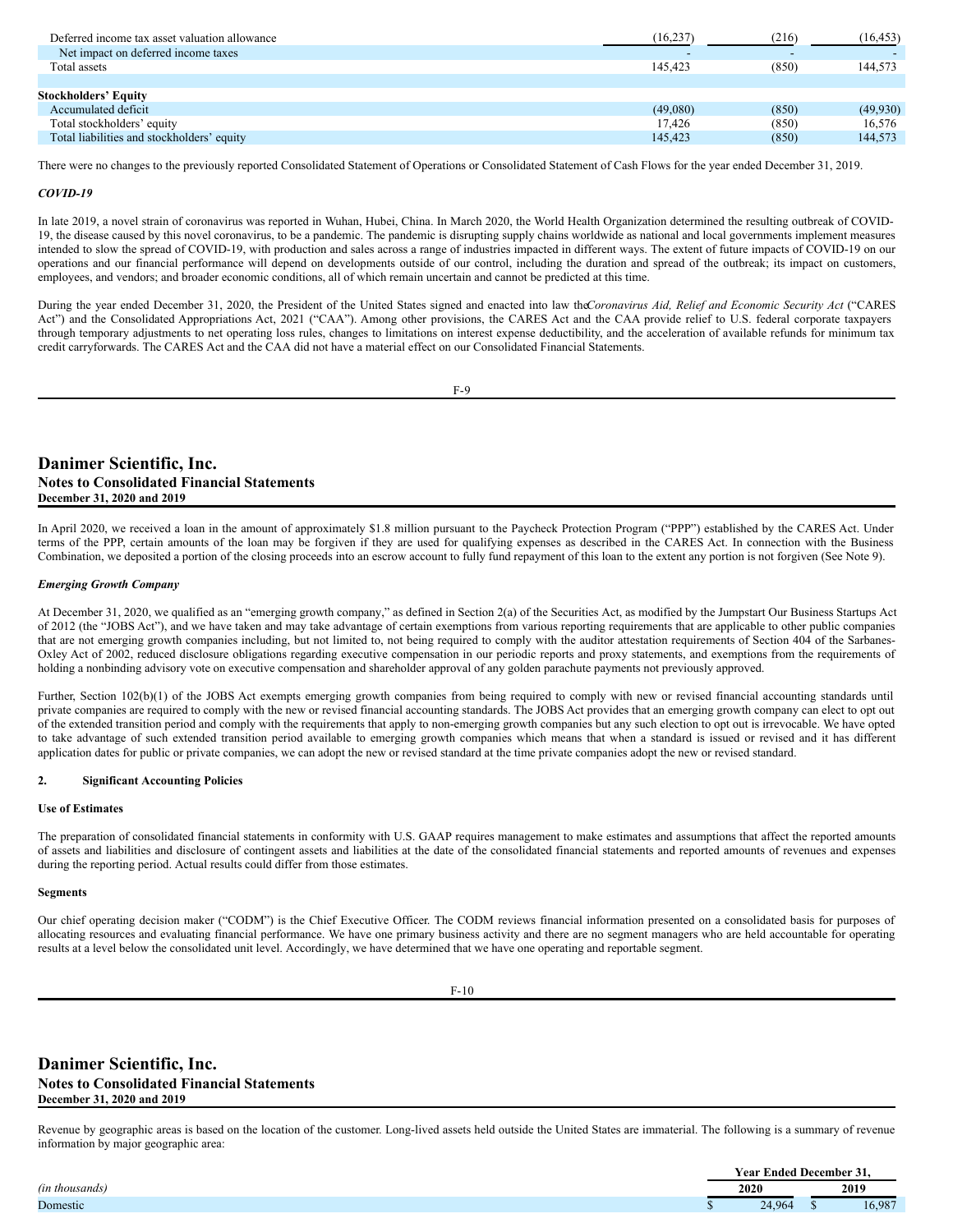| Germany             | 12,157 | 6,696  |
|---------------------|--------|--------|
| Belgium             | 4,916  | 4,152  |
| Switzerland         | 4,423  | 4.000  |
| All other countries | 873    | 509    |
| Total revenue       | 47,333 | 32,344 |

## **Cash and Cash Equivalents and Restricted Cash**

We consider all highly liquid investments with a maturity of three months or less when purchased to be cash equivalents. Cash and cash equivalents include cash or deposits with financial institutions and deposits in highly liquid money market securities. Deposits with financial institutions are insured by the Federal Deposit Insurance Corporation up to \$250,000. Bank deposits at times may exceed federally insured limits.

At December 31, 2020, amounts included in restricted cash were \$1.8 million paid into an escrow account in connection with the Business Combination to fund repayment, if required, of the PPP loan (see Note 9) and \$0.5 million related to amounts required under New Markets Tax Credit ("NMTC") debt agreements with various lenders. These amounts are classified as long-term as the restrictions will lapse when the related debt instruments are extinguished.

The following table provides a reconciliation of cash and cash equivalents and restricted cash reported within the Consolidated Balance Sheets that sum to the total of the same such amounts shown in the Consolidated Statements of Cash Flows.

|                                                     |  | December 31. |  |       |  |
|-----------------------------------------------------|--|--------------|--|-------|--|
| (in thousands)                                      |  | 2020         |  | 2019  |  |
|                                                     |  |              |  |       |  |
| Cash and cash equivalents                           |  | 377.581      |  | 6,261 |  |
| Restricted cash                                     |  | 2,316        |  | 3,017 |  |
| Total cash and cash equivalents and restricted cash |  | 379,897      |  | 9.278 |  |

### **Accounts Receivable**

We record accounts receivable at the stated amount of the transactions with our customers and we do not charge interest. The allowance for doubtful accounts is our best estimate of the amount of probable credit losses associated with our accounts receivable. We determine the allowance based on historical writeoff experience. Past-due balances are reviewed individually for collectibility. We charge off account balances against the allowance after we have exhausted all means of collection and we consider the potential for recovery to be remote. At December 31, 2020 and 2019, the allowance for doubtful accounts was not material.

| _ |
|---|
|   |

## **Danimer Scientific, Inc. Notes to Consolidated Financial Statements December 31, 2020 and 2019**

## **Concentration of Risk**

Our accounts receivable at December 31, 2020 are concentrated with respect to five customers. Combined, these five customers collectively represent approximately 80% of total accounts receivable reflected in the accompanying Consolidated Balance Sheets as of December 31, 2020. Our accounts receivable at December 31, 2019 are concentrated with respect to three customers. These three customers collectively represent approximately 57% of total accounts receivable in the accompanying Consolidated Balance Sheet as of December 31, 2019.

For the year ended December 31, 2020, we had three customers that each individually accounted for more than 10% of revenue, representing 58% of total revenue. For the year ended December 31, 2019, four customers each individually accounted for more than 10% of revenue, representing 65% of total revenue.

#### **Fair Value of Financial Instruments**

Fair value is defined as the price we would receive to sell an asset in a timely transaction or pay to transfer a liability in a timely transaction with an independent buyer in the principal market, or in the absence of a principal market, the most advantageous market for the investment or liability. A framework is used for measuring fair value utilizing a three-tier hierarchy that prioritizes the inputs to valuation techniques used to measure fair value. The hierarchy gives the highest priority to unadjusted quoted prices in active markets for identical assets or liabilities (Level 1) and the lowest priority to unobservable inputs (Level 3).

The three levels of the fair value hierarchy are as follows:

- Level 1 Unadjusted quoted prices in active markets that are accessible at the measurement date for identical assets and liabilities;
- Level 2 Observable inputs other than quoted prices in active markets, such as quoted prices for similar assets and liabilities in active markets, quoted prices for identical or similar assets and liabilities in markets that are not active, or other inputs that are observable or can be corroborated by observable market data;
- Level 3 Unobservable inputs reflecting management's assumptions, consistent with reasonably available assumptions made by other market participants. These valuations require significant judgment.

The carrying amounts of our cash and cash equivalents and restricted cash were measured using quoted market prices in active markets and represent Level 1 investments. Our other financial instruments such as accounts receivable, accounts payable and accrued expenses, approximate their fair values due to their short maturities. The carrying value of our long-term debt instruments also approximates fair value due to their floating interest rates and/or short-term maturities (see Note 9).

## **Inventories**

Inventories primarily consist of raw materials and finished products and are valued at the lower of cost or net realizable value. We determine cost using the average cost method. We review the carrying value of inventory on a periodic basis for excess or obsolete items based on historical turnover and assumptions about future product demand, and by analyzing the current selling price for purposes of accounting for inventory at the lower of cost or net realizable value. If we determine the quantities exceed the estimated forecast, that an item is obsolete, or the expected net realizable value upon sale is lower than the currently recorded cost, we record a write-down, charged to cost of revenue, to reduce the value of the inventory to its net realizable value and establish a new cost basis.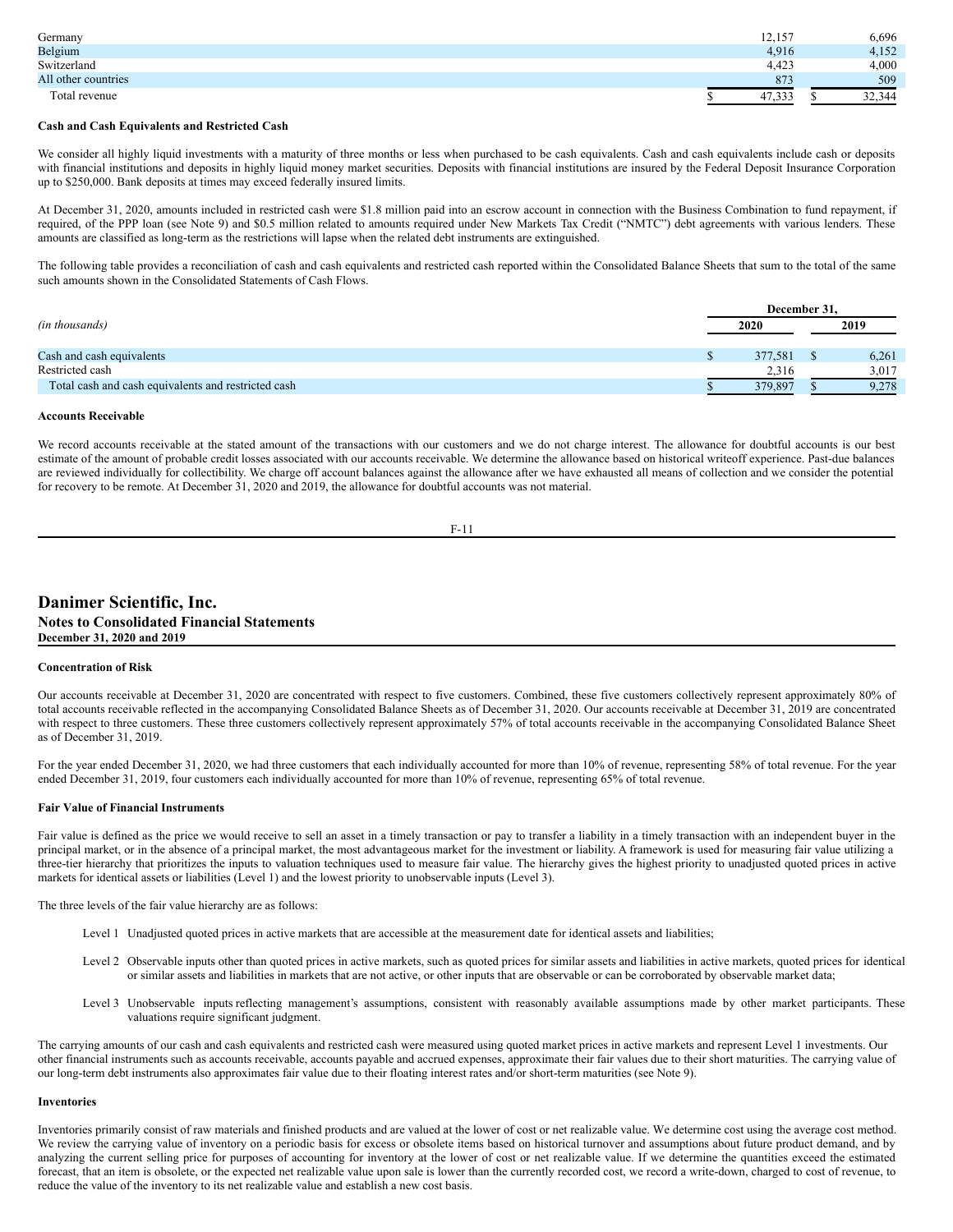## **Danimer Scientific, Inc. Notes to Consolidated Financial Statements December 31, 2020 and 2019**

## **Property, Plant and Equipment**

Property, plant and equipment are stated at cost, net of accumulated depreciation and amortization. Property, plant and equipment are depreciated using the straight-line method over the estimated useful lives of the assets, which range from three to forty years. Leasehold improvements are amortized over the shorter of their estimated useful lives or the related lease term of twenty years. Major property additions, replacements, and improvements that extend useful life are capitalized, while maintenance and repairs which do not extend the useful lives of the assets are expensed. Net gains or losses on equipment sales and other property dispositions are reflected in the Consolidated Statements of Operations as operating income or expense.

### **Intellectual Property**

Intellectual property represents patents initially measured at cost. The majority of the patents were purchased from another commercial corporation. Patent costs are amortized on a straight-line basis over the estimated remaining useful lives at acquisition of the applicable patents which range from 13 to 16 years. At both December 31, 2020 and 2019, the gross carrying value of intellectual property subject to amortization was approximately \$7.8 million. Accumulated amortization was approximately \$6.5 and \$6.0 million at December 31, 2020 and 2019, respectively. Amortization expense was \$0.5 million for each of the years ended December 31, 2020 and 2019 and is included in research and development costs in the Consolidated Statements of Operations. At December 31, 2020 and 2019, the intellectual property balance also includes \$0.5 and \$0.2 million, respectively, of costs deferred pending resolution of patent acceptance.

We expect amortization expense to be approximately \$0.5 million for each of the years ending December 31, 2021 and 2022 and \$0.3 million for the year ending December 31, 2023.

#### **Impairment of Long-Lived Assets**

We evaluate long-lived assets, including property, plant and equipment and finite-lived intangibles, for impairment if events and circumstances indicate that the carrying amount of the assets may not be recoverable. If we determine that the carrying value of a long-lived asset may not be recoverable, we determine recoverability by comparing the carrying amount of the asset to the net future undiscounted cash flows that we expect the asset to generate. If the asset's carrying value exceeds undiscounted cash flows, we recognize an impairment charge equal to the amount by which the carrying amount exceeds the fair market value of the asset. There were no impairments recognized during the years ended December 31, 2020 and 2019.

## **Debt Financing Costs**

Debt financing costs related to long-term debt are reported as a direct deduction from that debt. Debt financing costs are amortized using the straight-line method which approximates the effective interest rate method over the term of the related debt. Amortization of debt financing costs is included in interest expense in the Consolidated Statements of Operations and was \$1.0 and \$1.3 million, respectively, for the years ended December 31, 2020 and 2019.

F-13

## **Danimer Scientific, Inc. Notes to Consolidated Financial Statements December 31, 2020 and 2019**

#### **Revenue Recognition**

We recognize revenue from product sales and services in accordance with Financial Accounting Standards Board ("FASB") Accounting Standards Codification ("ASC") Topic 606, *Revenue from Contracts with Customers* ("ASC 606"). This standard applies to all contracts with customers, except for contracts that are within the scope of other standards, such as leases, insurance, collaboration arrangements and financial instruments. Under ASC 606, we recognize revenue when our customer obtains control of promised goods or services, in an amount that reflects the consideration that we expect to receive in exchange for those goods or services. To assess and determine when and how to recognize revenue, we perform the following five steps: (i) identify the contract(s) with a customer; (ii) identify the performance obligations in the contract; (iii) determine the transaction price; (iv) allocate the transaction price to the performance obligations in the contract; and (v) recognize revenue when (or as) the entity satisfies a performance obligation. We only apply the five-step model to contracts when it is probable that we will collect the consideration we are entitled to in exchange for the goods or services we transfer to the customer. At contract inception, once we determine that the contract is within the scope of ASC 606, we assess the goods or services promised within each contract and determine which are performance obligations and assess whether each promised good or service is distinct. We then recognize as revenue the amount of the transaction price that is allocated to the respective performance obligation when (or as) the performance obligation is satisfied.

We derive our revenues primarily from: 1) product sales of developed compostable resins based on polyactic acid ("PLA"), polyhydroxyalkanoates ("PHA"), and other renewable materials; and 2) research and development ("R&D") services related to developing customized formulations of biodegradable resins based on PHA.

We generally produce and sell finished products, for which we recognize revenue upon shipment, which is typically when control of the underlying product is transferred to the customer and all other revenue recognition criteria have been met. Due to the highly specialized nature of our products, returns are infrequent, and therefore we do not estimate amounts for sales returns and allowances. We offer a standard quality assurance warranty related to the fitness of our finished goods. There are no forms of variable consideration such as discounts, rebates, or volume discounts that we estimate to reduce our transaction price.

R&D service revenues generally involve milestone-based contracts under which we work with a customer to develop a PHA-based specific solution designed to the customer's specifications, which may involve a single or multiple performance obligations. When an R&D contract has multiple performance obligations, we allocate the transaction price to the performance obligations utilizing a cost-plus approach to estimate the stand-alone selling price, which contemplates the level of effort to satisfy the performance obligations, and then allocate the transaction price to each of the performance obligations based on the relative percentage of the stand-alone selling price. We recognize revenue for these R&D services over time with progress measured utilizing an input method based on personnel costs incurred to date as a percentage of total estimated personnel costs for each performance obligation identified within the contract. Upon completion of the R&D services, the customers have an option to enter into long-term supply agreements with us for the product(s) that were developed within the respective contracts. We concluded these customer options were marketing offers, not separate performance obligations, since the options did not provide a material right to any of our customers.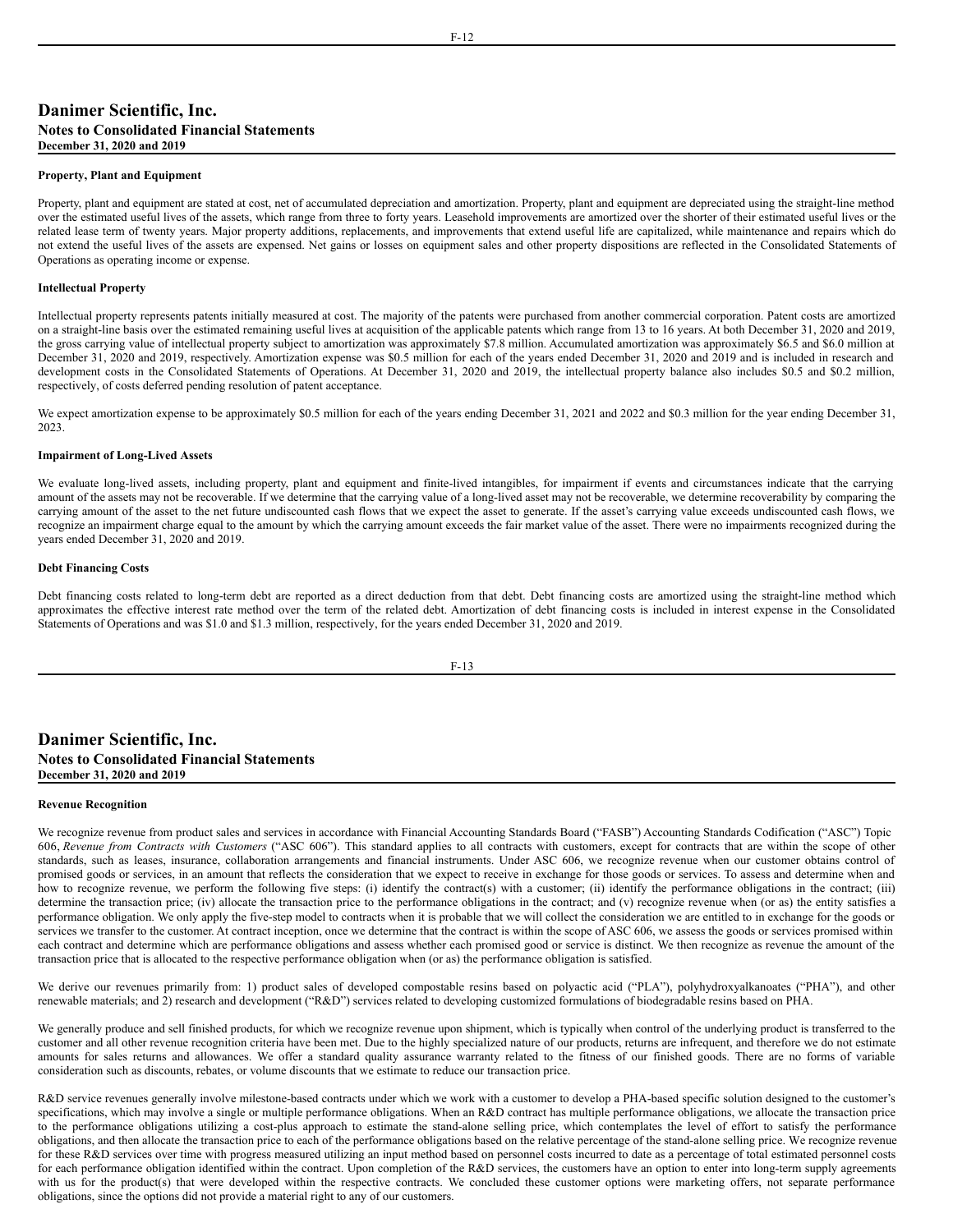We incur certain fulfillment costs that meet the criteria for capitalization in accordance with ASC 340. These costs are amortized to cost of revenue on a per pound basis as products are sold. For the year ended December 31, 2020, we charged \$0.2 million of fulfillment costs to cost of revenue. At December 31, 2020 and 2019, we had \$1.5 and \$0.8 million, respectively, of contract assets recorded related to these fulfillment costs.

## **Danimer Scientific, Inc. Notes to Consolidated Financial Statements December 31, 2020 and 2019**

We recognize a contract liability if we receive consideration (or have the conditional right to receive consideration) in advance of performance, which only occurs with our R&D services contracts. At the inception of our R&D services contracts, customers generally pay consideration at the commencement of the agreement and at milestones as outlined in the contracts. The following table shows the significant changes in the contract liability balance for the years ended December 31, 2020 and 2019:

|                                 |  | December 31. |      |       |  |  |  |
|---------------------------------|--|--------------|------|-------|--|--|--|
| (in thousands)                  |  | 2020         | 2019 |       |  |  |  |
| Beginning balance               |  | 4,580        |      | 5,000 |  |  |  |
| Revenue recognized              |  | (4,405)      |      | (760) |  |  |  |
| Unearned consideration received |  | 2,280        |      | 340   |  |  |  |
| Ending balance                  |  | 2,455        |      | 4,580 |  |  |  |

Our accounts receivable generally have net 30 to net 60-day payment terms and we usually receive consideration in accordance with the payment terms of the contract. Accordingly, we do not provide customers significant financing as defined in ASC 606. As of December 31, 2020 and 2019, accounts receivable related to sales were \$6.3 and \$4.5 million, respectively.

We evaluate financial performance and make resource allocation decisions based upon the results of our single operating and reportable segment; however, we believe revenues by our primary revenue streams best depicts how the nature, amount, timing and certainty of our net sales and cash flows are affected by economic factors.

|                | <b>Years Ended December 31,</b> |  |        |  |  |  |
|----------------|---------------------------------|--|--------|--|--|--|
| (in thousands) | 2020                            |  | 2019   |  |  |  |
|                |                                 |  |        |  |  |  |
| Products       | 40,692                          |  | 26,862 |  |  |  |
| Services       | 6.641                           |  | 5,482  |  |  |  |
| Total revenue  | 47.333                          |  | 32,344 |  |  |  |

#### **Cost of Revenue**

Direct costs of production and delivery (including raw materials, inbound and outbound freight, production and warehouse salaries and stock-based compensation, plant utilities, plant rent, depreciation, and other production-related expenditures) are charged to cost of revenue in the same period as the related revenue is recognized. Other direct incremental third-party costs related to our R&D contracts are charged to cost of revenue.

## **Stock-Based Compensation**

Awards to employees have been granted with both service-based only and market-based and service-based conditions that affect vesting. Service-based only awards have graded vesting features, usually over three-year periods. Expense associated with service-based only condition awards with graded vesting features is recognized on a straightline basis over the requisite service period. Expense associated with market-based and service-based vesting conditions is recognized on a straight-line basis over the longest of the explicit, implicit or derived service period term of the award. Stock-based compensation expense is recorded in the Consolidated Statements of Operations as follows:

|                                     | <b>Years Ended December 31.</b> |       |  |       |  |  |
|-------------------------------------|---------------------------------|-------|--|-------|--|--|
| (in thousands)                      |                                 | 2020  |  | 2019  |  |  |
| Cost of revenue                     |                                 | 126   |  | 76    |  |  |
| Selling, general and administrative |                                 | 3,313 |  | 5,036 |  |  |
| Research and development            |                                 | 206   |  | 159   |  |  |
| Total stock-based compensation      |                                 | 3.645 |  | 5.271 |  |  |

F-15

## **Danimer Scientific, Inc. Notes to Consolidated Financial Statements December 31, 2020 and 2019**

Stock-based compensation awards have a contractual life that ranges from less than one year to ten years and are recognized in the Consolidated Financial Statements based on their grant date fair value. We estimate the fair value of each stock option award using an appropriate valuation method. We use a Black-Scholes option pricing model to value our service-based only option awards and a Monte Carlo simulation to value our market-based and service-based option awards. We use the resulting fair values for financial reporting purposes.

We estimate forfeitures and record compensation expense based on this estimate over the vesting periods of our equity compensation awards. If actual pre-vesting forfeitures differ from our estimated forfeitures, we record a true-up to ensure that expense is fully recognized for awards that have vested.

## **Advertising Costs**

We charge advertising costs to selling, general and administrative expense as incurred. Advertising costs were not material for the years ended December 31, 2020 and 2019,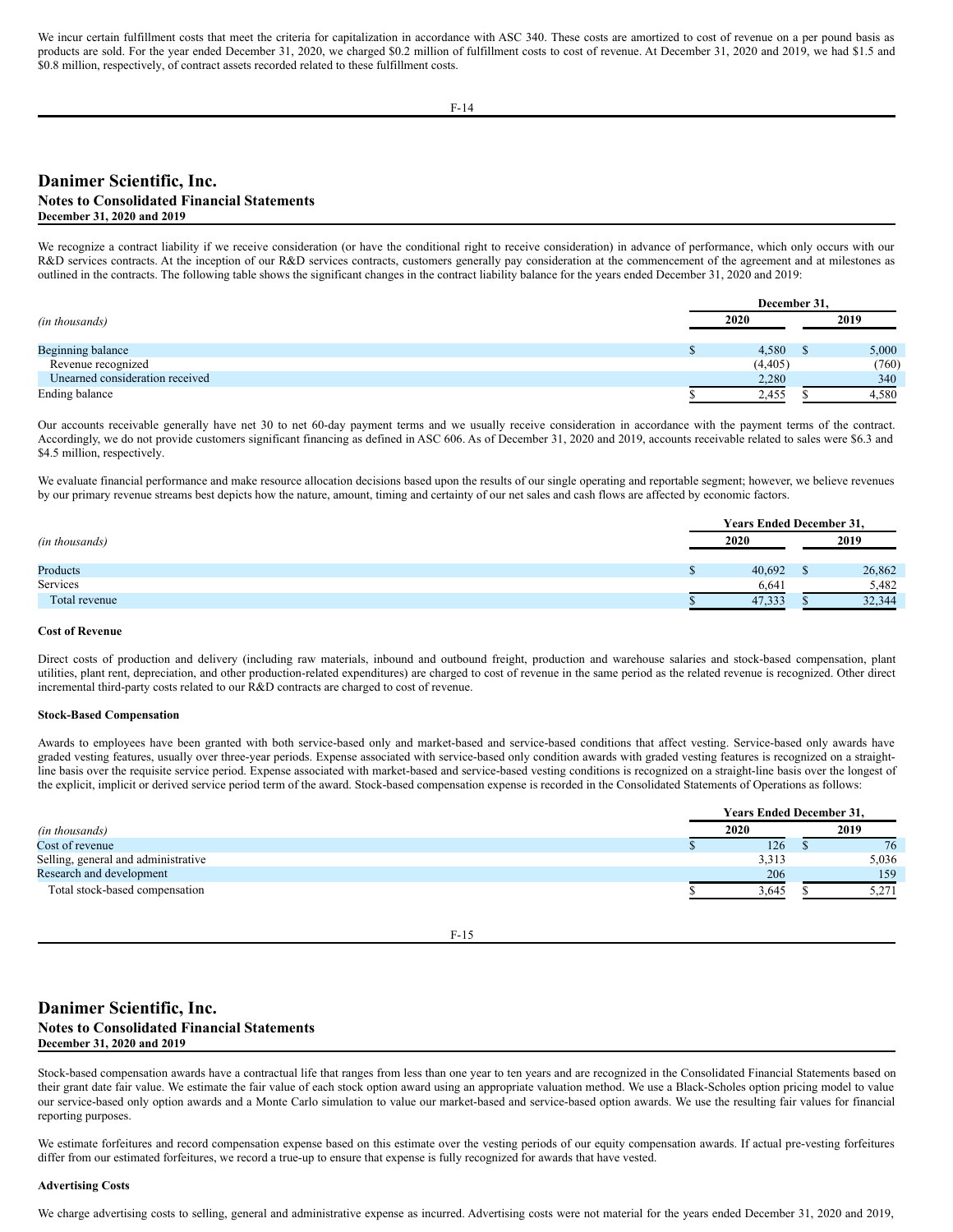respectively, and are included as a component of selling, general and administrative expenses in the Consolidated Statements of Operations.

## **Research and Development Costs**

We charge research and development costs to expense as incurred. Research and development costs include salaries, depreciation, stock-based compensation, consulting and other external fees, and facility costs directly attributable to research and development activities and were \$7.9 and \$5.5 million for the years ended December 31, 2020 and 2019, respectively.

#### **Income Taxes**

We are taxed as a corporation and as such use the asset and liability method of accounting for income taxes. We file consolidated income tax returns that include our subsidiary legal entities.

Under the asset and liability method, deferred tax assets and liabilities are recognized for the estimated future tax consequences attributable to differences between the financial statement carrying amounts of existing assets and liabilities and their respective tax bases. This method also requires the recognition of future tax benefits such as net operating loss carryforwards to the extent that realization of such benefits is more likely than not.

Deferred tax assets and liabilities are measured using enacted tax rates expected to apply to taxable income in the years in which those temporary differences are expected to be recovered or settled. The effect on deferred tax assets and liabilities of a change in tax rates is recognized in the period that includes the enactment date.

In the ordinary course of business, there may be transactions for which the ultimate tax outcome is uncertain. We assess uncertain tax positions in each of the tax jurisdictions in which we operate and account for the related financial statement implications. Unrecognized tax benefits are reported using the two-step approach, under which tax effects of a position are recognized only if it is more likely than not to be sustained and the amount of the tax benefit recognized is equal to the largest tax benefit that is greater than fifty percent likely of being realized upon ultimate settlement of the tax position.

F-16

# **Danimer Scientific, Inc.**

## **Notes to Consolidated Financial Statements December 31, 2020 and 2019**

Determining the appropriate level of unrecognized tax benefits requires us to exercise judgment regarding the uncertain application of tax law. We would adjust the amount of unrecognized tax benefits when information became available or when an event occurred indicating a change would be appropriate. We would include interest and penalties related to any uncertain tax positions as part of income tax expense. We did not have any material uncertain tax positions or related interest or penalties for the years ended December 31, 2020 or 2019.

### **Leases**

Operating leases are included in right of use assets and lease liabilities on the Consolidated Balance Sheets. The right of use assets and lease liabilities are recognized as the present value of the future lease payments over the lease term at commencement date, adjusted for lease incentives, prepaid or accrued rent, and unamortized initial direct costs, as applicable. Since most of the leases do not provide a readily determinable rate implicit in the lease, we use our incremental borrowing rate based on the information available at commencement date in determining the present value of future payments. Our incremental borrowing rate for a lease is the rate of interest we would have to pay on a collateralized basis to borrow an amount equal to the lease payments under similar terms. Our lease terms may include options to extend or terminate the lease, typically at our own discretion. We evaluate the renewal options at commencement and if they are reasonably certain of exercise, we include the renewal period in the lease term.

Lease costs associated with operating leases consist of both fixed and variable components. Expense related to fixed lease payments are recognized on a straight-line basis over the lease term. Variable payments, such as insurance and property taxes, are recorded as incurred and are not included in the initial lease liability. Lease costs are recorded in cost of revenue, research and development, and selling, general and administrative expenses based on the underlying use of the right of use assets.

## **Net (Loss) Earnings per Share**

We compute basic net loss per share by dividing net loss by the weighted-average number of common shares outstanding during the period.In accordance with the Amended and Restated Certificate of Incorporation and as a result of the Business Combination and reverse acquisition, we have retrospectively adjusted the weighted average shares outstanding prior to December 29, 2020 to give effect to the exchange ratio used to determine the number of shares of common stock into which Legacy Danimer common stock converted.

We compute diluted loss per share by dividing net loss by the weighted-average number of common shares outstanding during the period, including potentially dilutive ordinary shares from option exercises, employee share awards, and other dilutive instruments that have been issued. For periods where we have presented a net loss, such securities are excluded from the computation of diluted net loss per share as they would be anti-dilutive.

We excluded 13,332,661 and 6,812,762, respectively, of potentially dilutive shares from the computation of earnings per share for 2020 and 2019 as their effect would be antidilutive.

#### **Recently Adopted Accounting Pronouncements**

Stock-Based Compensation - In November 2019, the FASB issued ASU 2019-08, Stock Compensation ("Topic 718") and Revenue from Contracts with Customers ("Topic *606").* ASU 2019-08 requires that an entity measure and classify share-based payment awards granted to a customer by applying the guidance in Topic 718. The amount recorded as a reduction of the transaction price is required to be measured on the basis of the grant-date fair value of the share-based payment award in accordance with Topic 718. The amendments in this update are effective for all entities for fiscal years beginning after December 15, 2019. There was no material impact on our Consolidated Financial Statements as a result of adopting this guidance.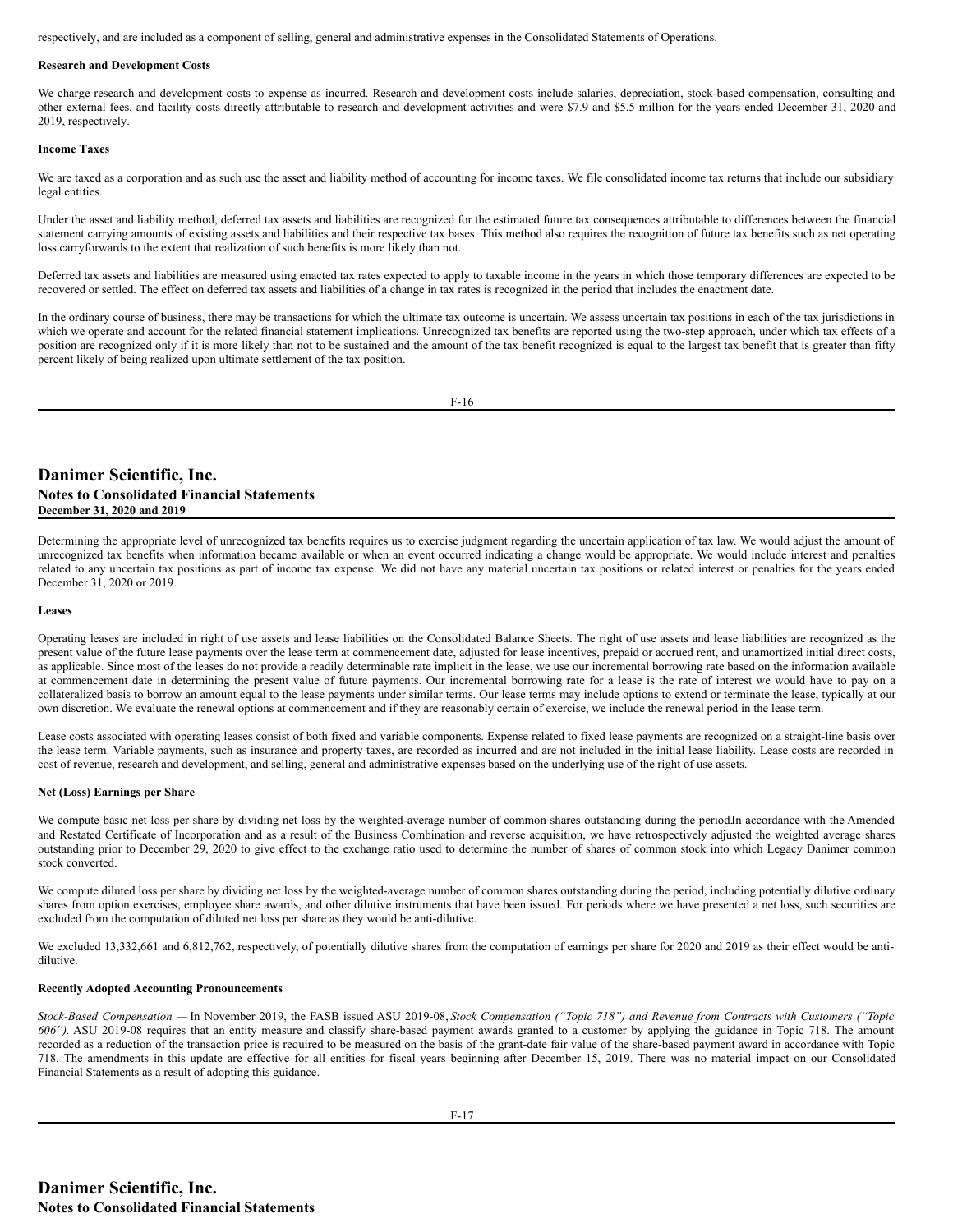*Stock-Based Compensation —* In June 2018, the FASB issued ASU 2018-07, *Improvements to Non-employee Share-Based Payment Accounting*. ASU 2018-07 expands the scope of Topic 718, *Compensation-Stock Compensation*, to include share-based payments issued to nonemployees for goods or services. Consequently, the accounting for sharebased payments to nonemployees and employees will be substantially aligned. ASU 2018-07 supersedes Subtopic 505-50, *Equity-Equity-Based Payments to Non-Employees*. The amendments in this update are effective for all entities for fiscal years beginning after December 15, 2019. There was no material impact on our Consolidated Financial Statements as a result of adopting this guidance.

## **Recently Issued Accounting Pronouncements**

Financial Instruments - Credit Losses - In June 2016, the FASB issued ASU 2016-13, Financial Instruments - Credit Losses ("ASU 2016-13"). ASU 2016-13 requires entities to report "expected" credit losses on financial instruments and other commitments to extend credit rather than the current "incurred loss" model. These expected credit losses for financial assets held at the reporting date are to be based on historical experience, current conditions, and reasonable and supportable forecasts. This ASU will also require enhanced disclosures relating to significant estimates and judgments used in estimating credit losses, as well as the credit quality. ASU 2016-13 is effective for annual reporting periods beginning after December 15, 2022. We are currently evaluating the impact that this standard will have on the Consolidated Financial Statements.

Accounting for Income Taxes - In December 2019, the FASB issued ASU 2019-12, Income Taxes ("Topic 740"), to simplify the accounting for income taxes. The new guidance changes various subtopics of accounting for income taxes including, but not limited to, accounting for "hybrid" tax regimes, tax basis step-up in goodwill obtained in a transaction that is not a business combination, intraperiod tax allocation exception to incremental approach, ownership changes in investments, interim-period accounting for enacted changes in tax law, and year-to-date loss limitation in interim-period tax accounting. The guidance is effective for fiscal years beginning on or after December 15, 2021, with early adoption permitted. We are currently evaluating this new guidance to determine the impact it may have on the Consolidated Financial Statements.

### **3. Business Combination**

On December 29, 2020, we consummated a business combination with Legacy Danimer pursuant to the Merger Agreement. Pursuant to ASC 805, for financial accounting and reporting purposes, Legacy Danimer was deemed the accounting acquirer, we were treated as the accounting acquiree, and the Business Combination was accounted for as a reverse recapitalization. Effectively, the Business Combination was treated as the equivalent of Legacy Danimer issuing stock for the net assets of Live Oak, accompanied by a recapitalization. Under this method of accounting, the historical financial statements of Legacy Danimer are our historical Consolidated Financial Statements. The net assets of Live Oak are stated at historical costs, with no goodwill or other intangible assets recorded in accordance with U.S. GAAP and are consolidated with Legacy Danimer's financial statements on the Closing Date. The shares and net loss per share available to holders of the Company's common stock prior to the Business Combination have been retroactively restated as shares and net loss per share, respectively, reflecting the exchange ratio established in the Merger Agreement as of the earliest period presented.

In connection with the Business Combination, Live Oak entered into subscription agreements with certain investors (the "PIPE Investors"), whereby it issued 21,000,000 shares of common stock at \$10.00 per share (the "Private Placement Shares") for an aggregate purchase price of \$210.0 million (the "Private Placement"), which closed simultaneously with the consummation of the Business Combination. Upon the closing of the Business Combination, the Private Placement Shares were automatically converted into shares of our common stock on a one-for-one basis.

## **Danimer Scientific, Inc. Notes to Consolidated Financial Statements December 31, 2020 and 2019**

The aggregate value of the consideration paid by Live Oak in the Business Combination was \$397.3 million, consisting of 39,726,570 shares of Live Oak Class A common stock valued at \$10.00 per share. In addition, pursuant to the Merger Agreement, we assumed all vested or unvested outstanding options to purchase common shares of Legacy Danimer under its 2016 Director and Executive Officer Stock Incentive Plan and 2016 Omnibus Plan along with options and warrants issued under Non-Plan Legacy Danimer Options and Warrants arrangements (see Note 11) and these instruments converted into options and warrants to purchase 6,315,924 shares of our common stock with no changes to the terms of the awards. We realized net proceeds after transaction costs of \$381.4 million from the Business Combination.

In connection with the Business Combination, we incurred direct and incremental costs of \$22.8 million related to the equity issuance, consisting primarily of investment banking, legal, accounting, and other professional fees, which were recorded against additional paid-in capital as a reduction of proceeds. We incurred additional financial advisory fees and compensation costs related to the Business Combination of \$4.3 million that have been included in selling, general and administrative expenses within the Consolidated Statements of Operations for the year ended December 31, 2020. Transaction costs of \$6.7 million were previously recorded in the legal acquirer's results and therefore are not reflected in the amounts discussed above.

#### *Earnout Shares*

The Legacy Danimer shareholders are entitled to receive up to an additional 6,000,000 shares of our common stock (the "Earnout Shares") if the volume-weighted average price ("VWAP") of our shares equals or exceeds the following prices for any 20 trading days within any 30 trading-day period (the "Trading Period") beginning on the six-month anniversary of the Closing Date of the Business Combination:

- During any Trading Period prior to December 29, 2023, 2,500,000 Earnout Shares upon the achievement of a VWAP price of at least \$15.00,
- During any Trading Period prior to December 29, 2025, 2,500,000 Earnout Shares upon the achievement of a VWAP price of at least \$20.00, and
- During any Trading Period prior to December 29, 2025, 1,000,000 Earnout Shares upon the achievement of a VWAP price of at least \$25.00.

The Earnout Shares are indexed to our equity and meet the criteria for equity classification. On the Closing Date, the fair value of the 6,000,000 Earnout Shares was \$140.9 million. We reflected the Earnout Shares in the Consolidated Balance Sheet at December 31, 2020 as a stock dividend by reducing additional paid-in capital, which was offset by the increase in additional paid-in capital associated with the Business Combination.

#### **4. Inventories**

Inventories consisted of the following at December 31, 2020 and 2019: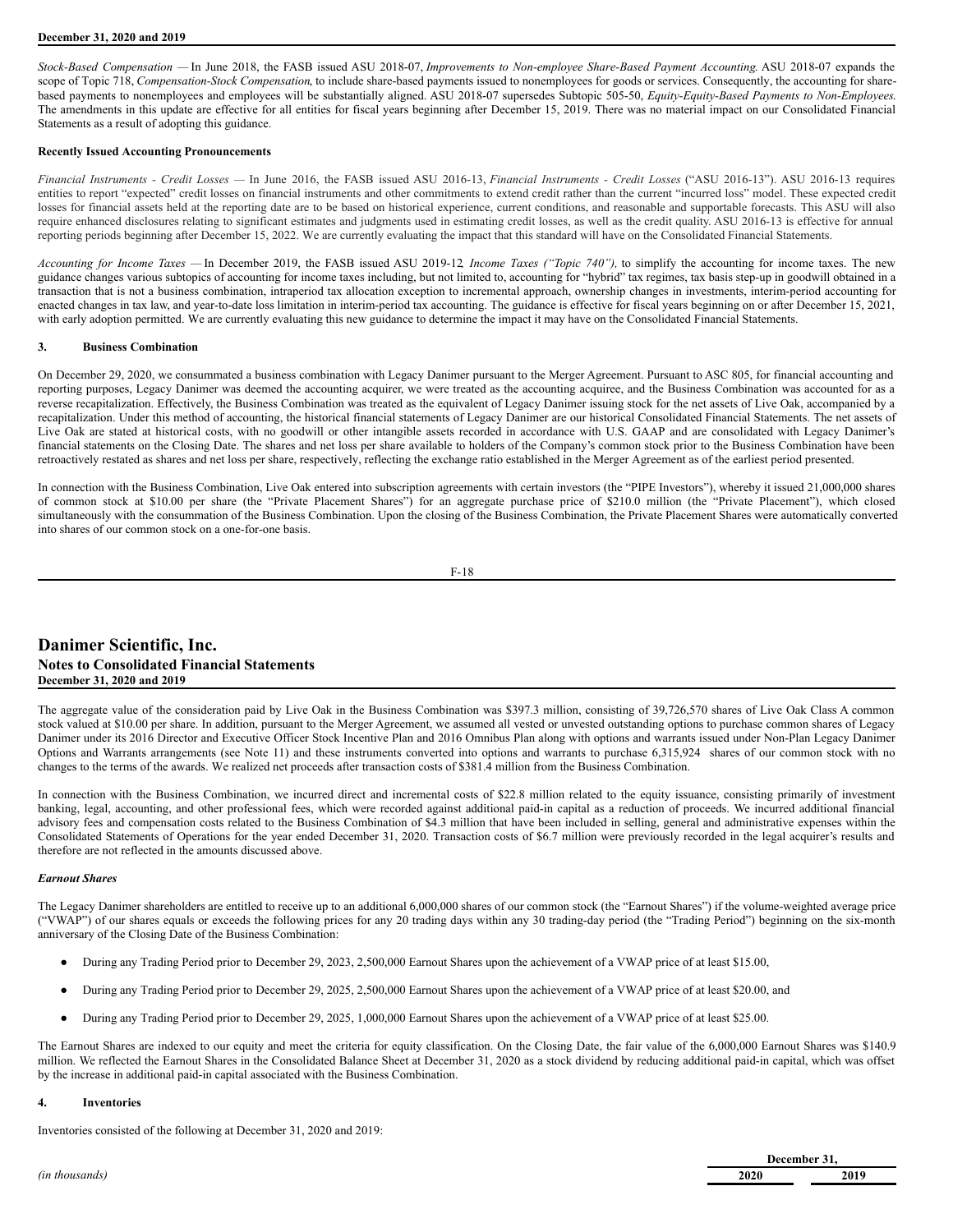| Raw materials                    | 6,825  | 5,921                    |
|----------------------------------|--------|--------------------------|
| Work in progress                 | 133    | $\overline{\phantom{a}}$ |
| Finished goods and related items | 6.684  |                          |
| Total inventories                | 13.642 | 7.038                    |

F-19

## **Danimer Scientific, Inc. Notes to Consolidated Financial Statements December 31, 2020 and 2019**

## **5. Property, Plant and Equipment, net**

Property, plant and equipment, net, consisted of the following:

|                                           | <b>Estimated</b><br><b>Useful Life</b>  | December 31.  |           |    |           |
|-------------------------------------------|-----------------------------------------|---------------|-----------|----|-----------|
| (in thousands)                            | (Years)                                 |               | 2020      |    | 2019      |
| Land and improvements                     | 20                                      | <sup>\$</sup> | 92        | -S | 77        |
| Leasehold improvements                    | Shorter of useful<br>life or lease term |               | 20,932    |    |           |
| <b>Buildings</b>                          | $15-40$                                 |               | 2,089     |    | 1,812     |
| Machinery and equipment                   | $5 - 20$                                |               | 64,164    |    | 31,959    |
| Motor vehicles                            | $7 - 10$                                |               | 693       |    | 675       |
| Furniture and fixtures                    | $7 - 10$                                |               | 221       |    | 196       |
| Office equipment                          | $3 - 10$                                |               | 2,089     |    | 773       |
| Construction in progress                  | N/A                                     |               | 36,146    |    | 52,403    |
|                                           |                                         |               | 126,426   |    | 87,895    |
| Accumulated depreciation and amortization |                                         |               | (19, 631) |    | (15, 543) |
| Property, plant and equipment, net        |                                         |               | 106,795   |    | 72,352    |

F-20

## **Danimer Scientific, Inc. Notes to Consolidated Financial Statements December 31, 2020 and 2019**

We reported depreciation and amortization expense within the Consolidated Statements of Operations as follows:

|                                     |       | <b>Years Ended December 31.</b> |       |  |  |  |  |
|-------------------------------------|-------|---------------------------------|-------|--|--|--|--|
| (in thousands)                      | 2020  |                                 | 2019  |  |  |  |  |
| Cost of revenue                     | 3.646 |                                 | 2,433 |  |  |  |  |
| Selling, general and administrative | 308   |                                 | 459   |  |  |  |  |
| Research and development            | 154   |                                 | 117   |  |  |  |  |
| Total depreciation expense          | 4,108 |                                 | 3.009 |  |  |  |  |

Construction in progress consists primarily of the conversion and build-out of our new facility in Winchester, Kentucky. Property, plant and equipment includes capitalized interest of \$5.1 and \$1.4 million as of December 31, 2020 and 2019, respectively. For the years ended December 31, 2020 and 2019, interest costs of \$3.7 and \$1.4 million, respectively, were capitalized to property, plant and equipment. At December 31, 2020, prepaid expenses and other current assets included \$0.8 million of equipment that we have classified as held for sale.

## **6. New Markets Tax Credit Transactions**

We have entered into financing arrangements under the New Markets Tax Credit ("NMTC") program with various unrelated third-party financial institutions (individually and collectively referred to as "Investors") during 2012, 2013 and 2019. The NMTC program was provided for in the Community Renewal Tax Relief Act of 2000 (the "Act") to induce capital investment in qualified lower income communities. The Act permits taxpayers to claim credits against their federal income taxes for up to 39% of qualified investment in the equity of the community development entities ("CDEs"). CDEs are privately managed investment institutions that are certified to make qualified low-income community investments.

These financing arrangements were structured with the Investors, their wholly owned investment funds ("Investment Funds") and their wholly owned CDEs in connection with our participation in qualified transactions under the NMTC program. In each of the financing arrangements, we loaned money (in the form of leverage loans) to the Investment Funds and the Investors invested in the Investment Funds. Each Investment Fund then contributed the funds from our loan and the Investor's investment to a CDE. Each CDE then loaned the contributed funds to a wholly owned subsidiary of the Company.

The Investors are entitled to substantially all of the benefits derived from the tax credits. The NMTC tax credits are subject to recapture for a compliance period of seven years. During the compliance period, we are required to comply with various regulations and contractual provisions that apply to the NMTC arrangements. We have agreed to indemnify the Investors for any losses or recaptures of the NMTCs until such time as our obligations to deliver tax benefits are relieved. We do not expect the maximum potential amount of future payments under this indemnification to exceed the face amount of the related debt, net of leverage loans receivable (see Note 7), totaling \$7.6 million at December 31, 2020**.** We believe that the likelihood of a required payment under this indemnification is remote. We do not anticipate any credit recaptures will be required in connection with the financing arrangements. There have been no credit recaptures as of December 31, 2020. The arrangements also include a put/call feature which becomes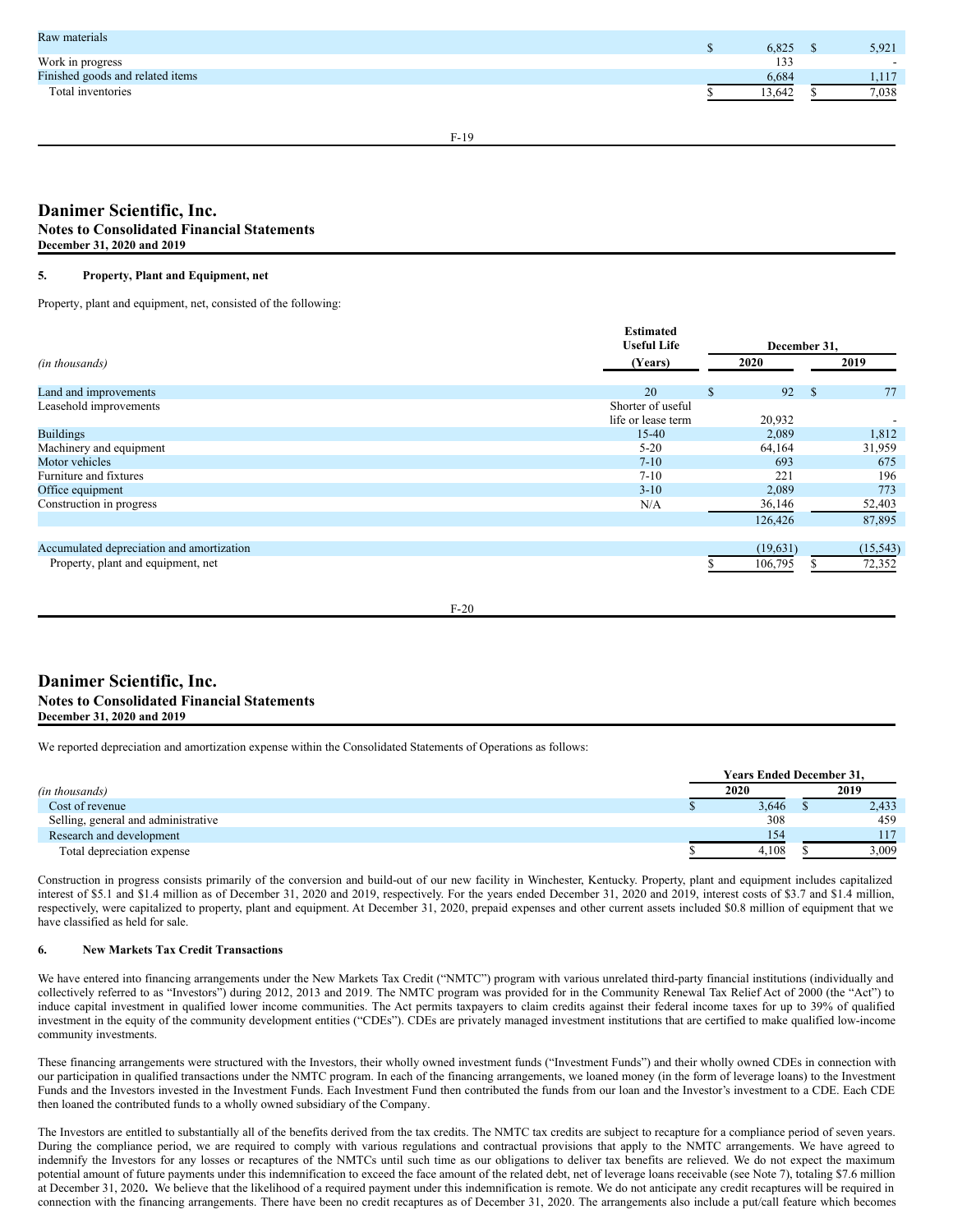enforceable at the end of the compliance periods whereby we may be obligated or entitled to repurchase the Investor's interests in each of the Investment Funds for a nominal amount or fair value. We believe the Investors will exercise their put options at the end of the compliance periods for each of the transactions for nominal amounts. The value attributed to the puts/calls is nominal.

## **Danimer Scientific, Inc. Notes to Consolidated Financial Statements December 31, 2020 and 2019**

We have determined that each NMTC financing arrangement contains a variable interest entity ("VIE"). The ongoing activities of the Investment Funds consist of collecting and remitting interest and fees and maintaining continued compliance with the NMTC program. The responsibility for performing these ongoing activities resides with the Investors. The Investors were also integral during the initial designs of the Investment Funds and created the structures that allow the Investors to monetize the tax credits available through the NMTC programs.

Based on these circumstances, we concluded that we were not the primary beneficiary of each VIE and therefore we do not consolidate the VIEs. We record the loans we provided to the Investment Funds as leveraged loan receivables on the Consolidated Balance Sheets. (See Note 7). We include the loans we received from the CDEs within long-term debt in the Consolidated Balance Sheets (See Note 9).

We entered into a NMTC arrangement on July 23, 2012. The CDE related to this transaction loaned us \$27.0 million. For the first seven years after execution, we made interestonly payments on a quarterly basis with interest calculated annually at a weighted average interest rate of approximately 1.33%. A portion of the loans totaling \$1.0 million was paid in full on December 14, 2018. On July 31, 2019, after the seven-year recapture period had passed, we entered into a simultaneous transaction whereby the loans from the CDE were purchased for a nominal amount and the leverage loan receivable was extinguished, resulting in a net gain of \$5.6 million. We recorded this gain as nonoperating income in the Consolidated Statements of Operations.

We entered into a NMTC arrangement on September 30, 2013. The CDE related to this transaction loaned us \$20.0 million with a maturity date of September 30, 2037. We made interest only payments on a quarterly basis with interest calculated annually at 1.31%. In order to obtain the CDE's consent for the 2019 Term Loan, we placed \$0.4 million into an escrow account in March 2019 to fund principal payments coming due to the CDE in September 2020. On October 2, 2020, after the seven-year recapture period had passed, we entered into a simultaneous transaction whereby the loans from the CDE were purchased for a nominal amount and the leverage loan receivable was extinguished, resulting in a net gain of \$5.3 million. We recorded this gain as nonoperating income in the Consolidated Statements of Operations.

We entered into a NMTC arrangement on April 25, 2019. The CDE related to this transaction loaned us \$9.0 million with a maturity date of September 30, 2048. We make interest only payments on a quarterly basis with interest calculated annually at 1.96%.

We entered into a NMTC arrangement on November 7, 2019. The CDE related to this transaction loaned us \$12.0 million with a maturity date of November 7, 2039. We make interest only payments on a quarterly basis with interest calculated annually at 1.06%.

Certain funds related to these NMTC arrangement are restricted for specific use during the compliance periods and these funds are reflected as restricted cash in the Consolidated Balance Sheets.

## **7. Leverage Loans Receivable**

As part of our NMTC transactions (see Note 6), we have made leverage loans as follows:

Leverage loan receivable from Meredian Bioplastics Investment Fund, LLC for \$20.5 million; the loan was scheduled to mature July 22, 2042. Payments of interest were due quarterly, with interest calculated at 1%, from inception through July 23, 2019. Principal payments were to begin after July 23, 2019, if certain NMTC compliance requirements had not been met and the loan remained outstanding. This leverage loan was extinguished on July 31, 2019 (see Note 6).

## **Danimer Scientific, Inc. Notes to Consolidated Financial Statements December 31, 2020 and 2019**

- Leverage loan receivable from Danimer Bioplastics Investment Fund, for \$14.3 million; the loan matures September 30, 2037. Payments of interest were due quarterly, with interest calculated at 1%, from December 31, 2013, through September 30, 2020. Principal payments were to begin after October 1, 2020, if certain NMTC compliance requirements had not been met and the loan remained outstanding. This leverage loan was extinguished on October 2, 2020 (see Note 6).
- Leverage loan receivable from Danimer Bainbridge Investment Fund, LLC for \$6.3 million; the loan matures September 30, 2048. Payments of interest are due quarterly, with interest calculated at 2%, from inception through April 25, 2026. Principal payments will begin after April 25, 2026 if certain NMTC compliance requirements are not met and the loan remains outstanding.
- Leverage loan receivable from Twain Investment Fund 427, LLC for \$5.6 million; the loan matures on November 7, 2039. Payments of interest are due quarterly, with interest calculated at 1.08% from inception through November 7, 2026. Principal payments will begin after November 7, 2026 if certain NMTC compliance requirements are not met and the loan remains outstanding.
- Leverage loan receivable from Twain Investment Fund 428, LLC for \$1.6 million; the loan matures on November 7, 2039. Payments of interest are due quarterly, with interest calculated at 1.08% from inception through November 7, 2026. Principal payments will begin after November 7, 2026 if certain NMTC compliance requirements are not met and the loan remains outstanding.

If NMTC compliance requirements are met, the balance of each outstanding leverage loan will be forgiven upon extinguishment of each debt instrument related to the respective NMTC agreements.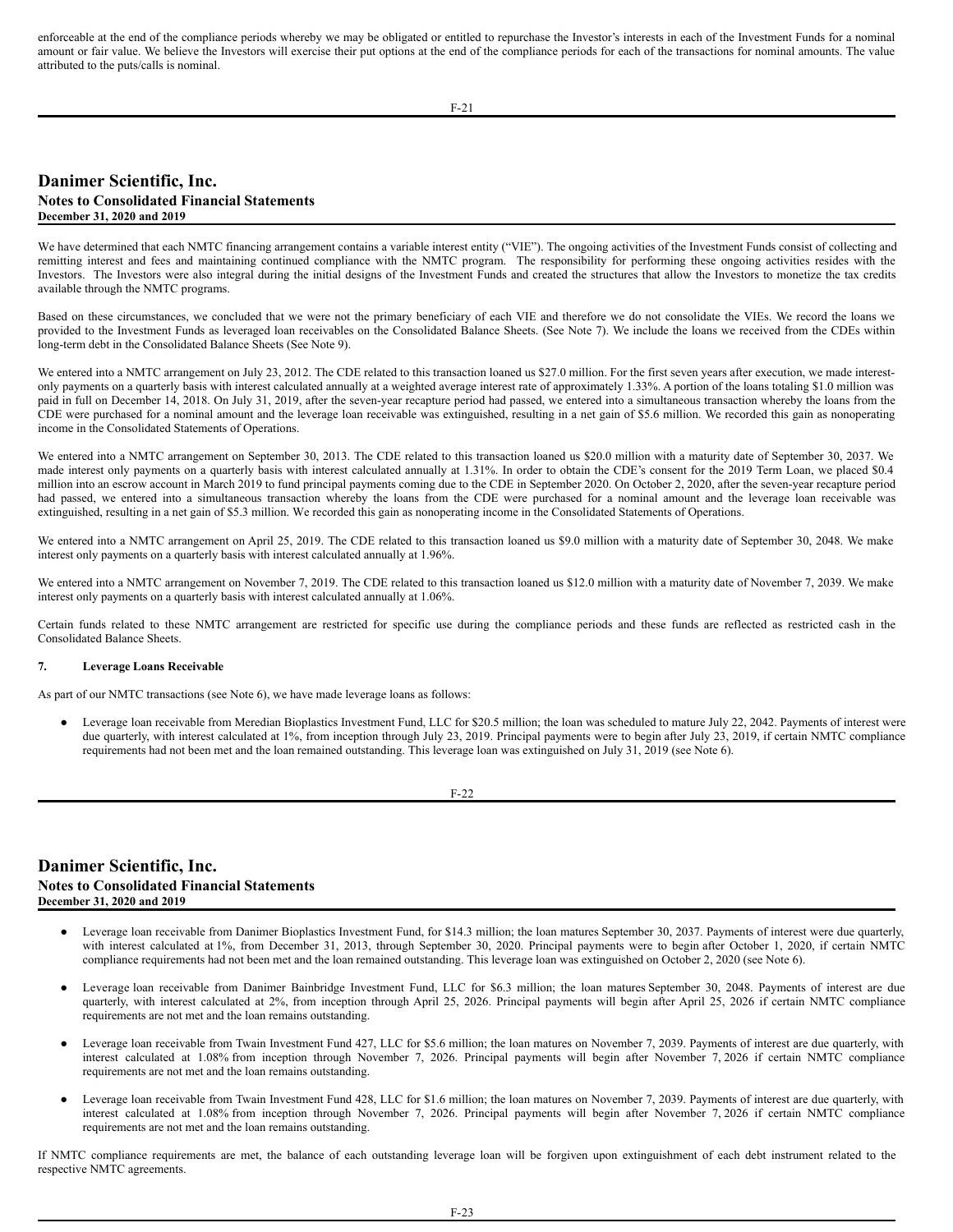## **Danimer Scientific, Inc. Notes to Consolidated Financial Statements December 31, 2020 and 2019**

## **8. Accrued Liabilities**

The components of accrued liabilities were as follows:

|                                        |  | December 31, |  |       |  |  |
|----------------------------------------|--|--------------|--|-------|--|--|
| (in thousands)                         |  | 2020         |  | 2019  |  |  |
| Compensation and related expenses      |  | 5,395        |  | 1,023 |  |  |
| Legal settlement                       |  | 1,250        |  | 5,500 |  |  |
| Transaction costs and other legal fees |  | 1.293        |  | 181   |  |  |
| Construction in progress expenditures  |  | 531          |  | 2,774 |  |  |
| Other                                  |  | 751          |  | 246   |  |  |
| Total accrued liabilities              |  | 9,220        |  | 9.724 |  |  |

## **9. Long-Term Debt**

The components of long-term debt were as follows:

|                                                                                                  | December 31. |          |  |         |
|--------------------------------------------------------------------------------------------------|--------------|----------|--|---------|
| (in thousands)                                                                                   |              | 2020     |  | 2019    |
| 2019 Term Loan                                                                                   |              | 27,000   |  | 28,500  |
| 2019 Subordinated Term Loan                                                                      |              | 10,171   |  | 10,000  |
| <b>NMTC</b> Notes                                                                                |              | 21,000   |  | 41,000  |
| Paycheck Protection Program loan                                                                 |              | 1,776    |  |         |
| Convertible Debt                                                                                 |              |          |  | 8,267   |
| Vehicle and Equipment Notes                                                                      |              | 329      |  | 395     |
| Mortgage Notes                                                                                   |              | 266      |  | 289     |
| Total                                                                                            |              | 60,542   |  | 88,451  |
| Less: Total unamortized debt issuance costs                                                      |              | (3,955)  |  | (4,779) |
| Less: Unamortized debt discount                                                                  |              |          |  | (616)   |
| Less: Current cash maturities of \$27,140, net of current portion of debt issuance costs in 2020 |              | (25,201) |  | (9,277) |
| Total long-term debt                                                                             |              | 31,386   |  | 73,779  |

## **2019 Term Loan**

In March 2019, we entered into a credit agreement ("2019 Term Loan") for a \$30 million term loan maturing on October 13, 2023. Principal payments are due in quarterly payments of \$375,000 beginning April 1, 2019 with the outstanding principal balance due at maturity. Annual payments of principal are also due if we generate "excess cash flow", as defined in the agreement. The 2019 Term Loan is secured by all real and personal property of Danimer Scientific Holdings, LLC ("DSH") and its subsidiaries. The 2019 Term Loan provides for financial covenants including a maximum capital expenditures limit, leverage ratio and fixed charge coverage ratio, each of which becomes more restrictive over time.

|--|

## **Danimer Scientific, Inc. Notes to Consolidated Financial Statements December 31, 2020 and 2019**

In July 2020, we modified the 2019 Term Loan such that the applicable margin in the interest rate formula (formerly calculated as the greater of (a) 2.25% or (b) Three month LIBOR, plus 4.5%) changed from 4.5% to a five-level tiered amount ranging from 4.5% if the consolidated senior leverage ratio, as defined in the Term Loan, is less than 1.5, to as high as 6.35% if the consolidated senior leverage ratio is greater than 2.25. When the amendment was executed, the applicable margin was 6.35% and will remain at 6.35% until the first day of the first full fiscal quarter after the delivery of the annual audited financial statements for the year ending December 31, 2020. Thereafter, the applicable margin will be adjusted on a quarterly basis.

On December 31, 2020, we delivered noticed to lender that the 2019 Term Loan would be voluntarily prepaid in the total amount of \$27.7 million including the outstanding principal amount of \$27.0 million, a prepayment fee of \$0.5 million along with \$0.2 million in accrued unpaid interest. Since we repaid the 2019 Term Loan before the due date of the 2020 fourth quarter compliance certificate, we were not required to assess financial covenant compliance as of December 31, 2020.

## **2019 Subordinated Term Loan**

In March 2019, we entered into a subordinated second credit agreement ("Subordinated Term Loan") for \$10 million in term loans consisting of two loans in the amounts of \$5.5 million and \$4.5 million. The terms of the two loans are essentially the same. The term loans mature on February 13, 2024 and require monthly interest only payments, with the outstanding principal balance due at maturity. The base interest rate is the "Prime Rate" as quoted by the Wall Street Journal (adjusted each calendar quarter; 3.25%) and 4.75% at December 31, 2020 and 2019, respectively) plus 2.75%. We have the option to pay up to two percent (2%) in any interest payable in any fiscal quarter by adding such interest payment to the principal balance of the related note ("PIK Interest"). During the year ended December 31, 2020, we used the PIK Interest option and an additional \$171,000 was included in the principal balance at December 31, 2020. The Subordinated Term Loan is secured by all real and personal property of DSH and its subsidiaries but is subordinated to all other existing lenders.

The Subordinated Term Loan provides for financial covenants including a maximum capital expenditures limit, leverage ratio, fixed charge coverage ratio and adjusted EBITDA, certain of which become more restrictive over time. At December 31, 2020, we were in compliance with all financial covenants.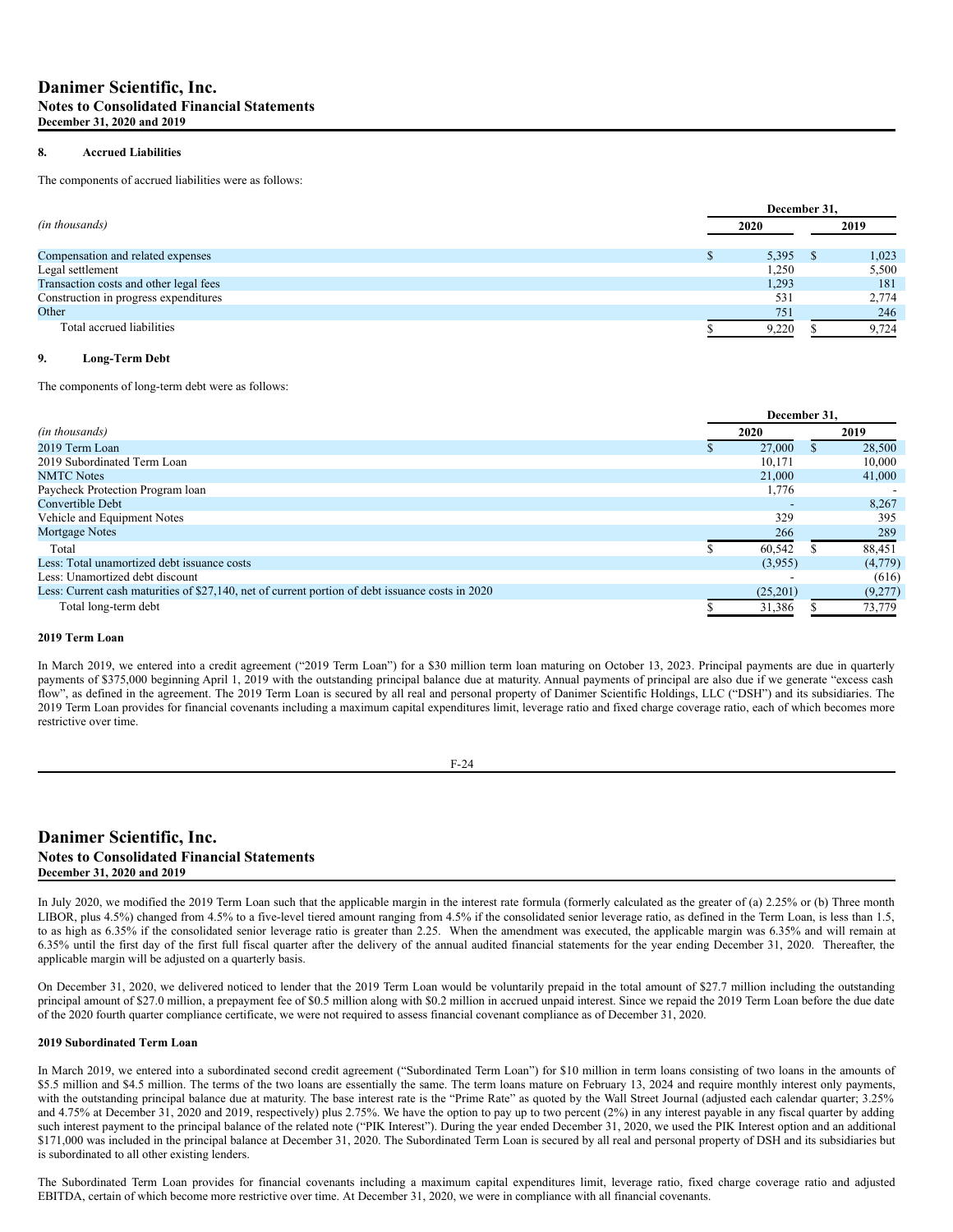In connection with the terms of the Subordinated Term Loan, the lender purchased 16,667 shares of Legacy Danimer common stock for approximately \$1.0 million. The lender had the option to require us to repurchase the shares at the original issue price at the earlier of 1) repayment in full of the outstanding balance of the loan, 2) March 14, 2025 or 3) a change in control of the Company, as defined. On December 29, 2020, as part of the Business Combination, the lender's shares were exchanged for our shares based on the exchange ratio established in the Merger Agreement.

## **Danimer Scientific, Inc. Notes to Consolidated Financial Statements December 31, 2020 and 2019**

## **NMTC Notes**

NMTC Notes were comprised of the following and are discussed further in Note 6:

|                                 |                      | December 31. |        |  |        |
|---------------------------------|----------------------|--------------|--------|--|--------|
| (in thousands)                  | <b>Issuance Date</b> |              | 2020   |  | 2019   |
| AmCREF Fund 51 notes            | November 7, 2019     |              | 12.000 |  | 12,000 |
| Carver Development CDE VI notes | April 25, 2019       |              | 7.000  |  | 7.000  |
| ST CDE LXII note                | April 25, 2019       |              | 2.000  |  | 2.000  |
| OLICI Note A note               | September 30, 2013   |              | $\sim$ |  | 14,734 |
| <b>OLICI</b> Note B note        | September 30, 2013   |              |        |  | 5.266  |
| <b>Total NMTC notes</b>         |                      |              | 21,000 |  | 41,000 |

#### **Convertible Debt**

In January 2020, we issued convertible notes payable with an aggregate principal amount of \$2.3 million and in November and December 2019, we issued convertible notes payable with an aggregate principal amount of \$8.3 million. We used the net proceeds from the issuances primarily for general corporate purposes. These convertible notes were issued at a 4% discount and bear an annual interest rate of 8%, payable monthly. The notes contained an option for us to capitalize and add any interest payments to the principal amount of the notes as PIK Interest. Such PIK Interest bore the same interest rate as the original principal of the notes. Each convertible note matured on the later of the one-year anniversary of the issuance date and the date on which we received an equity investment in an amount sufficient to effectuate the payment in full of all unpaid principal and unpaid accrued interest on all of the convertible notes. The convertible notes were convertible into shares of Legacy Danimer common stock at the option of the holder by dividing the amount of principal and accrued interest due under the note by the lesser of (i) \$60 and (ii) the price per share at which shares of equity securities were offered in the then most recent stock offering. The convertible notes were subordinated to the 2019 Term Loan and 2019 Subordinated Term Loan and any other bank financing. The value of the debt discount associated with the conversion features was calculated to be \$0.4 million and was being amortized to interest expense over the life of the notes. We recognized interest expense relating to the discount of \$0.4 million for the year ended December 31, 2020.

Our convertible debt included accounting conversion prices that create an embedded beneficial conversion feature ("BCF") pursuant to the guidelines established by ASC Subtopic 470-20, *Debt with Conversion and Other Options*. The BCF of a convertible security is normally characterized as the convertible portion or feature of the security that provides a rate of conversion that is in-the-money at the commitment date. We recorded a BCF related to the issuance of a convertible security at issuance.

The BCF of a convertible note is measured based on the intrinsic value of the stated conversion price compared to the accounting conversion price. That amount is allocated to the BCF as a reduction to the carrying amount of the convertible note and is credited to additional paid-in-capital. The debt discount created is amortized to interest expense over the life of the note using the straight-line method, which approximates the effective interest method. The intrinsic value of the beneficial conversion feature resulting from the market price of our common stock in excess of the conversion price was approximately \$0.4 million on the date of issuance for all convertible debt issuances. We recognized interest expense relating to the BCF of \$0.4 million for the year ended December 31, 2020.

In August 2020, we issued an additional \$0.4 million of convertible notes under terms similar to those discussed above; however, these notes were not issued at a discount. These notes were convertible into shares of Legacy Danimer common stock at the option of the holder by dividing the amount of principal and accrued interest due under the note by the lesser of (i) \$63 and (ii) the price per share at which shares of equity securities were offered in the then most recent stock offering.

F-26

## **Danimer Scientific, Inc. Notes to Consolidated Financial Statements December 31, 2020 and 2019**

In September 2020, a noteholder converted its note with a principal plus accrued interest balance of \$0.7 million into 10,912 shares of Legacy Danimer common stock (99,932 shares of Live Oak stock as retroactively restated) based on a conversion price of \$60 per share as defined in the applicable debt agreement.

Immediately prior to the closing of the Business Combination, all noteholders converted their outstanding debt into 184,157 shares of Legacy Danimer common stock based on the terms described above. The Legacy Danimer shares were then exchanged for 1,686,507 shares of Live Oak Class A common stock based on the exchange ratio established in the Merger Agreement.

## **Paycheck Protection Program Loan**

In April 2020, we received \$1.8 million under the Paycheck Protection Program (the "PPP Loan"). The PPP Loan has a two-year term and bears interest at a rate of 1.0% per annum. Monthly principal and interest payments were deferred for six months after the date of disbursement. The promissory note issued in connection with the PPP Loan contains events of default and other provisions customary for a loan of this type. The PPP Loan was used to retain employees, as well as for other permitted uses under the terms and conditions of the PPP Loan. Under the CARES Act, we were eligible to apply for forgiveness of certain amounts of the loan proceeds under the conditions of the PPP loan program. On December 11, 2020, we submitted an application for forgiveness of the PPP loan and the lender is reviewing such application for submission to the Small Business Administration ("SBA") for final approval. However, we cannot provide assurance that we will be eligible for loan forgiveness or that any amount of the PPP loan will ultimately be forgiven.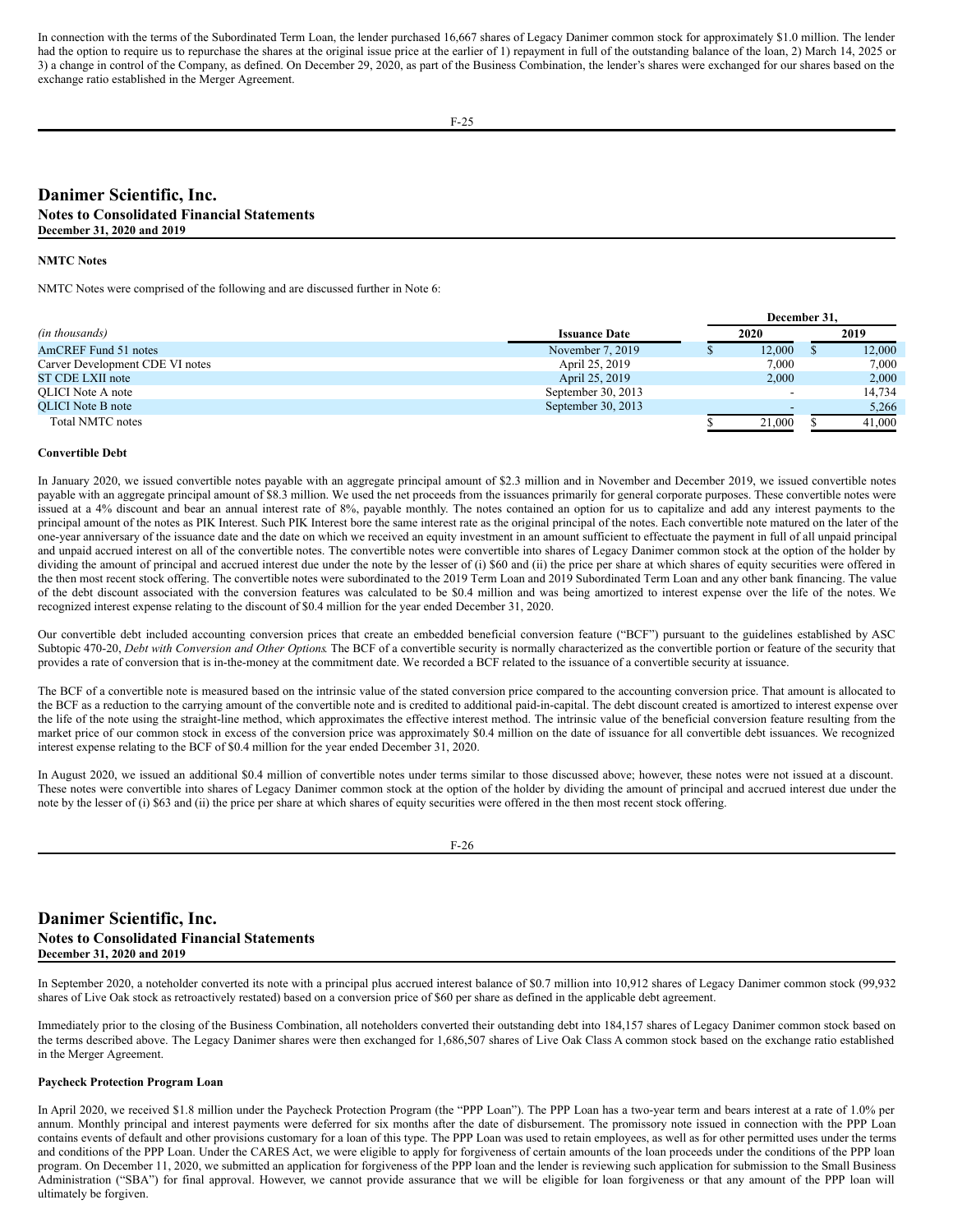In connection with the Business Combination, we entered into an Escrow Agreement with the PPP lender and on the Closing Date deposited \$1.8 million in escrow representing the principal, accrued interest, and escrow fee to pay the loan in full. Should the SBA ultimately determine that any amounts are forgivable, such funds would be returned to the Company by the escrow agent. We have classified amounts in escrow as restricted cash in the 2020 Consolidated Balance Sheet.

## **Vehicle and Equipment Notes**

We have thirteen vehicle and equipment notes outstanding at December 31, 2020 primarily relating to motor vehicles and warehouse equipment. The notes bear interest at rates ranging from 5.11% to 8.49% and monthly payments ranging from \$361 to \$1,253.

## **Mortgage Notes**

We have two mortgage notes secured by residential property with monthly payments ranging from \$1,474 to \$1,841. The notes bear interest at 6.5% and 5.99% with maturity dates of March 2022 and October 2023, respectively, when any outstanding principal balances are due.

## **Original Term Loan**

We had previously entered into a credit agreement for a term loan with an original principal balance of \$9.0 million that matured October 2027. The agreement required monthly principal and interest payments with interest calculated based on the Wall Street Journal prime rate (adjusted each calendar quarter) plus 1.75%. The note was secured by substantially all business assets of Legacy Danimer as well as the partial guaranty of the U.S. Department of Agriculture. This term loan was paid off in March 2019 with proceeds from the 2019 Term Loan in the amount of \$6.1 million. In connection with the extinguishment of the Original Term Loan, we wrote off \$0.3 million of debt issuance costs, which was included in interest expense in the 2019 Consolidated Statement of Operations.

F-27

## **Danimer Scientific, Inc. Notes to Consolidated Financial Statements December 31, 2020 and 2019**

### **Note Payable – Other**

At December 31, 2018, we had a note payable outstanding in the amount of \$4.5 million to an entity that was due in April 2020. The note bore interest at 12% and was secured by certain cash and equipment. This note was paid off in March 2019 with proceeds from the 2019 Term Loan in the amount of \$4.4 million.

### **Notes Payable – Stockholders**

At December 31, 2018, we had seven notes to various of our stockholders with interest rates on the notes ranging from 5% to 10%. Interest on the notes was payable monthly with the principal balance due in various months in 2019 and 2020. These notes were paid off in March 2019 with proceeds from the 2019 Term Loan in the amount of \$3.1 million.

As of December 31, 2020, the future cash maturities of long-term debt are as follows:

*(in thousands)* **Amount Year Ended December 31,** 2021 **S** 27,140  $2022$  2022  $2023$ 2024 10,207 2025 Fig. 2014  $\sim$  6  $\sim$  6  $\sim$  6  $\sim$  6  $\sim$  6  $\sim$  6  $\sim$  6  $\sim$  6  $\sim$  6  $\sim$  6  $\sim$  6  $\sim$  6  $\sim$  6  $\sim$  6  $\sim$  6  $\sim$  6  $\sim$  6  $\sim$  6  $\sim$  6  $\sim$  6  $\sim$  6  $\sim$  6  $\sim$  6  $\sim$  6  $\sim$  6  $\sim$  6  $\sim$  6  $\sim$  6  $\sim$  6  $\sim$ Thereafter 21,000 Total future maturities  $\qquad \qquad$  60,542

Since continued compliance through the seven-year period is necessary, the NMTC notes (see Note 7) are included in the "thereafter" category of the debt maturity schedule shown above. In addition, on December 31, 2020, we entered into an agreement with our lender to prepay the outstanding balance of the 2019 Term Loan in January 2021. Accordingly, the outstanding principal relating to this indebtedness in the amount of \$27.0 million has been classified as a current maturity in the accompanying Consolidated Balance Sheet at December 31, 2020.

#### **10. Stockholders' Equity**

#### *Common Stock*

On December 30, 2020, our common stock and public warrants began trading on the New York Stock Exchange under the symbol "DNMR" and "DNMR WS", respectively. Pursuant to the terms of the Amended and Restated Certificate of Incorporation, we are authorized and have available for issuance the following shares and classes of capital stock, each with a par value of \$0.0001 per share: (i) 200,000,000 shares of common stock and (ii) 10,000,000 shares of preferred stock. Immediately following the Business Combination, there were 84,535,640 shares of common stock with a par value of \$0.0001, and 16,000,000 warrants outstanding.

## **Danimer Scientific, Inc. Notes to Consolidated Financial Statements December 31, 2020 and 2019**

As discussed in Note 3, we have retroactively adjusted the shares issued and outstanding prior to December 29, 2020 to give effect to the exchange ratio established in the Merger Agreement to determine the number of shares of common stock into which they were converted.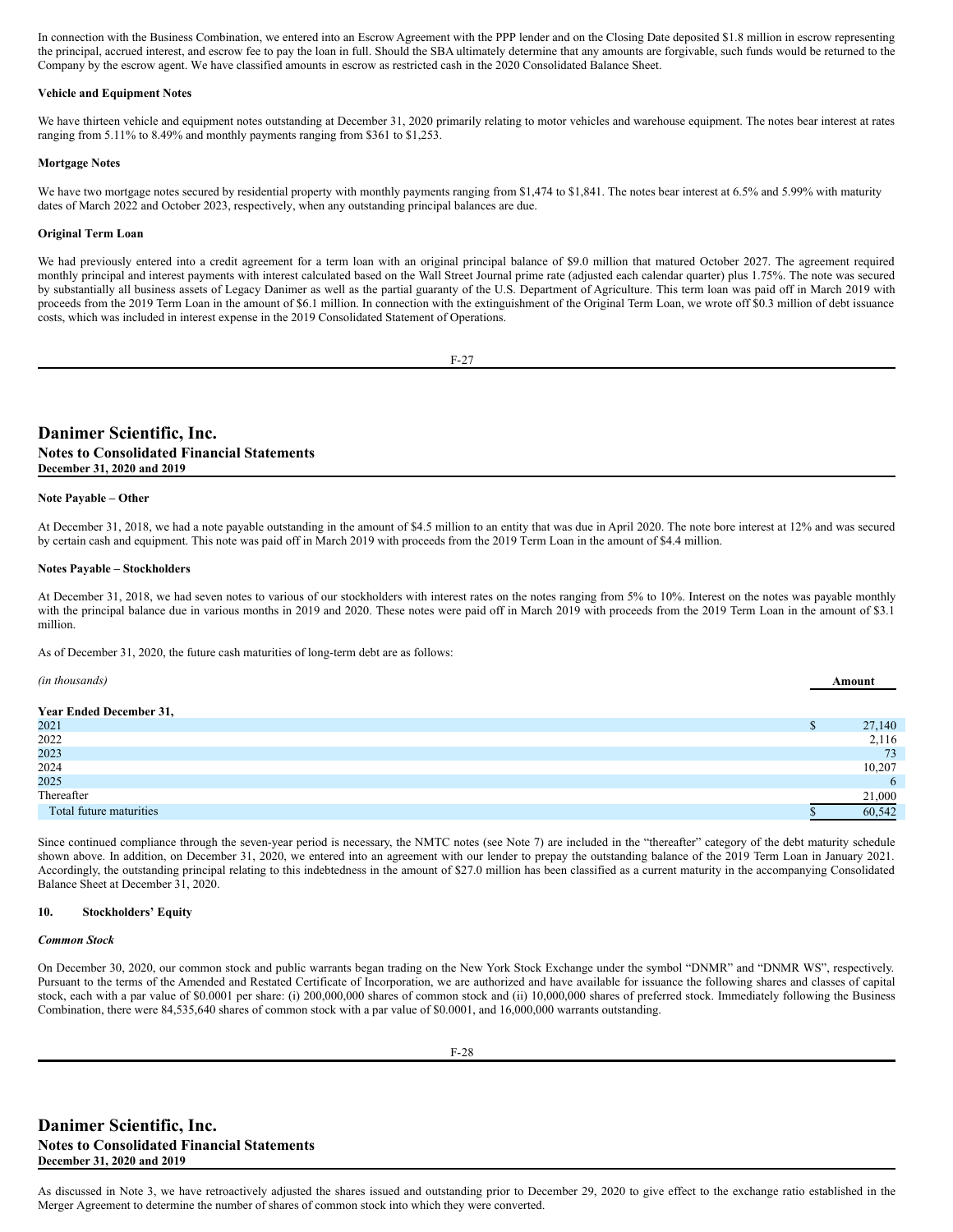As discussed in Note 9, certain outstanding indebtedness was convertible into shares of Legacy Danimer common stock. Immediately prior to closing of the Business Combination, all noteholders converted their outstanding debt into shares of Legacy Danimer common stock based on the terms of the note agreements, primarily at \$60 per share. Upon the Closing, the Legacy Danimer shares were exchanged for 1,686,507 shares of Live Oak Class A common stock based on the exchange ratio established in the Merger Agreement.

We had previously recorded various notes receivable totaling \$28.8 million immediately prior to the Business Combination and \$27.7 million as of December 31, 2019, respectively. These notes related to the exercise of stock options by two officers of the Company. These notes were recorded as an offset to equity and bore interest at between 1.18% and 2.72%. In accordance with ASC 718, the total common shares outstanding in the Consolidated Financial Statements at December 31, 2019 did not include 671,124 shares of Legacy Danimer that were issued pursuant to the exercises of employee option grants for which the exercise price was remitted by the officers through the issuance of the nonrecourse notes to the Company. In connection with the Business Combination, the officers entered into Note Payoff and Termination Agreements ("Payoff Agreements") whereby these nonrecourse notes were settled in exchange for shares of our common stock based on the closing per share price of our common stock on the Closing Date. The transaction resulted in the surrender of 1,188,930 shares of our common stock by the officers and, accordingly, 4,957,231 options are considered exercised and the shares are outstanding.

In conjunction with the Business Combination, Live Oak obtained commitments from certain PIPE Investors to purchase shares of Live Oak Class A common stock, which were automatically converted into 21,000,000 shares of Live Oak's Class A common stock for a purchase price of \$10.00 per share, which were automatically converted into shares of our common stock on a one-for-one basis upon the closing of the Business Combination.

As of December 31, 2020, we had 84,535,640 shares of common stock outstanding. The following summarizes our common stock outstanding as of December 31, 2020:

|                                                  | <b>Shares</b> | $\frac{0}{0}$ |
|--------------------------------------------------|---------------|---------------|
|                                                  |               |               |
| Legacy Danimer common stock outstanding          | 31,893,902    | 37.7%         |
| Convertible debt converted                       | 1,686,507     | $2.0\%$       |
| Exercise of executive stock options              | 4.957.231     | 5.9%          |
| Live Oak public stockholders, net of redemptions | 19,998,000    | 23.7%         |
| Live Oak Founder shares                          | 5,000,000     | 5.9%          |
| PIPE shares                                      | 21,000,000    | 24.8%         |
| Total common stock outstanding                   | 84,535,640    | 100.0%        |

### *Preferred Stock*

We are authorized to issue up to 10,000,000 shares of preferred stock, each with a par value of \$0.0001 per share. As of December 31, 2020 and 2019, no shares of preferred stock were issued or outstanding.

#### F-29

## **Danimer Scientific, Inc. Notes to Consolidated Financial Statements December 31, 2020 and 2019**

### *Public Warrants*

Upon the Closing, there were 10,000,000 outstanding Public Warrants to purchase shares of our common stock that were issued by Live Oak prior to the Business Combination. Each whole warrant entitles the holder to purchase one share of our common stock at a price of \$11.50 per share, subject to adjustments. The warrants are exercisable at any time after May 7, 2021. Once the Public Warrants become exercisable, we may redeem the outstanding warrants in whole at a price of \$0.01 per warrant upon a minimum of 30 days' prior written notice of redemption, if and only if the last sale price of our common stock equals or exceeds \$18.00 per share for any 20-trading days within a 30-trading day period ending three business days before we send the notice of redemption to the warrant holders. The Public Warrants will expire on December 28, 2025 or earlier upon redemption or liquidation. These warrants qualify as equity instruments and we have included them in additional paid-in capital in the Consolidated Balance Sheet at December 31, 2020.

## *Private Warrants*

Upon the Closing, there were 6,000,000 outstanding private warrants to purchase shares of our common stock that were issued by Live Oak prior to the Business Combination. Each whole warrant entitles the holder to purchase one share of our common stock at a price of \$11.50 per share, subject to adjustments. The warrants are exercisable at any time after May 7, 2021. The Private Warrants (including our common stock issuable upon exercise of the Private Warrants) are not transferable, assignable, or saleable until after January 28, 2021 and they will not be redeemable so long as they are held by the Sponsor or its permitted transferee. The Private Warrants have terms and provisions that are identical to the Public Warrants. The Private Warrants will expire on December 28, 2025 or earlier upon redemption or liquidation. These warrants qualify as equity instruments and we have included them in additional paid-in capital in the Consolidated Balance Sheet at December 31, 2020.

#### *Dividends*

We have not paid any cash dividends on the common stock to date. We may retain future earnings, if any, for future operations, expansion and debt repayment and have no plans to pay cash dividends for the foreseeable future. Any decision to declare and pay dividends in the future will be made at the discretion of the Board of Directors of the Company and will depend on, among other things, our results of operations, financial condition, cash requirements, contractual restrictions, and other factors that the Board may deem relevant. In addition, our ability to pay dividends may be limited by covenants of any existing and future outstanding indebtedness we may incur.

#### **11. Stock-Based Compensation**

#### *Legacy Danimer Stock Incentive Plans*

Prior to the Business Combination, the Board of Directors of Legacy Danimer approved the 2016 Director and Executive Officer Stock Incentive Plan (the "2016 Executive Plan") and the 2016 Omnibus Stock Incentive Plan (the "2016 Omnibus Plan"). The 2016 Executive Plan provided for the granting of stock options to directors and executive officers of Legacy Danimer. The 2016 Omnibus Plan provided for the grant of stock options to employees and consultants. In addition, Legacy Danimer had issued stock options and warrants ("Non-Plan Legacy Danimer Options and Warrants") that were not subject to the above option plans.

As a result of the Business Combination, our stockholders approved the Danimer Scientific, Inc. 2020 Long-Term Equity Incentive Plan (the "2020 Incentive Plan"). In accordance with the Merger Agreement, the Board also approved assuming all outstanding equity-based awards granted under the 2016 Executive Plan and 2016 Omnibus Plan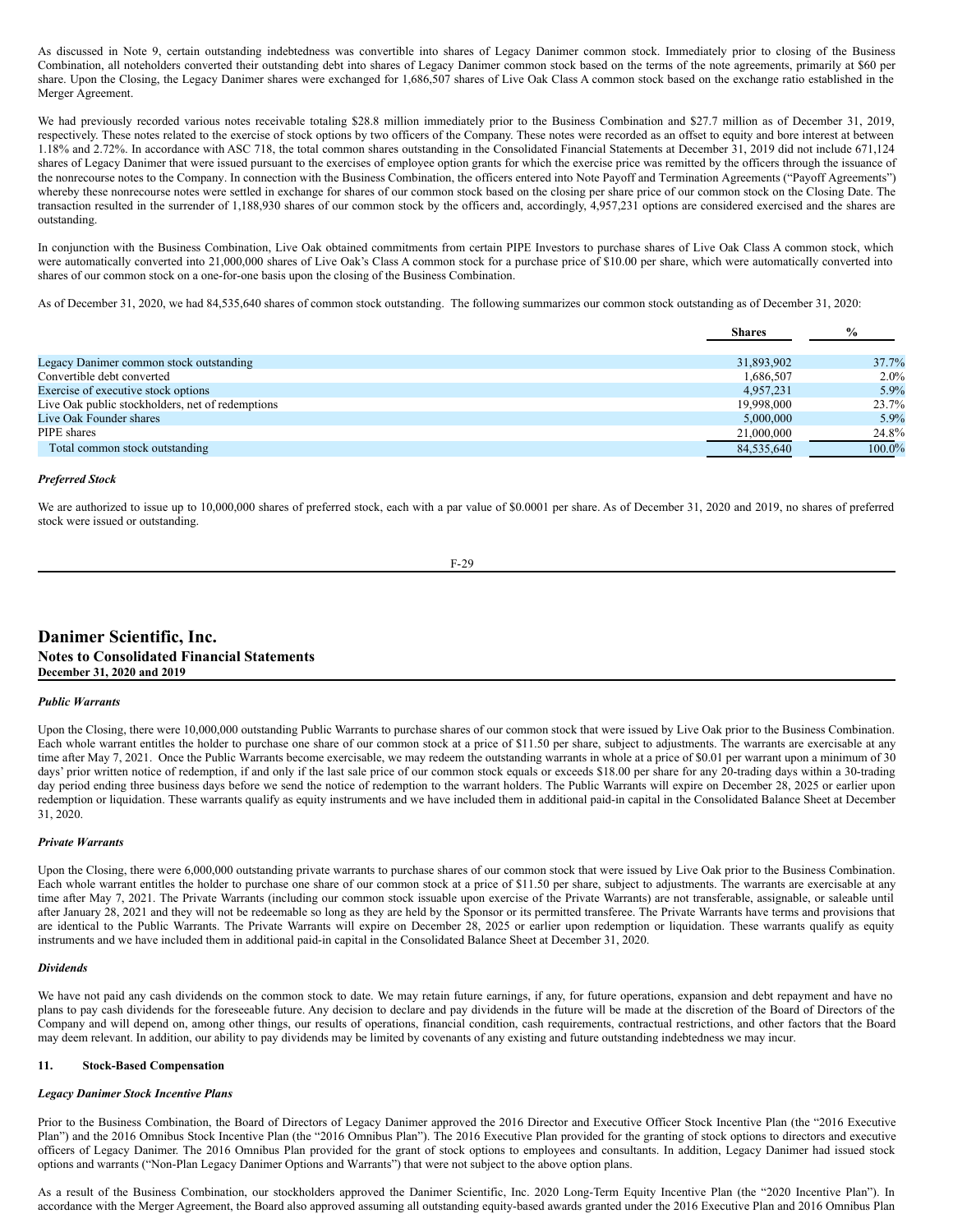and converting those awards into equity-based awards in our common stock effective upon the consummation of the Business Combination, based on exchange ratios established in the Merger Agreement, and with the same general terms and conditions corresponding to the original awards.

We rolled forward all outstanding options granted under the 2016 Executive Plan and 2016 Omnibus Plan into the same type of equity-based awards under the 2020 Incentive Plan effective upon the consummation of the Business Combination. The awards under the 2016 Executive Plan and 2016 Omnibus Plan have been retroactively restated as awards reflecting the exchange ratio established in the Merger Agreement.

# **Danimer Scientific, Inc.**

**Notes to Consolidated Financial Statements December 31, 2020 and 2019**

## *2020 Equity Incentive Plans*

In connection with the Business Combination, on December 29, 2020, our stockholders approved the 2020 Incentive Plan and the 2020 Employee Stock Purchase Plan (the "2020 ESPP").

The 2020 Incentive Plan provides for the grant of stock options, stock appreciation rights, and full value awards. Full value awards include restricted stock, restricted stock units, deferred stock units, performance stock and performance stock units. 3,093,984 shares of our common stock are available to be issued with respect to awards under the 2020 Incentive Plan. This limit is subject to adjustment in the event of a stock split, stock dividend or other change in our capitalization.

Under the 2020 ESPP, there are 2,571,737 authorized but unissued or reacquired shares of common stock reserved for issuance, and as of December 31, 2020 we have not begun offering the 2020 ESPP to our employees.

## *Non-Plan Legacy Danimer Options and Warrants*

Prior to 2017, Legacy Danimer had issued 208,183 stock options that were not a part of either the 2016 Executive Plan or the 2016 Omnibus Plan described above. These options have a Weighted Average Exercise Price of \$30 per share. As of the Business Combination Closing Date, 30,493 of these options were vested, exercisable and remained outstanding as 177,688 options were exercised during the year ended December 31, 2020 prior to the Business Combination for aggregate proceeds of \$5.3 million. In connection with the Business Combination, these options were converted to options to purchase 279,253 shares of our common stock based on the ratio established in the Merger Agreement.

As of the Business Combination Closing Date, Legacy Danimer had 55,139 warrants outstanding with an exercise price of \$30 per share. In connection with the Business Combination, these options were converted to options to purchase 506,611 shares of our common stock based on the ratio established in the Merger Agreement.

## *Stock Options*

A summary of stock option activity under our equity plans for the year ended December 31, 2020 follows:

|                                                                | Number of<br><b>Shares</b> |   | Weighted<br>Average<br><b>Exercise</b><br>Price | Weighted<br>Average<br>Remaining<br>Contractual<br>Term<br>(Years) |   | Aggregate<br><b>Intrinsic</b><br>Value |
|----------------------------------------------------------------|----------------------------|---|-------------------------------------------------|--------------------------------------------------------------------|---|----------------------------------------|
| Balance, December 31, 2019, as previously reported             | 1,216,586                  | S | 36.57                                           | 6.91                                                               | S | 28,500,630                             |
| Retrospective application of reverse acquisition               | 9,924,905                  |   |                                                 |                                                                    |   |                                        |
| Balance, December 31, 2019 after effect of reverse acquisition | 11.141.491                 |   | 4.00                                            | 6.91                                                               |   | 28,500,630                             |
| Granted                                                        | 6,089,669                  |   | 22.46                                           |                                                                    |   |                                        |
| Exercised                                                      | (6,209,331)                |   | 4.48                                            |                                                                    |   |                                        |
| Forfeited                                                      | (13,296)                   |   | 3.28                                            |                                                                    |   |                                        |
| <b>Balance, December 31, 2020</b>                              | 11,008,533                 |   | 13.94                                           | 8.38                                                               |   | 105,341,482                            |
| December 31, 2020:                                             |                            |   |                                                 |                                                                    |   |                                        |
| Exercisable                                                    | 5,040,397                  | S | 4.58                                            | 6.20                                                               |   | 95,419,427                             |
| Vested and expected to vest                                    | 11,008,533                 | S | 13.94                                           | 8.38                                                               |   | 105,341,482                            |

The weighted average grant-date fair values of options granted during 2020 and 2019 were \$8.91 and \$2.13, respectively. The total aggregate intrinsic value of stock options exercised during 2020 was \$121.3 million. There were no stock options exercised during 2019.

In the table above, the options expected to vest are the result of applying the prevesting forfeiture rate assumption to total outstanding options. We have estimated the prevesting forfeiture rate to be zero. The aggregate intrinsic value is calculated as the difference between the exercise price of all outstanding and exercisable stock options and the fair value of our common stock at December 31, 2020.

**Danimer Scientific, Inc. Notes to Consolidated Financial Statements December 31, 2020 and 2019**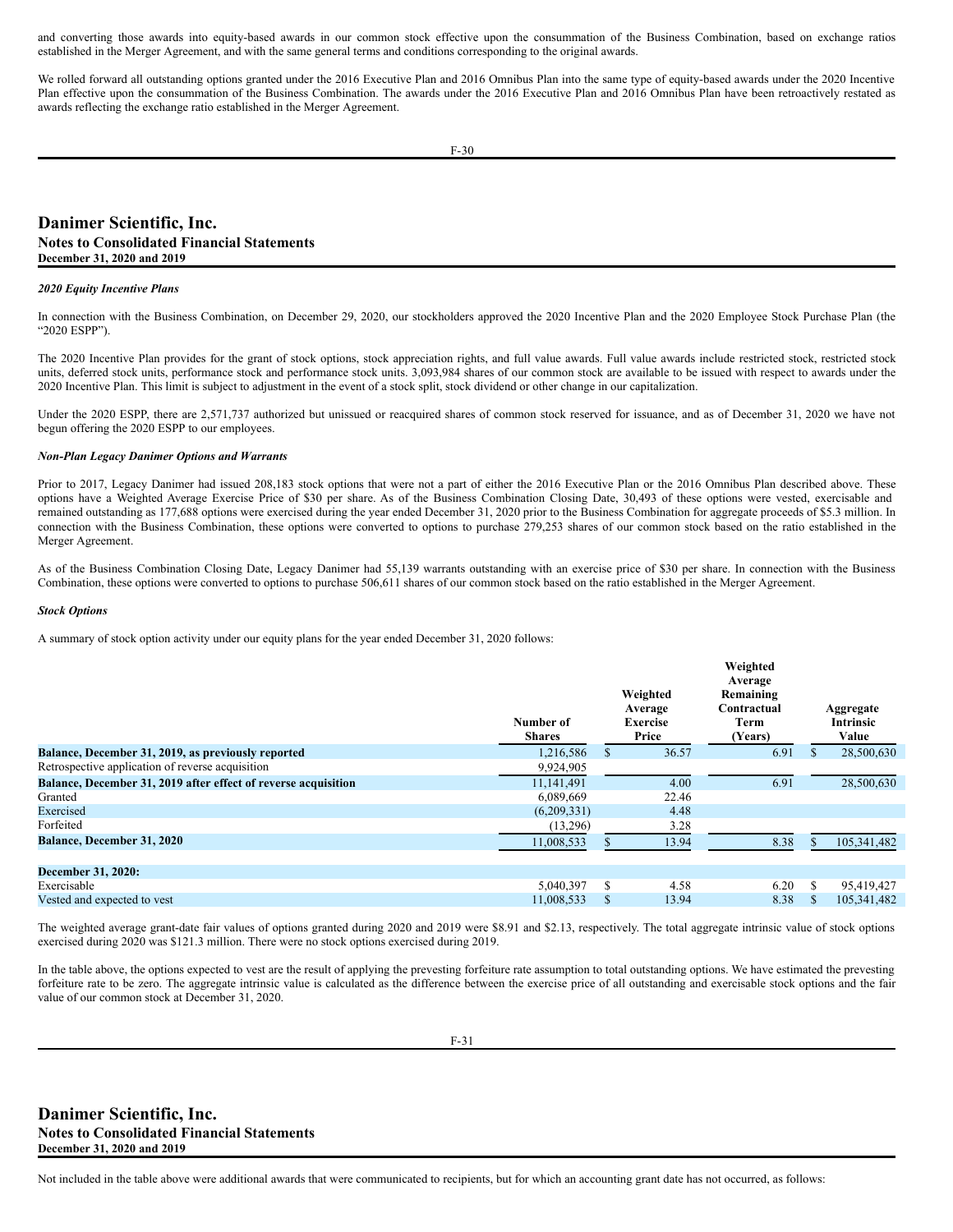- 3,000,000 shares of restricted stock for which the grant date is dependent on a Registration Statement on Form S-8 to register the shares being declared effective by the Securities and Exchange Commission. This occurred subsequent to December 31, 2020, therefore these awards are not reflected in these Consolidated Financial Statements.
- 1,466,874 stock options that require an increase in the number of shares issuable under the 2020 Incentive Plan to allow for exercise. The increase in shares requires shareholder approval which has not occurred and which we determined is not a perfunctory exercise, therefore no accounting grant date was established. As a result, these awards are not reflected in these Consolidated Financial Statements.

During the year ended December 31, 2020, we granted certain option awards with market-vesting conditions. These options will vest in equal tranches based on the following thresholds:

- 1. On or after the first anniversary of the grant date the closing price per share of our common stock equals or exceeds \$14.00 for any 20 trading dates within a 30 day trading period beginning on the first anniversary of the grant date.
- 2. On or after the second anniversary of the grant date the closing price per share of our common stock equals or exceeds \$17.00 for any 20 trading dates within a 30-day trading period beginning on the first anniversary of the grant date.
- 3. On or after the third anniversary of the grant date the closing price per share of our common stock equals or exceeds \$20.00 for any 20 trading dates within a 30-day trading period beginning on the first anniversary of the grant date.

Due to the presence of a market condition, these awards were valued using a Monte Carlo simulation, which takes into account a large number of potential stock price scenarios over time and incorporates varied assumptions about volatility and exercise behavior for those various scenarios. A fair value is determined for each potential outcome. The grant date fair value of the award is the average of the fair values calculated for each potential outcome.

We have estimated the fair values of all other option awards on the dates of grant using the Black-Scholes option pricing model with the following ranges of assumptions:

|                                    | 2020              | 2019              |
|------------------------------------|-------------------|-------------------|
| Expected annual dividend yield (1) | $0.0\%$           | $0.0\%$           |
| Expected volatility (2)            | $38.0\% - 43.4\%$ | $37.2\% - 38.1\%$ |
| Risk-free rate of return $(3)$     | $0.23\% - 0.88\%$ | $1.53\% - 2.37\%$ |
| Expected option term (years) (4)   | $5.5 - 6.5$       | $4.5 - 6.0$       |

(1) We have not paid and do not currently anticipate paying a cash dividend on our common stock.

- (2) We estimated expected volatilities using the mean stock price for peer public companies over a historic timeframe similar to the expected term, with adjustments for differences in size and capital structure.
- (3) We estimated risk-free rates of return using the U.S. Treasury yield curve in effect as of the valuation date.
- (4) We estimated the expected term using the "simplified" method described in SEC Staff Accounting Bulletin 14.

As of December 31, 2020, there was \$53.2 million of unrecognized compensation cost related to nonvested stock options granted under the 2020 Incentive Plan. That cost is expected to be recognized over a weighted-average period of 3.0 years. The total fair value of options vested during the years ended December 31, 2020 and 2019 were \$3.5 million and \$5.2 million, respectively.

## **Danimer Scientific, Inc. Notes to Consolidated Financial Statements December 31, 2020 and 2019**

## **12. Operating Leases**

In August 2018, we signed a definitive agreement for the purchase of a fermentation facility in Winchester, Kentucky (the Kentucky Facility), including the equipment, machinery, and other personal property located at such facility, for a purchase price of \$23.0 million. In December 2018, we consummated the acquisition of the Kentucky Facility and simultaneously entered into a sale and leaseback transaction with a large, diversified commercial property REIT pursuant to which we sold the Kentucky Facility and certain of our facilities located in Bainbridge, Georgia to the REIT for \$30.0 million and leased back the same properties from the REIT under a net lease for an initial term of 20 years with renewal terms up to an additional 20 years at our option.

During the first year of the lease, the base annual rent was \$2.4 million with \$0.2 million being payable monthly. The rent is subject to an adjustment of the lesser of (i) 2.0% or (ii) 1.25 times the change in the Consumer Price Index on January 1, 2020, and annually on every January 1st thereafter during the lease term, including any extension terms. We have determined that the 2.0% increase represents an in-substance fixed lease payment and has included such amount in the measurement of lease payments. The renewal terms have not been recognized as part of the right of use asset and lease liability since we have not determined that their exercise is reasonably certain. We used our estimated 2018 incremental borrowing rate of 12.89% when determining the discount rate for the lease.

In May 2020, we entered into a disbursement agreement with the same commercial property REIT referenced above. In accordance with this disbursement agreement, the landlord reimbursed us for \$7.3 million in leasehold improvements. Of this total, \$6.2 million was paid directly to us and \$1.1 million was paid directly to our general contractor to settle outstanding invoices. We accounted for these payments as lease incentives and continue to include these improvements in property, plant and equipment. This additional transaction was executed as an amendment to the existing master lease with the lease term and all other provisions of the original lease, other than the monthly rent, remaining unchanged. This transaction increased the annual base rent for the master lease agreement to \$3.1 million in the initial year of the amendment and continued the annual adjustment as discussed above. We evaluated the present value of the revised payments using our estimated incremental borrowing rate of 11.5% as of the date of the amendment which increased the lease liability by \$7.1 million. As of December 31, 2020, the lease, as amended, had a remaining term of 18 years.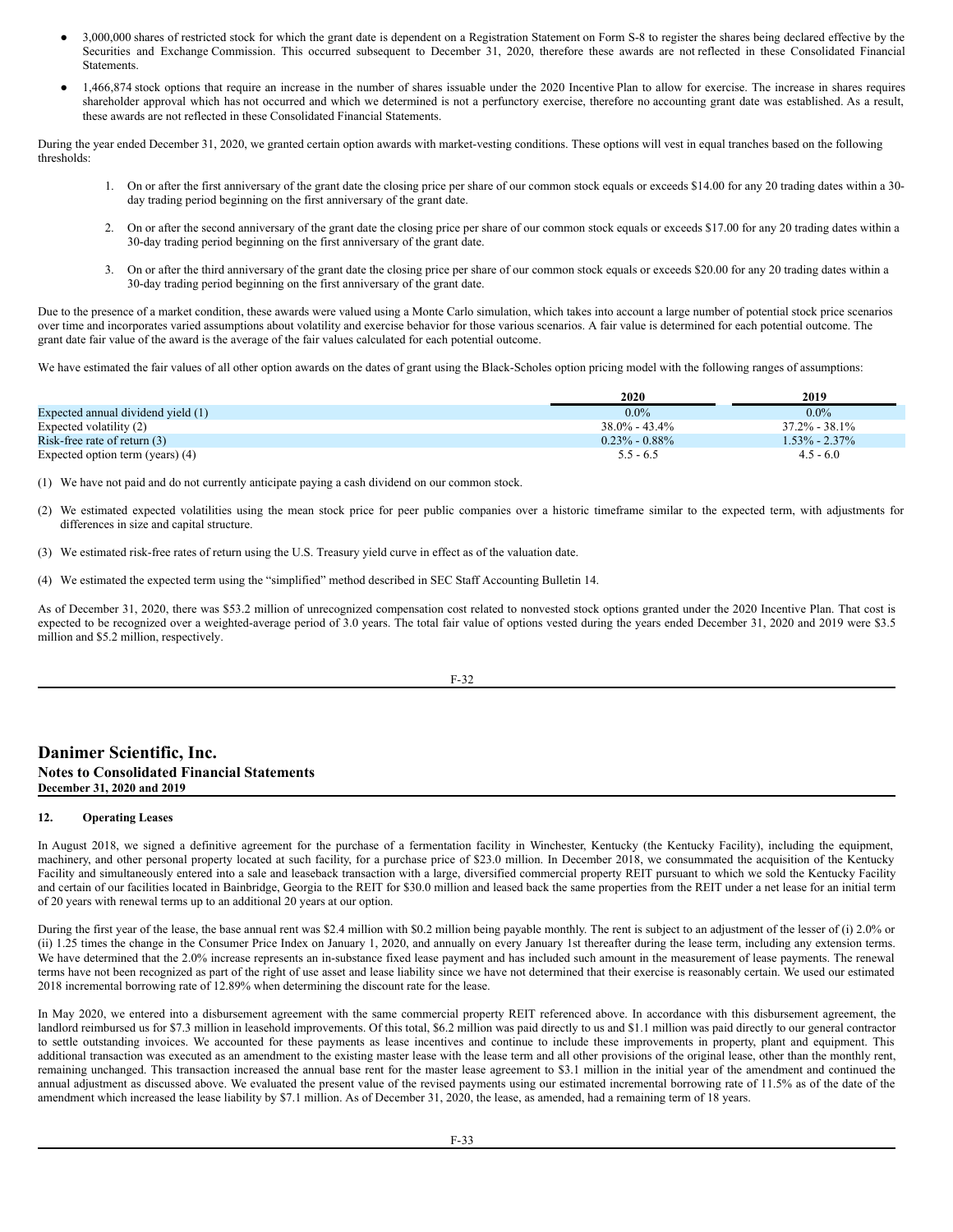The following table sets forth our operating lease costs:

|                                                                                |   |                                 | <b>Years Ended December 31,</b> |  |  |  |  |
|--------------------------------------------------------------------------------|---|---------------------------------|---------------------------------|--|--|--|--|
| (in thousands)                                                                 |   | 2020                            | 2019                            |  |  |  |  |
|                                                                                |   |                                 |                                 |  |  |  |  |
| Cost of revenue                                                                | S | 1,402                           | 358                             |  |  |  |  |
| Selling, general and administrative                                            |   | 1,683                           | 2,334                           |  |  |  |  |
| Research and development                                                       |   | 535                             | 443                             |  |  |  |  |
| Total operating lease cost                                                     |   | 3,620                           | 3,135                           |  |  |  |  |
| Supplemental cash flow information related to operating leases was as follows: |   |                                 |                                 |  |  |  |  |
|                                                                                |   | <b>Years Ended December 31,</b> |                                 |  |  |  |  |

| (in thousands)                                                          | 2020  | 2019  |
|-------------------------------------------------------------------------|-------|-------|
| Cash paid for amounts included in the measurement of lease liabilities: |       |       |
| Operating cash outflows due to operating leases                         | 2.950 | 2.875 |

The following table reconciles the undiscounted future lease payments for operating leases to the operating lease liabilities recorded in the Consolidated Balance Sheet at December 31, 2020, in thousands:

## *(in thousands)*

| Undiscounted future operating lease cash flows |           |  |
|------------------------------------------------|-----------|--|
| 2021                                           | 3,190     |  |
| 2022                                           | 3,254     |  |
| 2023                                           | 3,319     |  |
| 2024                                           | 3,386     |  |
| 2025                                           | 3.453     |  |
| Thereafter                                     | 51,710    |  |
|                                                | 68,312    |  |
| Less interest                                  | (41, 137) |  |
| Present value of lease liability               | 27,175    |  |

F-34

# **Danimer Scientific, Inc.**

**Notes to Consolidated Financial Statements December 31, 2020 and 2019**

## **13. Income Taxes**

The significant components of our income tax (benefit) expense were as follows:

|                                 |         | <b>Years Ended December 31,</b> |       |  |  |
|---------------------------------|---------|---------------------------------|-------|--|--|
| (in thousands)                  | 2020    |                                 | 2019  |  |  |
| Current tax expense (benefit)   |         |                                 |       |  |  |
| Federal                         |         | <b>S</b><br>$\sim$              | (52)  |  |  |
| State                           |         |                                 |       |  |  |
| Total current expense (benefit) |         |                                 | (52)  |  |  |
| Deferred tax expense (benefit)  |         |                                 |       |  |  |
| Federal                         | (2,134) |                                 |       |  |  |
| Federal valuation allowance     | 2,134   |                                 | 3,218 |  |  |
| State                           | (463)   |                                 |       |  |  |
| State valuation allowance       | 463     |                                 | 919   |  |  |
| Total deferred expense          |         |                                 | 4,137 |  |  |
| Total income tax expense        |         | -                               | 4,085 |  |  |

A reconciliation of the income tax provision to that computed by applying the statutory federal income tax rate to the income before the provision for income taxes is as follows:

|                                                            |  | <b>Years Ended December 31,</b> |  |         |  |  |
|------------------------------------------------------------|--|---------------------------------|--|---------|--|--|
| (in thousands)                                             |  | 2020                            |  | 2019    |  |  |
| Federal income tax benefit at statutory federal rate       |  | (2,640)                         |  | (3,211) |  |  |
| State income tax benefit, net of federal taxes             |  | (573)                           |  | (725)   |  |  |
| Transaction costs associated with the Business Combination |  | (220)                           |  |         |  |  |
| Revisions to prior years' estimates                        |  | 662                             |  | (1,003) |  |  |
| Stock-based compensation                                   |  | 157                             |  |         |  |  |
| Other permanent differences                                |  |                                 |  | 18      |  |  |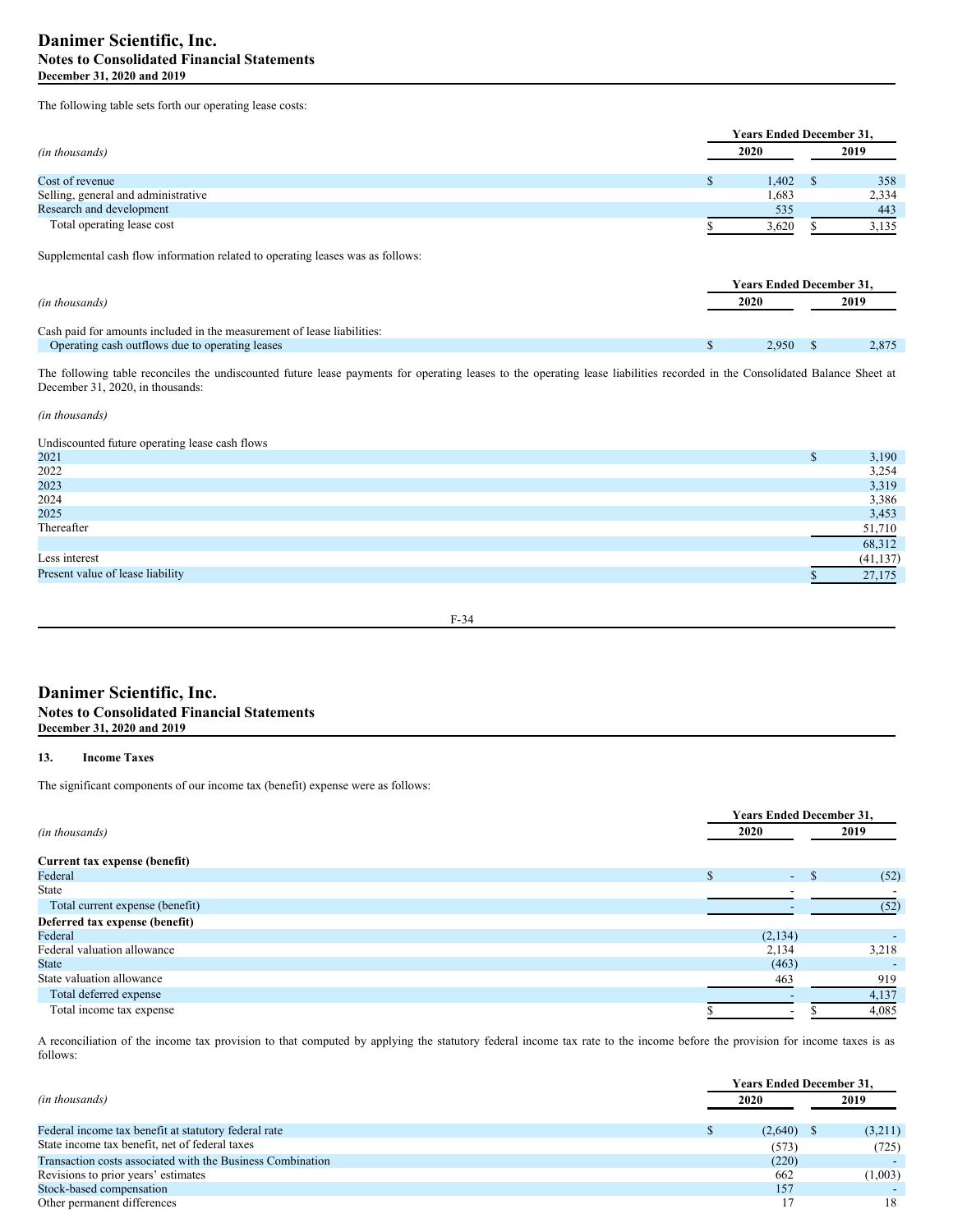| Other                                                      |                       |       |
|------------------------------------------------------------|-----------------------|-------|
| $T$ $T$ $T$<br>Valuation<br>allowance<br>$\cdots$ $\cdots$ | $\sim$<br>้าน<br>رسوب | 9,003 |
| $\sim$<br>l ota<br>expense<br>uncome tax                   |                       | .085  |
|                                                            |                       |       |

F-35

## **Danimer Scientific, Inc. Notes to Consolidated Financial Statements December 31, 2020 and 2019**

Deferred income tax amounts result from temporary differences between financial statements and income tax reporting.

Components of our net deferred tax assets and liabilities were as follows:

|                                                              |                | December 31. |  |  |  |  |  |
|--------------------------------------------------------------|----------------|--------------|--|--|--|--|--|
| (in thousands)                                               | 2020           | 2019         |  |  |  |  |  |
| Deferred income tax assets                                   |                |              |  |  |  |  |  |
| Net operating loss carryforwards                             | \$<br>16,614   | \$<br>11,357 |  |  |  |  |  |
| Lease liability                                              | 6,921          | 5,098        |  |  |  |  |  |
| Stock-based compensation                                     | 1,061          | 1,493        |  |  |  |  |  |
| Deferred loan costs                                          |                | 760          |  |  |  |  |  |
| Contribution carryforwards                                   | 89             | 77           |  |  |  |  |  |
| Legal settlement accrual                                     | 637            | 2,038        |  |  |  |  |  |
| Deferred revenue                                             | 625            | 825          |  |  |  |  |  |
| Allowance for doubtful accounts                              | 33             | 31           |  |  |  |  |  |
| <b>Accrued bonus</b>                                         |                | 85           |  |  |  |  |  |
| Interest expense limitation                                  | $\blacksquare$ | 38           |  |  |  |  |  |
| Other                                                        | 143            |              |  |  |  |  |  |
| Total deferred income tax assets                             | 26,123         | 21,802       |  |  |  |  |  |
| Valuation allowance                                          | (19,050)       | (16, 453)    |  |  |  |  |  |
| Total deferred income tax assets, net of valuation allowance | 7,073          | 5,349        |  |  |  |  |  |
| Deferred income tax liabilities                              |                |              |  |  |  |  |  |
| Right-of-use assets                                          | (4,938)        | (5,098)      |  |  |  |  |  |
| Depreciation and amortization                                | (2,135)        | (251)        |  |  |  |  |  |
| Total deferred income tax liabilities                        | (7,073)        | (5,349)      |  |  |  |  |  |
| Net deferred income tax asset                                |                |              |  |  |  |  |  |

In assessing the realizability of deferred income tax assets, we consider whether it is more likely than not that some portion or all of the deferred income tax assets will not be realized. The ultimate realization of deferred income tax assets is dependent upon the generation of future taxable income during the periods at which time those temporary differences become deductible. In making valuation allowance determinations, we consider all available evidence, positive and negative, affecting specific deferred tax assets, including the scheduled reversal of deferred income tax liabilities, projected future taxable income, the length of carry-back and carry-forward periods, and tax planning strategies in making this assessment. The following details the activity in the valuation allowance for the years ended December 31, 2020 and 2019:

|                              | <b>Beginning</b> |                  | Amounts                  |                       |        |
|------------------------------|------------------|------------------|--------------------------|-----------------------|--------|
| (in thousands)               | <b>Balance</b>   | <b>Additions</b> | Utilized                 | <b>Ending Balance</b> |        |
| Year ended December 31, 2019 | 7.450            | 9.003            | $\overline{\phantom{0}}$ |                       | 16.453 |
| Year ended December 31, 2020 | 16.453           | 2.597            | $\overline{\phantom{0}}$ |                       | 19.050 |

F-36

## **Danimer Scientific, Inc. Notes to Consolidated Financial Statements December 31, 2020 and 2019**

Certain of our deferred tax assets relate to federal and state net operating losses and credits. As of December 31, 2020 and 2019, we had net operating loss carryforwards of \$65 million and approximately \$48 million, respectively, available and no capital loss carryforwards available to offset future taxable income. A substantial portion of the net operating loss carryforwards were generated prior to June 2, 2014. Our federal and state net operating loss carryforwards generated before 2018 expire at various times during the tax years from 2028 through 2036, while net operating loss carryforwards generated 2018 and after will have an indefinite life carryforward.

We recognize interest and penalties related to unrecognized tax liabilities as a component of income tax expense, if any. We recognized no material interest and penalties during the years ended December 31, 2020 and 2019, and we had no accrued interest or penalties as of December 31, 2020 and 2019.

During the year ended December 31, 2020, the President of the United States signed and enacted into law the CARES Act and the CAA. Among other provisions, the CARES Act and the CAA provide relief to U.S. federal corporate taxpayers through temporary adjustments to net operating loss rules, changes to limitations on interest expense deductibility, and the acceleration of available refunds for minimum tax credit carryforwards. We evaluated the impact of the CARES Act as part of ASC 740 consideration and do not expect the provisions of the CARES Act would result in a material impact to the Consolidated Financial Statements. We continue to monitor the impact the CARES Act may have on our business.

We file U.S. federal income tax returns and state income tax returns for Georgia and Kentucky. We are no longer subject to examinations by major tax jurisdictions for years ended December 31, 2016 and prior.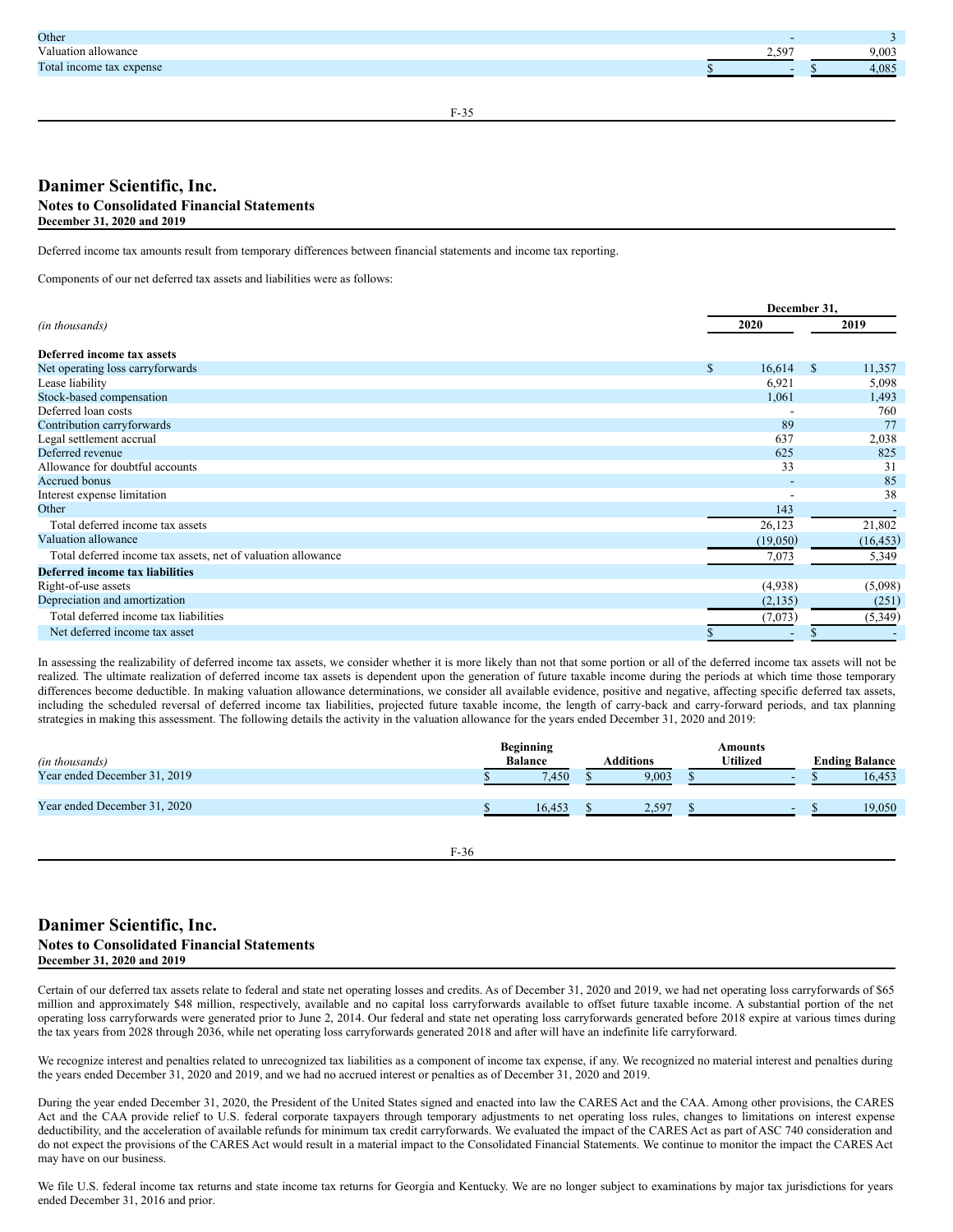## **14. Related Party Transactions**

Notes payable totaling \$2.6 million were owed by Legacy Danimer to various stockholders at December 31, 2019. At December 31, 2019, these amounts were included in convertible debt within long-term debt (see Note 9). As discussed in Note 9, these notes were converted immediately prior to the Business Combination and then exchanged for shares our common stock based upon the ratio specified in the Merger Agreement.

In connection with the terms of the 2019 Subordinated Term Loan, the lender purchased 16,667 shares of Legacy Danimer common stock for \$1.0 million. In connection with the Business Combination, these shares were exchanged for Live Oak Class A common stock based upon the ratio specified in the Merger Agreement.

## **Danimer Scientific, Inc. Notes to Consolidated Financial Statements December 31, 2020 and 2019**

## **15. Retirement Plan**

We maintain a defined contribution retirement plan (the "Plan") for the benefit of employees who meet certain age and employment criteria. Contributions to the Plan include both a match of 100% of employee contributions up to 4% of each eligible employee's compensation and, from time to time, a discretionary amount. Total Company matching expense was \$0.3 and \$0.2 million for the years ended December 31, 2020 and 2019, respectively; there were no discretionary contributions during the years ended December 31, 2020 and 2019.

### **16. Commitments and Contingencies**

In connection with our 2007 acquisition of certain intellectual property, we agreed to pay royalties upon production and sale of PHAs. The royalty is \$0.05 per pound for the first 500 million pounds of PHA sold and decreases to \$0.025 per pound for cumulative sales in excess of that amount until the underlying patents expire. We incurred approximately \$0.1 million in royalties during the year ended December 31, 2020. There were no royalties owed for the year ended December 31, 2019.

In November 2015, we terminated a former executive and terminated our contract with an advisory firm (the "Advisory Contract"), pursuant to which we, through the advisory firm, engaged the individual as an executive of the Company. In December 2015, we deemed the Advisory Contract, together with all related arrangements in connection therewith, void, including any share issuances in connection with such arrangements. We filed suit against the former executive and the advisory firm during 2016, and various counterclaims were filed by the former executive and the advisory firm. During the third quarter of 2020, this matter was settled and we agreed to pay \$8 million to resolve all outstanding claims, the executive agreed to the cancellation of any shares issued to such executive pursuant to the Advisory Contract and related arrangements, and the exchange of mutual releases among the parties. The liability is included in Accrued expenses (\$1.3 and \$5.5 million) and other long-term liabilities (\$1.2 and \$2.5 million) in the Consolidated Balance Sheets at December 31, 2020 and 2019, respectively. The \$8 million expense has been recorded in operating expenses in the Statement of Operations for the year ended December 31, 2019.

In conjunction with our planned expansion of our Winchester, Kentucky production facility, we had outstanding noncancellable purchase orders of \$4.3 million at December 31, 2020. It is our expectations that these commitments will be satisfied during fiscal 2021.

#### **17. Subsequent Events**

#### **Subsequent Events**

On January 29, 2021, we paid off and terminated our 2019 Term Loan. All related liens and security interests in our assets and guarantees were terminated and released. We settled the 2019 Term Loan for \$27.7 million including the outstanding principal amount of \$27.0 million, a prepayment fee of \$0.5 million along with \$0.2 million in accrued unpaid interest. We recognized a loss of \$2.6 million upon extinguishment due to the prepayment fee, the write off of unamortized debt issuance costs, and related fees.

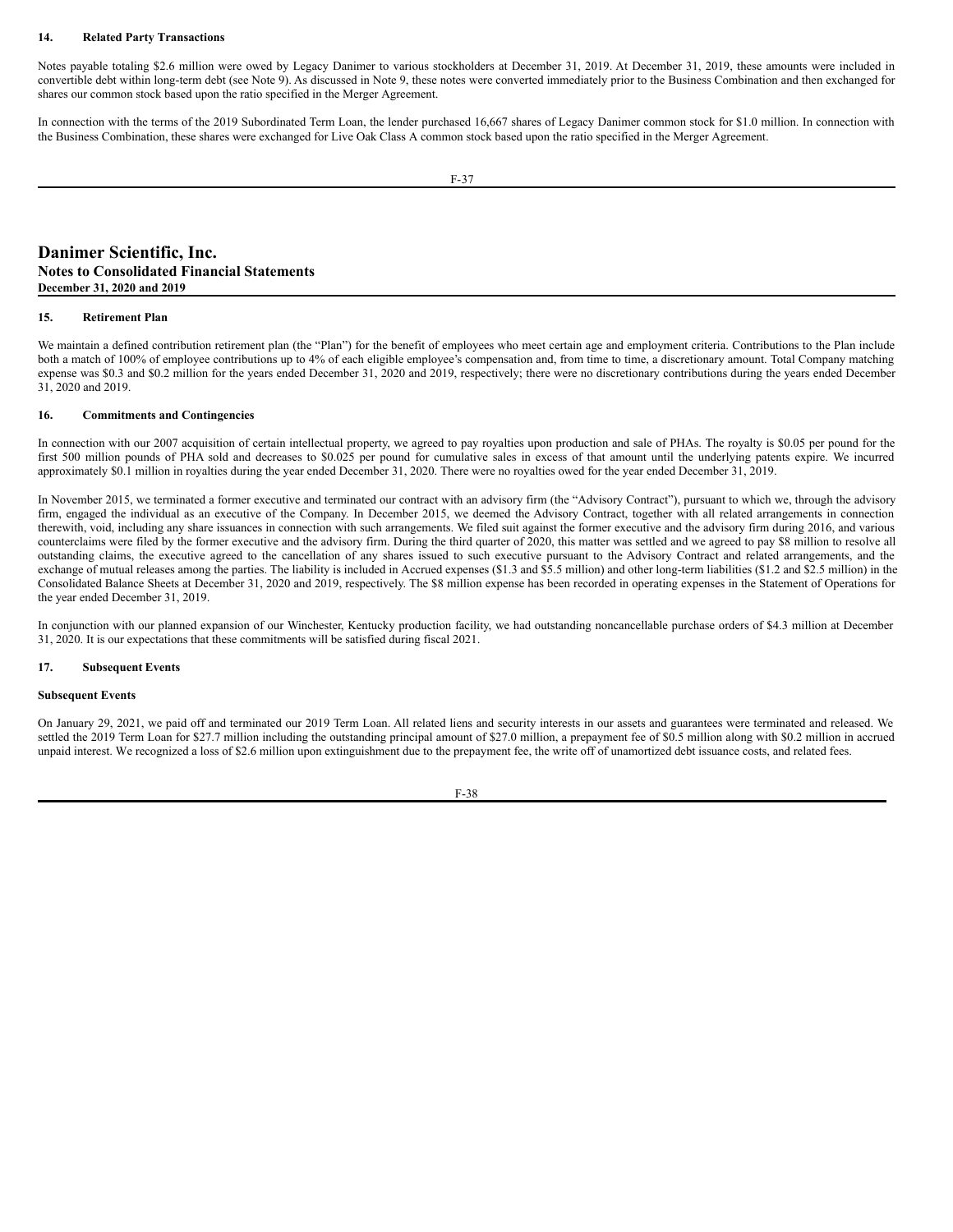## **SUBSIDIARIES OF DANIMER SCIENTIFIC, INC.**

<span id="page-59-0"></span>The following are subsidiaries of Danimer Scientific, Inc. as of December 31, 2020 and the jurisdictions in which they are organized.

| Company                                | State or Jurisdiction of Incorporation/Organization |  |  |  |
|----------------------------------------|-----------------------------------------------------|--|--|--|
| Meredian Holdings Group, Inc.          | Delaware                                            |  |  |  |
| Danimer Scientific Holdings, LLC       | Delaware                                            |  |  |  |
| Danimer Scientific Manufacturing, Inc. | Delaware                                            |  |  |  |
| Meredian, Inc.                         | Georgia                                             |  |  |  |
| Danimer Scientific L.L.C.              | Georgia                                             |  |  |  |
| Danimer Scientific Kentucky, Inc.      | Delaware                                            |  |  |  |
| Meredian Bioplastics, Inc.             | Georgia                                             |  |  |  |
| Danimer Bioplastics, Inc.              | Georgia                                             |  |  |  |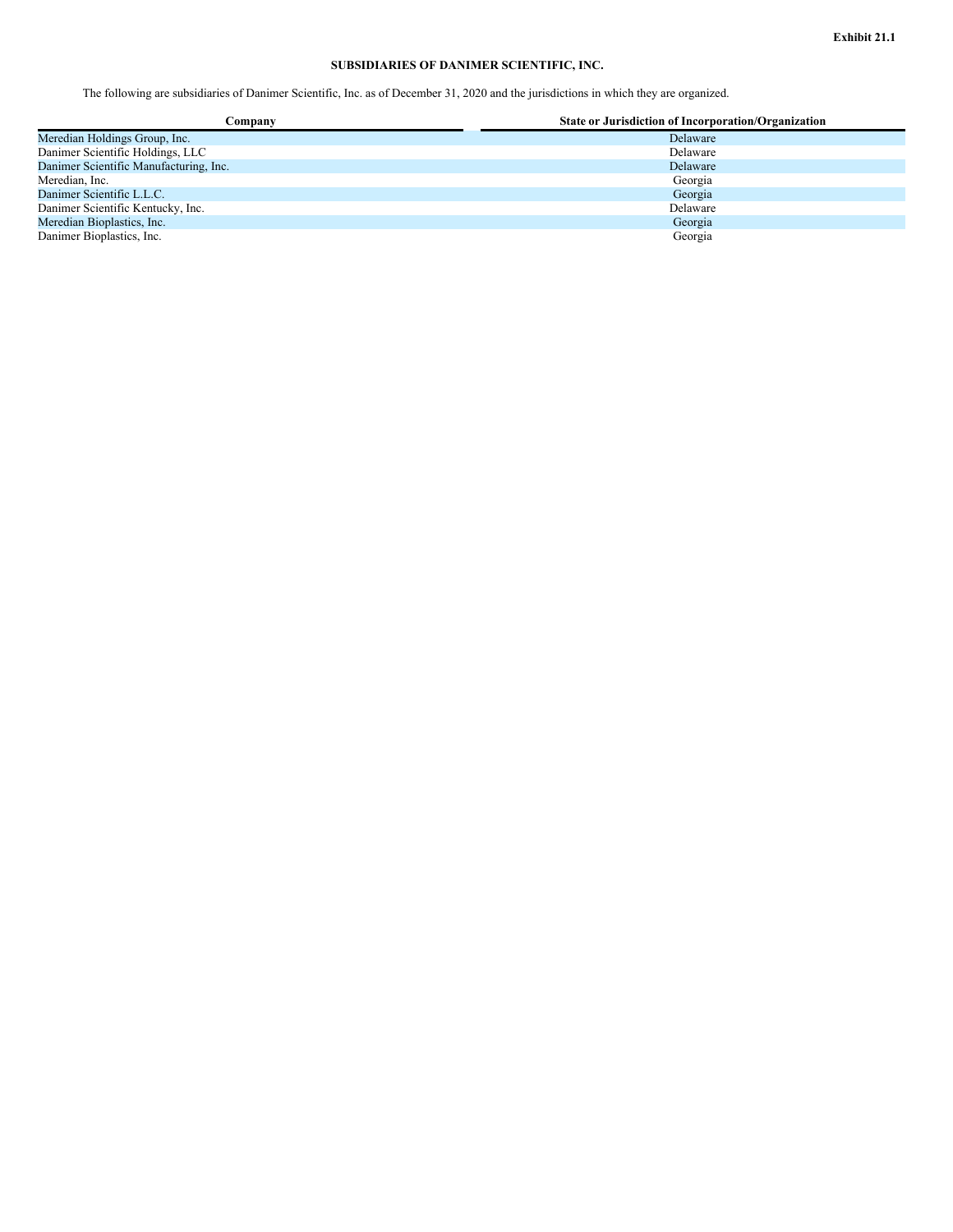## **Consent of Independent Registered Public Accounting Firm**

<span id="page-60-0"></span>We consent to the incorporation by reference in the Registration Statement on Form S-1/A (No. 333-252515) and Form S-8 (No. 333-254085) of Danimer Scientific, Inc. (the Company) of our report dated October 15, 2020, except for the effects of the revision discussed in Note 1 to the consolidated 2020 financial statements as to which the date is March 29, 2021, relating to the consolidated financial statements, of Meredian Holdings Group, Inc., which appears in this Annual Report on Form 10-K of the Company.

/s/ Thomas Howell Ferguson P.A.

Tallahassee, Florida March 29, 2021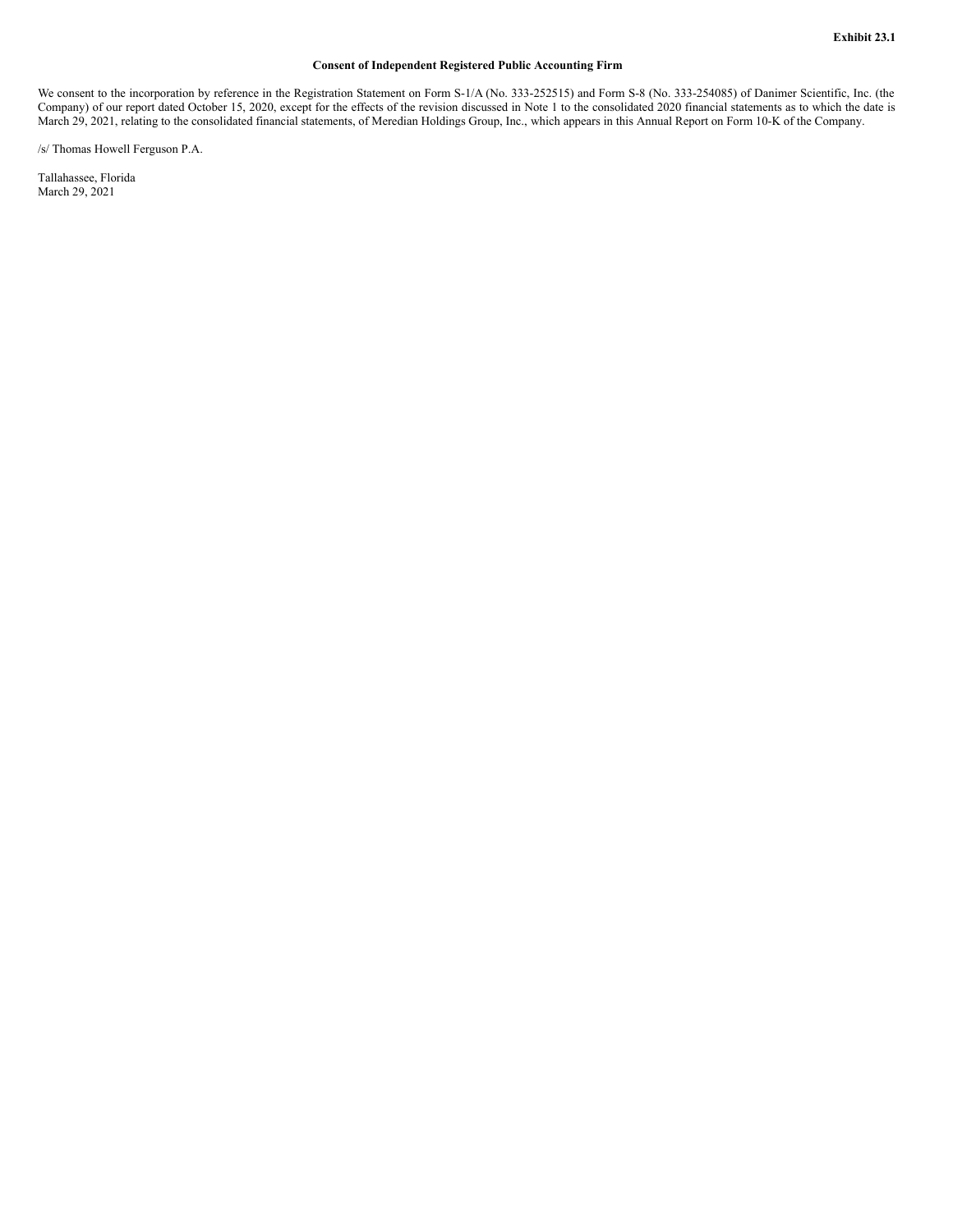## **Consent of Independent Registered Public Accounting Firm**

<span id="page-61-0"></span>The Board of Directors Danimer Scientific, Inc.:

We consent to the incorporation by reference in the registration statement (No. 333-254085) on Form S-8 of Danimer Scientific, Inc. of our report dated March 29, 2021, with respect to the consolidated balance sheet of Danimer Scientific, Inc. as of December 31, 2020, the related consolidated statements of operations, stockholders' equity, and cash flows for the year ended December 31, 2020, and the related notes, which report appears in the December 31, 2020 annual report on Form 10-K of Danimer Scientific, Inc.

/s/ KPMG LLP

Atlanta, Georgia March 29, 2021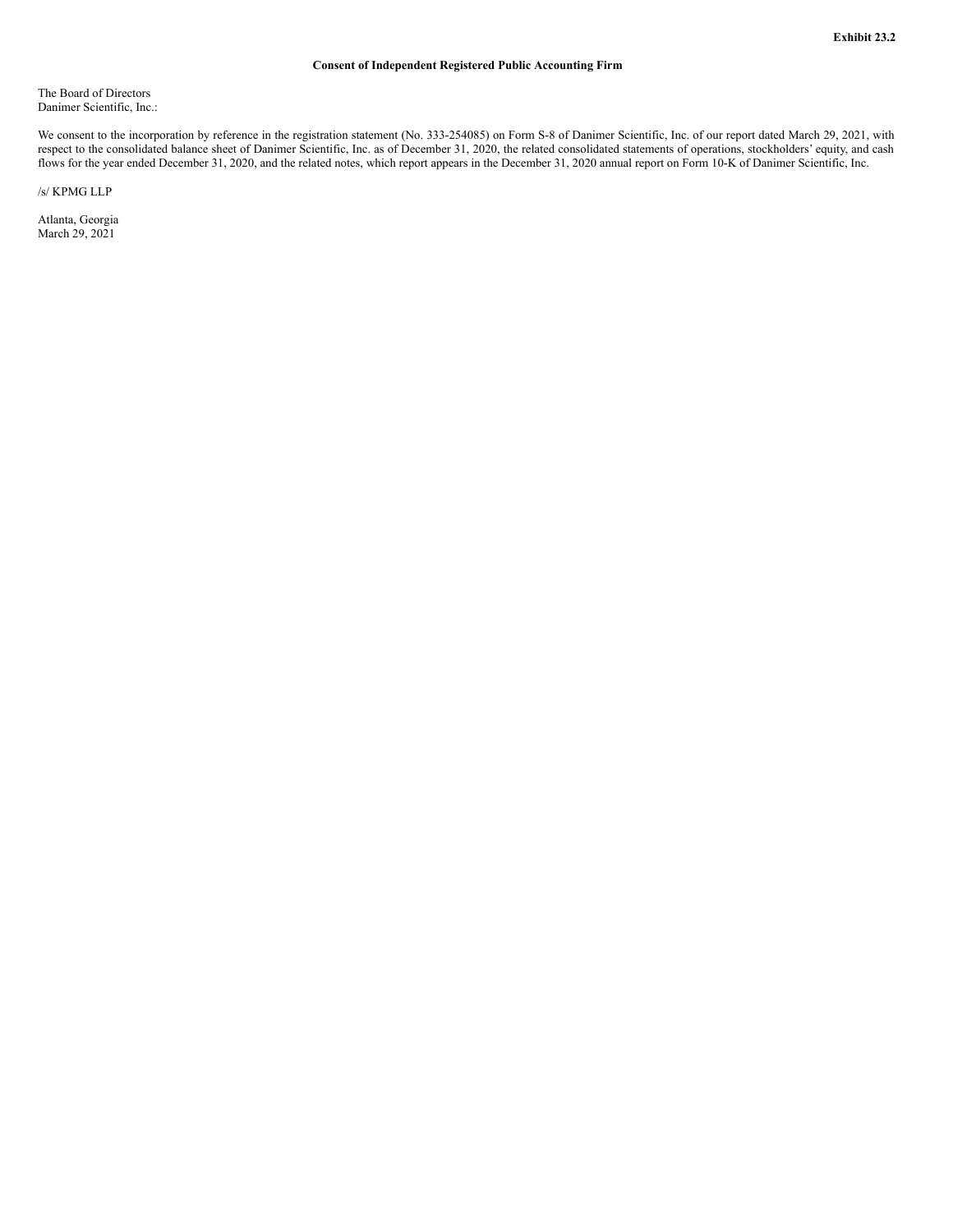## **CERTIFICATION OF CHIEF EXECUTIVE OFFICER PURSUANT TO RULES 13A-14(A) AND 15D-14(A) UNDER THE SECURITIES EXCHANGE ACT OF 1934, AS ADOPTED PURSUANT TO SECTION 302 OF THE SARBANES-OXLEY ACT OF 2002**

<span id="page-62-0"></span>I, Stephen E. Croskrey, certify that:

- 1. I have reviewed this Annual Report on Form 10-K of Danimer Scientific, Inc.;
- 2. Based on my knowledge, this report does not contain any untrue statement of a material fact or omit to state a material fact necessary to make the statements made, in light of the circumstances under which such statements were made, not misleading with respect to the period covered by this report;
- 3. Based on my knowledge, the financial statements, and other financial information included in this report, fairly present in all material respects the financial condition, results of operations and cash flows of the registrant as of, and for, the periods presented in this report;
- 4. The registrant's other certifying officer and I are responsible for establishing and maintaining disclosure controls and procedures (as defined in Exchange Act Rules 13a-15(e) and 15d-15(e)) and internal control over financial reporting (as defined in Exchange Act Rules 13a-15(f) and 15d-15(f)) for the registrant and have:
	- (a) Designed such disclosure controls and procedures, or caused such disclosure controls and procedures to be designed under our supervision, to ensure that material information relating to the registrant, including its consolidated subsidiaries, is made known to us by others within those entities, particularly during the period in which this report is being prepared;
	- (b) Designed such internal control over financial reporting, or caused such internal control over financial reporting to be designed under our supervision, to provide reasonable assurance regarding the reliability of financial reporting and the preparation of financial statements for external purposes in accordance with generally accepted accounting principles;
	- (c) Evaluated the effectiveness of the registrant's disclosure controls and procedures and presented in this report our conclusions about the effectiveness of the disclosure controls and procedures, as of the end of the period covered by this report based on such evaluation; and
	- (d) Disclosed in this report any change in the registrant's internal control over financial reporting that occurred during the registrant's most recent fiscal quarter (the registrant's fourth fiscal quarter in the case of an annual report) that has materially affected, or is reasonably likely to materially affect, the registrant's internal control over financial reporting; and
- 5. The registrant's other certifying officer(s) and I have disclosed, based on our most recent evaluation of internal control over financial reporting, to the registrant's auditors and the audit committee of the registrant's board of directors (or persons performing the equivalent functions):
	- (a) All significant deficiencies and material weaknesses in the design or operation of internal control over financial reporting which are reasonably likely to adversely affect the registrant's ability to record, process, summarize, and report financial information; and
	- (b) Any fraud, whether or not material, that involves management or other employees who have a significant role in the registrant's internal control over financial reporting.

Date: March 29, 2021 By: /s/ Stephen E. Croskrey

Stephen E. Croskrey Chief Executive Officer (Principal Executive Officer)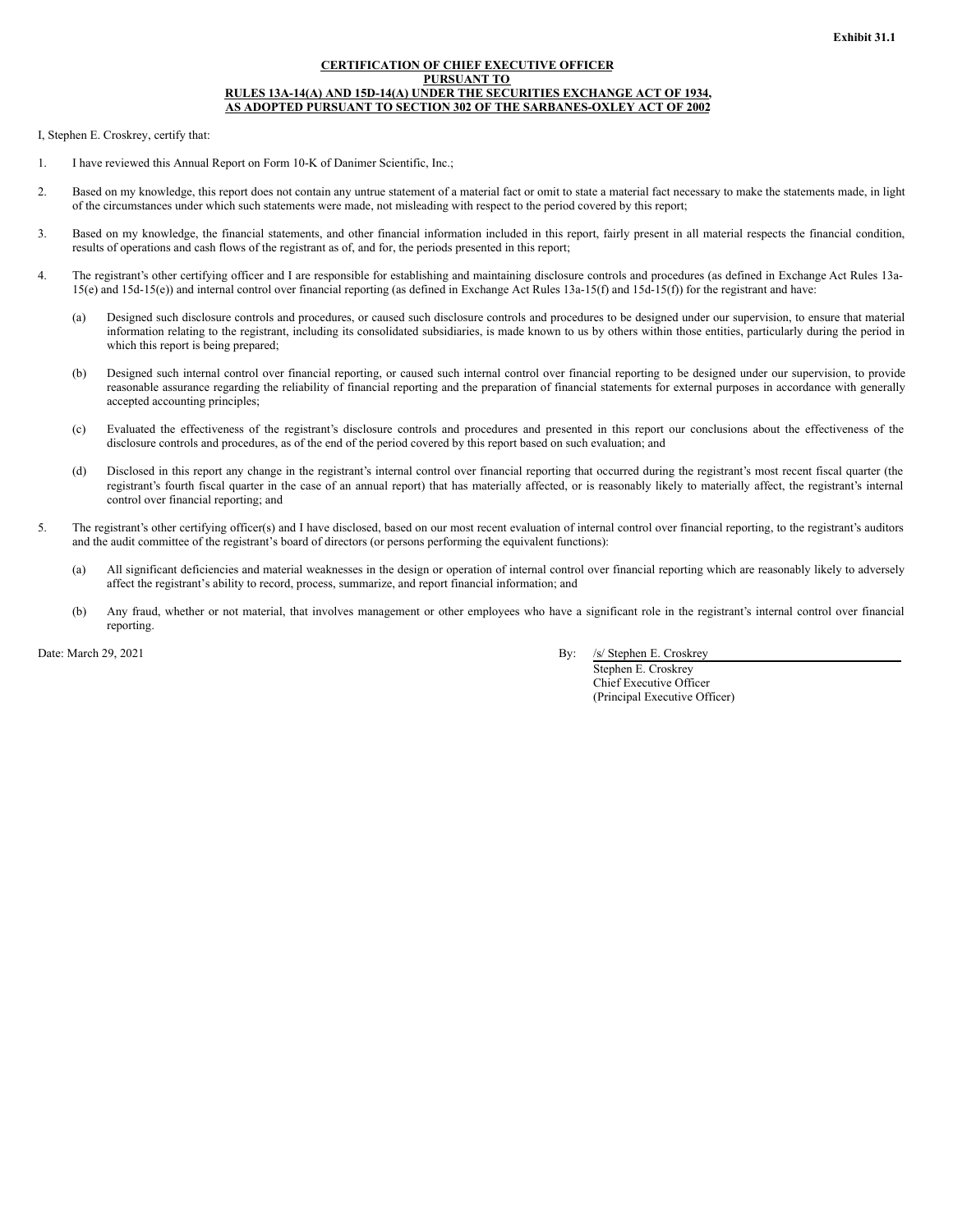## **CERTIFICATION OF CHIEF FINANCIAL OFFICER PURSUANT TO RULES 13A-14(A) AND 15D-14(A) UNDER THE SECURITIES EXCHANGE ACT OF 1934, AS ADOPTED PURSUANT TO SECTION 302 OF THE SARBANES-OXLEY ACT OF 2002**

<span id="page-63-0"></span>I, John A. Dowdy, III, certify that:

- 1. I have reviewed this Annual Report on Form 10-K of Danimer Scientific, Inc.;
- 2. Based on my knowledge, this report does not contain any untrue statement of a material fact or omit to state a material fact necessary to make the statements made, in light of the circumstances under which such statements were made, not misleading with respect to the period covered by this report;
- 3. Based on my knowledge, the financial statements, and other financial information included in this report, fairly present in all material respects the financial condition, results of operations and cash flows of the registrant as of, and for, the periods presented in this report;
- 4. The registrant's other certifying officer and I are responsible for establishing and maintaining disclosure controls and procedures (as defined in Exchange Act Rules 13a-15(e) and 15d-15(e)) and internal control over financial reporting (as defined in Exchange Act Rules 13a-15(f) and 15d-15(f)) for the registrant and have:
	- (a) Designed such disclosure controls and procedures, or caused such disclosure controls and procedures to be designed under our supervision, to ensure that material information relating to the registrant, including its consolidated subsidiaries, is made known to us by others within those entities, particularly during the period in which this report is being prepared;
	- (b) Designed such internal control over financial reporting, or caused such internal control over financial reporting to be designed under our supervision, to provide reasonable assurance regarding the reliability of financial reporting and the preparation of financial statements for external purposes in accordance with generally accepted accounting principles;
	- (c) Evaluated the effectiveness of the registrant's disclosure controls and procedures and presented in this report our conclusions about the effectiveness of the disclosure controls and procedures, as of the end of the period covered by this report based on such evaluation; and
	- (d) Disclosed in this report any change in the registrant's internal control over financial reporting that occurred during the registrant's most recent fiscal quarter (the registrant's fourth fiscal quarter in the case of an annual report) that has materially affected, or is reasonably likely to materially affect, the registrant's internal control over financial reporting; and
- 5. The registrant's other certifying officer(s) and I have disclosed, based on our most recent evaluation of internal control over financial reporting, to the registrant's auditors and the audit committee of the registrant's board of directors (or persons performing the equivalent functions):
	- (a) All significant deficiencies and material weaknesses in the design or operation of internal control over financial reporting which are reasonably likely to adversely affect the registrant's ability to record, process, summarize, and report financial information; and
	- (b) Any fraud, whether or not material, that involves management or other employees who have a significant role in the registrant's internal control over financial reporting.

Date: March 29, 2021 By: /s/ John A. Dowdy, III

John A. Dowdy, III Chief Financial Officer (Principal Financial Officer)